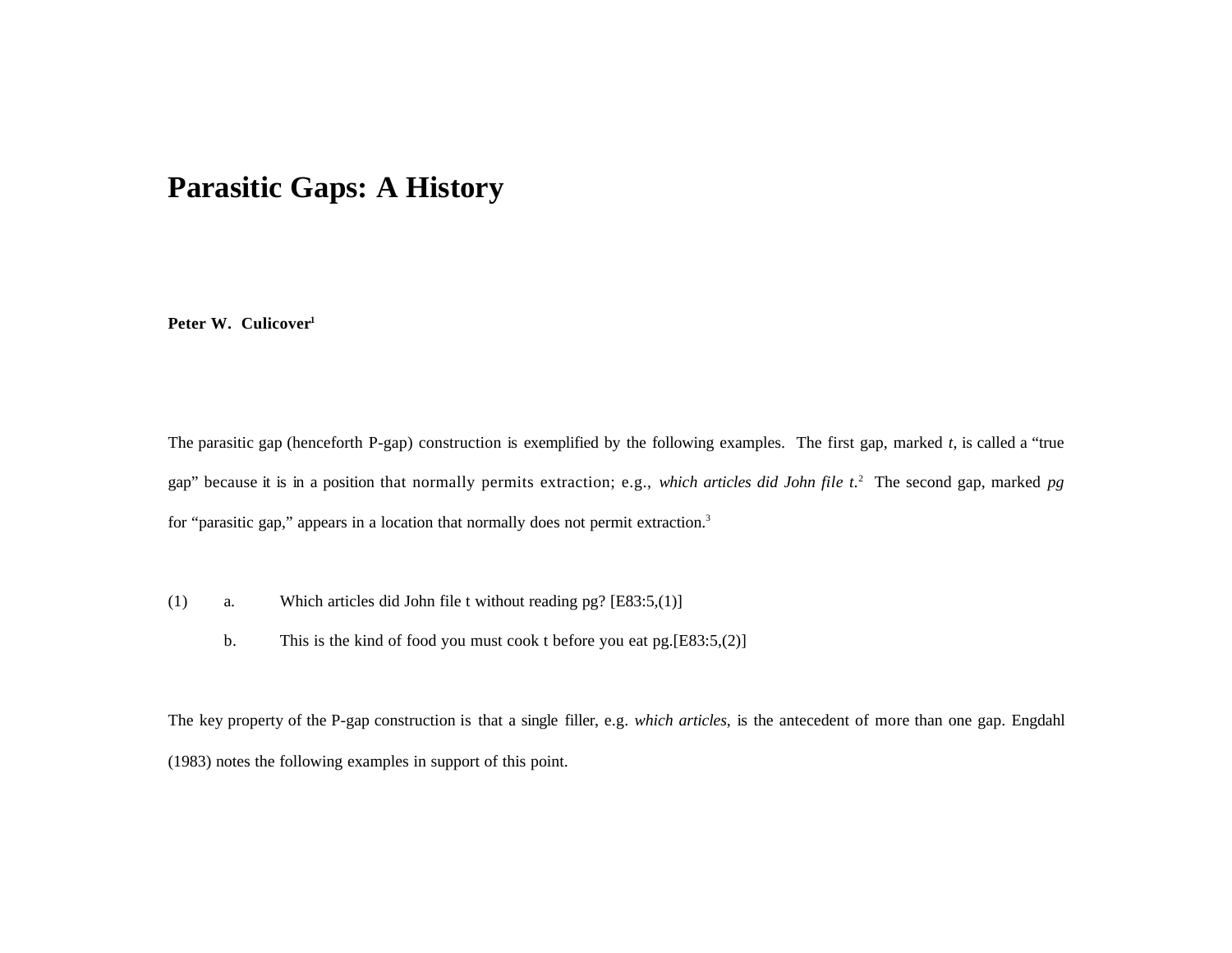| (2) | a.             | Here is the paper that John read t before filing pg. $[E83:14,(35a)]$       |
|-----|----------------|-----------------------------------------------------------------------------|
|     | $\mathbf{b}$ . | ?Here is the paper that John read his mail before filing t. [E83:14, (35b)] |
|     | $\mathbf{c}$ . | Here is the paper that John read t before filing his mail. $[E83:14,(35c)]$ |
| (3) | a.             | Who did John's talking to pg bother t most? [E83:14, (36a)]                 |
|     | b.             | ?Who did John's talking to t bother you most? [E83:14, (36b)]               |
|     | c.             | Who did John's talking to Mary bother t most? [E83:14, (36c)]               |

The ungrammatical examples are typic al violations of extraction constraints ( Chomsky (1973); Chomsky (1981); Chomsky (1986)).

The first section of this introductory chapter summarizes and gives examples to illustrate what I will call the Current Consensus Position (CCP) on P-gaps, much of it based on Engdahl's seminal work. Not surprisingly, almost everything that has been claimed about P-gaps has been challenged in the literature at one time or another, and the central sections of this chapter explore the variety of factual and theoretical issues that have been touched on since Engdahl (1983).

# **1. In the beginning: Engdahl (1983)**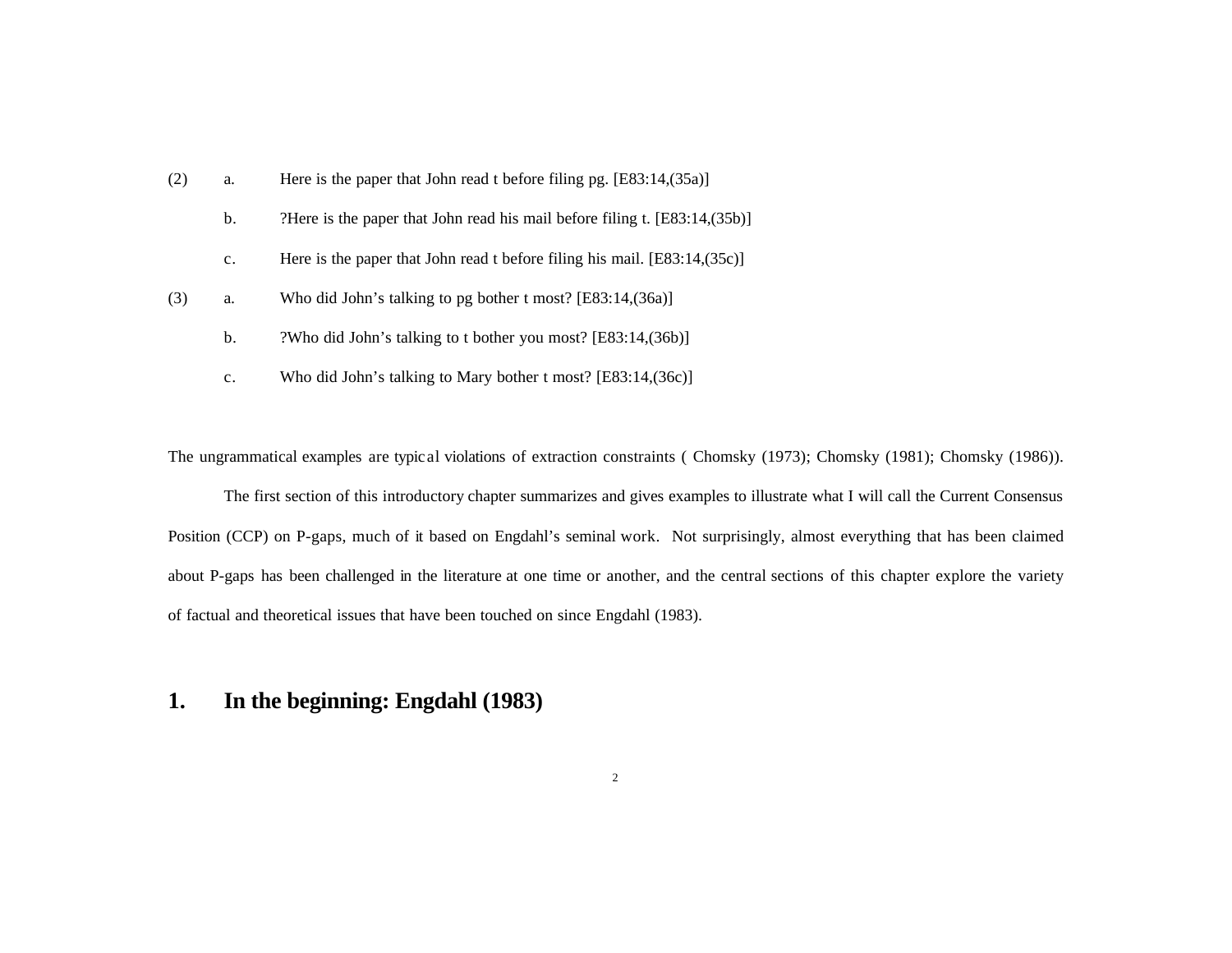The study of P-gaps was effectively initiated by the publication of Engdahl (1983), although the phenomenon had been noted previously (Ross (1967); Bresnan (1977)<sup>4</sup>; Taraldsen (1981)). We reprint Engdahl's paper in this collection because it not only describes the phenomenon of P-gaps in some detail, but it systematically identifies the majority of the important questions that have attracted the attention of researchers since its publication. I highlight the essential points here.

The canonical P-gap examples are given in (1). Engdahl observes that even where a P-gap is licensed, native speaker judgments vary according to the precise configuration in which the P-gap appears. For example, she notes that while P-gaps in subordinate clauses are often quite acceptable (cf. (1a) and (2a)), acceptability declines for English P-gaps when the subordinate clause is tensed.

- (4) a. Who did you tell t that we were going to vote for pg? [E83:11,(18)]
	- b. Which colleague did John slander t because he despised pg? [E83:11,(19)]

The question of precisely where a P-gap may appear, and what properties of its local domain might affect its acceptability, concern what I will call the "domain of the P-gap." As far as I know there is no consensus position on this question.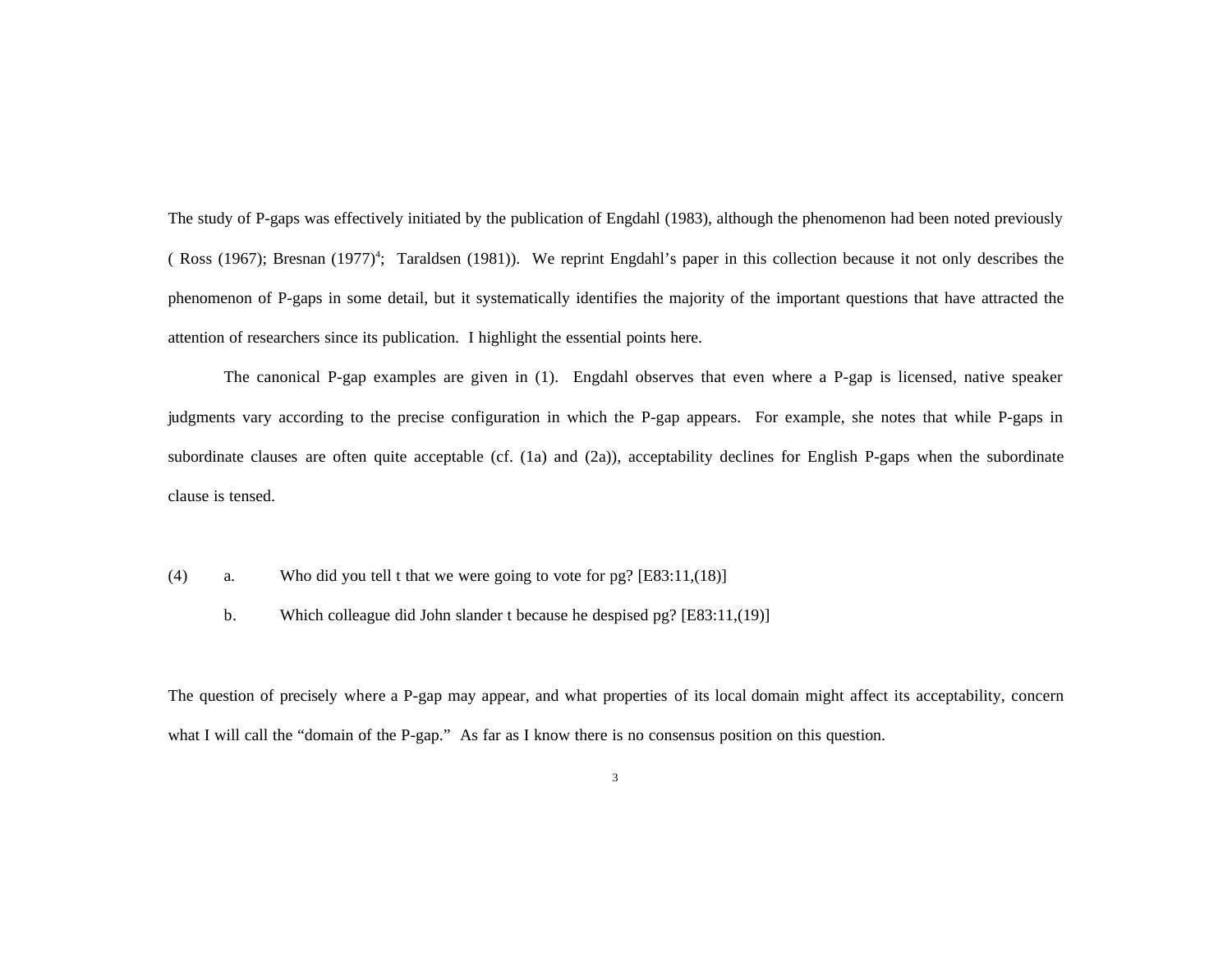A second question discussed by Engdahl concerns the configurational properties of the antecedent. The examples that we have already considered show that a P-gap is licensed by an antecedent in an Al-position. The following show that a P-gap is (apparently) also licensed by Heavy NP Shift (see (5)), Object Raising (see (6)), and object deletion (see (7)).

- (5) John offended t by not recognizing pg immediately  $\left[\right]_{NP}$  his favorite uncle from Cleveland]. [E83:12,(26)]
- (6) These papers were hard for us to file t without reading pg. [E83:12,(28)]
- (7) This book is too interesting to put t down without having finished pg. [E83:13,(29)]

Engdahl suggests (p.13) that the key factor determining the appropriateness of a constituent as an antecedent of a P-gap is that it participates in an unbounded dependency, although this generalization is made somewhat problematic by the inclusion of Heavy NP Shift (p.30, note 3). Suppose, following Chomsky (1977), that all unbounded dependencies are produced by A' movements, either overt as in the case of wh-questions, or involving empty operators, as in the case of Object Raising.. Crucially, NP movement, as in Passive and Raising to Subject, does not license P-gaps.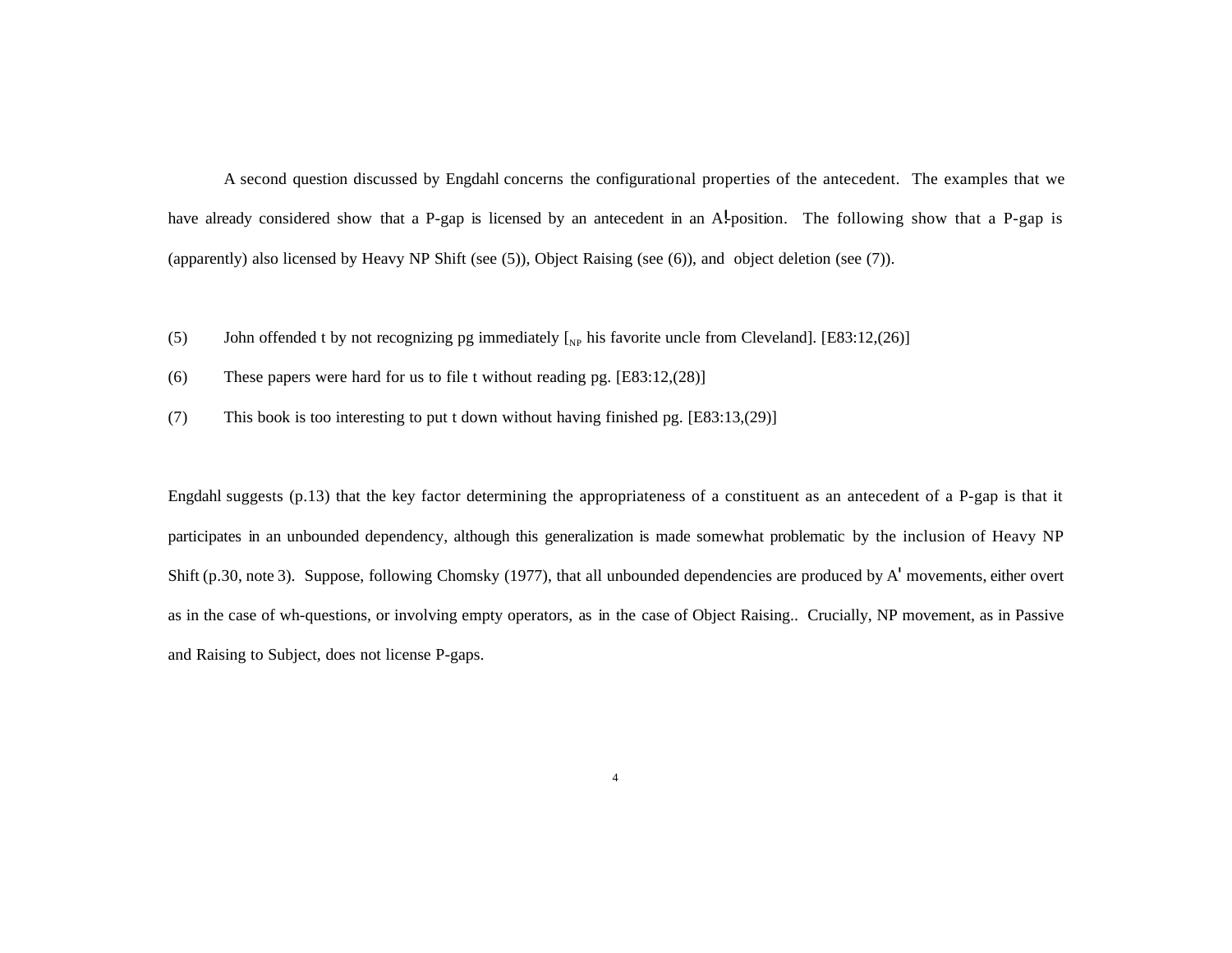- (8) a. \*John was killed t by a tree falling on pg. [E83:13,(31)]
	- b. \*Mary seemed t to disapprove of John's talking to pg. [E83:13,(32)]

It appears that only A' movements, and not A movements, license P-gaps. This forms a crucial part of the CCP.

CCP1. The antecedent of a P-gap must be in an A' position.

A possible corollary of CCP1 is that the antecedent of a P-gap forms a chain with a trace. For languages in which an operator in A' position appears to form a chain with a resumptive pronoun, it is an open question whether such an operator can be the antecedent of a P-gap (see §3.5.1 for discussion). Moreover, a wh-phrase in situ does not license a P-gap, suggesting that it is Sstructure where P-gaps are licensed, and not LF.

- (9) a. \*John filed which articles without reading e. [E83:14,(33)]
	- b.  $*I$  forget who filed which articles without reading e. [E83:14,(34)]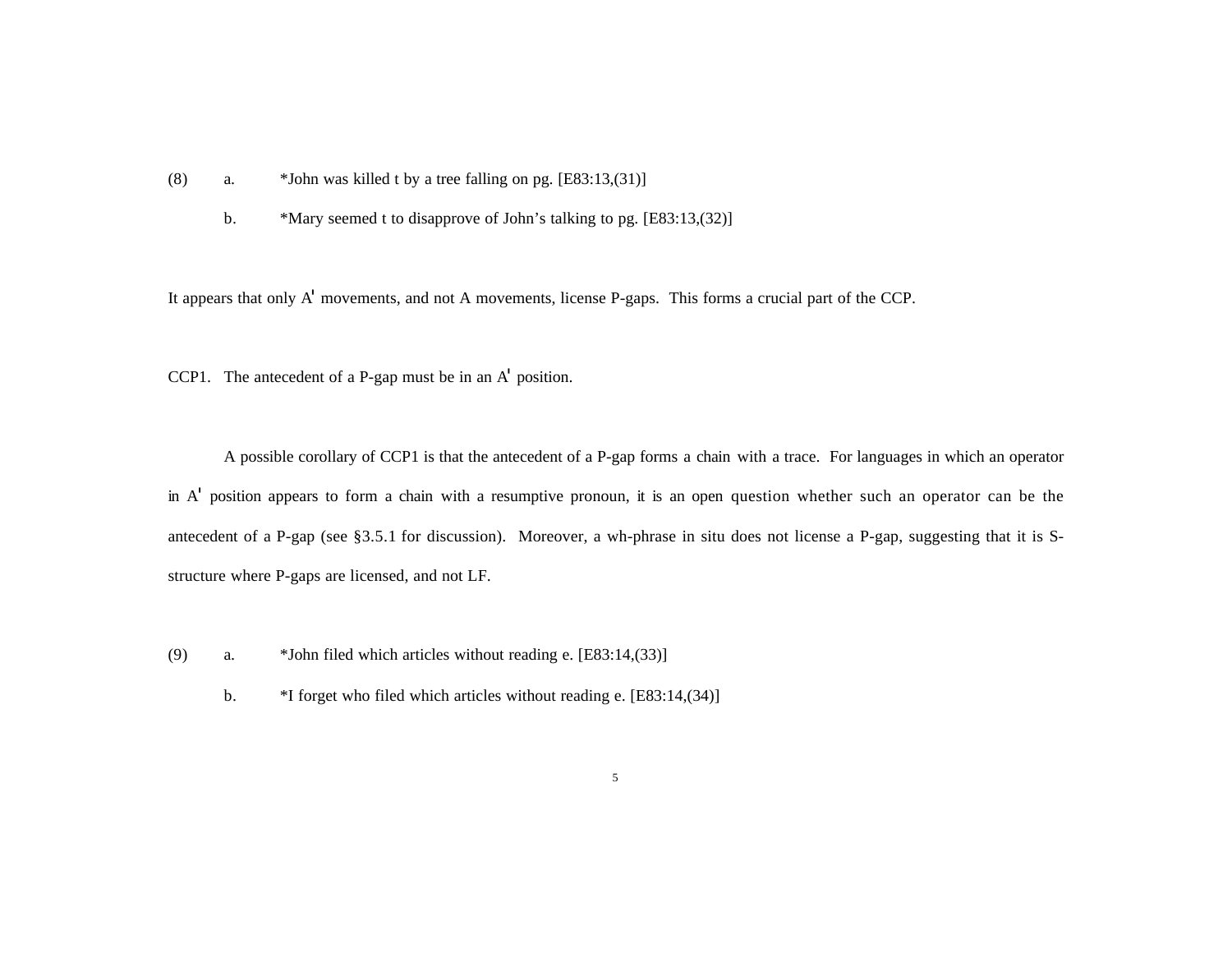This observation forms another important part of the CCP.

CCP2. A P-gap is licensed only at S-structure.

Engdahl also observes in her discussion of Swedish P-gaps that not only NPS but also PPs and APs can serve as the antecedent of P-gaps.<sup>5</sup>

(10) a.  $[\ ]_{PP}$  Till himlen] är det inte säkert att  $[\ ]_{NP}$  alla  $[\ ]_{S\parallel}$  som längtar [PP pg ]]] kommer  $[\ ]_{PP}$  t]

to heaven is it not certain that everyone that longs gets

'To heaven, it is not certain that everyone who longs (there) gets.'

#### [E83:17,(47a)]

b.  $\left[ \begin{array}{cc} [A]_{\text{AP}} \end{array} \right]$  Fattig] vill  $\left[ \begin{array}{cc} [A]_{\text{AP}} \end{array} \right]$  igen. poor want no one that has even been become again 'Poor, no one who has even been (it) wants to become again.' [E83:17,(47b)]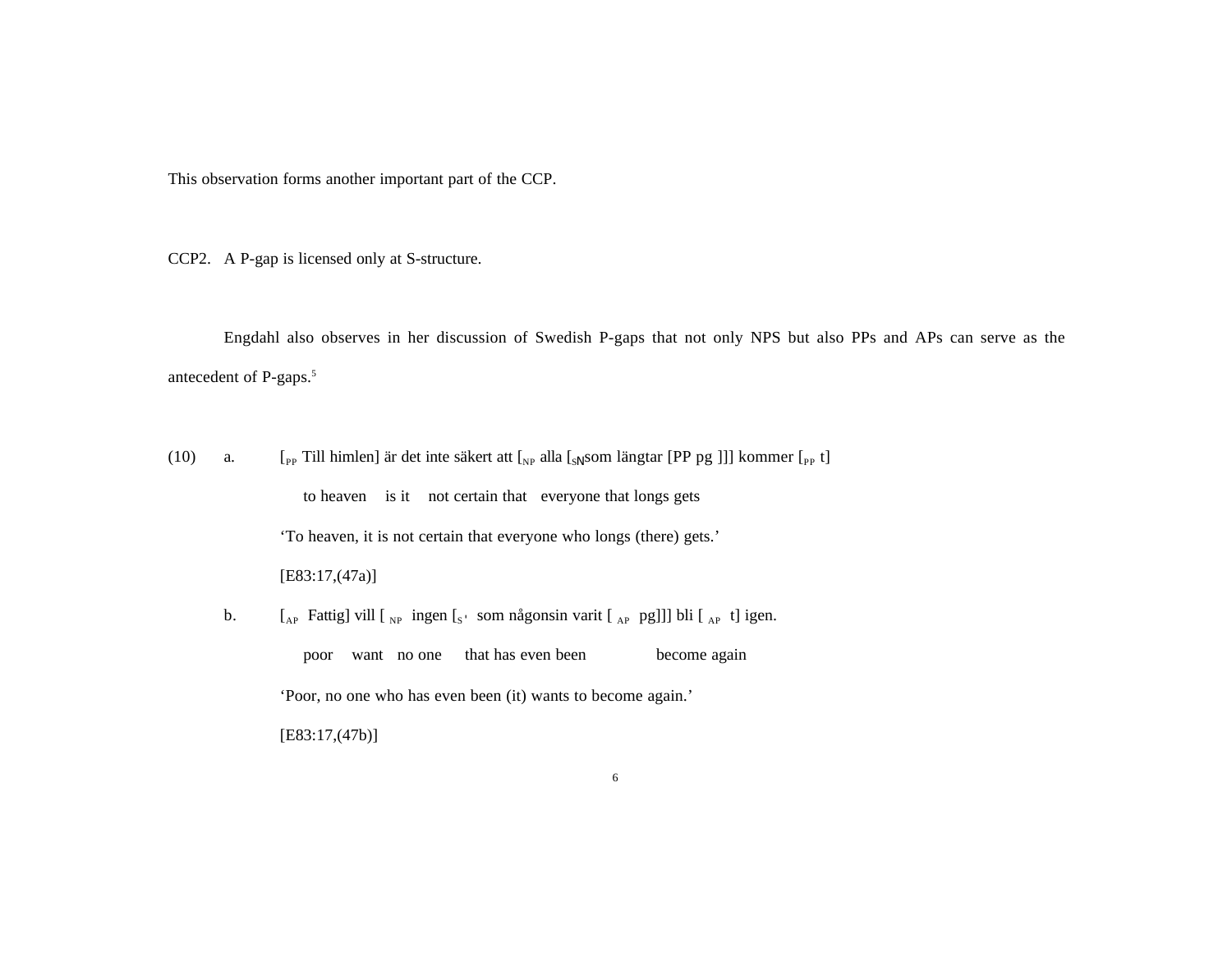These data point to the parallel question for any language that has P-gaps: what is the category of a possible P-gap, and what is the category of the antecedent of a P-gap. If the antecedent/gap pair is taken to form a (uniform) chain, then one would expect that the answer to both questions would be the same. Whether there is in fact a chain containing the antecedent and the P-gap is an independent question. It is logically possible, however, that the category of the antecedent can differ from that of the P-gap.

Although Engdahl provided examples of non-NP antecedents, the CCP position on category is that only NPS can be the antecedents of P-gaps, as discussed in more detail in the next section.

CCP3. The antecedent of a P-gap must be an NP.

Naturally it is incumbent on someone who holds this position to account for the apparent counterexamples in Swedish and other languages. Levine et al., this volume, propose that CCP3 is false, on the basis of a number of robust English counterexamples. They do not, however, provide a complete account of why CCP3 is such a strong generalization. On the other hand, Engdahl (Versatile Pgaps), this volume) suggests that languages with non-NP preforms may have non-NP P-gaps. She thus extends Postal's (1993) proposal that the English P-gap is a null pronoun, a point to which I return below.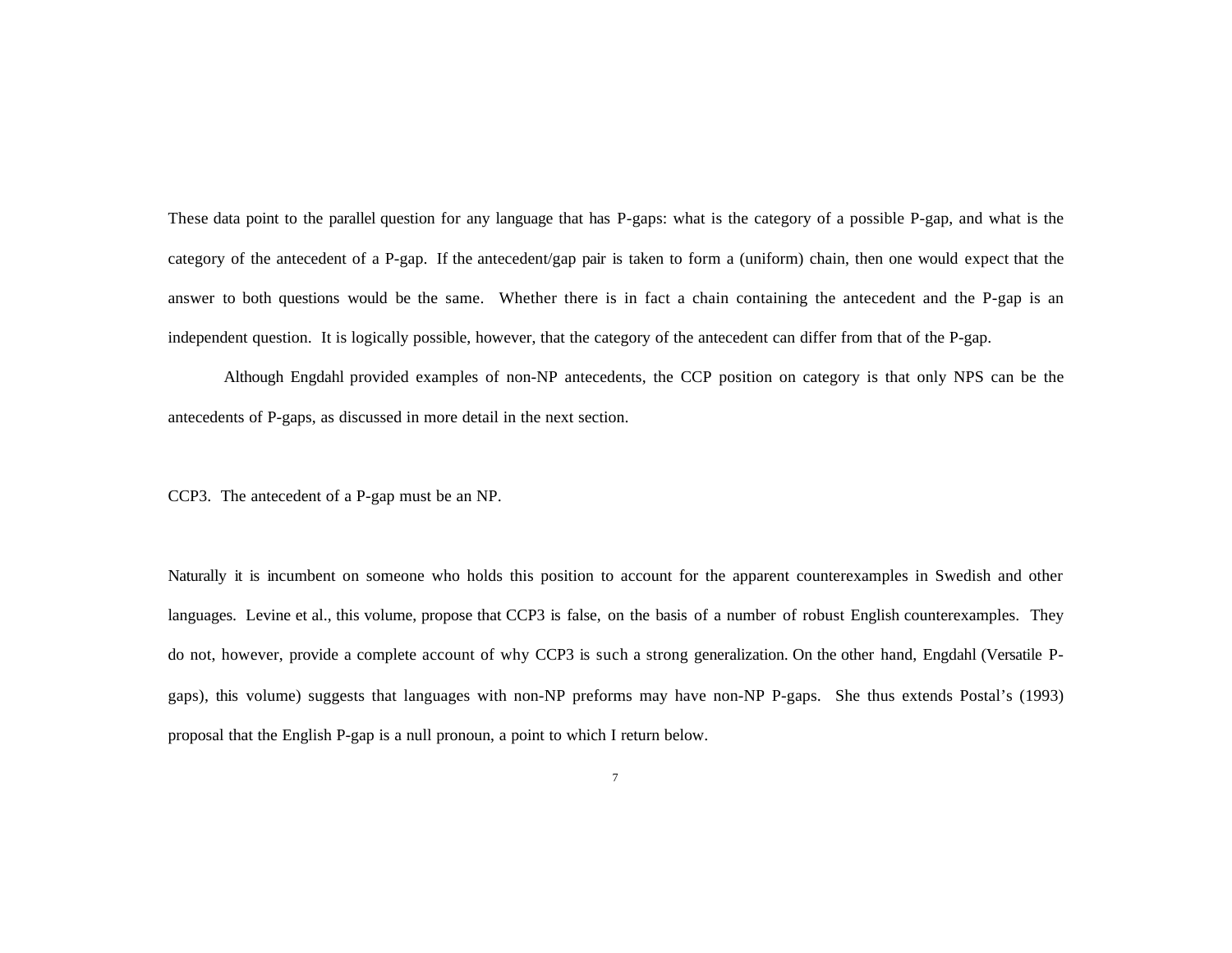Another persistent claim in the literature is that subjects cannot license P-gaps, because of the ungrammaticality of sentences like those in (11).

- (11) a. \*Which articles t got filed by John without him reading pg. [E83:20,(53)]
	- b. \*Who t sent a picture of pg.  $[E83:20,(54)]$
	- c.  $*Who$  t remembered talking to pg.  $[E83:20,(55)]$
	- d. \*Who t remembered that John talked to pg. [E83:20,(56)]
	- e. \*Which articles did you say t got filed by John without him reading pg. [E83:20,(57)]

But Engdahl notes that a subject can be the antecedent of a P-gap in other configurations.

- (12) a. Which caesar did Brutus imply t was no good while ostensibly praising pg. [E83:21,(60)]
	- b. Who did you say John's criticism of pg would make us think t was stupid. [E83:22,(61')]

Hence a plausible hypothesis is that what rules out the examples in (11) is that the true gap c-commands the P-gap. This forms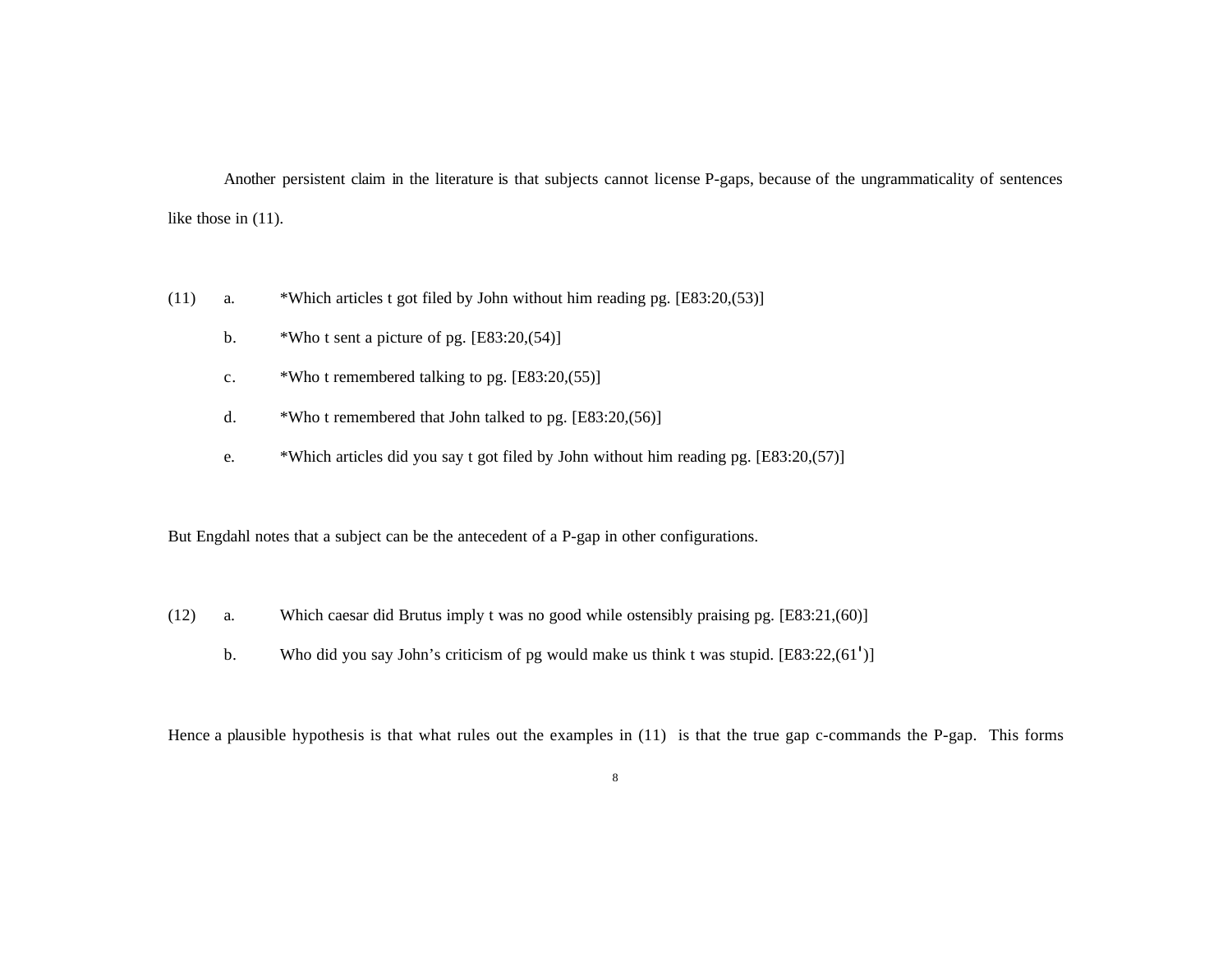another important part of the CCP.

CCP4. The true gap cannot c-command the P-gap.

As Engdahl points out, there are actually (at least) two types of P-gap constructions. In one, the P-gap appears to the left of the true gap.

(13) Kim<sub>i</sub> is a person that everyone who knows  $pg_i$  really likes  $t_i$  a lot.

In the other, the P-gap appears in a constituent to the right of the true gap.

(14) These are the reports that I filed  $t_i$  without reading  $pg_{i}$ .

These two types of P-gaps are distinguished by the fact that the left P-gap is obligatory, in the sense that it cannot be replaced by a pronoun. The right P-gap, on the other hand, is optional.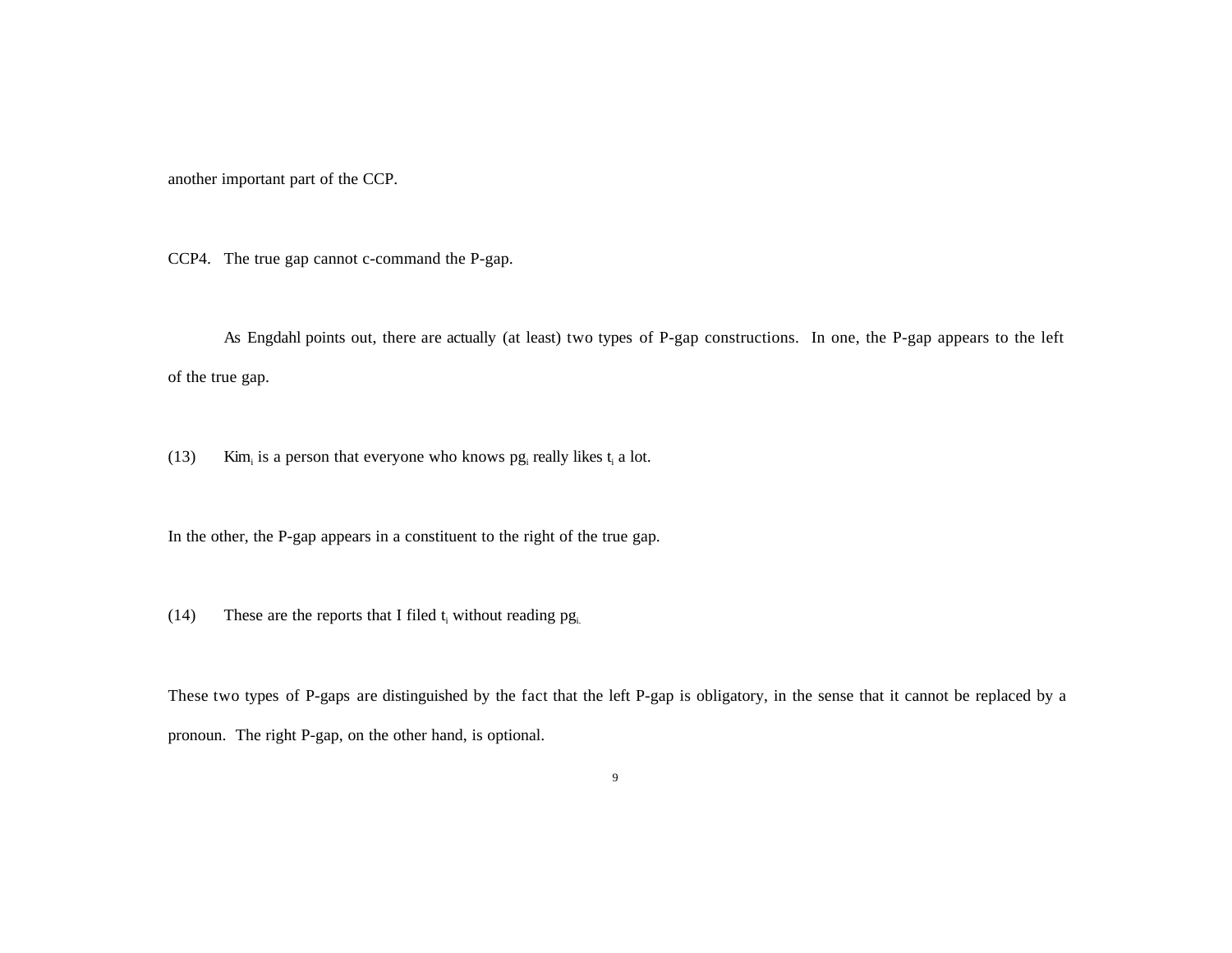- (15) a. \* Kim<sub>i</sub> is a person that everyone who knows her<sub>i</sub> really likes  $t_i$  a lot.
	- b. These are the reports that I filed  $t_i$  without reading them.

When the pronoun appears to the left of the true gap, as in (15), a WCO violation typically occurs, which may account for the apparent obligatoriness of the P-gap.

Engdahl also discusses the question of what kind of gap a P-gap might be. She argues that a P-gap is not an extraction gap of the sort found in cases of coordinate extraction, by noting simply that the contexts that allow P-gaps are not coordinate structures. The possibility remains open that a P-gap is the trace of movement of some kind of empty operator, in which case it would not actually be the trace of its apparent antecedent in an "across-the-board" extraction configuration.

Finally, Engdahl proposes that there is an "accessibility hierarchy" for P-gaps, similar to the extraction hierarchy of Keenan and Comrie (1977). I repeat her formulation here and add the numbers (i) etc. to the groupings for convenience of reference.

(16) *Accessibility hierarchy for occurrence of P-gaps [E83:9,(7)]*

manner adverbs w= more accessible than

w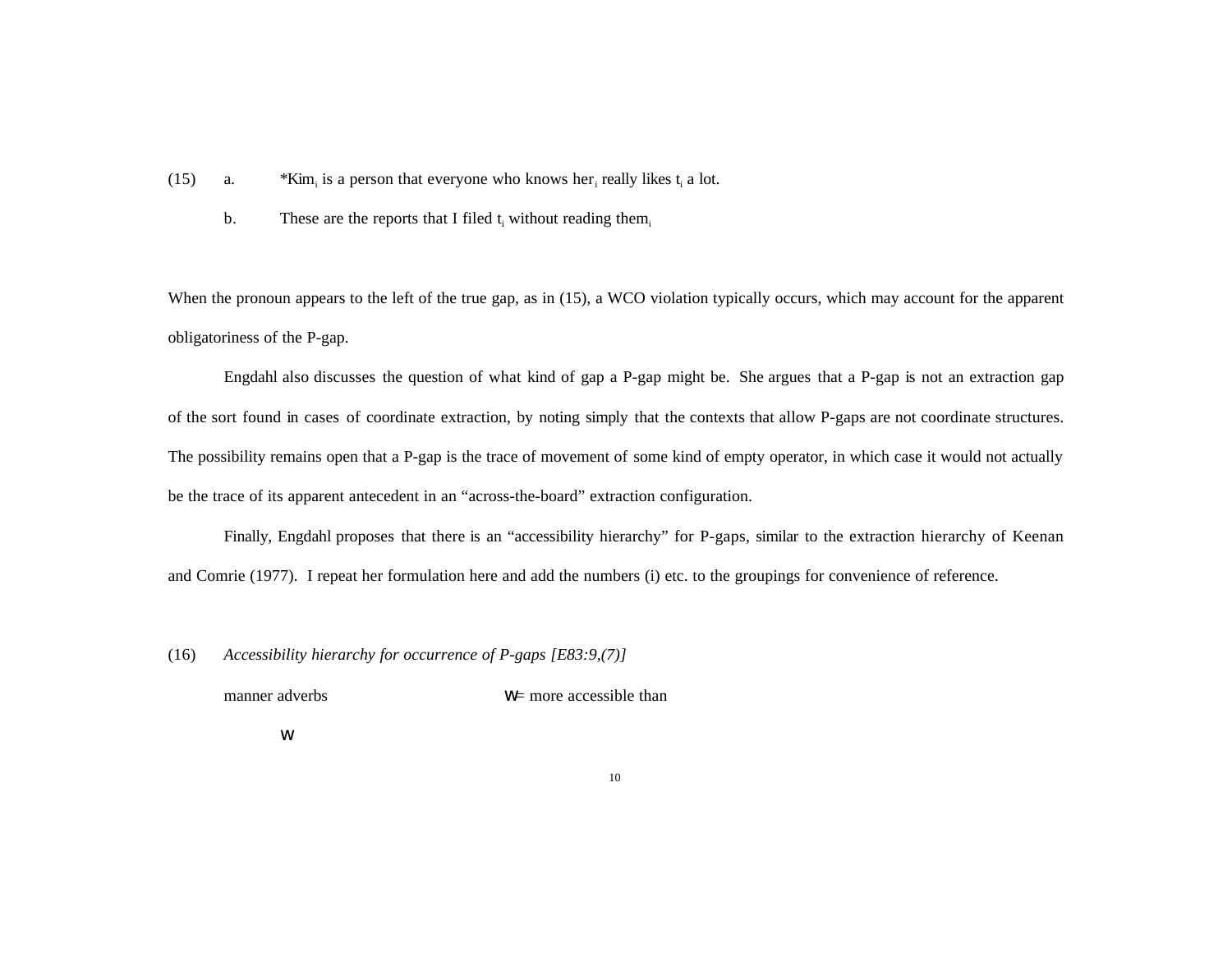| temporal adverbs      | (i)   | untensed domains |  |  |  |  |
|-----------------------|-------|------------------|--|--|--|--|
|                       |       |                  |  |  |  |  |
| purpose clauses       |       |                  |  |  |  |  |
| W                     |       | W                |  |  |  |  |
|                       |       |                  |  |  |  |  |
| that clauses          | (ii)  |                  |  |  |  |  |
| than                  |       |                  |  |  |  |  |
| W                     |       |                  |  |  |  |  |
| when                  |       |                  |  |  |  |  |
| because clauses       | (iii) | tensed domains   |  |  |  |  |
| cond. if              |       |                  |  |  |  |  |
| W                     |       |                  |  |  |  |  |
| relative clauses (iv) |       |                  |  |  |  |  |
| indirect questions    |       |                  |  |  |  |  |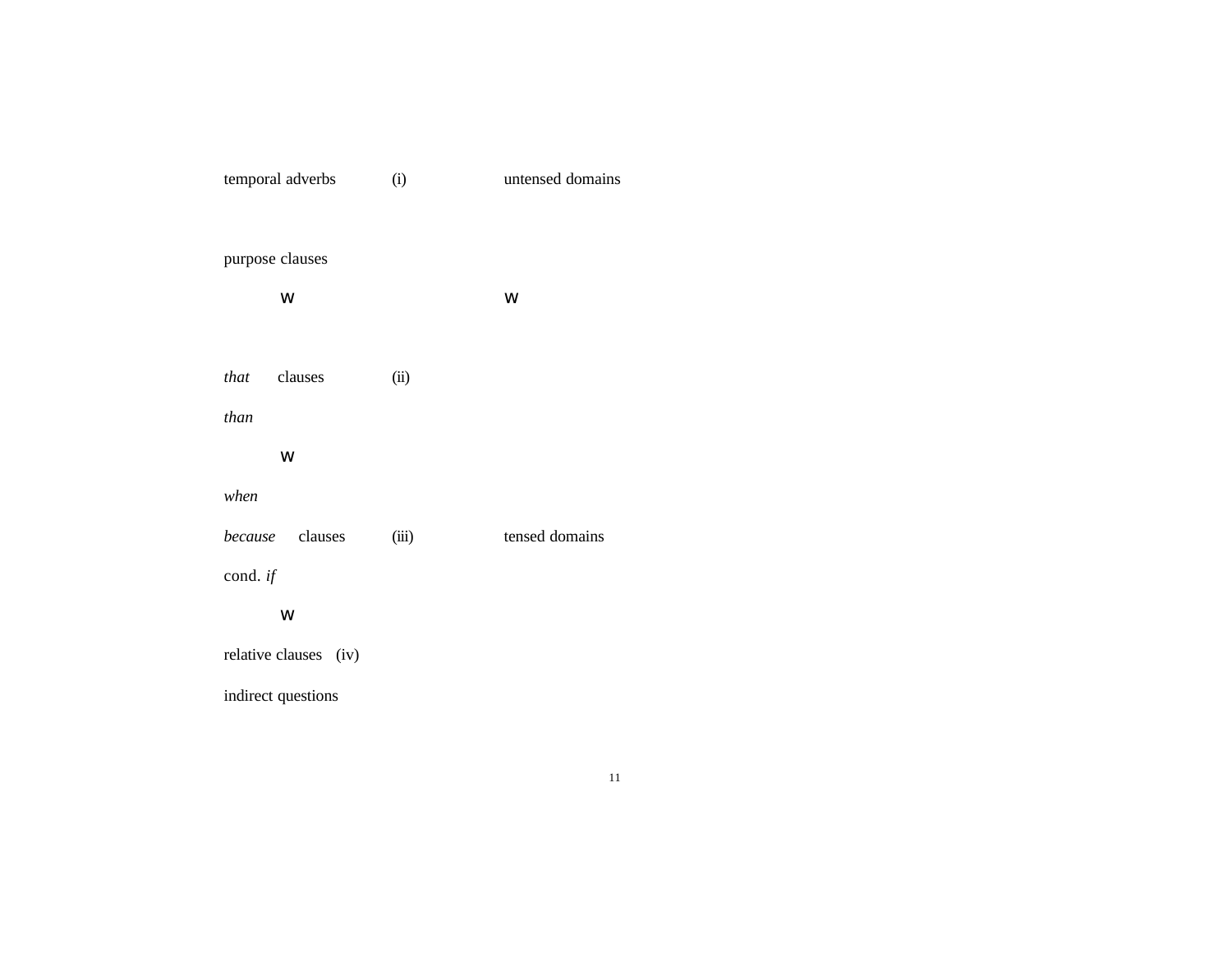Briefly, the best cases of P-gaps involve manner adverbs, while the worst involve relative clauses and indirect questions. As already noted, untensed domains are in general preferable to tensed domains. Some examples are given below.

- (17) a. Which articles, did John file  $t_i$  without reading  $pg_i$ ? [E83:5,(1)] [manner adverb, untensed]
	- b. (?)?Who<sub>i</sub> did you talk to t<sub>i</sub> when you first met pg<sub>i</sub>? [*when* clause, tensed]
	- c. \*This book, it would be stupid to give  $t_i$  to  $\mathcal{L}_{NP}$  someone  $\mathcal{L}_{S'}$  who has already read pg. [E83:11,(22)] [relative clause, tensed]

But note that tensed domains have overt subjects, while the untensed subordinate clauses are typically subjectless gerunds or infinitives, or have PRO subjects. Hence the possibility cannot be ruled out that the presence of an overt, uncontrolled subject plays a role in determining the acceptability of a P-gap in a given context.

In summary, Engdahl's seminal paper either directly identifies or immediately suggests the key issues about P-gaps: the **location of the antecedent** (A or A' position), the **level** at which the P-gap is licensed, the **character of the P-gap** (trace or pronominal or otherwise), the **anti-c-command condition**, the **obligatory/optional distinction**, and the **domain of the P-gap**. 6 In addition, questions have been raised as to whether the antecedent is actually the antecedent of the true gap, or whether the antecedent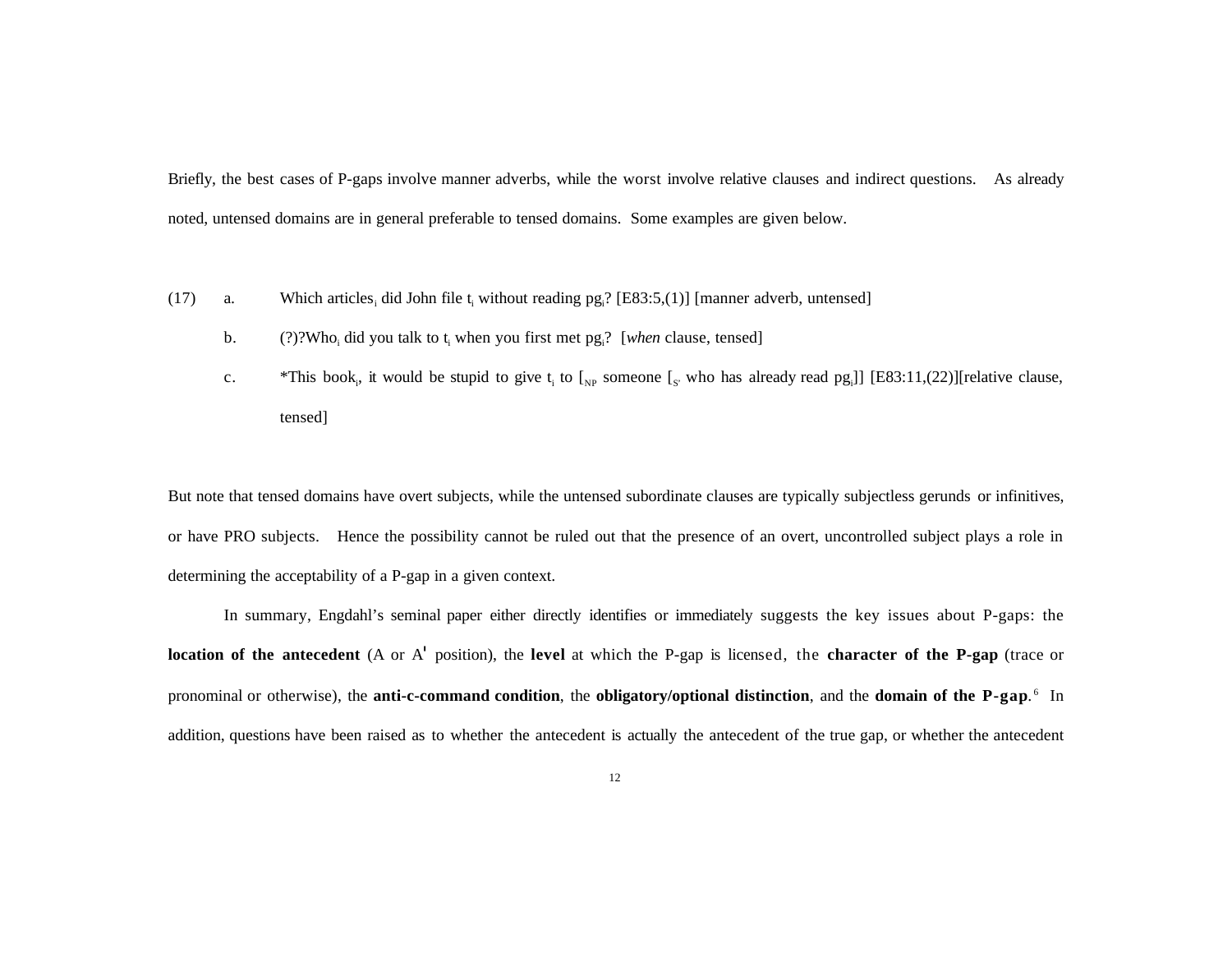is rather some empty element that is linked to the antecedent of the true gap – the **character of the antecedent**.

# **2. The Common Consensus Position**

Here I trace briefly the development of the CCP from the original observations of Engdahl to the work of Kayne (1983) and Chomsky (1986).

### **2.1. Connectedness**

Kayne (1983) observes that P-gaps within islands embedded in other islands produce ungrammaticality comparable to movement. E.g.,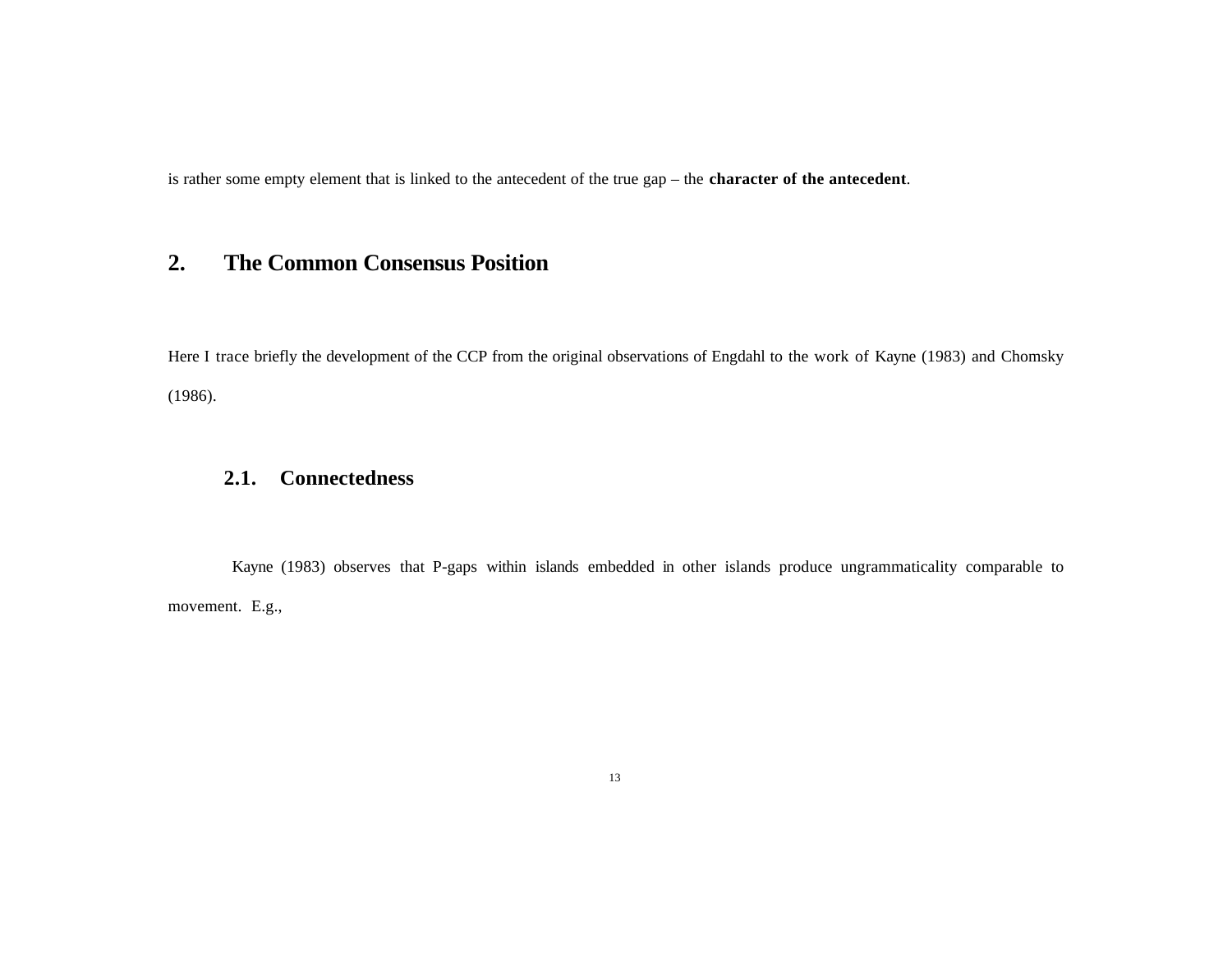- (18) a. the books that it became difficult to talk about t
	- b. \* the books that talking about t became difficult [Movement][K83:166,(5)]
- (19) a. ?the books you should read t before it becomes difficult to talk about pg
	- b. \*the books you read t before [talking about pg] becomes difficult

[P-gaps][K83:166,(3a,b)]

If there is no movement is involved in the P-gap, (19b) and comparable cases are not ruled out by Subjacency (which is a constraint on movement), nor by the ECP, since the P-gap is properly governed. But the generalization with the overt movement cases seems very strong.

Kayne therefore proposes an extension of the ECP to account for these recalcitrant P-gap cases.<sup>7</sup> The key idea is that in all of these cases, as well as in the standard ECP cases, the problematic empty category is on a left branch. On Kayne's proposal, an empty category is licensed if it and its antecedent are contained in the same "g-projection," defined informally as follows. Let ( be a structural governor of XP. Then the immediate projection of  $\zeta$  will be a g-projection of  $\zeta$ . If there is a sequence of structural governors in a configuration of uniform canonical government, then the g-projection of ( will extend to the projection of the highest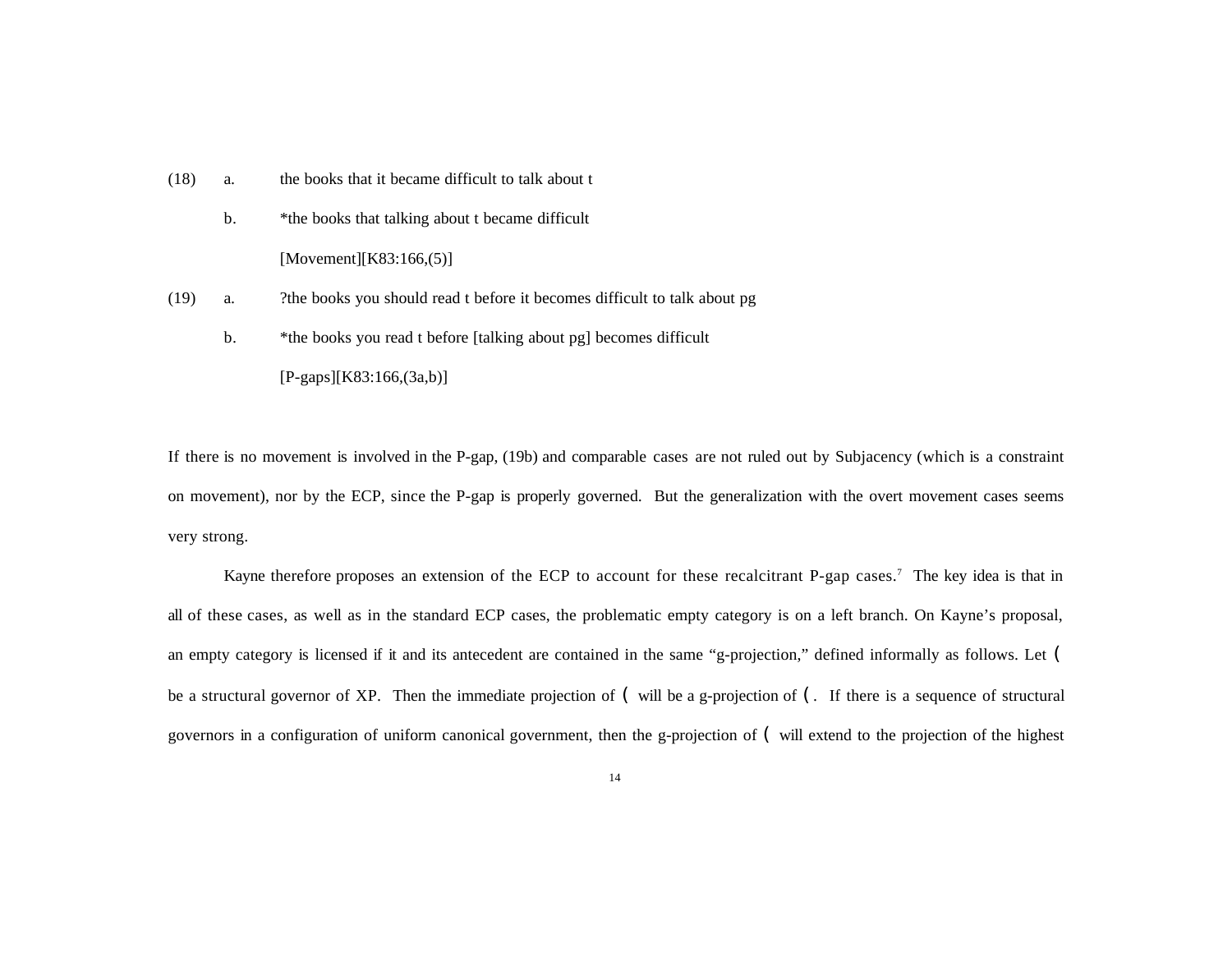structural governor. The notion "configuration of canonical government" is a precedence relation that correlates with the relative linear order of verb and direct object in a language. The set of all g-projections constitutes the g-projection set. Kayne proposes an extension of the ECP such that the entire set of g-projections of all of the gaps in a tree must constitute a subtree that is locally c-commanded by the antecedent. A gap in a left branch is licensed just in case the g-projection of this gap meets this condition.

There are four basic cases. First of all, consider the case where " c-commands a gap on a right branch to the right of it.

(20)  $\qquad \qquad [\left( \begin{smallmatrix} 0 & 1 \ 1 & 1 \end{smallmatrix} \right] \left[ \left( \begin{smallmatrix} 0 & 0 \end{smallmatrix} \right] \dots \left[ \begin{smallmatrix} 0 & 0 \end{smallmatrix} \right] \right]\ \qquad ] ]$ 

Here, ( structurally governs  $e_i$ , and (' is a projection of (. ('' is a g-projection of ( because it is a projection of (. Hence " and  $e_i$ are contained in the same g-projection set.

Second, suppose that " c-commands a gap on a left branch, where canonical government is to the right.

### (21)  $\left[ \begin{array}{c} \n\cdot & \cdot \\
\cdot & \cdot \\
\cdot & \cdot\n\end{array} \right]$   $\left[ \begin{array}{c} \n\cdot & \cdot \\
\cdot & \cdot \\
\cdot & \cdot\n\end{array} \right]$

In this case, (' is the largest g-projection of (that contains  $e_i$ . There is no g-projection of (that also contains "<sub>i</sub>, and so the empty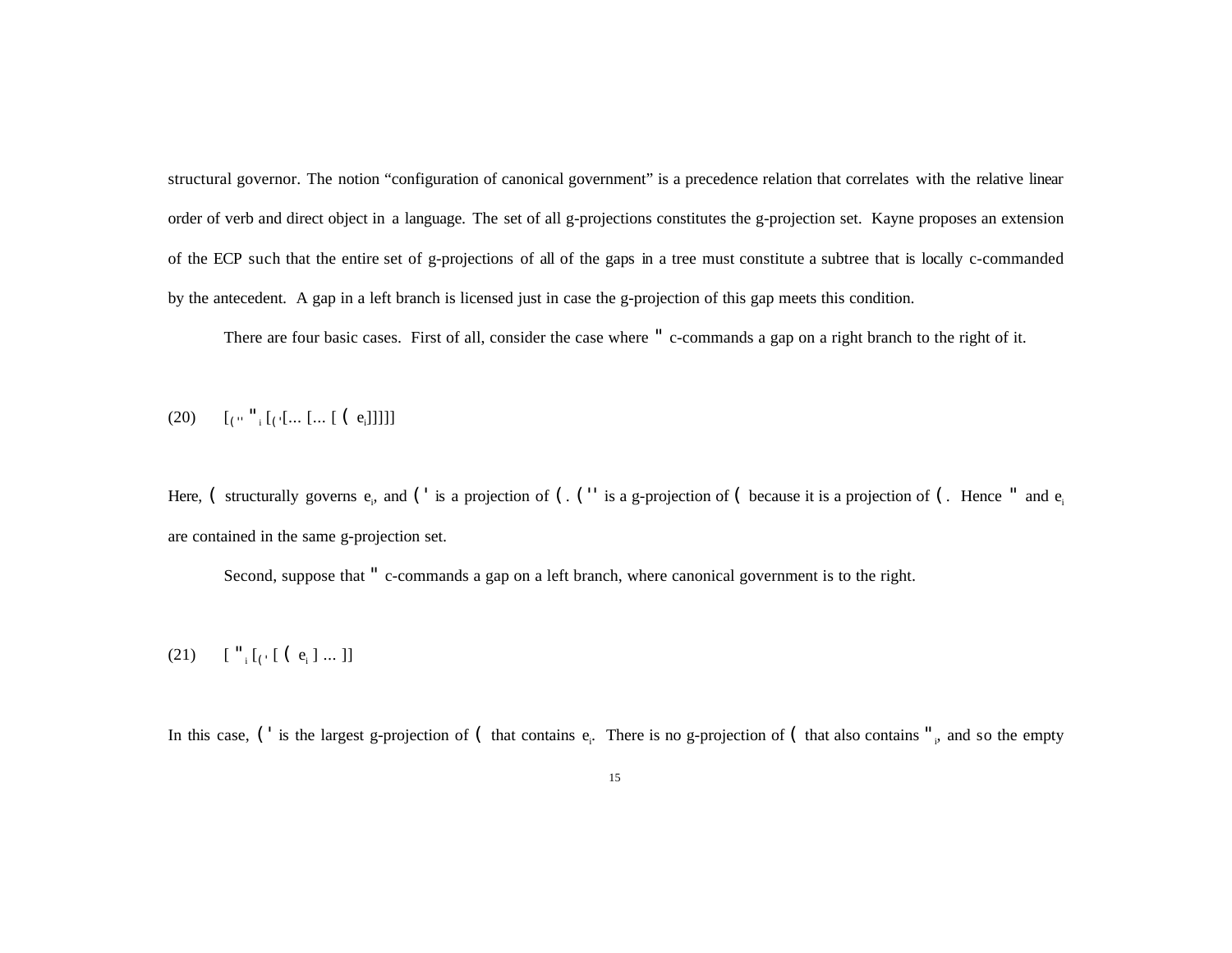category is not licensed. Although (' may be governed, it will not be canonically governed, since its governor will be to the right of it.

But suppose that there is another empty category on the right branch, in the configuration of (20).

### (22) [ "<sup>i</sup> [(' [ ( e<sup>i</sup> ] ... t<sup>i</sup> ]]

In this case, the g-projection of  $t_i$  contains the g-projection of  $e_i$ . So the g-projection set that contains  $t_i$  and  $e_i$  forms a subtree, namely (', that is c-commanded by ". This is the configuration of a P-gap in a subject, for example.

Finally, consider a gap that is itself a left branch, say a subject, but in a configuration where there is no g-projection to a subtree locally c-commanded by the antecedent.

#### (23)  $\frac{1}{i}$  [ ... C [<sub>IP</sub> t<sub>i</sub> ...]]

By assumption, the complementizer C is not a structural governor. Hence the projection of C is not a g-projection of  $t<sub>i</sub>$ . Thus there is an ECP violation. The maximal g-projection of  $t_i$  is IP, which excludes ".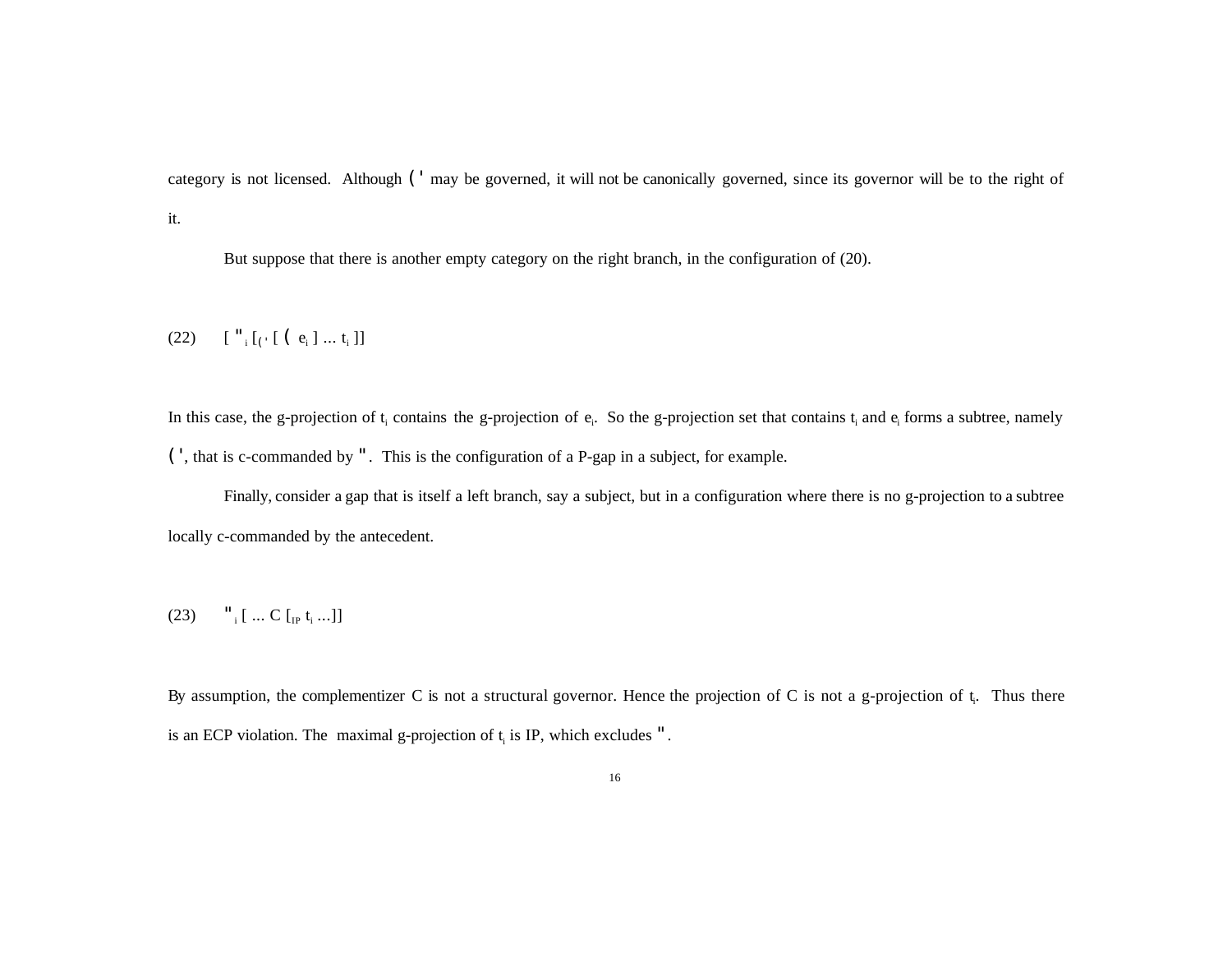The force of Kayne's analysis is that the antecedent of the true gap forms a chain with the P-gap that is subject to the same locality conditions that govern all chains. Moreover, the P-gap is a variable in the same sense that the true gap is a variable. There is no formal difference, on this analysis, between the chain that contains the P-gap and the chain that contains the true gap. This view has become a central part of the CCP.

CCP5. The P-gap is in a chain with the antecedent of the true gap.

Such a view is argued for by Levine et al. (this volume), although in a much different framework.

### **2.2. Barriers**

Chomsky (1986), taking into account the observations of Kayne (1983), proposes a view of P-gaps having its roots in the proposal of Contreras (1984) that there is a null operator that binds the P-gap. The P-gap, on this analysis, is the trace of the null operator, and the chain produced by movement of the null operator is subject to the usual locality conditions on movement.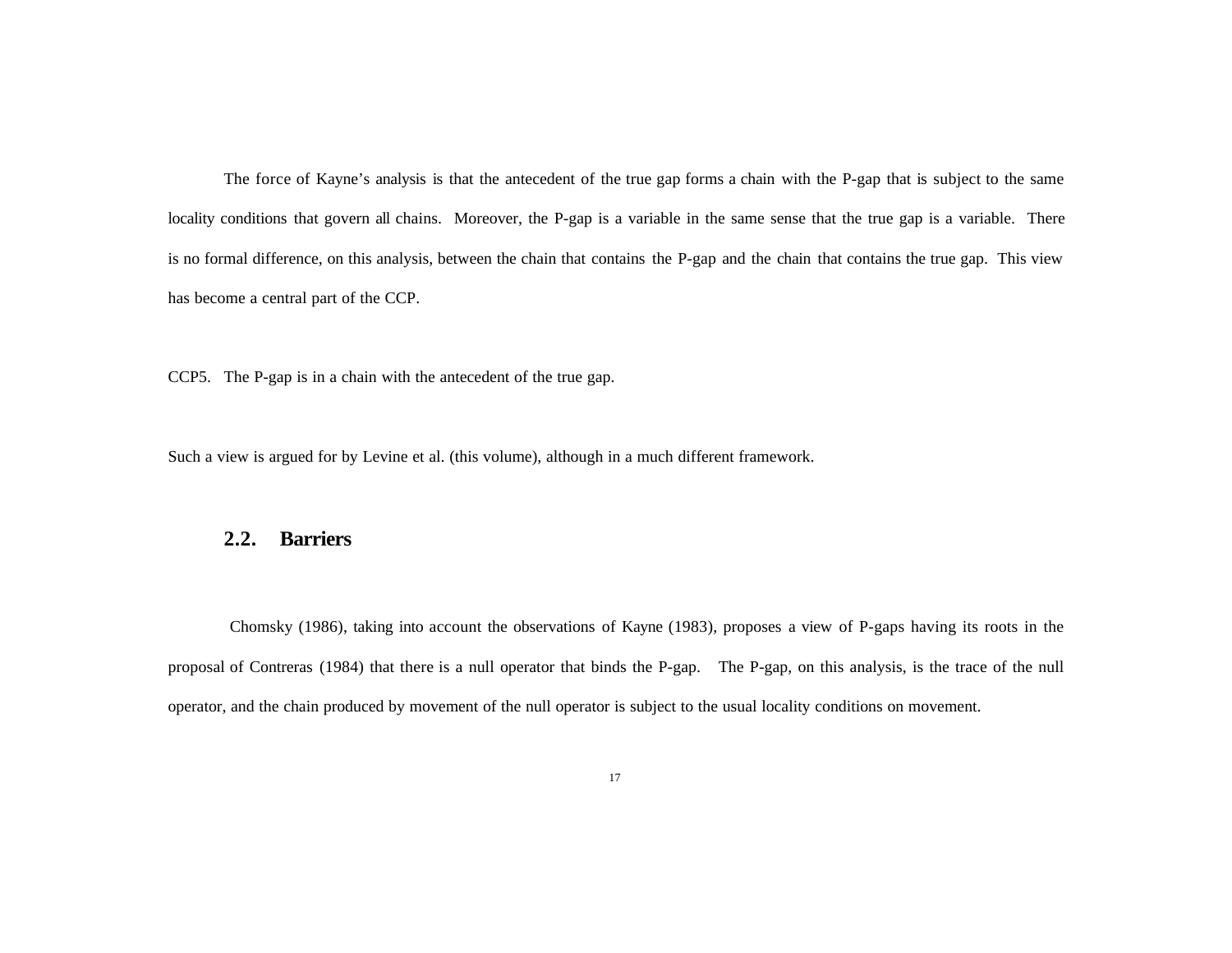In order to relate the antecedent of the true gap and the P-gap, Chomsky proposes that the chain of the true gap and the chain of the P-gap are "composed"; Chomsky (1986:56) gives the following characterization of a composed chain.

(24) If  $C = {n_1, \ldots, n_n}$  is the chain of the real gap, and  $C' = (\hat{\mathbf{S}}_1, \ldots, \hat{\mathbf{S}}_m)$  is the chain of the P-gap, then the "composed chain"

$$
(C, C') = ("_1, ..., "_n, \$_1, ..., \$_m)
$$

is the chain associated with the P-gap construction and yields its interpretation.

It is clear that this is a stipulative solution, since there is no independent requirement that chain composition exist. Moreover, (24) is inexplicit regarding the formal operation that produces a composed chain given two primary chains.

Nevertheless, this approach suggests an account of the anti-c-command condition in terms of the Binding theory. The P-gap is c-commanded and A-bound by the true gap, a situation that leads to a Condition C violation. The P-gap (or its chain) must be understood to be an r-expression. Similarly, an antecedent in an A-position A-binds the P-gap and produces a Condition C violation. This view forms part of the CCP, already noted. It is also part of the CCP that anti-c-command is due to Condition C of the Binding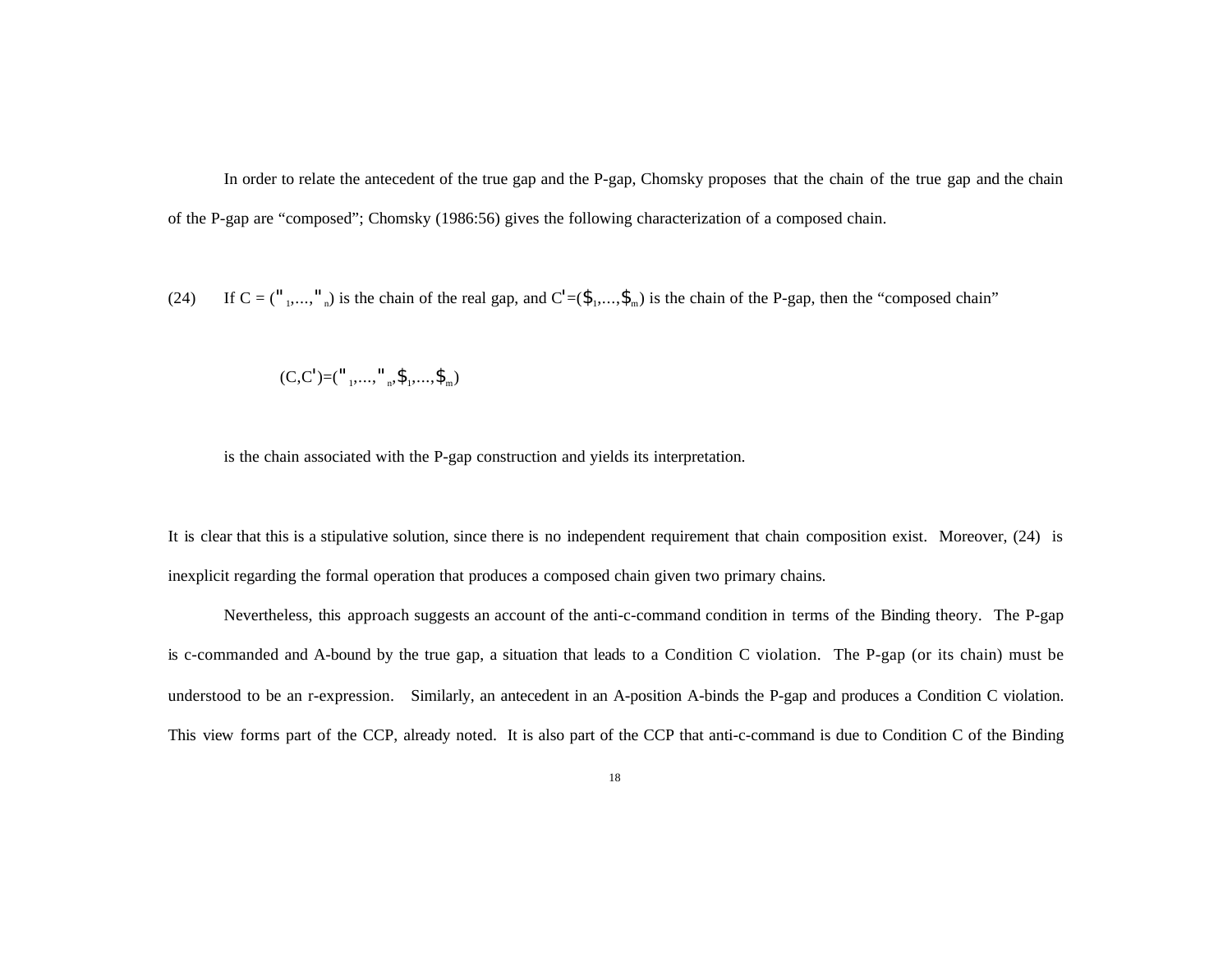Theory,.

CCP6. Anti-c-command is due to Condition C of the Binding Theory.

# **2.3. Categorial properties**

As noted, the consensus in the literature on P-gaps is that the antecedent of the P-gap must be an NP. This restriction may be related to the pronominal character of the gap; see for example Cinque (1990:115). Cinque cites the following examples from Italian to support this generalization.

- (25) a.  $*_{A_P}$  quanto importanti] si può diventare t [senza sentirsi pg] how important refl can become without to-feel 'How important can one become without feeling?'
	- b.  $*$ [<sub>PP</sub> a chi] hai lasciato la lettera t [dopo esserti rivolto pg]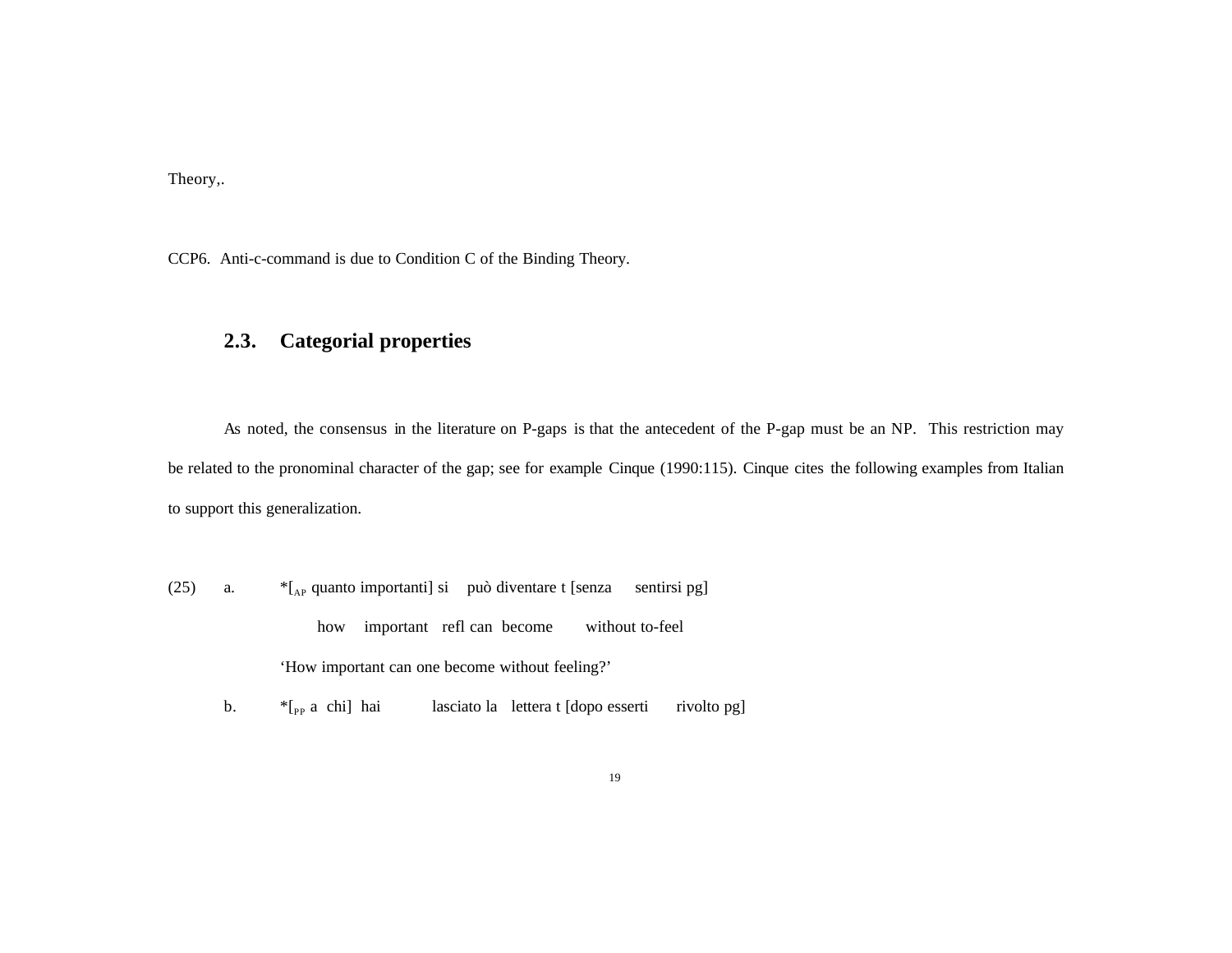to who you-have left the letter after to-be-refl returned

'To whom did you leave the letter after having returned.'

- c.  $*$ [<sub>OP</sub> quanti] ne hai presi t [senza pagarne pg] how much of-them you-have gotten without to-pay-for-of-them 'How many of them did you get without paying for?'
- d.  $*$ [<sub>VP</sub> VENUTO A CASA] era t [senza che fosse pg suo padre] came home hewas without that he-was his father 'He had come home without his father having (done so).'
- e. \* [AdvP Quanto gentilmente] si è comportato t con te [senza

how nicely refl is behaved with you without comportarsi pg coi tuoi amici]? to-behave-refl with your friends

'How nicely did he behave with you without behaving with your friends?'

[Ci90:102,(15a-e)]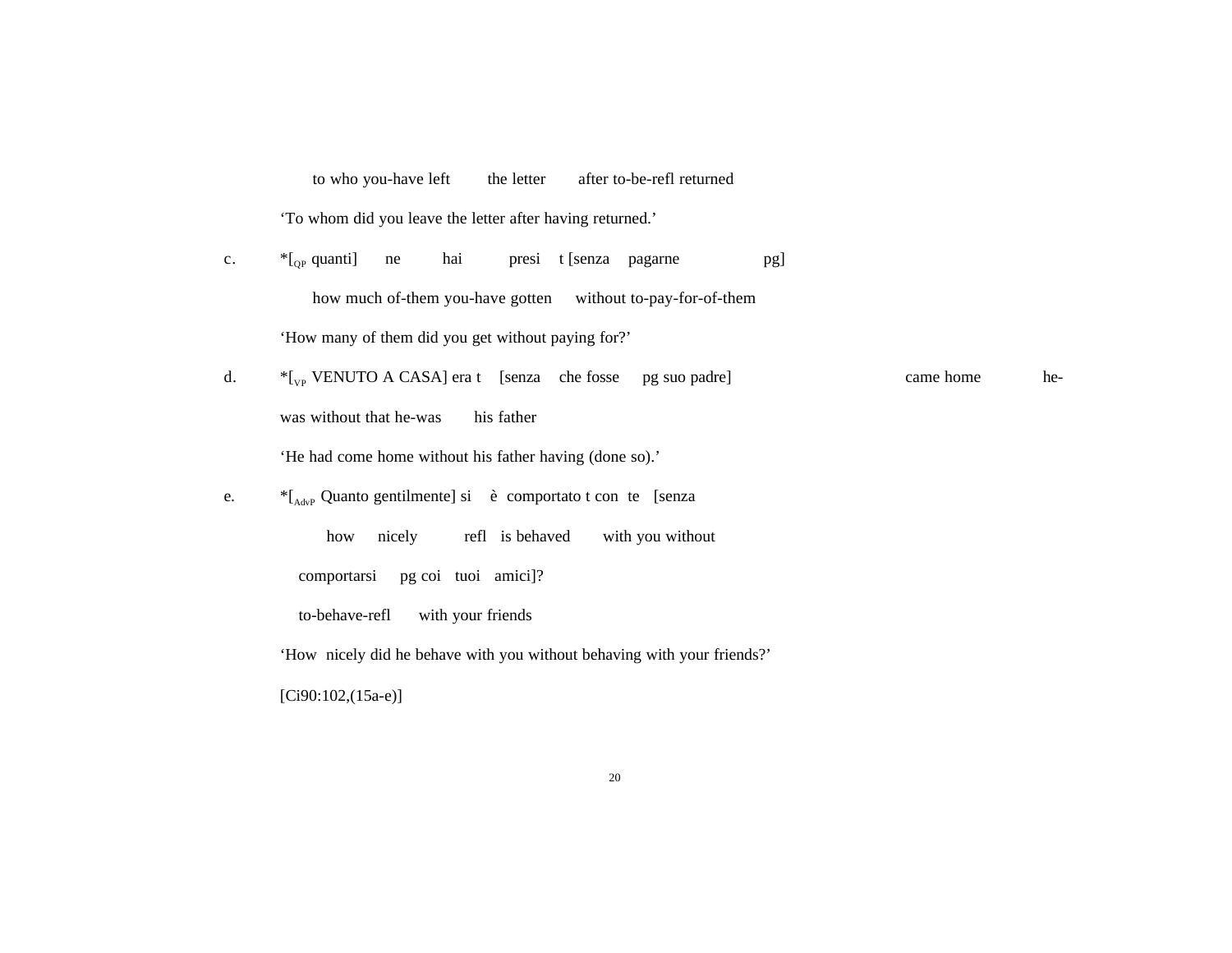These Italian facts and the comparable English examples appear to contrast with the situation in Swedish. Engdahl (1983) cites Swedish examples in which the antecedent of the P-gap is not an NP; I repeat here the examples in (10).

(10)  $a$ . [<sub>PP</sub> Till himlen] är det inte säkert att [<sub>NP</sub> alla [<sub>S||</sub> som längtar [<sub>PP</sub> pg ]]] kommer [<sub>PP</sub> t]

to heaven is it not certain that everyone that longs gets 'To heaven, it is not certain that everyone who longs (there) gets.' [E83:17,(47)]

b.  $\left[ \begin{array}{cc} \begin{bmatrix} A_P & \text{Fattig} \end{bmatrix} \text{ will } \begin{bmatrix} N_P & \text{ingen} \end{bmatrix} \begin{bmatrix} S' & \text{som någonsin varit} \end{bmatrix} \begin{bmatrix} A_P & \text{pg}} \end{bmatrix} \right] \text{ bli } \begin{bmatrix} A_P & \text{t} \end{bmatrix} \text{igen.}$ 

 poor want no one that has even been become again 'Poor, no one who has even been (it) wants to become again.'

[E83:17,(47b)]

Cinque points out (p. 187, n. 9) that in these examples the P-gap is in a subject, and notes that the comparable examples in Italian, while not acceptable, are better than those in which the P-gap appears in an adjunct, as in (25). Cinque speculates that these are cases where extraction from the subject is itself almost acceptable.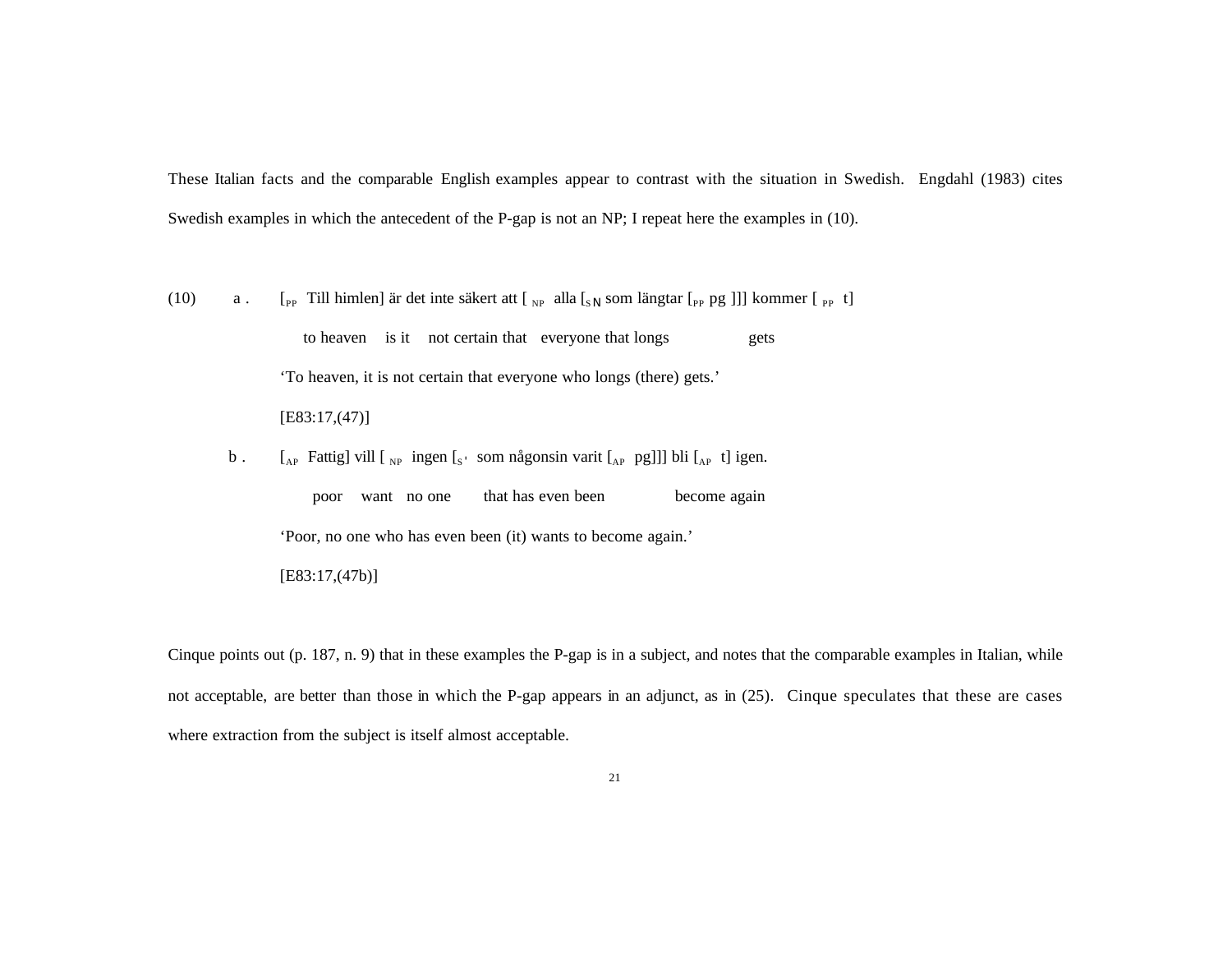Postal 1994 (reprinted in this volume) summarizes the arguments for taking P-gaps to be null pronouns. Cinque's examples, and the more general claim that P-gaps must be NPS, are examined by Engdahl in her paper in this volume. She argues that in Swedish the set of proforms is broader than that in English. If P-gaps are in fact proforms, and not simply pronominals, then this difference could be used to explain the fact that Swedish allows for non-NP P-gaps while English (arguably) does not. Levine et al. (this volume) make the stronger claim that a non-NP P-gap may occur even when there is no suitable overt proform in the language.

### **2.4. Summary of the CCP**

In summary, the CCP is as in (26):

- (26) CCP1. The antecedent of a P-gap must be in an A' position.
	- CCP2. A P-gap is licensed only at S-structure.
	- CCP3. The antecedent of a P-gap must be an NP.
	- CCP4. The true gap cannot c-command the P-gap.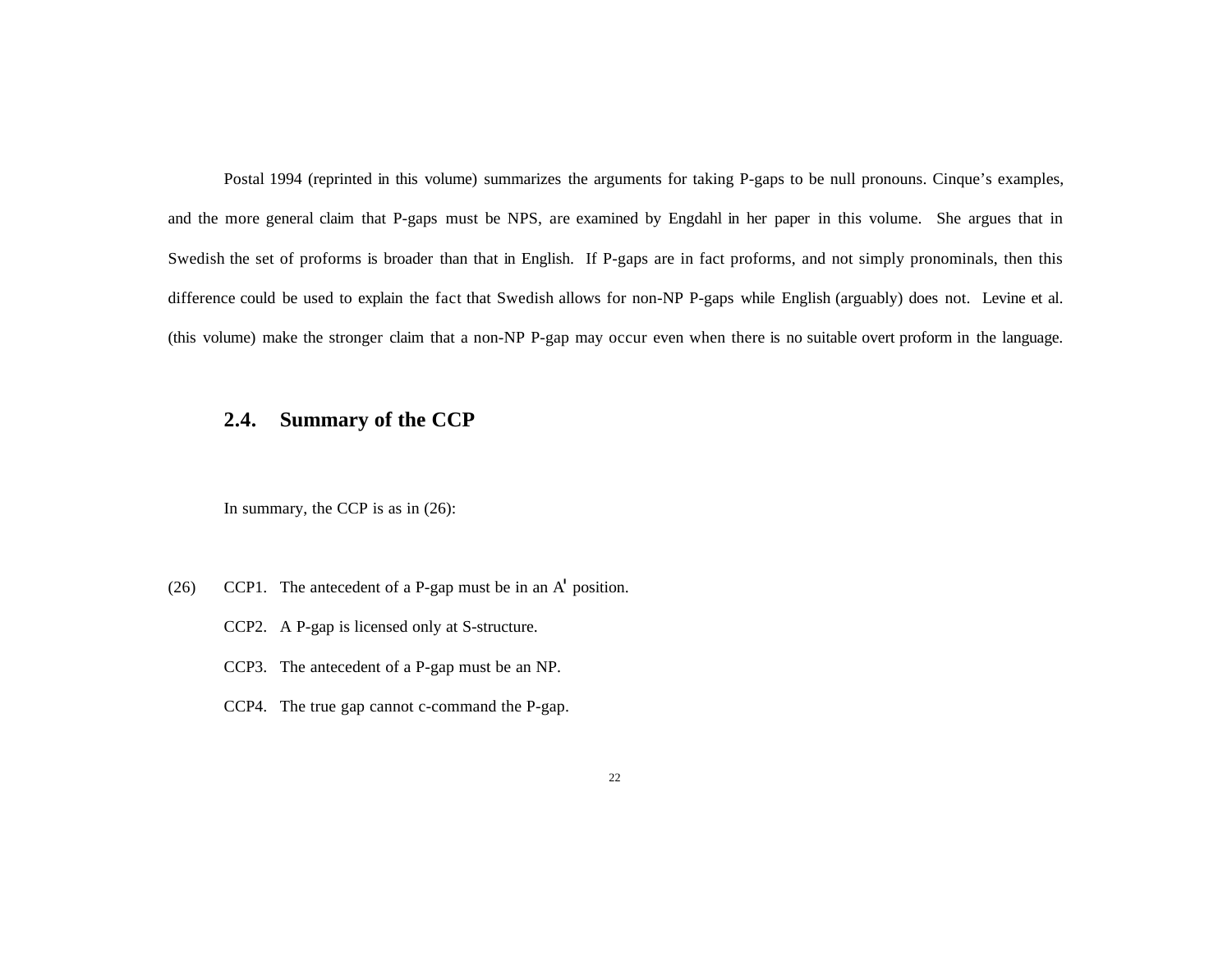CCP5. The P-gap is in a chain with the antecedent of the true gap.

CCP6. Anti-c-command is a consequence of Condition C of the Binding Theory.

I take up the primary factual challenges to the CCP in §3. I summarize in §4 the major theoretical proposals concerning the licensing of P-gaps, in particular those that seek to derive the existence of P-gaps from general principles of Universal Grammar and the specific properties of individual languages.

# **3. Challenges to the CCP**

### **3.1. Location of the antecedent**

Concerning the location of the antecedent (or the operator that forms part of the antecedent chain), the CCP holds that the antecedent, whatever it is, must be in an A! position. There is a crucial relationship between this view and the CCP view that the Pgap is in a chain with the antecedent. But observations about apparent P-gap constructions involving clitic movement in the Romance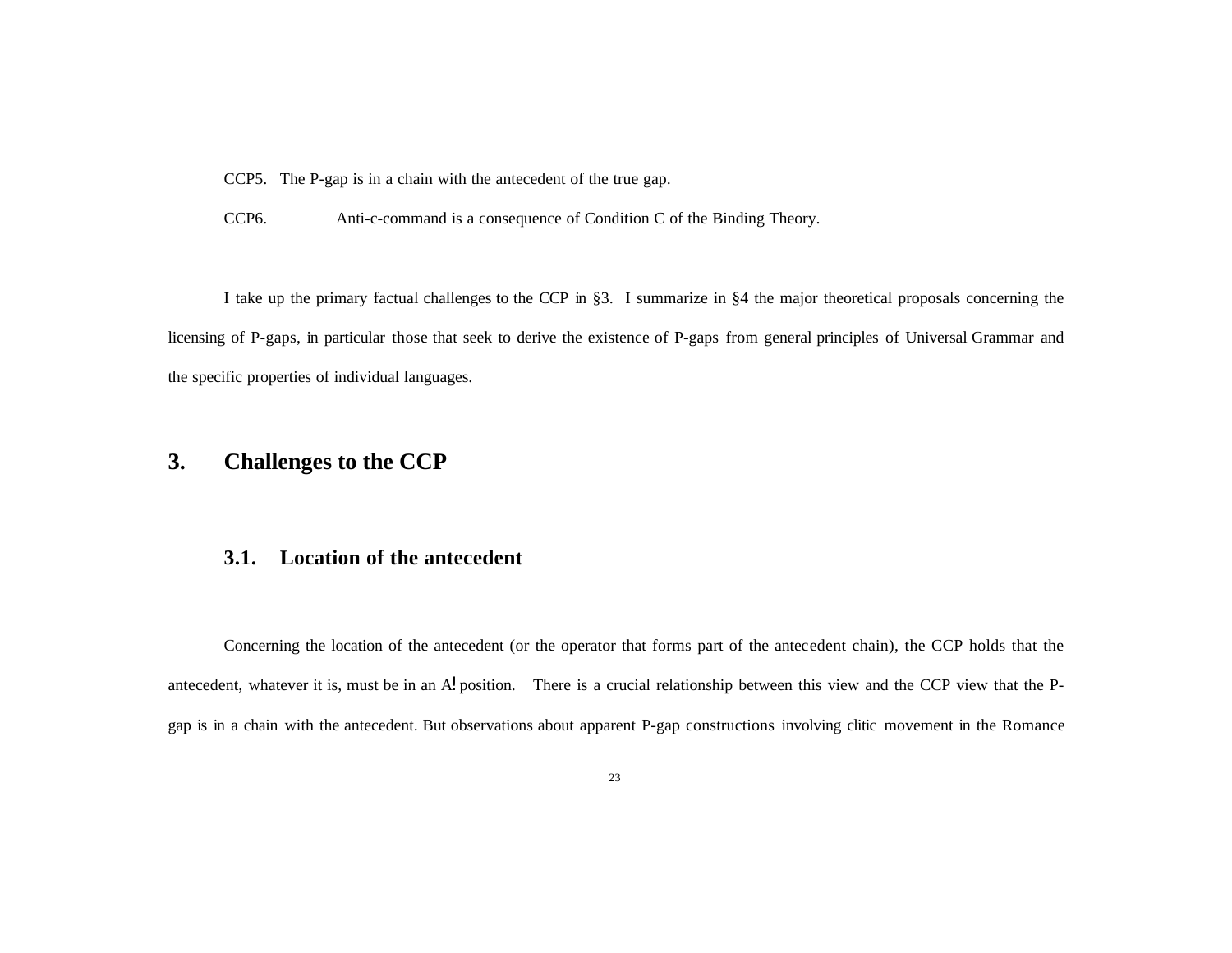languages, Heavy NP Shift in English and scrambling in languages such as German, Hindi and Persian have raised the possibility that the antecedent of a P-gap could also be in an A-position. On the other hand, it is possible that such apparent A-movements are actually A' movements, and a number of researchers have taken this position. There is a substantial literature, which I do not have space to review here, in which the possibility of P-gaps with scrambling is taken as evidence that scrambling is a type of A' movement; see for example the papers in Corver and van Riemsdijk (1994).

In this section I review the evidence for apparent A movement P-gaps.

*3.1.1. Clitic movement*

#### 3.1.1.1. French

Since Kayne (1975) it has been standard to treat the relationship between an argument clitic and an argument position as involving A movement.<sup>8</sup> It would then follow that if CCP1 is correct, clitics cannot license P-gaps. Tellier (1991) notes, however, that the following examples in French are not totally unacceptable.<sup>9</sup>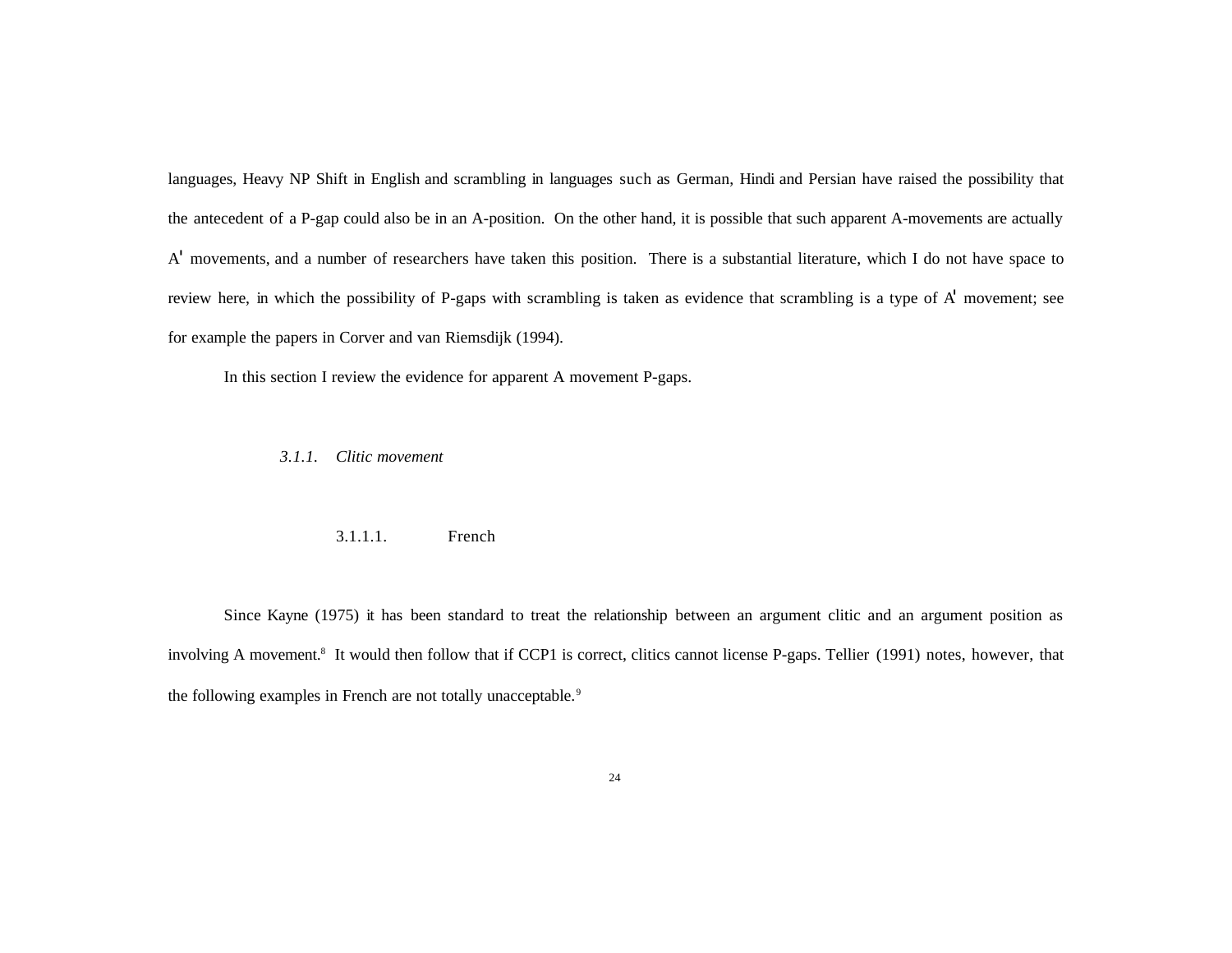- (27) a. C'est un livre dont, la critique  $t_i$  a été publiée par les détracteurs pg It is a book of which the critique has been published by the detractors'
	- b.  $?$ ?La critique  $t_i$  en<sub>i</sub> a été publiée par les détracteurs pg<sub>i</sub> 'The critique of-it has been published by the detractors'
- (28) a. Voilà une idée dont<sub>i</sub> on attribue le charme t<sub>i</sub>, au caractére subversif pg<sub>i</sub> 'Here is an idea of which one attributes the charm to the subversive character'
	- b.  $\gamma$ ?On en<sub>i</sub> attribue le charme t<sub>i</sub>, au caractère subversif pg<sub>i</sub> 'One of-it attributes the charm to the subversive character'
	-
- (29) a. C'est là un sentiment dont<sub>i</sub> on peut attribuer la pérennité t<sub>i</sub> à la manifestation assidue pg<sub>i</sub> 'This is a sentiment of which the perenniality is attributable to the constant manifestation'
	- b.  $\gamma$ ? On peut en<sub>i</sub> attribuer la perennité à la manifestation assidue pg<sub>i</sub>

'One can of-it attribute the perenniality to the constant manifestation'

 $[Te91:136,(17)-(19)]$ 

Noting that P-gaps are not possible in French with object clitics,<sup>10</sup> Tellier leaves open the question of why the cases with *en*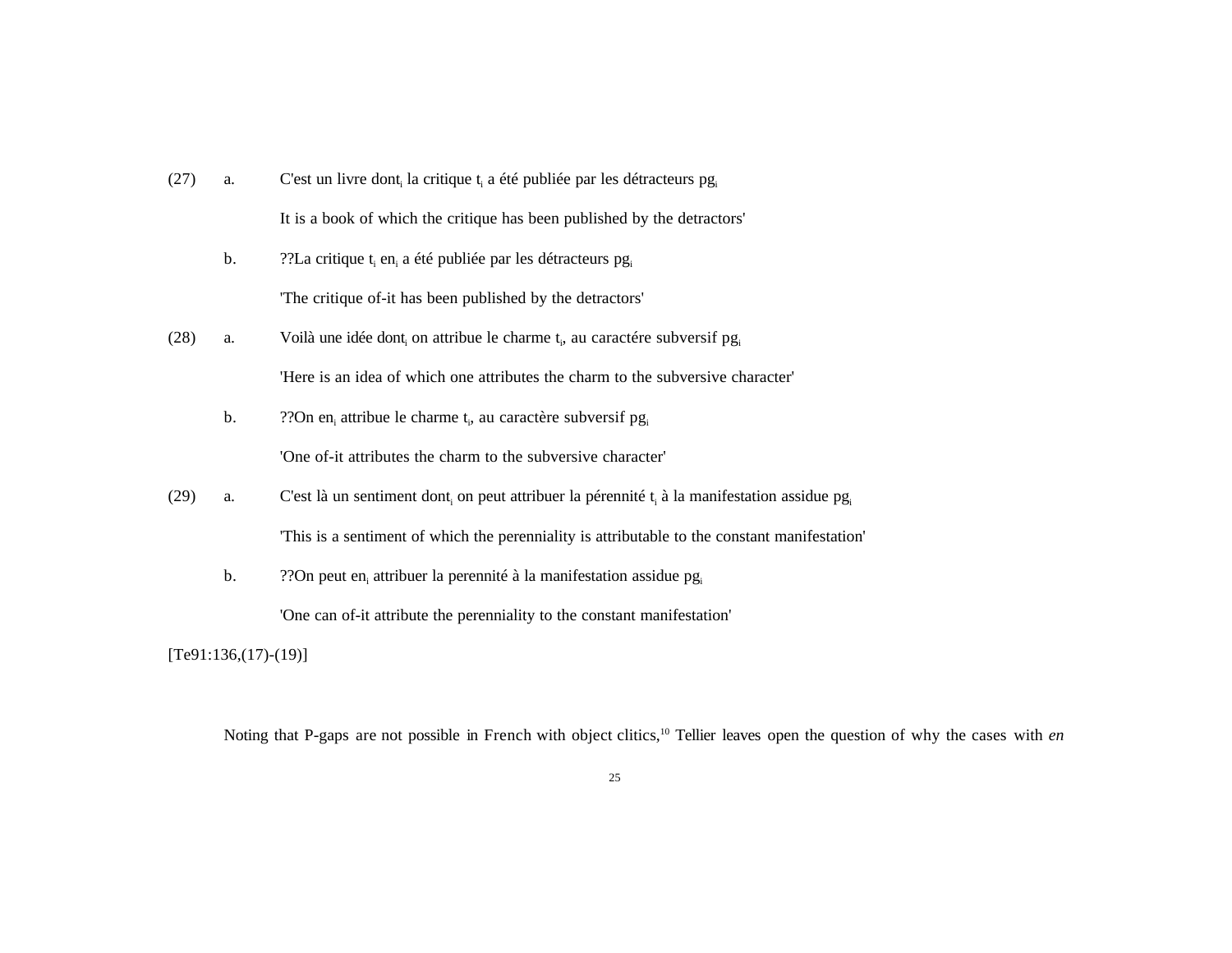allow variation in judgments. One possibility is that *en* is adjoined to an A' position, while object clitics are in A position.<sup>11</sup>

It is clearly not an accident that well-formed P-gap constructions occur in French not only with A' binding antecedents, as in (30), but with *don't* 'of-which/whom', as in (27)-(29).

(30) Voilà le livre<sub>i</sub> que vous avez rangé t<sub>i</sub> sans avoir lu pg<sub>i</sub>. here-is the book that you have put-away t without to-have read 'Here is the book that you put away without having read.'  $[Te91:135,(16a)]$ 

I discuss the "double-*dont*" type of P-gap construction in §3.6.3.

3.1.1.2. Spanish

Campos (1991) argues that Spanish P-gaps have the following distinctive properties: (i) they can be licensed by clitics, and (ii) they can be licensed by wh-in-situ. Some relevant examples are the following.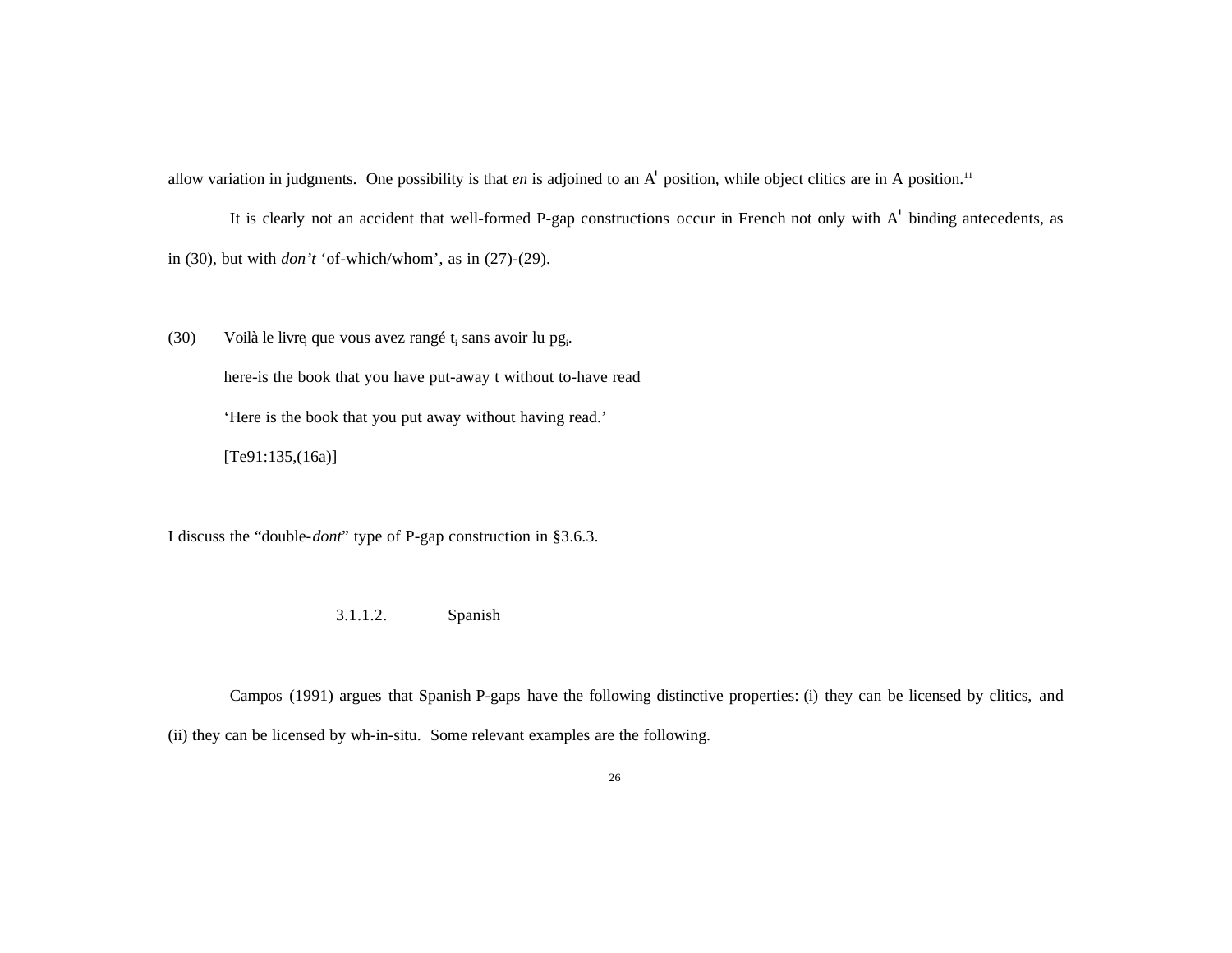(31) a. Lo archivaron  $t_i$  sin sin leer pg<sub>i</sub>.

> it they-filed without to-read 'They filed it without reading (it).'

- b. Conozco a un muchacho que los archivó t sin leer pg. I-know a boy that them filed without to-read 'I know a boy that filed them without reading (them).' [Ca91:119,(6a)]
- c. No sé quién preguntó por qué José los archivó sin leer pg. Neg know who asked why Jose them filed without to-read 'I don't know who asked why Jose filed them without reading (them).' [Ca91:119,(6b)]
- (32) a.  $i$ Tú archivaste cuál artículo sin leer pg? you filed which article without to-read [Ca91:120, (9a)]
	- b. *i*. Tú mandate cuál artículo sin revisar pg?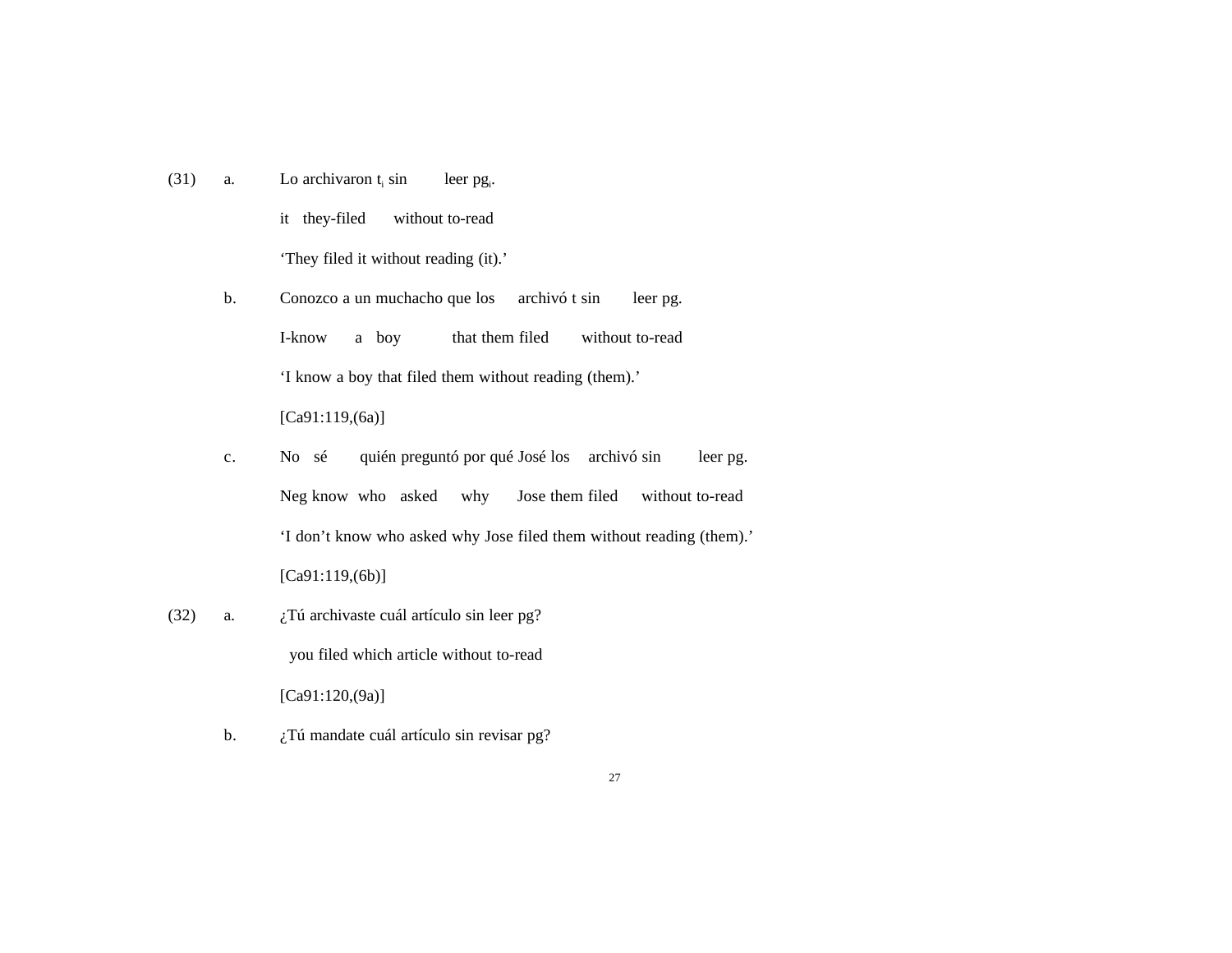you sent which article without to-proofread

[Ca91:120,(9b)]

Campos ties the possibility of P-gaps in (32) to the fact that wh-in-situ in Spanish can be used as a direct question, which he takes to mean that in Spanish it is generally possible to have an operator in situ at S-structure. To account for the P-gap with clitics, Campos suggests that the true gap is a null operator-in-situ that is bound by a null topic that also binds the clitic.<sup>12</sup> The structure is thus the following.

(33) TOPIC<sub>i</sub> lo<sub>i</sub> archivaron OP<sub>i</sub> [sin leer pg<sub>i</sub>]

The P-gap is then licensed by the operator-in-situ. The question naturally arises as to why the same construction is impossible in French, which also permits wh-in-situ in direct questions.

Suñer and Yépez (1988) note the following in Quiteño.<sup>13</sup>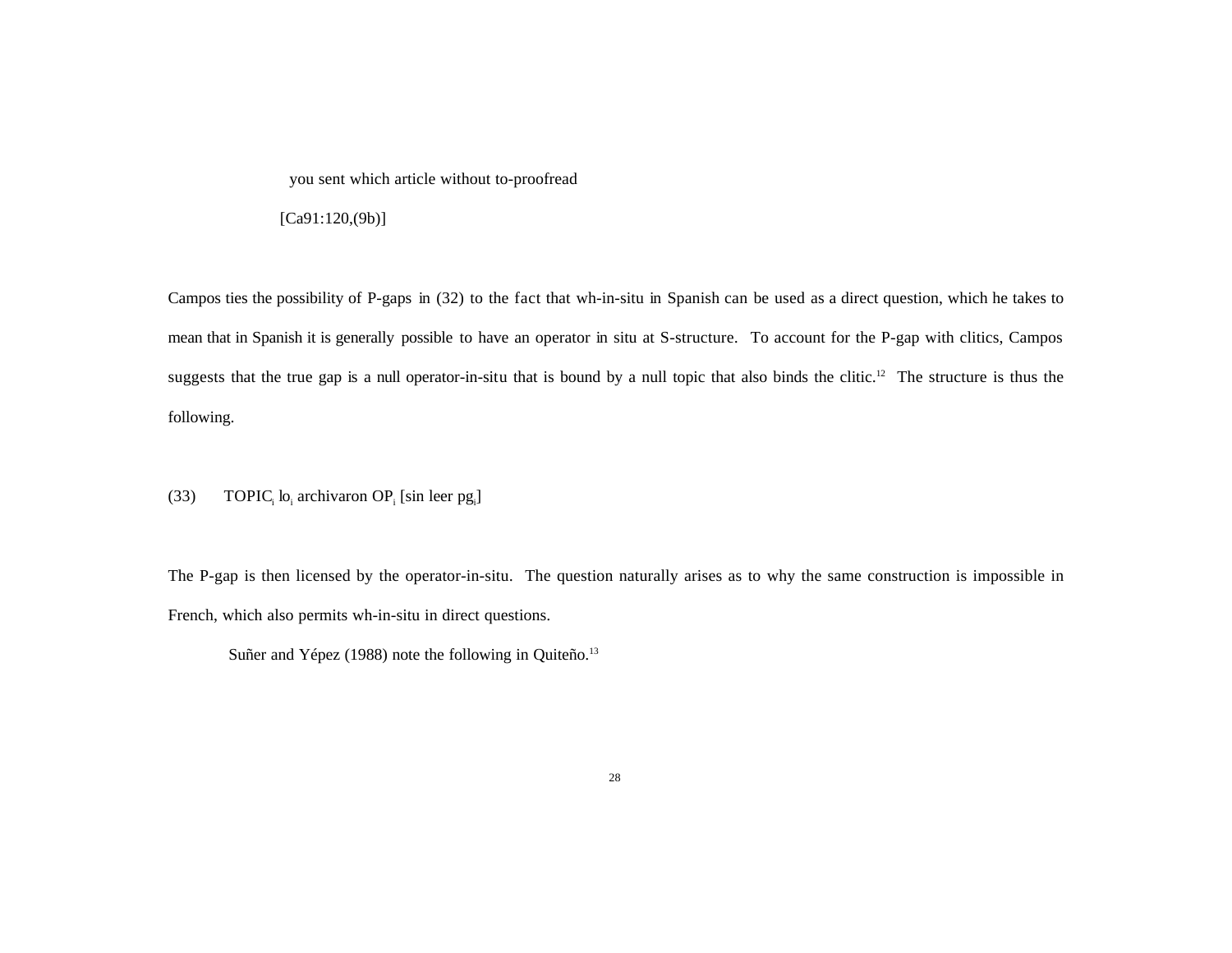- (34) a. Te permitirán entregar [e] sin terminar [e] to-you they-would-allow to-hand-in without to-finish 'Would they allow you to hand it in without finishing it?'
	- b. La carta de ese idiota, ahí dejé t sin siquiera abrir pg the letter from that idiot there I-left without even to-open 'That idiot's letter, I left it there without even opening it.'

Suñer and Yépez suggest that there are null object pronominals in both clauses in the a-example that happen to have the same referent. Campos proposes that the empty argument of *entregar* could be a null operator that licenses the P-gap in the same way that the wh-insitu does in (32).

Campos also discusses examples in which a null subject appears to license a P-gap, an apparent counterexample to the anti-ccommand condition (CCP4).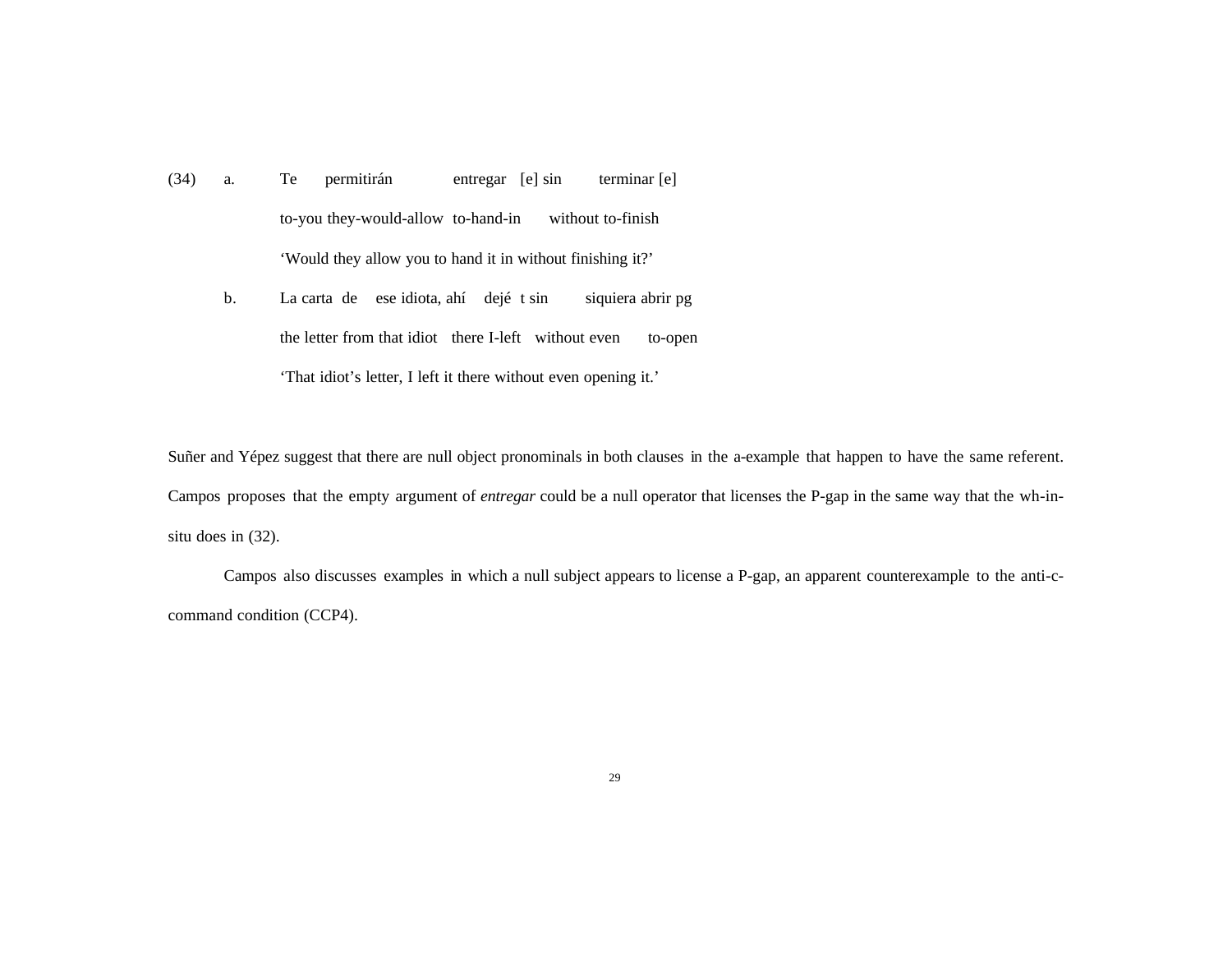(35) Qué pasó con el avión? - Explotó antes de hacer revisar pg what happened with the plane it-exploded before of to-make to-check 'What happened with the plane? - It exploded before they checked (it).' [Ca92:135,(35a)]

Campos proposes that there is a null operator (not *pro*) in the subject position in such cases. An empty pronominal does not license the P-gap.

(36) \*Los restos del avión muestrán que explotó antes de hacer revisar pg the remains of-the plane show that pro exploded before of to-make to-check  $[Ca92:135,(36)]$ 

Nor does an overt subject.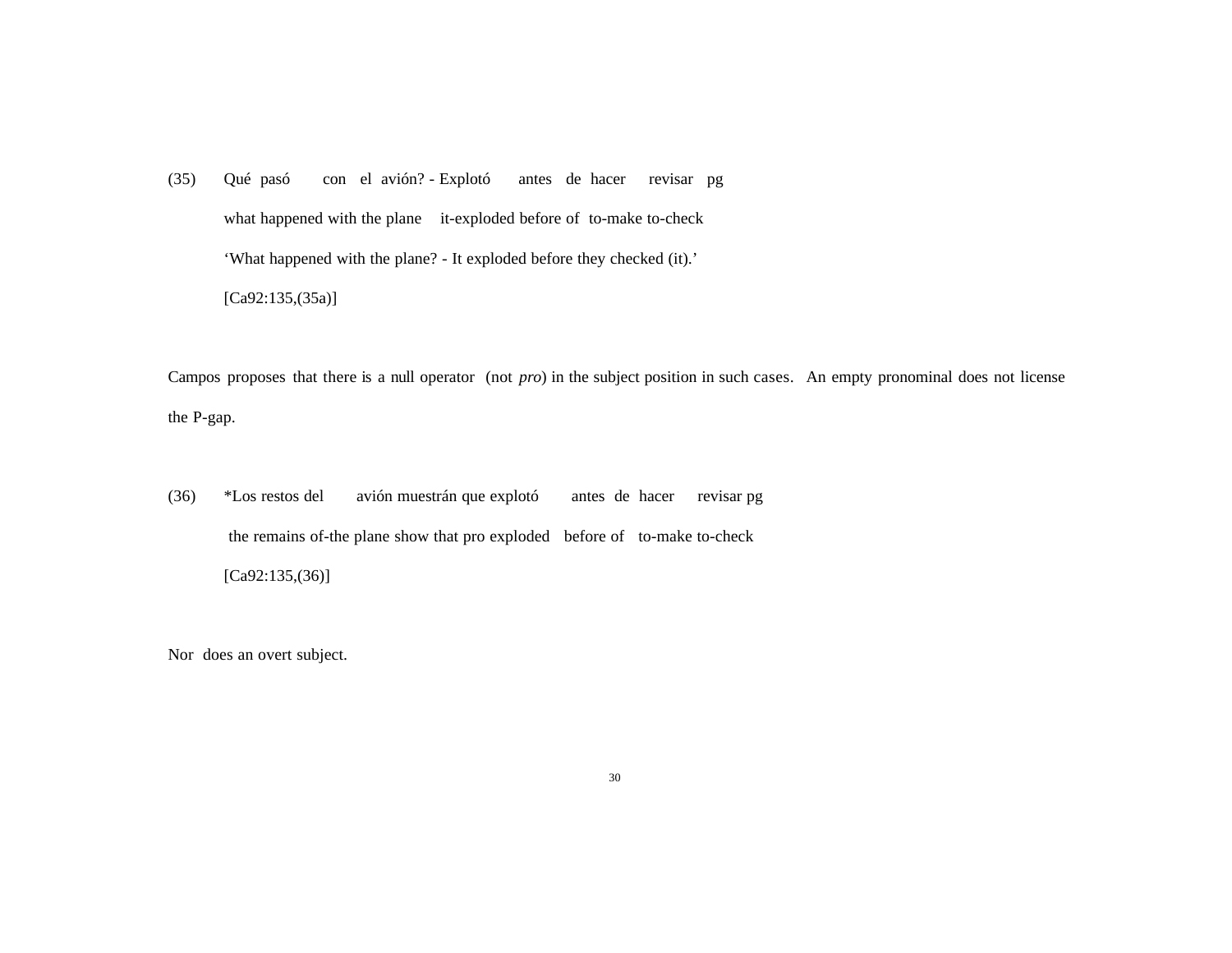(37) \*El avion explotó antes de hacer revisar pg the plane exploded before of to-make to-check 'The plane exploded before they checked (it).'  $[Ca92:135,(35b)]$ 

It is particularly striking that a null operator in subject position could license a P-gap, in view of the general tendency for overt operators in situ and in subject position not to do so.

The factual claim that P-gaps are licensed by clitics in Spanish is independently attested by García-Mayo (1992:17), who also notes that this stands in sharp contrast with French ( Tellier (1991:135)). Rizzi (1986) and García-Mayo (1992:17) note that only [ animate] clitics may license P-gaps in Spanish. Catalan and Italian also allow for the licensing of P-gaps by clitics, as in the following examples.

(38) a. *Catalan*

El<sub>i</sub> vaig enviar t<sub>i</sub> [sense signar pg<sub>i</sub> com indicavan les instrucciones

b. *Italian*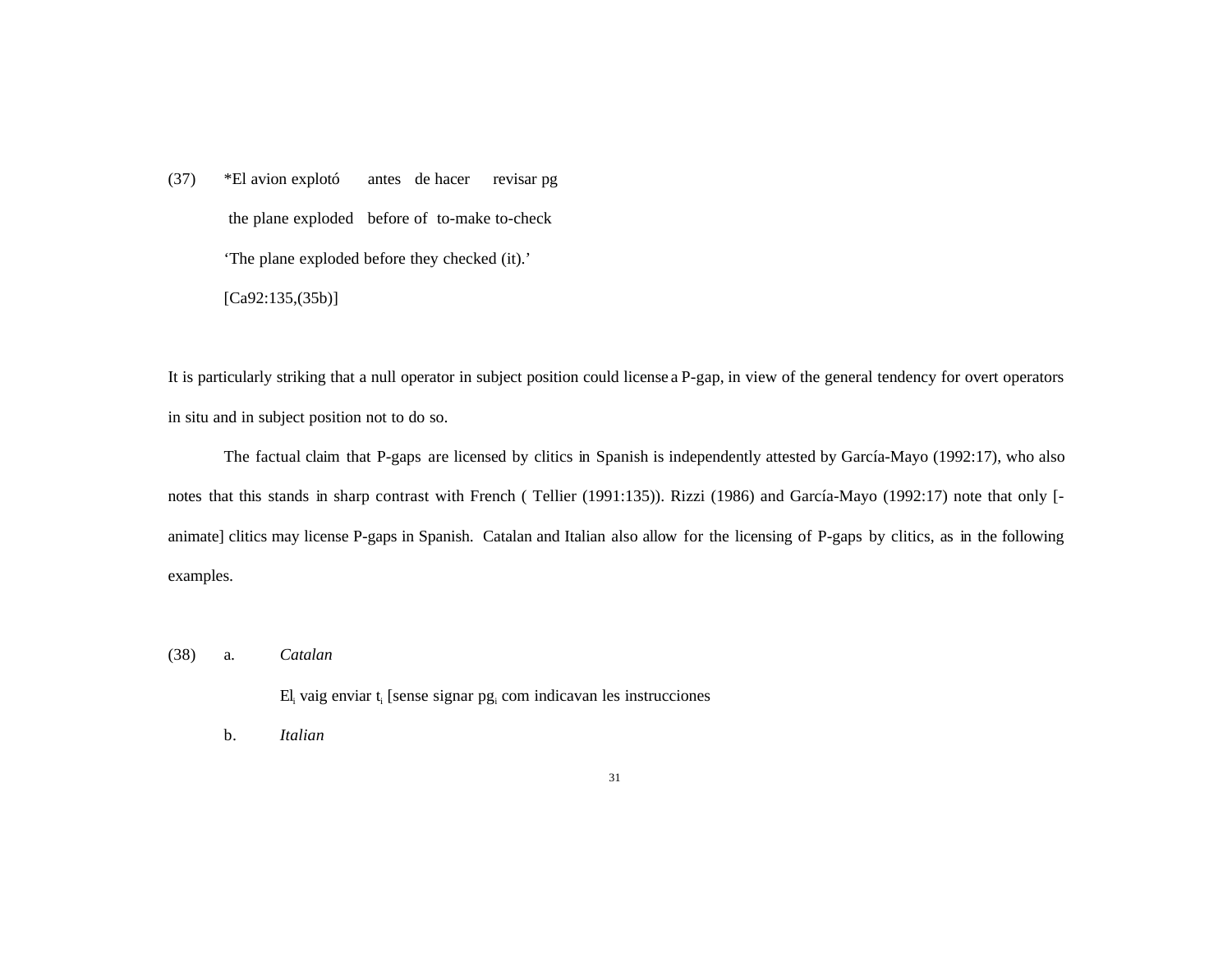$L_i$ 'ho spedito t<sub>i</sub> senza firmare pg<sub>i</sub> come indicato nelle istruzione.

it I-have sent without to-sign as indicated (in) the instructions

#### (39) a. *Catalan*

 $EI_i$  vaig cuinar  $t_i$  sense posar  $pg_i$  al forn

b. *Italian*

 $L'$ ho cucinato t<sub>i</sub> senza mettere pg<sub>i</sub> al forno

it I-have cooked without to-put in-the oven

 $[G-M92:22,(23)-(24)]$ 

García-Mayo proposes that the structure in these cases is one that has a null operator binding *pro* in the position of the gap in the clause that contains the P-gap. The null operator forms a chain directly with the clitic, which is assumed to be adjoined to IP, and is thus in an A' position. These observations are consistent with the proposal of Rizzi (1986) that Italian allows for object *pro* in certain cases and with the proposal of Cinque (1990) that P-gaps are in fact *pro*.

An important question that arises in this case is the adjunction site of the clitic such that it can be an antecedent of the P-gap. The difference between Spanish-Italian-Catalan on the one hand and French on the other follows if the clitic is adjoined to IP in the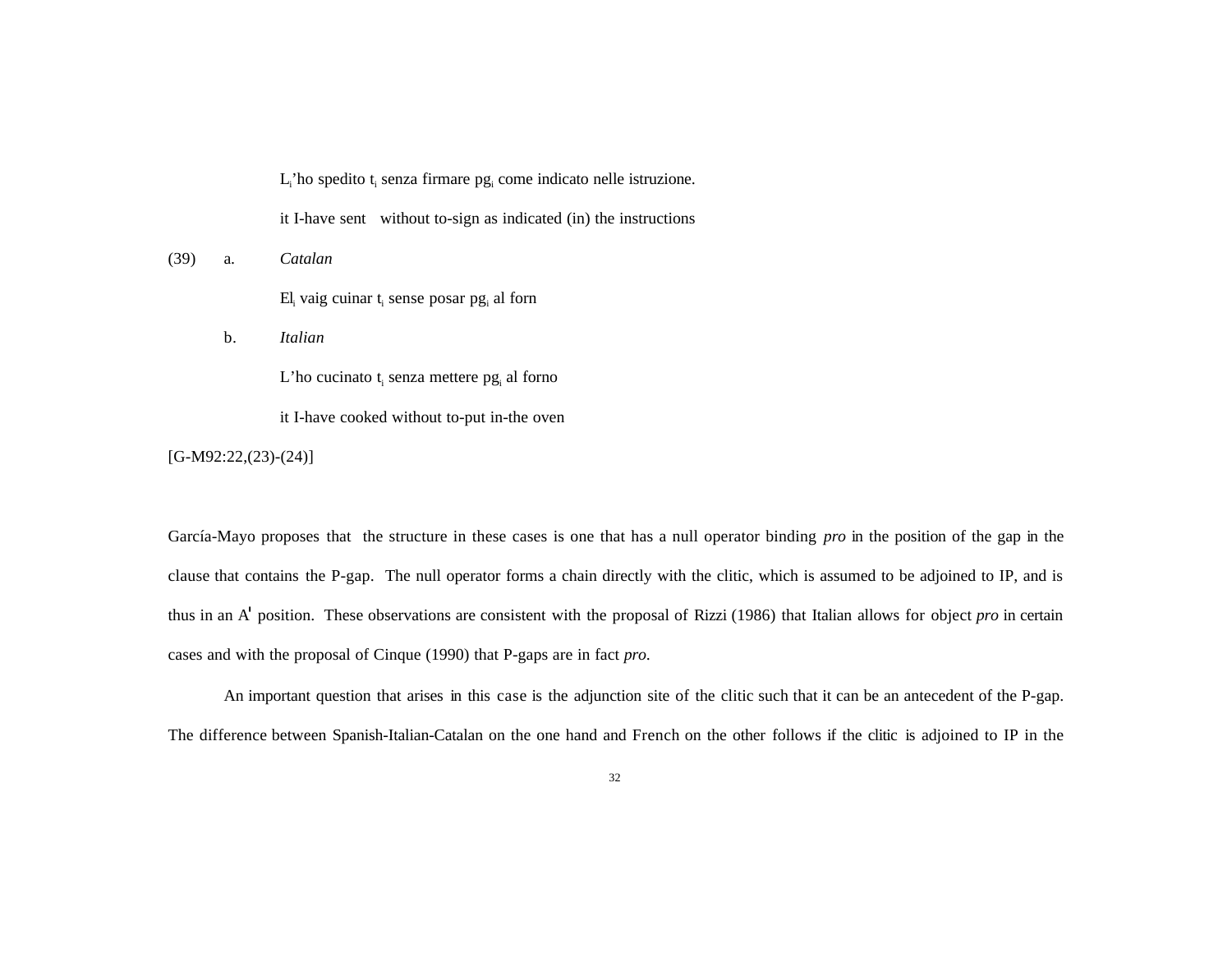first case, but to V in the second case. García-Mayo points out that this is precisely the difference proposed by Kayne (1991) to account for the fact that French clitics adjoin to the left of infinitives, while clitics adjoin to the right of infinitives in the other languages.<sup>14</sup>

Contrasting with the Italian data given by García-Mayo is the claim by Haverkort (1993) that Romance clitics cannot license P-gaps, citing Sportiche (1983) and Chomsky (1982). Haverkort gives the following example from Italian, due originally to Rizzi (see Chomsky (1982:65)).

(40) *Italian*

\*Glie-li<sub>i</sub> dobbiamo far mettere t<sub>i</sub> nello scaffale invece di lasciare pg<sub>i</sub> sul tavola to-him-them we-must to-make to-put on-the shelf instead of to-leave on-the table 'We must make him put them on the shelf, instead of leaving (them) on the table.' [H93:137,(14a)]

Moreover, as discussed in the next section, Haverkort makes the same proposal for Germanic that García-Mayo suggests for those Romance languages in which clitics license P-gaps, and he rules out such an analysis for the Romance languages in which they do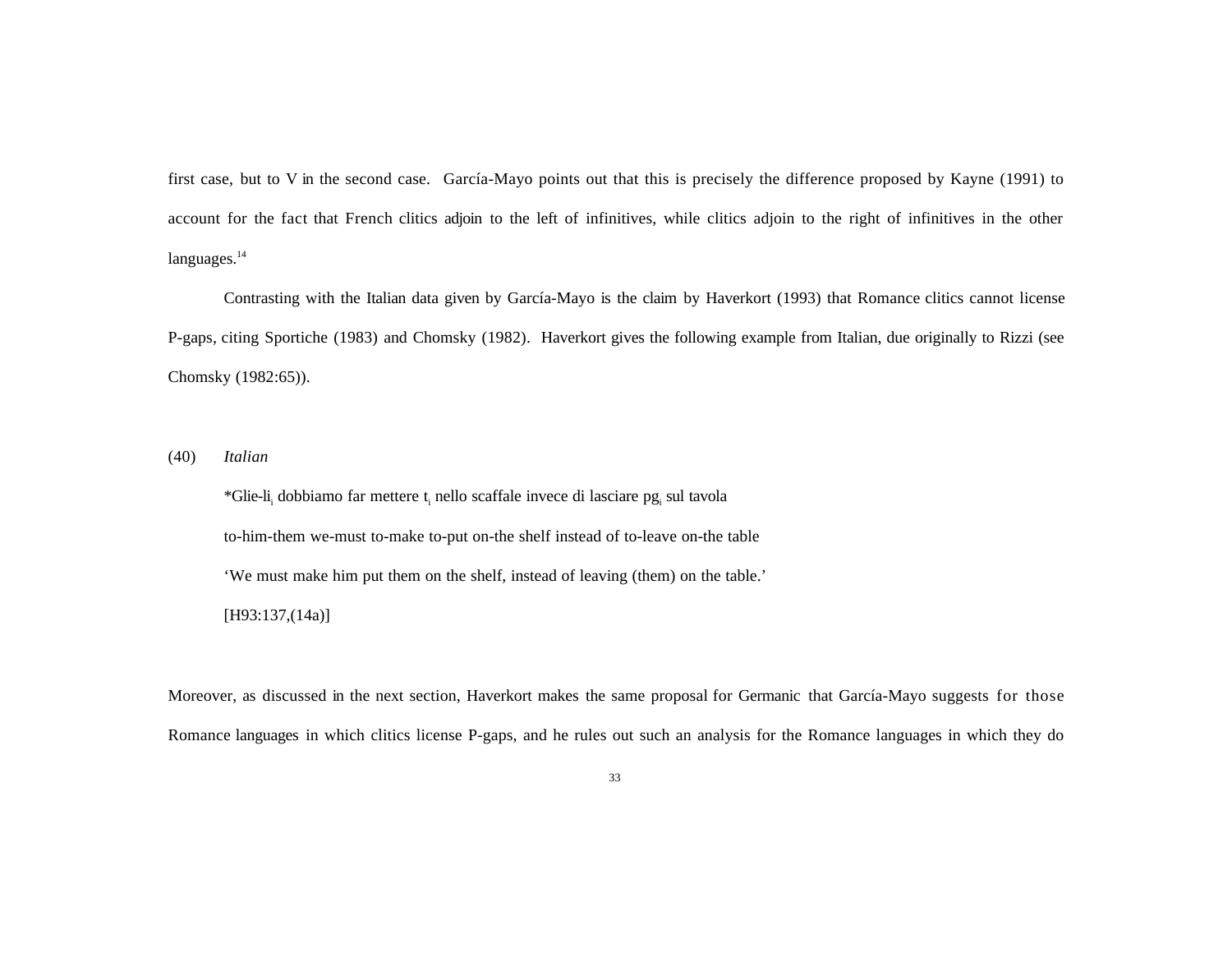3.1.1.3. Germanic

Haverkort (1993) cites the following data in support of the claim that Germanic clitics license P-gaps.

(41) a. *German*

|    | Der Peter hat'n <sub>i</sub> [ohne pg <sub>i</sub> anzusehen] t <sub>i</sub> zusammengeschlagen |
|----|-------------------------------------------------------------------------------------------------|
|    | the Peter has-him without to-look-at<br>beaten-up                                               |
|    | 'Peter beat him up without looking at (him).'                                                   |
| b. | Swiss German                                                                                    |
|    | Der Peter het ne [ooni pg aaz luege] t zämegschlage                                             |
|    | the Peter has-him without to-look-at<br>beaten-up                                               |
|    | 'Peter beat him up without looking at (him).'                                                   |
| c. | Dutch                                                                                           |

not.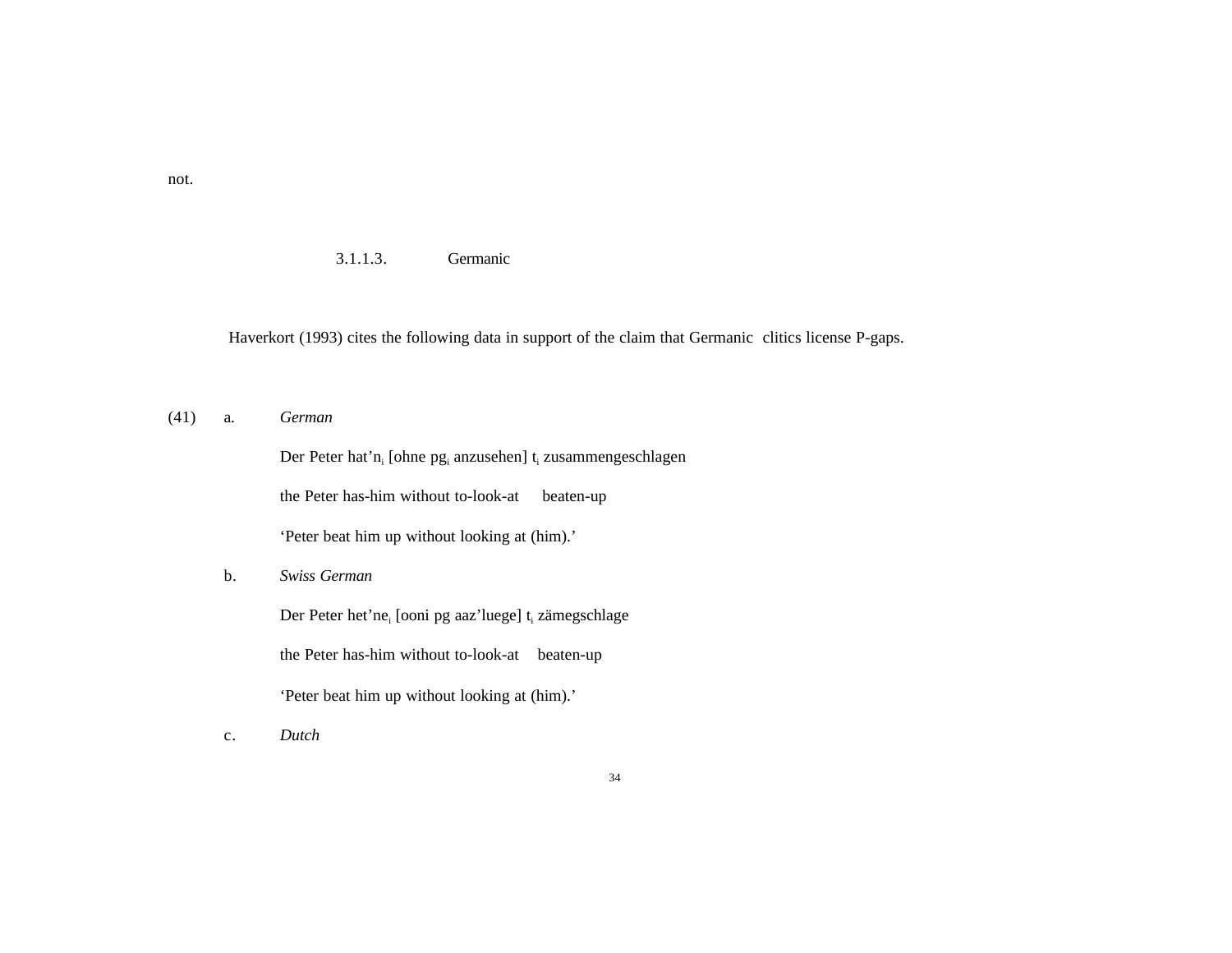Dat ik't<sub>i</sub> [zonder pg<sub>i</sub> uitgelezen te hebben] t<sub>i</sub> opgestuurd heb that I-it/them without read to have sent have 'That I sent it/them away without reading (it/them).'

d. *West Flemish*

Dan-k ze<sub>i</sub> [zunder pg gelezen t'een] t<sub>i</sub> opgestierd een that-I it/them without read t-have sent have 'That I sent it/them away without reading (it/them).'

[H93:137-38,(15)-(16)]

The explanation that Haverkort gives for the Germanic data is that a clitic is a maximal projection in an A' position. Specifically, the clitic adjoins to IP (p.131). The Germanic clitic is thus distinguished from the Romance clitic, which is a head, and the adjunction of the Germanic clitic is distinguished from scrambling, which is typically viewed as an A movement. (For discussion of Romance clitics that license P-gaps, see §3.1.1.1 and §3.1.1.2, and for discussion of cases in which scrambling licenses P-gaps, see §3.1.2.)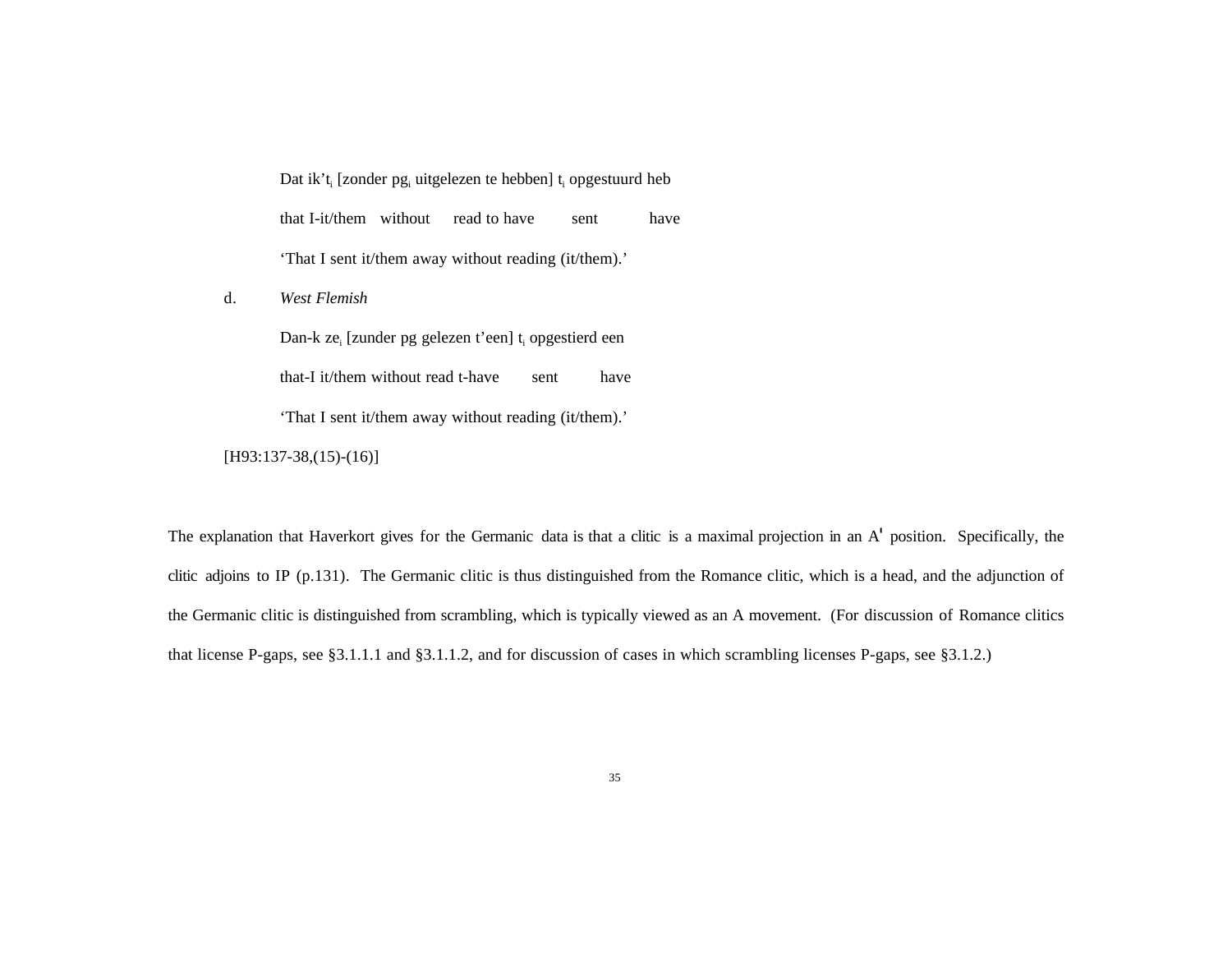#### *3.1.2. Scrambling*

The literature on the configuration of the antecedent has generally taken one of two positions on the position of the antecedent of the P-gap. Some researchers have held to the CCP that the antecedent of the P-gap is in an A-position, thus drawing the conclusion that scrambling to various positions is A!-movement. This is the conclusion of Browning and Karimi (1994) for Persian, Felix (1985) for German, and Bennis and Hoekstra (1985a) (also Bennis and Hoekstra (1985b)) for Dutch. Webelhuth (1989) suggests that there can be "mixed" A/A!-positions, in order to accommodate the fact that scrambling in German also shows A-properties, as it does in Persian. But Bayer and Kornfilt (1994) note that there are differences in judgments in German P-gap examples depending on whether an antecedent NP is moved to [Spec,CP] or adjoined to IP under scrambling. In the latter case, only a pronominal clitic and not a full NP allows for an apparent P-gap.

(42)  $*$ Da hat diesen Mann<sub>i</sub> der Polizist [ohne pg<sub>i</sub> verwarnt zu haben] t<sub>i</sub> ins Gefängnis gesteckt. there has this man the policeman without warned to have in-the prison put [B&K94:25,(11e)]

'The policeman has put this man into jail without having warned him.'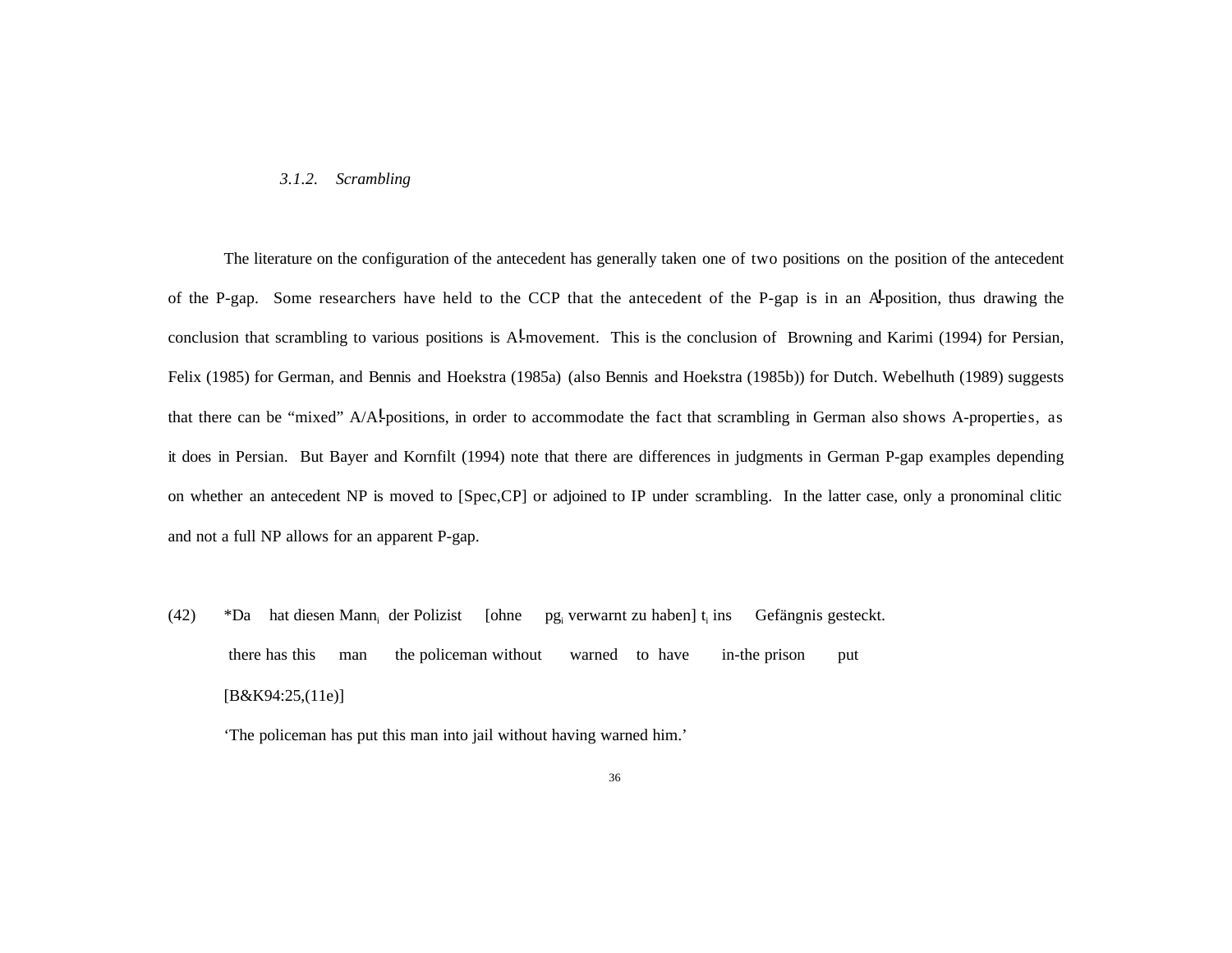(43) Da hat ihn<sub>i</sub> der Polizist [ohne pg<sub>i</sub> verwarnt zu haben]  $t_i$  ins Gefängnis gesteckt. there has him the policeman without warned to have in-the prison put [B&K94:25,(11d)]

'The policeman has put him into jail without having warned him.'

Bayer and Kornfilt appear to suggest that these cases are not true P-gaps and that they are therefore not evidence for the Acharacter of scrambling. There is an alternative, which is that the movement of clitics is different from scrambling, a position taken by Haverkort (1993).

 Huybregts and van Riemsdijk (1985) note that while scrambling appears to be an A' movement that licenses P-gaps in Dutch, there are problems with this view. (44) shows the apparent P-gap in Dutch, while (45) shows the same configuration with a pronoun in place of the gap.

- (44) Hij heeft deze artikelen [zonder PRO ec te lezen] opgeborgen
	- he has these articles without to-read filed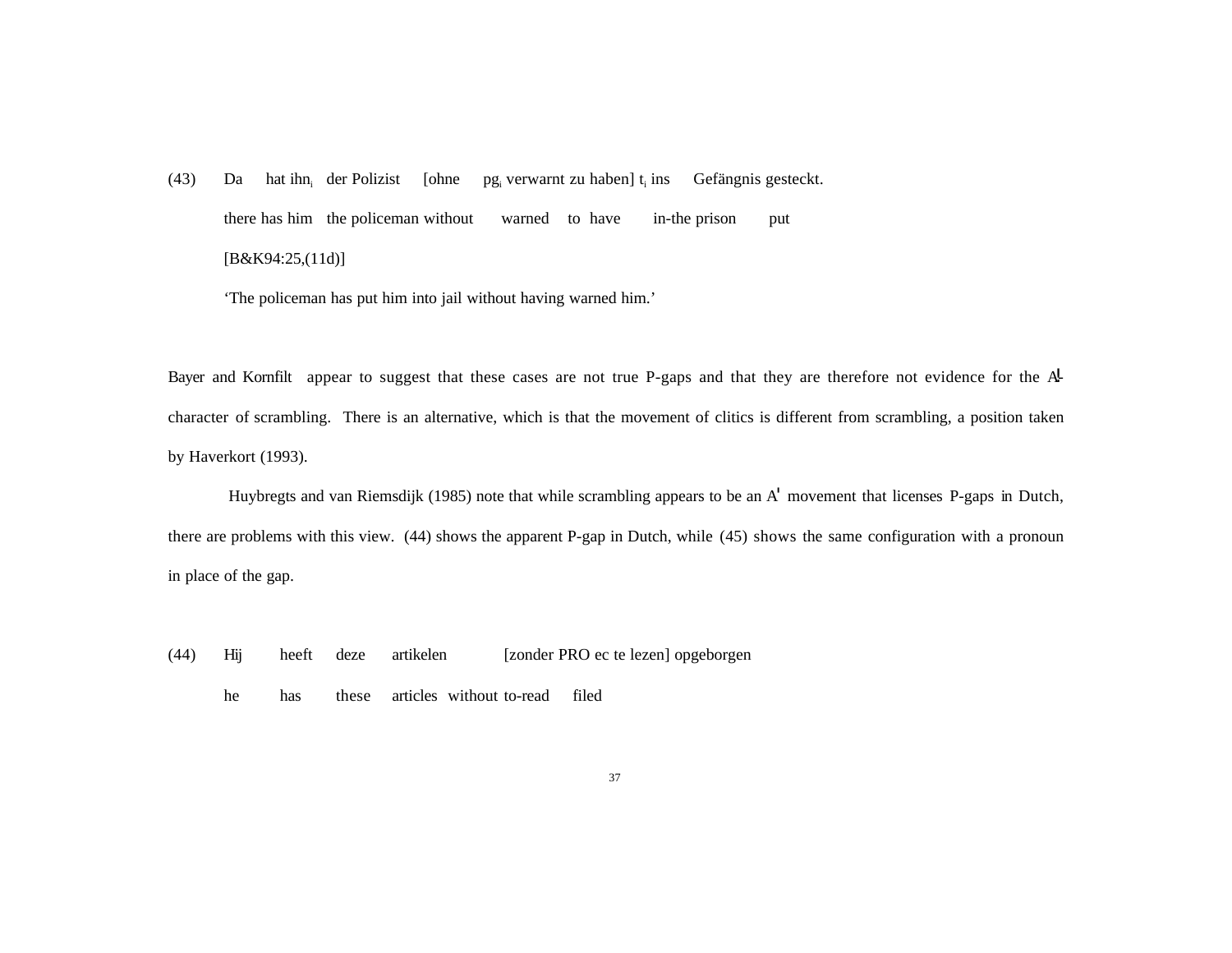(45) Hij heft deze artikelen [zonder ze te lezen] opgeborgen

he has these articles without them to read filed

If the NP *deze artikelen* were in an A' position then we would expect a WCO violation, as in the case of topicalization. Huybregts and van Riemsdijk (1985) propose that the construction in (44) is not in fact a P-gap construction, but an instance of the leftward counterpart of Right Node Raising. I return to this interpretation of this class of P-gaps in §3.1.3; see also Kathol (this volume), who argues that the (apparent) P-gaps in German are pseudo-P-gaps.

 Müller and Sternefeld (1994:373-375) argue that scrambling is an A' movement that licenses P-gaps in German, and that there is no need to assign scrambling a mixed status, as proposed by Webelhuth (1989). Compare the following examples.

| (46) | Fritz<br>?weil  | ieden | Gast.     | [ohne $e_i$        | anzuschauen] | seinem, Nachbarn           | vorgestellt   |     | hat |
|------|-----------------|-------|-----------|--------------------|--------------|----------------------------|---------------|-----|-----|
|      | because Fritz   | every | guest-ACC | without to-look-at | his          | neighbor-DAT introduced-to |               | has |     |
| (47) | Fritz<br>*?weil | ieden | Gast.     | seinem, Nachbarn   | <b>Sohne</b> | e, anzuschauen]            | vorgestellt   | hat |     |
|      | because Fritz   | every | guest-ACC | his neighbor-DAT   |              | without to-look-at         | introduced-to | has |     |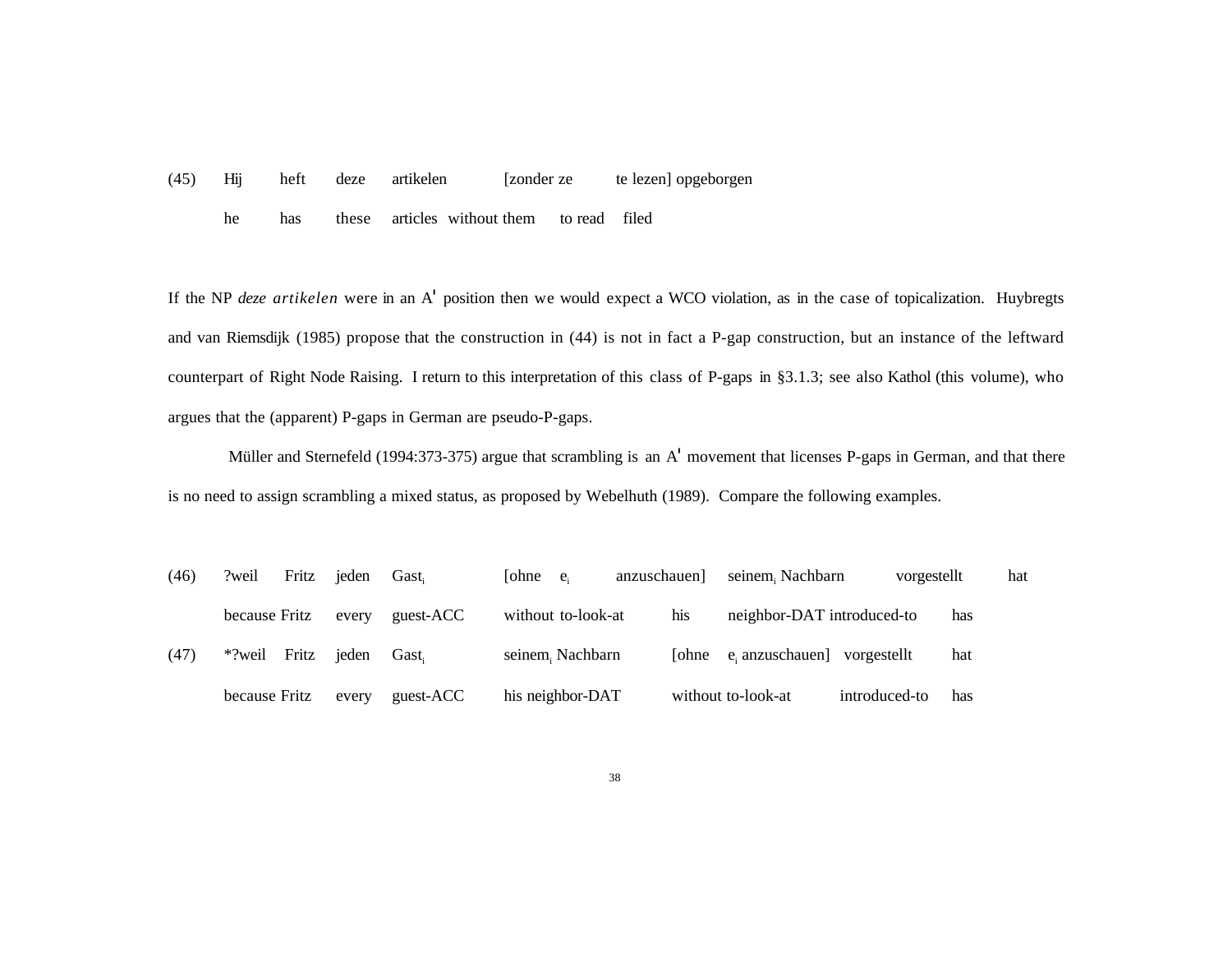(48) \*?weil Fritz jeden Gast, der Maria anzuschauen] vorgestellt hat because Fritz every guest-ACC ART Maria-DAT without to-look-at introduced-to has

According to Mahajan (1990) the P-gap in (47) is bound by *jeden Gast<sup>i</sup>* , which renders it ungrammatical. But Müller and Sternefeld note that (48) is equally ungrammatical without the bound pronoun. Hence, they argue, there is no need to consider the scrambled antecedent of the P-gap in the grammatical case to be in a mixed or A position. Lee and Santorini (1994) make the same point.

Neeleman (1994) claims that P-gaps in Dutch are much less acceptable than they are in English, and cites the Bayer/Kornfilt claim for German. But Neeleman goes on to suggest that the P-gap is in a null operator chain that is actually licensed by an antecedent in an A position. In the following example, the P-gap is licensed by an NP that is also the antecedent of an anaphor.

(49) Dat Jan [de rivalen]<sub>i</sub> namens elkaar<sub>i</sub>  $[OP_i$  [zonder  $t_i$  aan te kijken]] feliciteert that Jan the rivals on-behalf-of each-other without at to look congratulates [N94:403,(30)]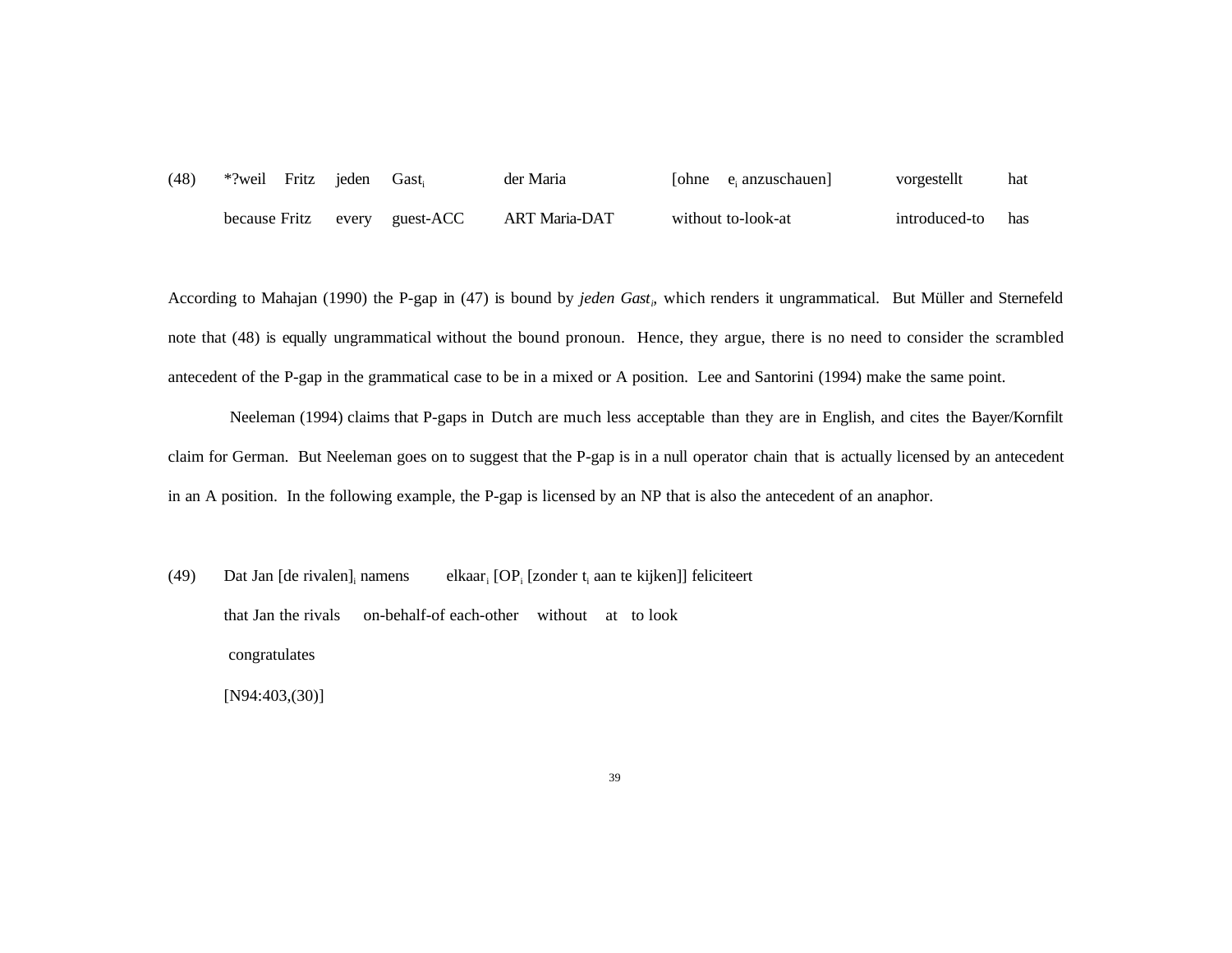Neeleman notes the same P-gap pattern in passives –

(50) Dat [de boeken]<sub>i</sub> door Jan  $[OP_i$  [zonder pg<sub>i</sub> in te kijken]] t<sub>i</sub> afgekraakt worden

that the books by Jan without in to look slated are

-- and a gap in nominalizations.

- (51) Het  $[OP_i$  [zonder  $t_i$  in te kijken]] afkraken van boeken<sub>i</sub>
	- the without in to look slating of books

In (51) there is no basis for a movement analysis. Neeleman concludes that in Dutch (but not in English), P-gaps can be A-bound. The mechanism that produces this result is a difference in the status of the null operator: in Dutch it is governed, while in English it is not. By stipulation, adjuncts in Dutch are in the governing domain of the verb, while in English they are not.

Mahajan (1994:317-323) argues that Hindi has P-gaps on the basis of examples such as the following: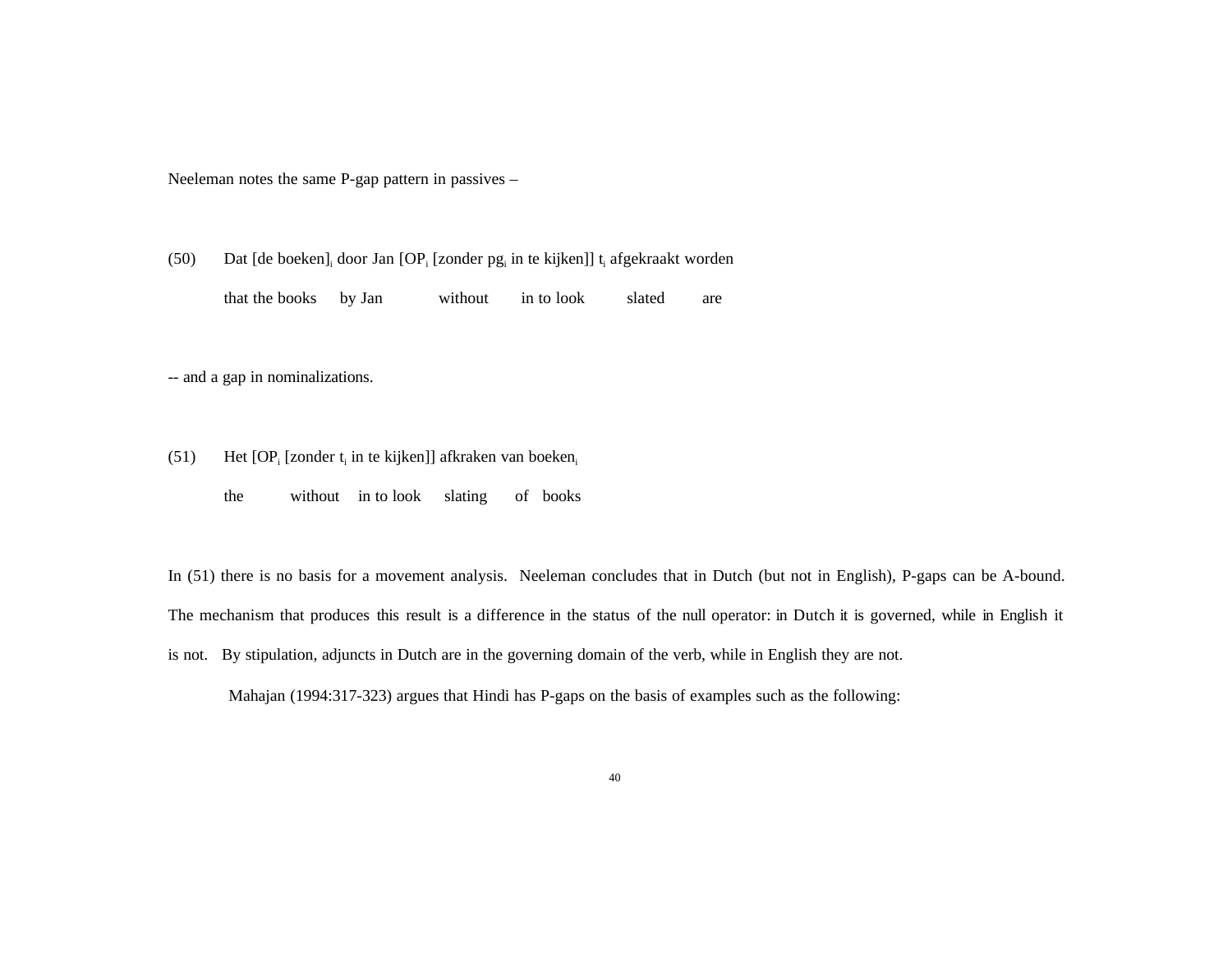$(52)$  kOn sii kitaab (mohan soctaa hE ki) raam-ne [binaa PRO e<sub>2</sub> paRhe] which book Mohan thinks that Ram-ERG without reading e<sub>1</sub> pheNk dii threw away

'Which book (does Mohan think that) Ram threw away without reading?'

The issue for Mahajan is whether a constituent that is in a scrambled argument position can also be the antecedent of a P-gap. In the following example, the reflexive cannot be in an argument position because it must reconstruct in order to be bound.

(53) apnii<sub>i</sub> kOn sii kitaab<sub>i</sub> binaa PRO e2 paRhe us aadmii ne<sub>i</sub> e1 pheNk dii self's which book without reading that man-ERG threw away lit. 'Self's which book without reading the man threw away.'

However, in the following example the wh-phrase binds the pronoun from an argument position and hence cannot be the antecedent of the P-gap.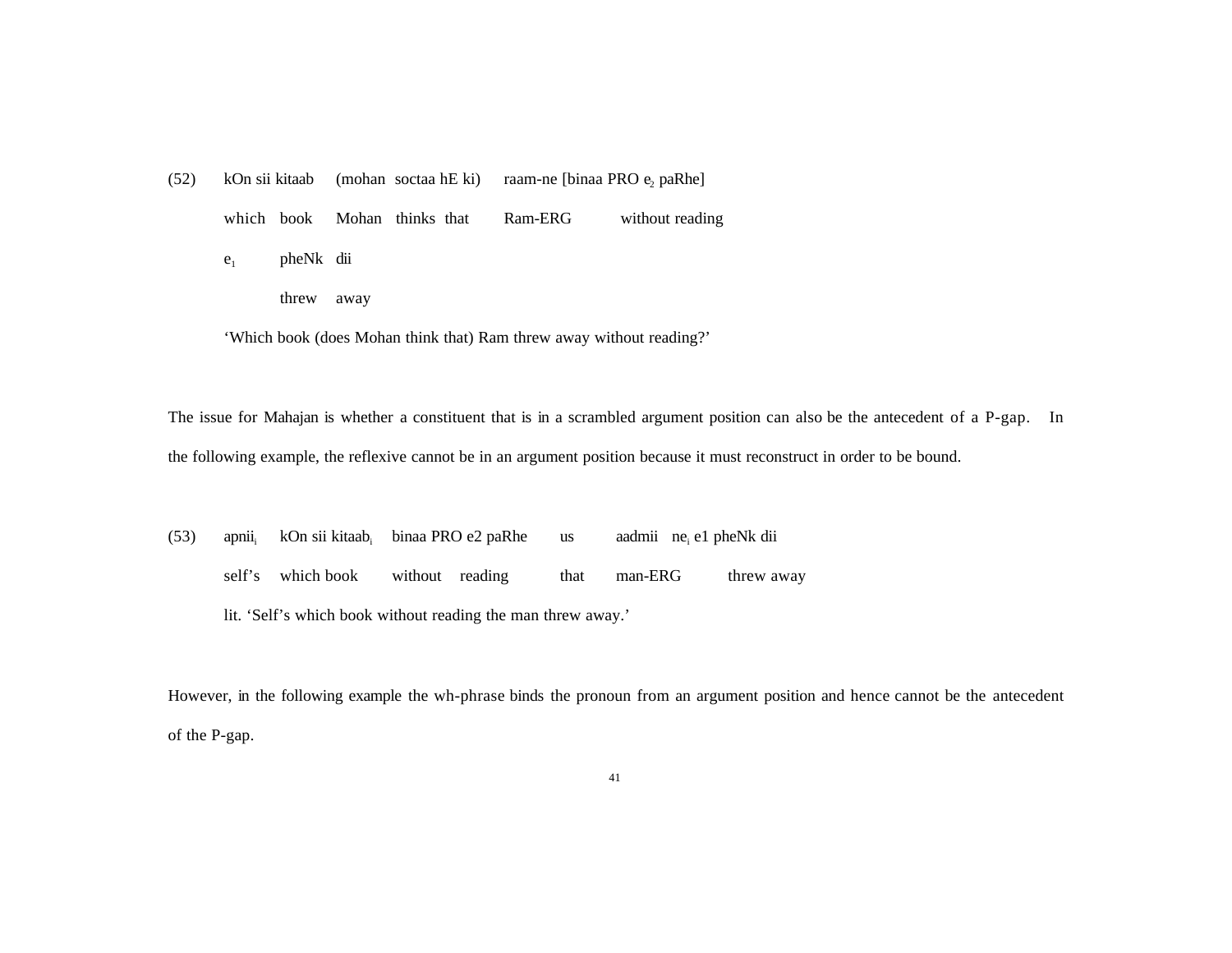(54) \*kOn sii kitaab<sub>i</sub> [us aadmii ne jis-ne use<sub>i</sub> dekhaa thaa] [binaa PRO  $e_2$  which book that man-ERG who it saw be-PST without paRhe] e<sub>1</sub> pheNk dii reading threw away

'Which book did that man who saw it throw away without reading?'

But if there is no pronoun, the wh-phrase can be analyzed as being in an A' position.

(55) kOn sii kitaab<sub>i</sub> [us aadmii ne jis-ne mohan-ko dekhaa thaa] [binaa PRO  $e_2$  which book that man-ERG who Mohan saw be-PST without paRhe] e<sub>1</sub> pheNk dii reading threw away

'Which book did that man who saw Mohan throw away without reading?'

Taking a somewhat different perspective, Browning and Karimi (1994) in their study of Persian suggest that the classical A/A!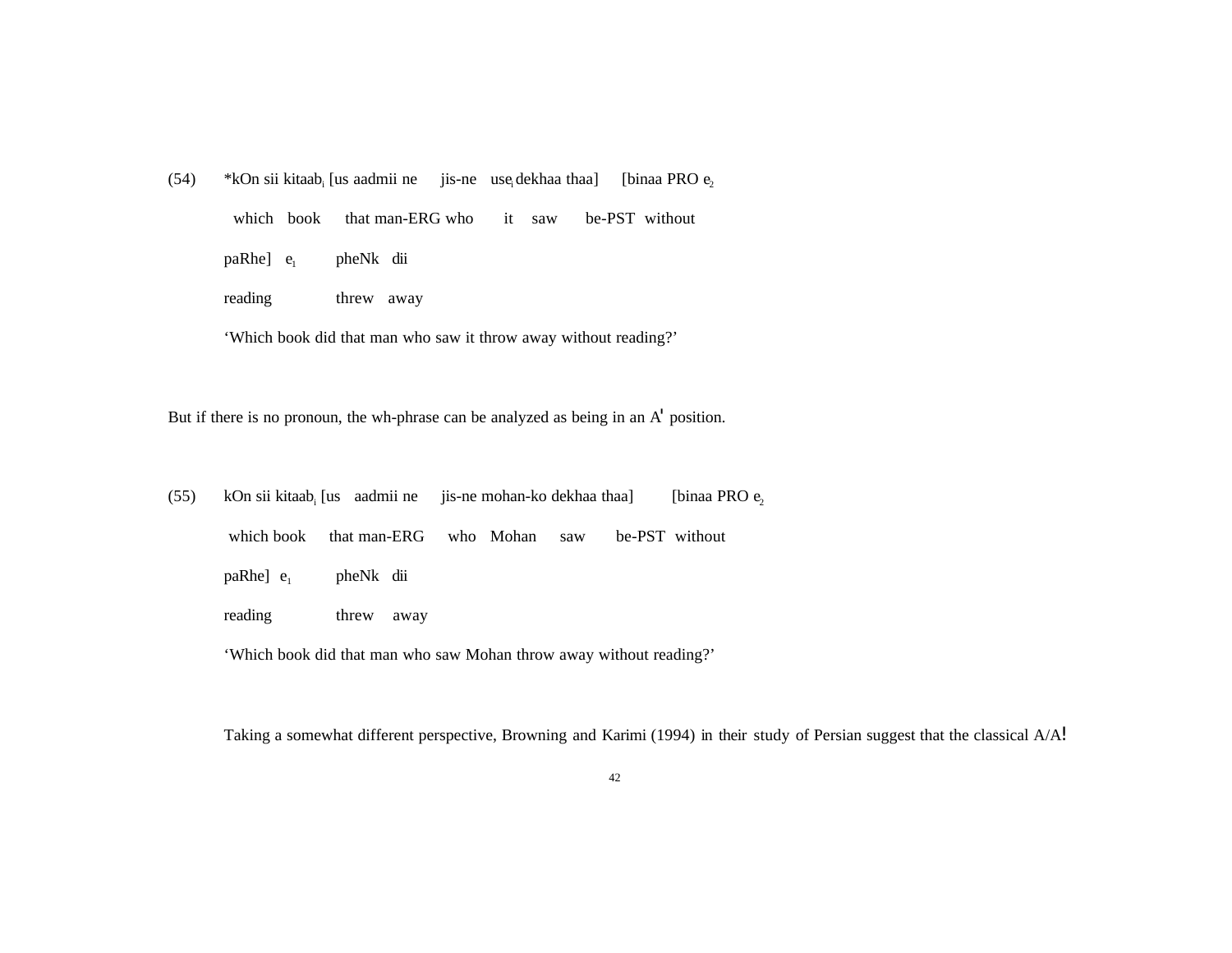dichotomy is not the correct one for characterizing the licensing of P-gaps. Rather, they suggest, the key property of the antecedent of the P-gap is that it is in an adjoined, not an argument position, but it is also in a Case position and in virtue of this can be the antecedent of a reflexive.

Deprez (1994) contrasts the German/Dutch scrambling with object movement (O-M) in Icelandic and Danish, which does not appear to license P-gaps.

(56) *Icelandic ( Deprez (1989))*

|    |                                                                                                 |                      | cooking |         |  |  |  |  |  |  |  |  |
|----|-------------------------------------------------------------------------------------------------|----------------------|---------|---------|--|--|--|--|--|--|--|--|
|    |                                                                                                 | vegetable not/neve r |         | without |  |  |  |  |  |  |  |  |
| b. | *Eg bothadhi petta granmetii ekki/aldreai t <sub>i</sub> [an thess adh sjodha pg <sub>i</sub> ] | I                    | eat     | this    |  |  |  |  |  |  |  |  |
|    | [D94:108,(16a)]                                                                                 |                      |         |         |  |  |  |  |  |  |  |  |
|    | read book<br>without<br>always/not<br>buying                                                    |                      |         |         |  |  |  |  |  |  |  |  |
| a. | *Eg las baekunar, alltaf/ekki t, [an tehss adh kaupa pg,]                                       |                      |         |         |  |  |  |  |  |  |  |  |

[D94:108,(16b)]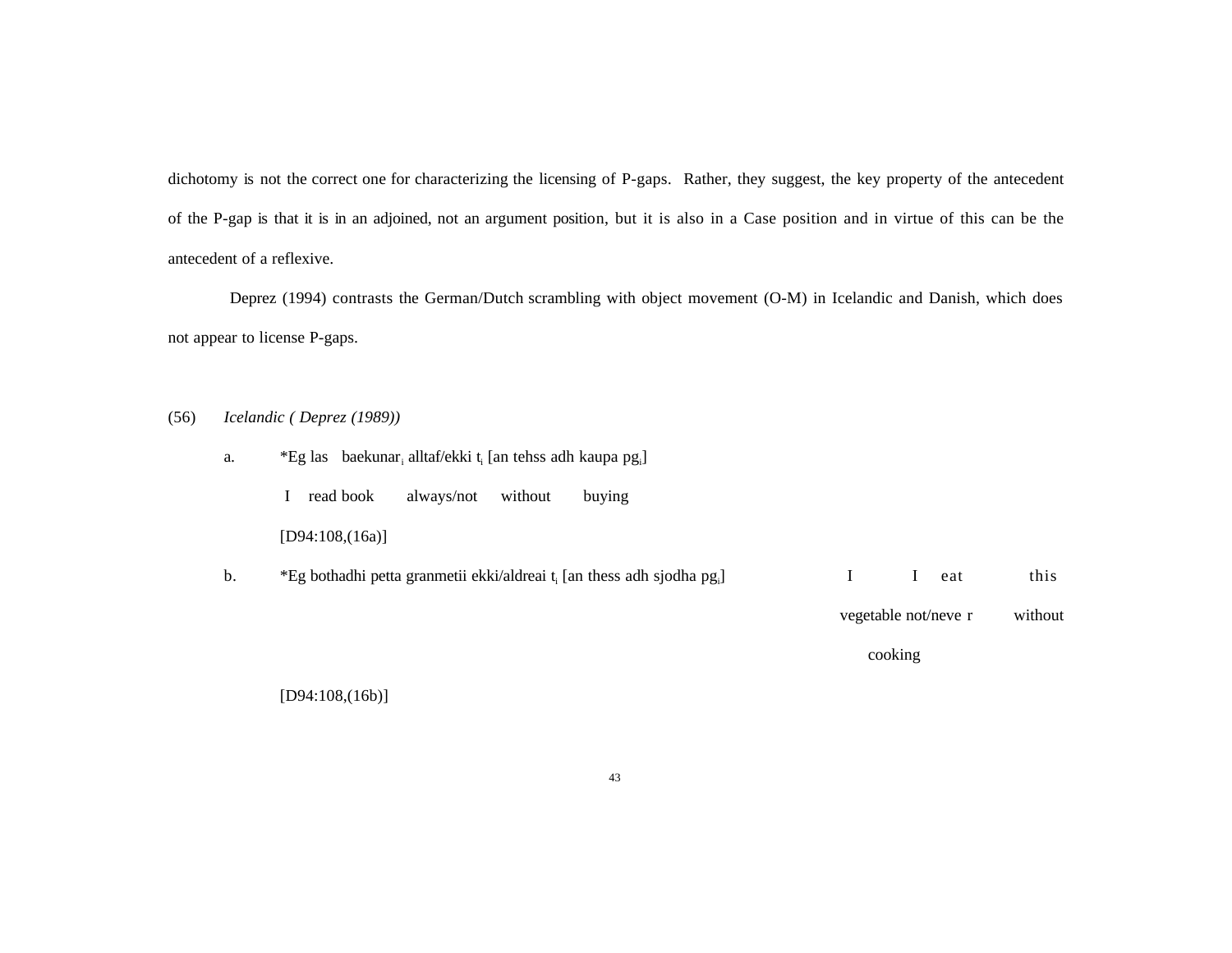(57) *Danish ( Vikner (1990))*

\*Han inviterede dem<sub>i</sub> [uden at kende pg<sub>i</sub> pa forhand]  $t_i$  he invited them without to know beforehand [D94:108,(17)]

But both Icelandic and Danish license P-gaps with wh-antecedents.

(58) *Icelandic*

Hvadha granmeti, bortar thu  $t_i$  [an thess ath sjotha  $pg_i$ ] which vegetable eat you without cooking [De94:108,(18a)]

(59) *Danish* ( Vikner (1990))

Hvor mange gaester<sub>i</sub> har han invitered t<sub>i</sub> [uden at kende pg pa forhand]

how many guests has he invited without to know beforehand

[De94:109,(18b)]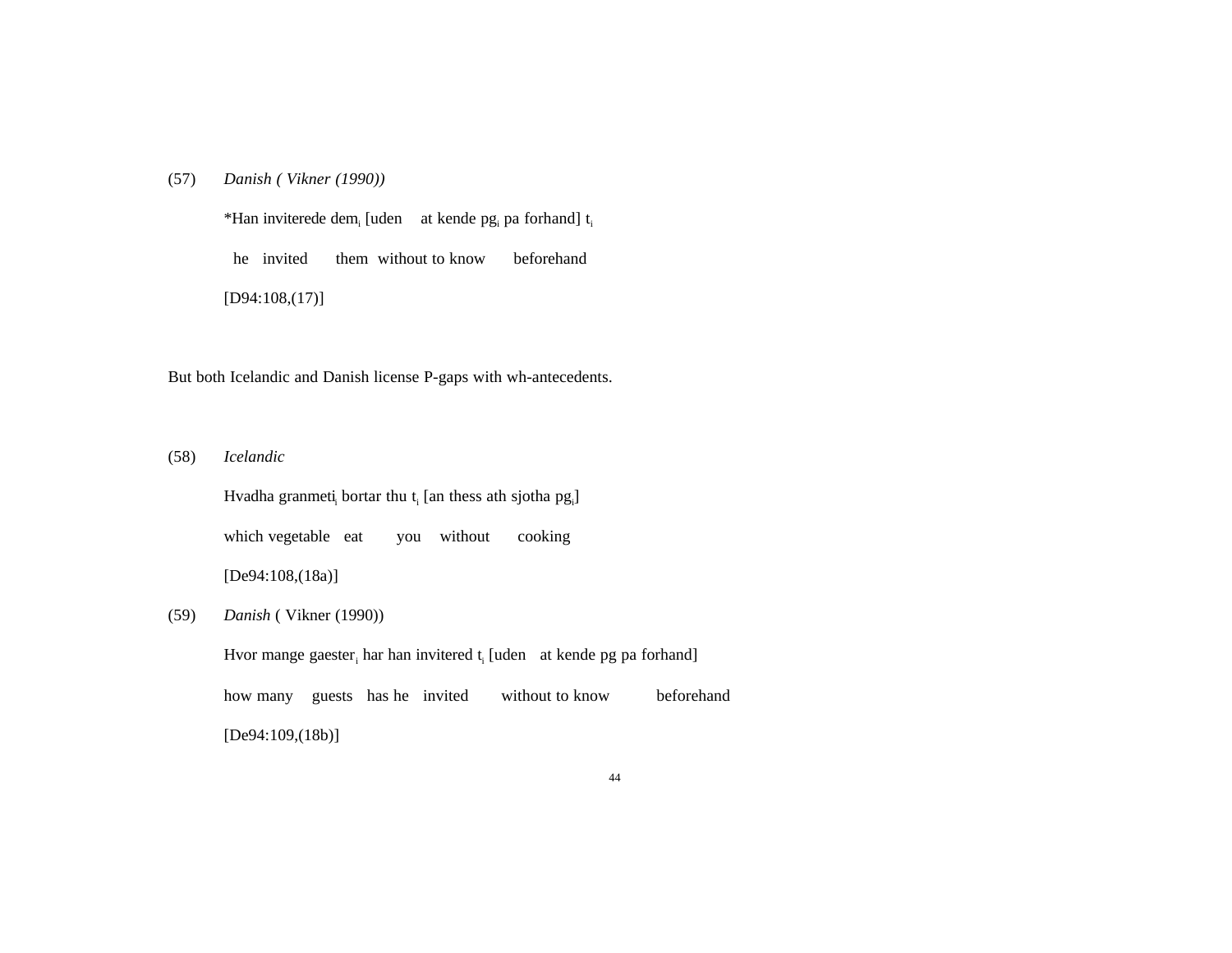Icelandic also allows O-M of a wh-phrase. Example (60) suggests that it is the particular configuration of the landing site that determines whether a P-gap is licensed, not the character of the antecedent as an operator (e.g. at LF).

(60) \*Hver etur hvadah granmetti<sub>i</sub> ekki/aldrei t<sub>i</sub> [an thess adh sjodha t<sub>i</sub>]

who eats which vegetable not/never without cooking

Deprez proposes that the landing site of O-M is different in those languages where P-gaps are licensed and in those where they are not. She suggests that where O-M licenses a P-gap, its landing site is a Caseless position, while it is a Case position when it does not. The A5 properties of the antecedent of a P-gap in the case of O-M are attributed to the absence of Case; however, a Caseless position may be an argument position in other respects, which accounts for the A-properties of O-M noted by Webelhuth (1989).

*3.1.3. Apparent VP-adjoined antecedents*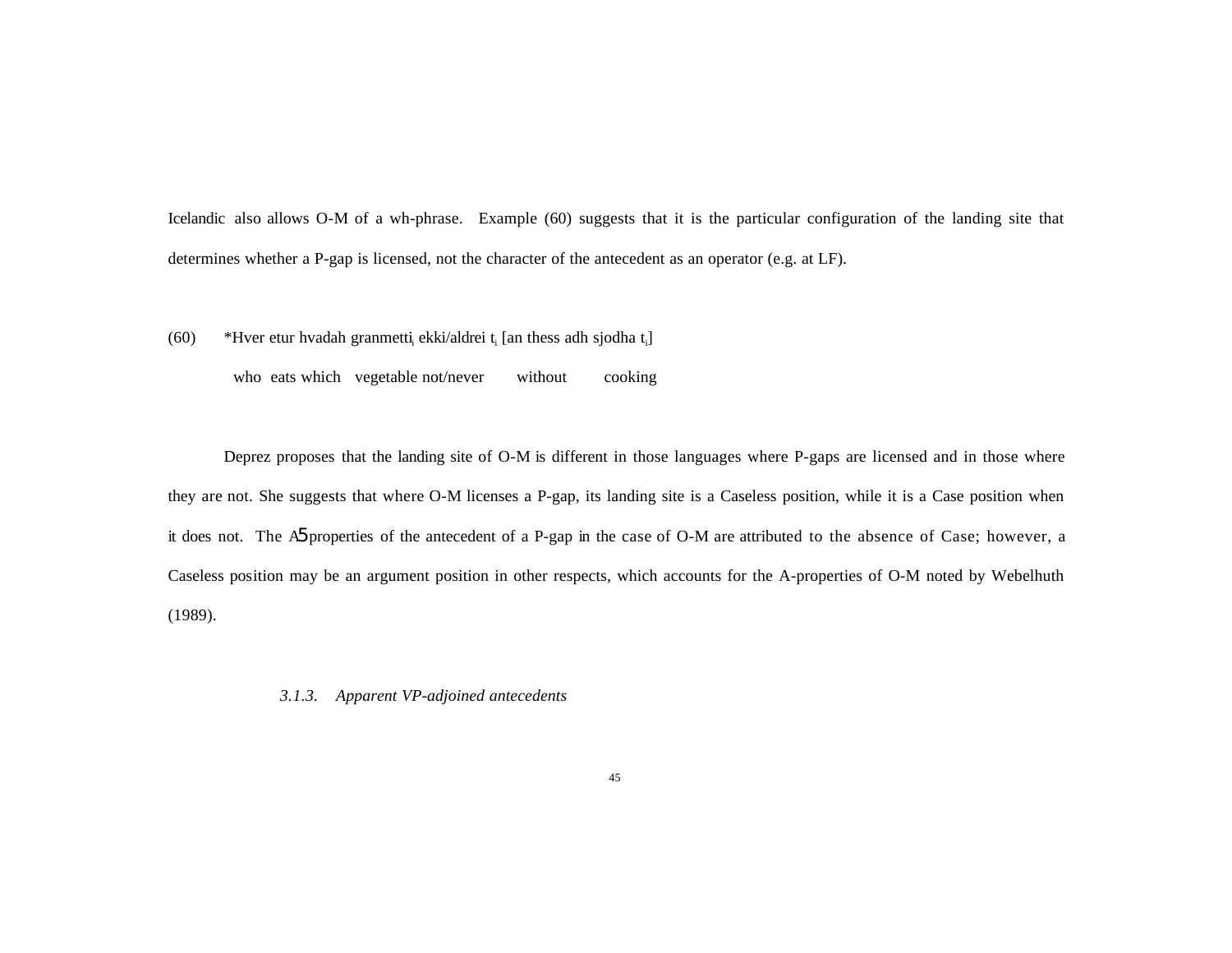Heavy NP Shift is generally viewed as adjunction within VP, produced by local movement. A similar approach is taken to VP-scrambling in languages like German and Dutch. It is an open question whether these are A or  $\vec{A}$  movements. There is evidence that both Heavy NP Shift and scrambling license P-gaps, a property that is typically reserved for A! movements.

The possibility of P-gaps with Heavy NP Shift in English is illustrated by Engdahl (1983) with examples such as (61).

(61) John offended t by not recognizing pg immediately  $\left[_{NP}\right]$  his favorite uncle from Cleveland]. [E83:12,(26)]

The independent claim by Engdahl (1983) that P-gaps are only licensed by an antecedent in an S-structure  $\overrightarrow{A}$  position is called into question if the heavy NP can be shown to be in an A position. But another variable at play here is whether or not there is actually a P-gap in this type of sentence. Postal (1994, reprinted in this volume) denies that these cases involve P-gaps; if this is correct, then they do not bear on the analysis of P-gaps.

Briefly, on Postal's analysis, the structure of (5) is derived not by Heavy NP Shift from the object position of *offended*, but by applying RNR to the direct object of *offended* and the direct object of *recognizing*. This produces the following structure, parallel to that of  $(5)$ .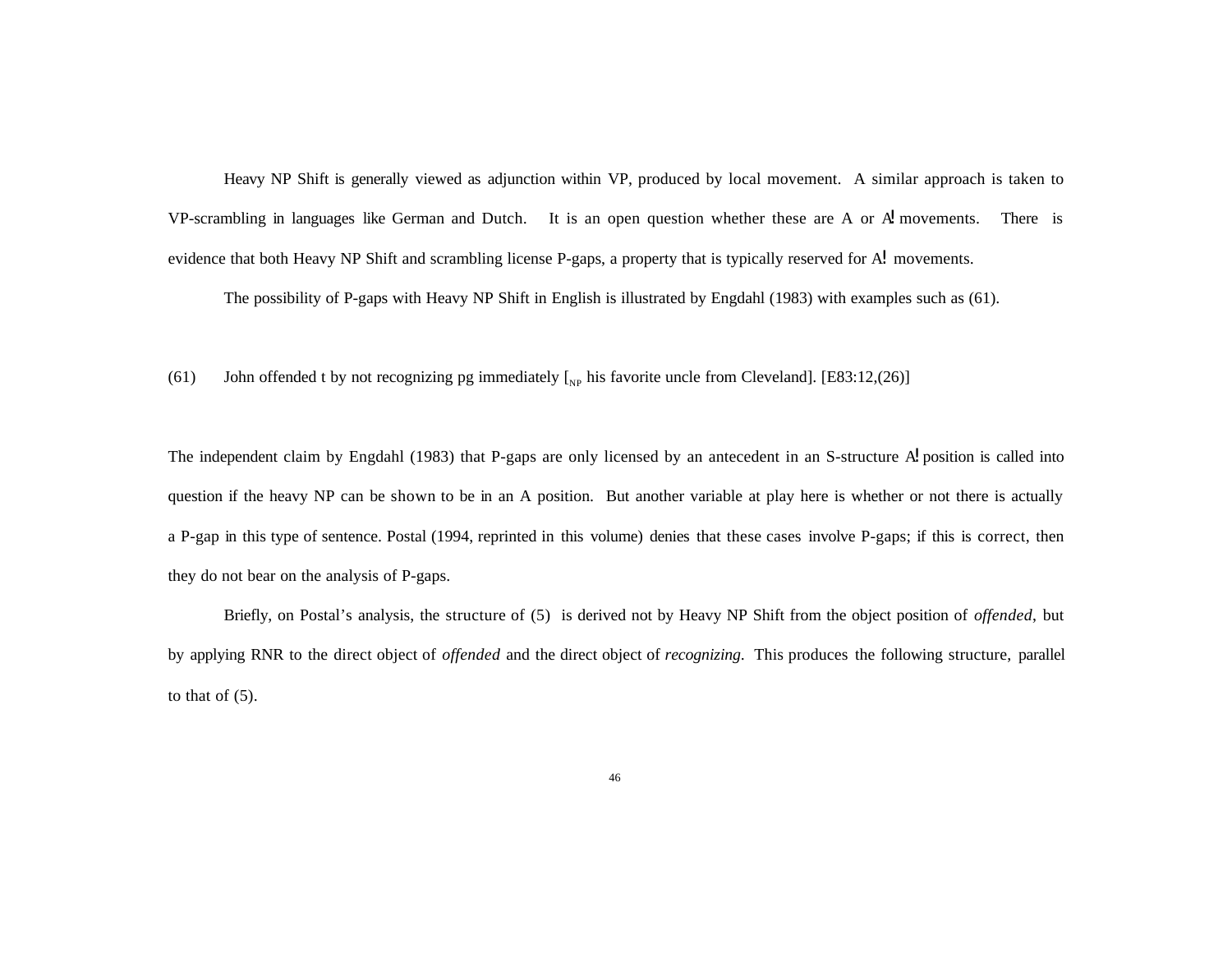(62) John offended [e] by not recognizing [e]  $\left[\int_{NP}\right]$  his favorite uncle from Cleveland]

This analysis has a range of potentially very dramatic consequences for the analysis of P-gaps themselves. It raises the possibility that cases of apparent P-gaps produced by any instance of A' movement are actually produced by RNR or an equivalent construction. So, in the case of scrambling for example, it is possible that what has been claimed to be the P-gap configuration in (63a) is actually the mirror image of the RNR configuration, shown in (63b), suggested by Huybregts and van Riemsdijk (1985).

(63) a. ... NP<sub>i</sub> PP [
$$
_{\text{Adjustet}}
$$
 pg V] t<sub>i</sub> V  
b. ... NP<sub>i</sub> PP [ $_{\text{Adjustet}}$  [e] V] [e] V

Of course, the soundness of any proposal along these lines depends on independently motivating such a left mirror image counterpart of RNR in these languages. See Bennis and Hoekstra (1985a) and Postal (1994) for additional discussion of this point.

A proposal along related lines for German is due to Kathol (1995) for cases such as (64), due to Felix (1985:190). Note that the antecedent is the scrambled direct object.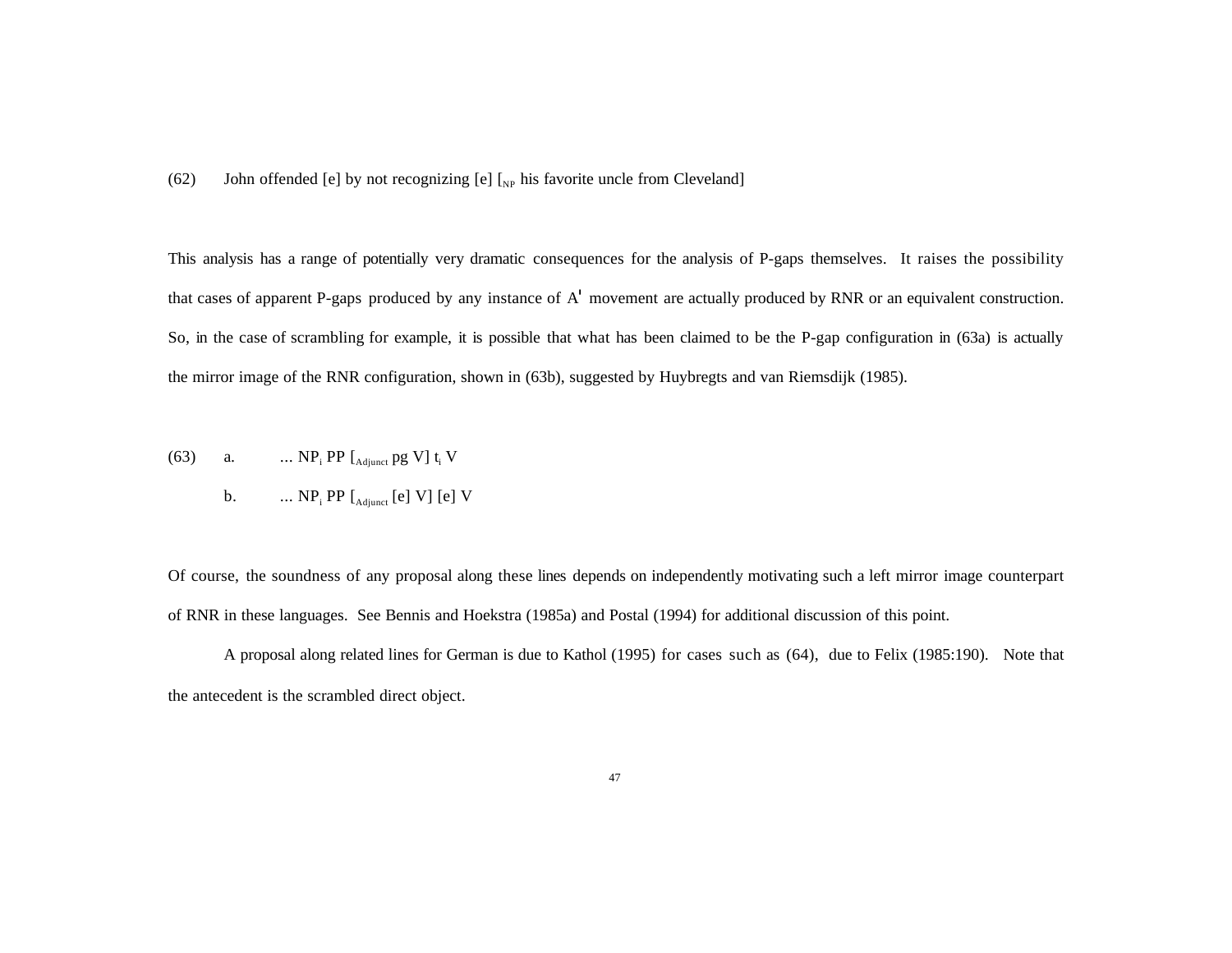(64) a. Hans hat Maria<sub>i</sub> [ohne pg<sub>i</sub> anzusehen] gekü\$t H. has M. without to-look-at kissed b. Man hat Hans<sub>i</sub> [ohne pg<sub>i</sub> zu verständigen] entlassen one has H. without to notify laid off

Kathol proposes an HPSG analysis in which the PP headed by *ohne* and the V' share the same COMPS (complements) list. Such an approach is motivated by the fact that at least in German the P-gap construction with scrambling has a quasi-coordinate character.

Acrucial property of this analysis is that it cannot accommodate subject P-gaps, owing to the branching structure of the subject and the VP. Interestingly, in contrast to English, German and Dutch lack subject P-gaps.

- (65) a. \*Dit is een vraag<sub>i</sub> waar [iedereen [die pg<sub>i</sub> over dent]] een antwoord t<sub>i</sub> op weet this is a question which everyone who about thinks an answer to knows
	- b.  $*$ Dies ist ein Umstand, wo/welcher [jeder [der pg<sub>i</sub> von gehört hat]] t<sub>i</sub> mit rechnen mu\$. this is an understanding where/which everyone who heard has with count must [K94:367,(11)]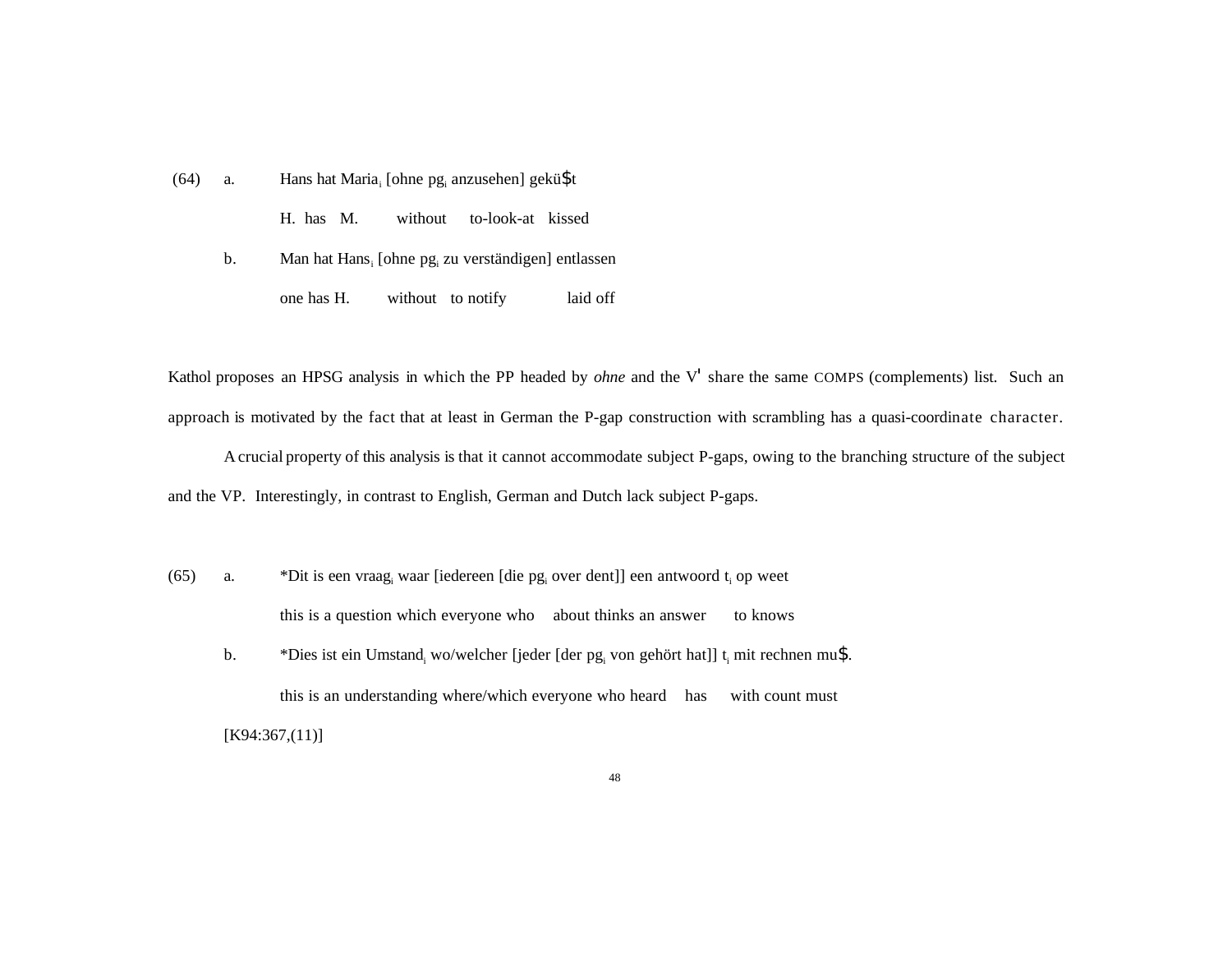P-gaps are possible only with *ohne* 'without', *(an)statt* 'instead of' and *um* 'in order to' (p.308f).<sup>15</sup>

An additional piece of evidence for the shared COMP analysis is that the shared antecedent can be dative –

(66) Maurice hat seiner Tochter [ohne Geld zu geben] helfen können

M. has his daughter-DAT without money to give help could 'Maurice was able to help his daughter without giving her money.' [K94: 313, (22a)]

– but only when the dative is assigned by both V's, as in (67).

- (67) a. \*Hans hat seine Tochter [ohne Geld zu geben] unterstützen können H has his daughter without money to give support could
	- b. ?Peter hat jeden Gast seinem Nachbarn ohne anzuschauen vorgestellt

P. has every guest his neighbor without to-look-at introduced

c. Peter hat jeden Gast ohne anzueschauen seinem Nachbarn vorgestellt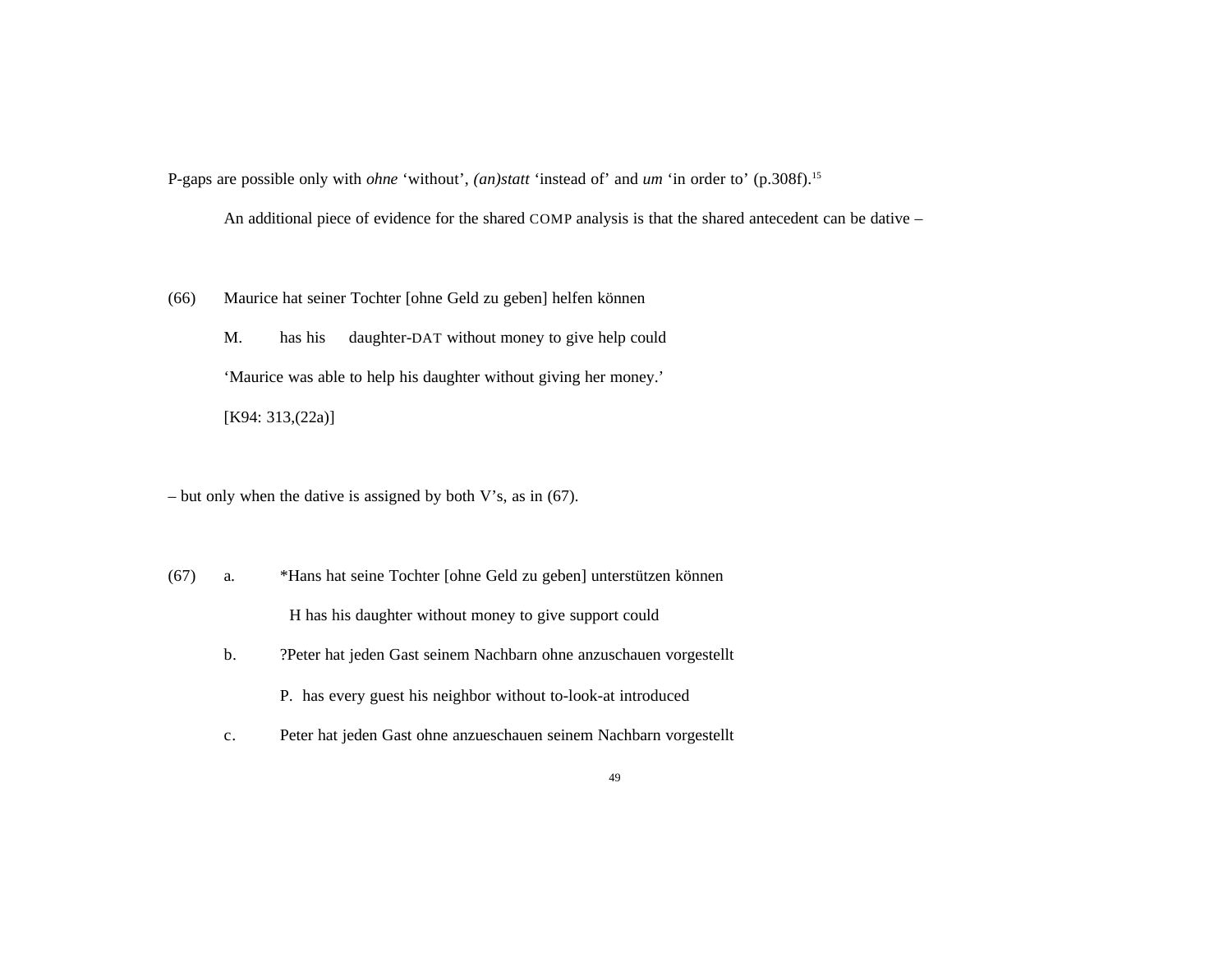### [K94:313f:(23b),(26a,b)]

Kathol (this volume) extends his analysis to argue that there are no P-gaps in German. He argues that the cases of putative German P-gaps actually represent Left Node Raising; that is, German only has pseudo P-gaps.

Another potential consequence of Postal's proposal is that even standard P-gap constructions may turn out to be pseudoparasitic. Such a possibility arises if the constituent that is separated from the rest of the sentence in the RNR construction in a language like English can itself move to another position. Under such circumstances, the configuration in (68a) would actually be that in (68b).

- (68) a.  $XP_i ... V t_i [A_{dijunct} ... p g_i]$ 
	- b.  $XP_i ... V$  [e] [ $_{\text{Adjunct}} ...$ [e]] t<sub>i</sub>

Again, the soundness of such a proposal rests on independent motivation for the properties of RNR, as well as the theoretical status of the notion that a construction such as RNR can be completely neutralized by a subsequent movement.

In part Postal's argument for the existence of pseudo-P-gaps rests on the observation that non-NPS may undergo RNR,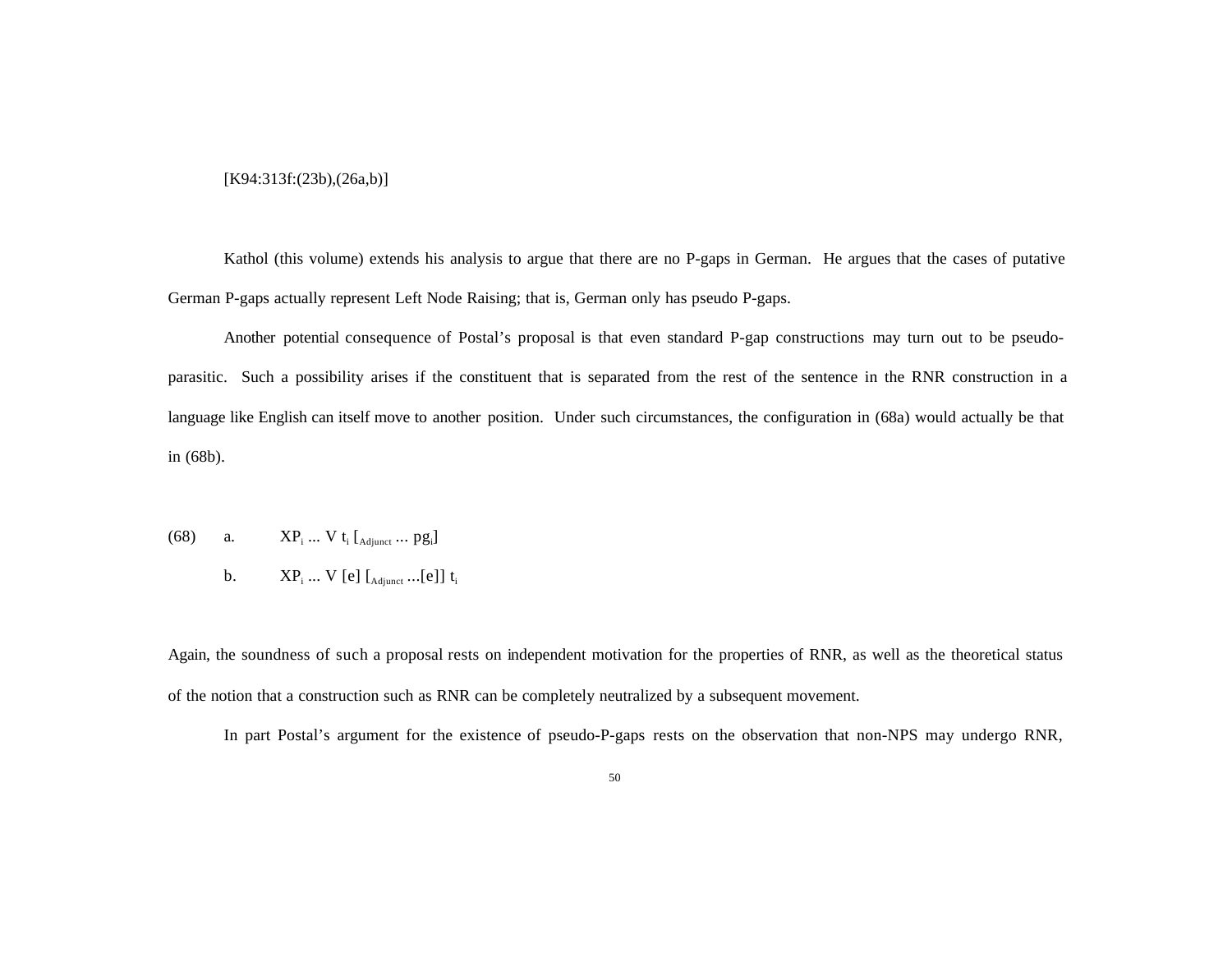producing the appearance of P-gaps with non-NP antecedents.

- (69) a. John seemed  $t_i$  to everyone  $\begin{bmatrix} A_P \end{bmatrix}$  very pleased with the outcome]<sub>i</sub>.
	- b. John seemed [e] to everyone and Mary certainly was [e] when I last saw her  $\left[$ <sub>AP</sub> very pleased with the outcome]<sub>i</sub>.
	- c. John seemed [e] to everyone without actually being [e]  $\left[ \begin{smallmatrix} A_P \end{smallmatrix} \right]$  very pleased with the outcome]<sub>i</sub>.

If leftward movement of an RNR constituent is permitted, it follows that there should be pseudo-P-gap constructions with non-NP antecedents to the left as well. If such cases exist, they would be consistent with the CCP in a strict sense, although they would produce apparent counterexamples. If these non-NPS in fact fail to produce P-gaps, then we would have to rule out the possibility that movement could apply to the RNR structure.

This last possibility is explored by Steedman (1987), who applies Dowty's (1988) device for handling non-constituent negation to P-gaps. Dowty (1988) showed that it is possible in a categorial grammar to conjoin non-constituents, each of which must be combined with a particular category in order to form a complete phrase. This device can be applied to RNR. For example, if *John saw* requires an NP for completion and *Bill insulted* also requires an NP for completion, then the conjunction *John saw and Bill*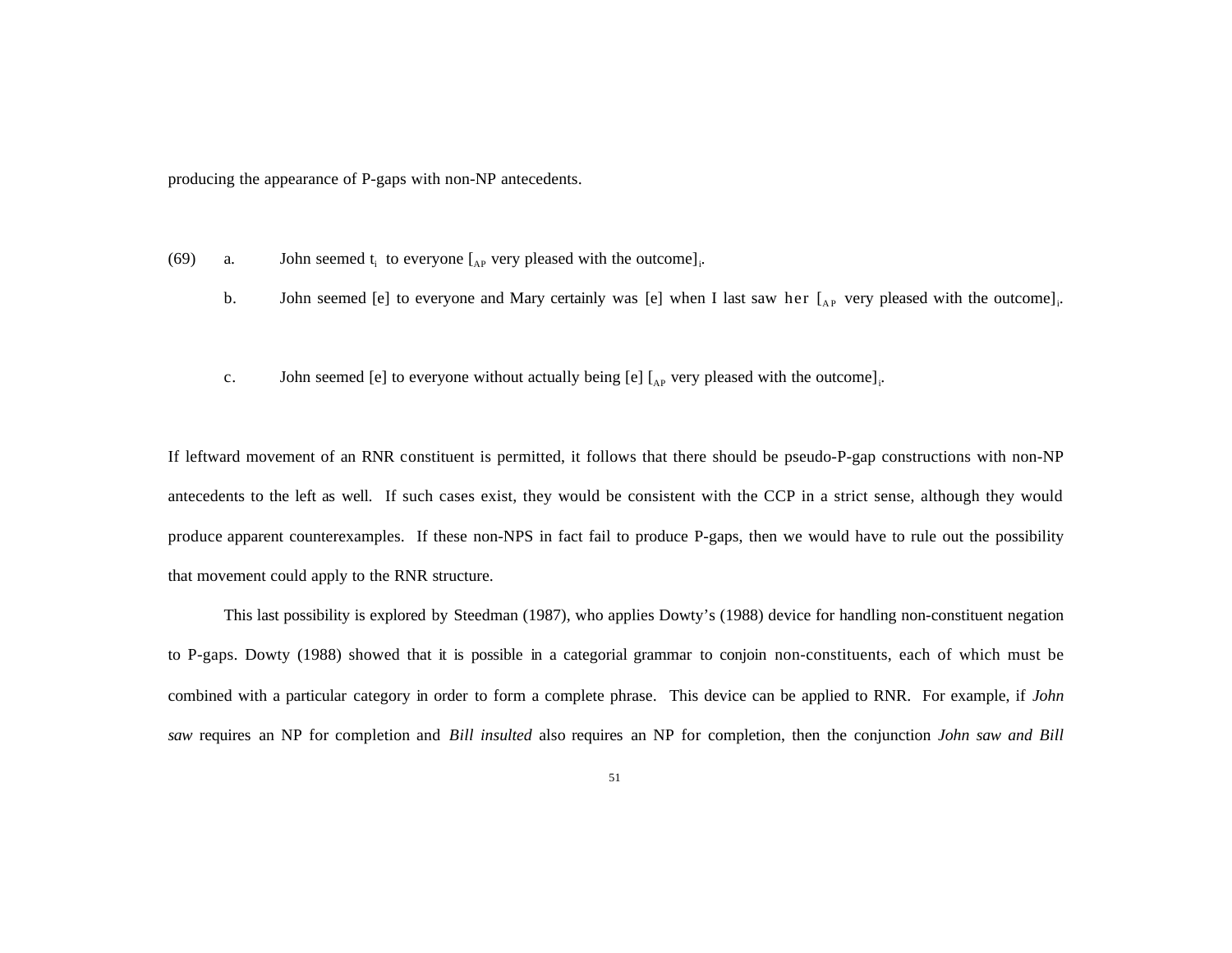*insulted* is a coordinate that can be completed with an NP: *[[John saw and Bill insulted] Mary]*. The application to pseudo-P-gaps is evident. Extending this device to P-gaps is conceptually straightforward; in these cases the expression that completes the phrase is to the left, not to the right, as in the case of RNR. What remains unclear in such an approach is why non-NPS cannot freely be the antecedent of a P-gap, given that non-NPS can freely undergo RNR. Moreover, Steedman's approach does not account in any obvious way for the evidence that a P-gap is pronominal. See §3.2 for further discussion.

# **3.2. The character of the gap**

CCP5 holds that a P-gap forms a chain with some antecedent, and hence is a trace. The literature also contains arguments that it is pronominal. There are two variants of both approaches. On one variant of the trace analysis, T1, the empty category forms a chain with the antecedent of the true gap. On the second variant, T2, the empty category forms a chain with a null operator which in turn is linked to the chain that contains the antecedent and the true gap.<sup>16</sup> On one variant of the pronoun analysis, P1, the parasitic gap is an empty pronoun.<sup>17</sup> On the other variant, P2, the parasitic gap is an anaphor, related to a reflexive or the trace of NP movement.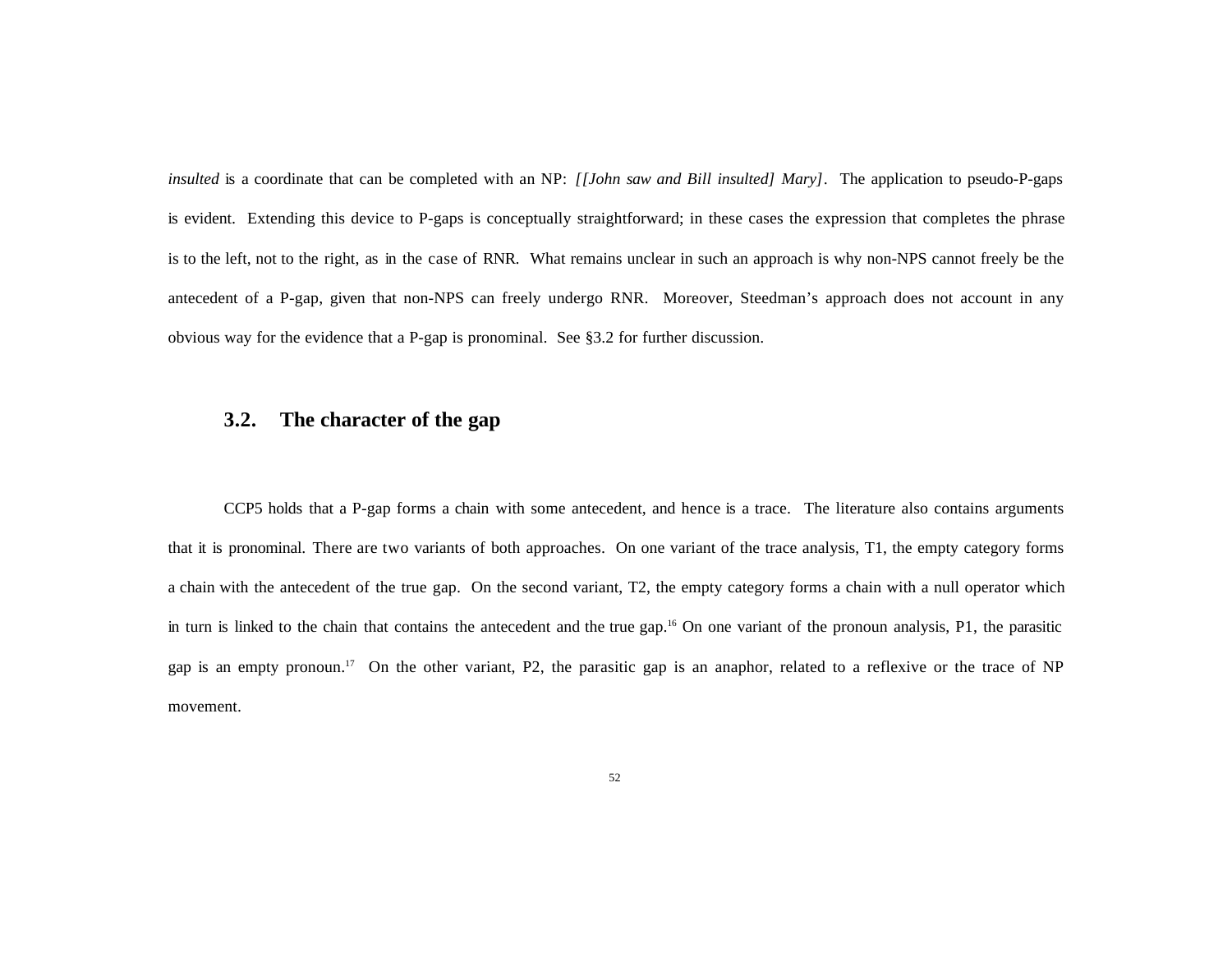### *3.2.1. P-gaps as traces*

T1 was proposed originally by Chomsky (1982), within a framework in which there is only one empty category [e]. This is assigned values of the features [pronoun] and [anaphor] on the basis of its contextual distribution. A trace, which is [-pronoun, anaphor], occurs when [e] is A! bound by an operator. This is the case for both the true gap and the P-gap, as can be seen in (70), on the assumption that the relative pronoun is an operator.

## (70) which [ we filed  $t_i$  [without reading pg<sub>i</sub>]]

This theory was undermined in two ways. First, as Kayne (1983) observed, the P-gap shows Subjacency effects. While the P-gap is not subjacent to the antecedent in either (70) or the following example, only the latter is ungrammatical.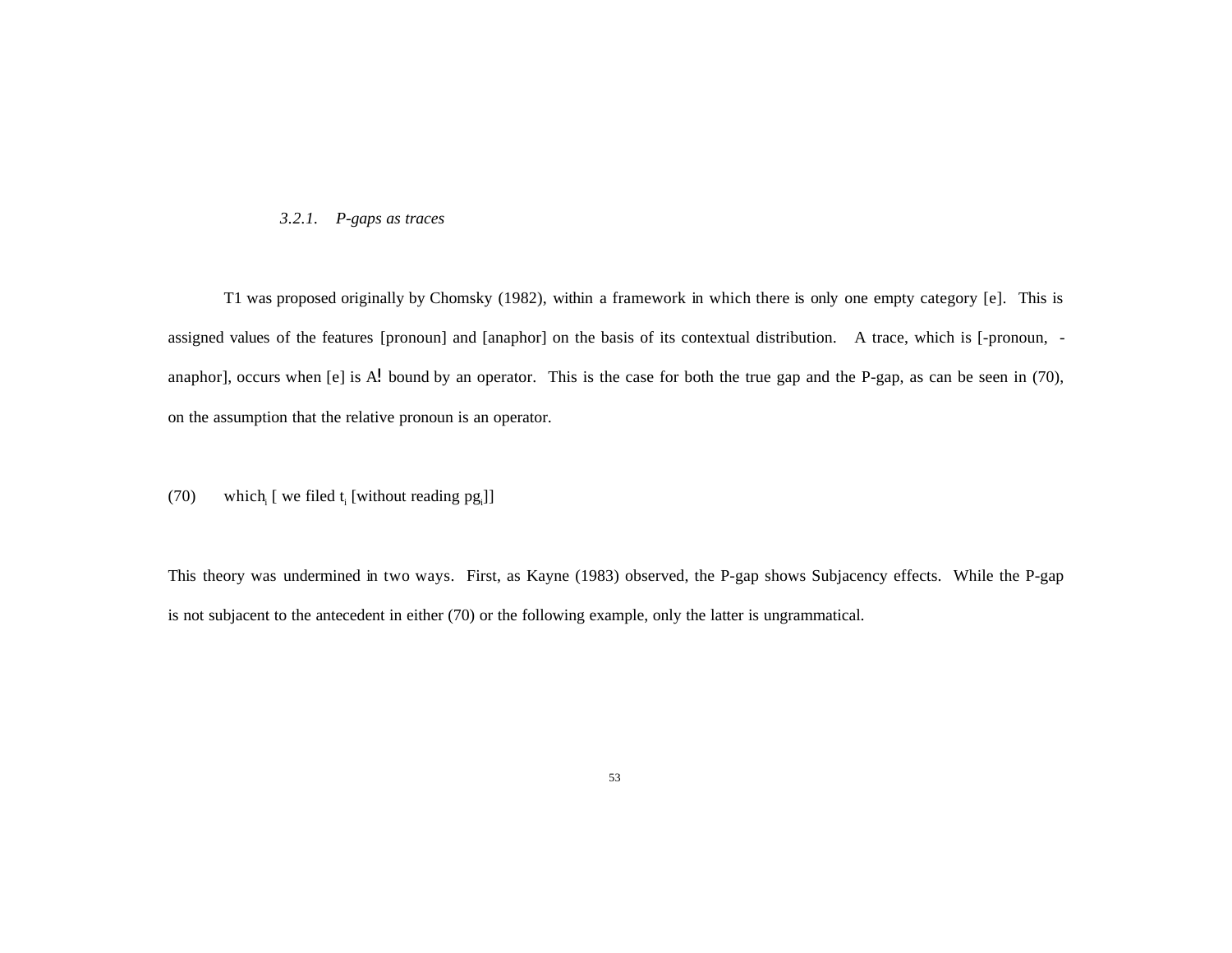(71) \*which [ we filed  $t_i$  [without meeting [ $\cdot$  the person who wrote pg<sub>i</sub>]]

The Subjacency violation suggests that there is an extraction from the constituent labeled ", but application of the contextual determination of empty categories to P-gaps does not involve extraction from the P-gap position.<sup>18</sup>

Second, Brody (1984) showed that Chomsky's theory of the contextual definition of empty categories was in part factually incorrect, and in part followed from independent grammatical principles such as the ECP and the 2-Criterion.

A different version of T1 is the proposal of Frampton (1990). Here the traces are base-generated and Subjacency is a condition on the well-formedness of chains. On his analysis there are two chains, one containing the true gap and one containing the P-gap. The head of the P-gap chain is replaced by a trace, allowing this chain to be linked to the higher chain. Movement of the antecedent of the true gap introduces an intermediate trace that locally c-commands the trace that heads the P-gap chain. As a consequence, a chain is formed between the P-gap and the antecedent.<sup>19</sup> (72) illustrates.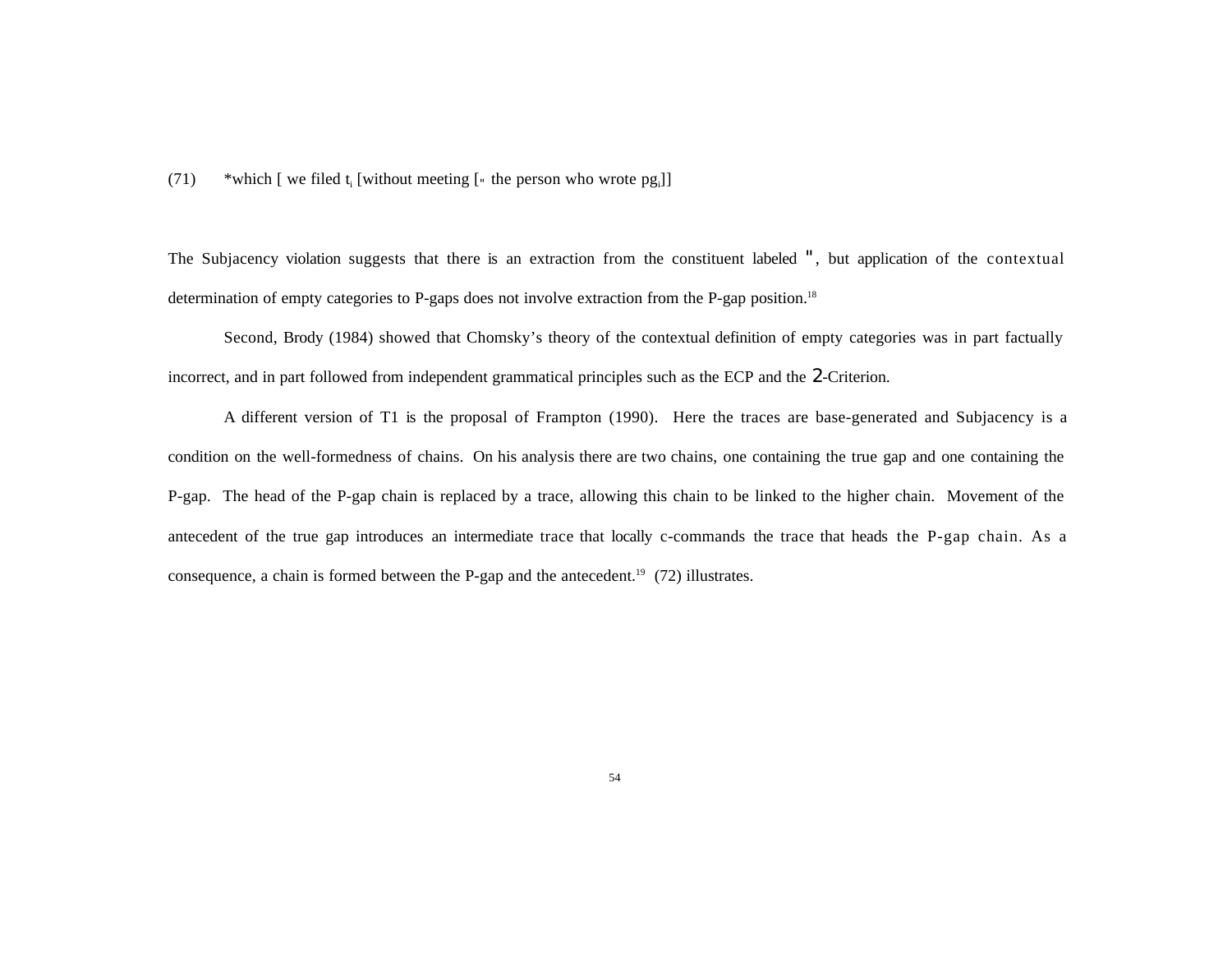



Here, the traces t1, t2 and t3 are produced by movement of *who* from the VP into [Spec,CP]. The trace t4, on the other hand, is not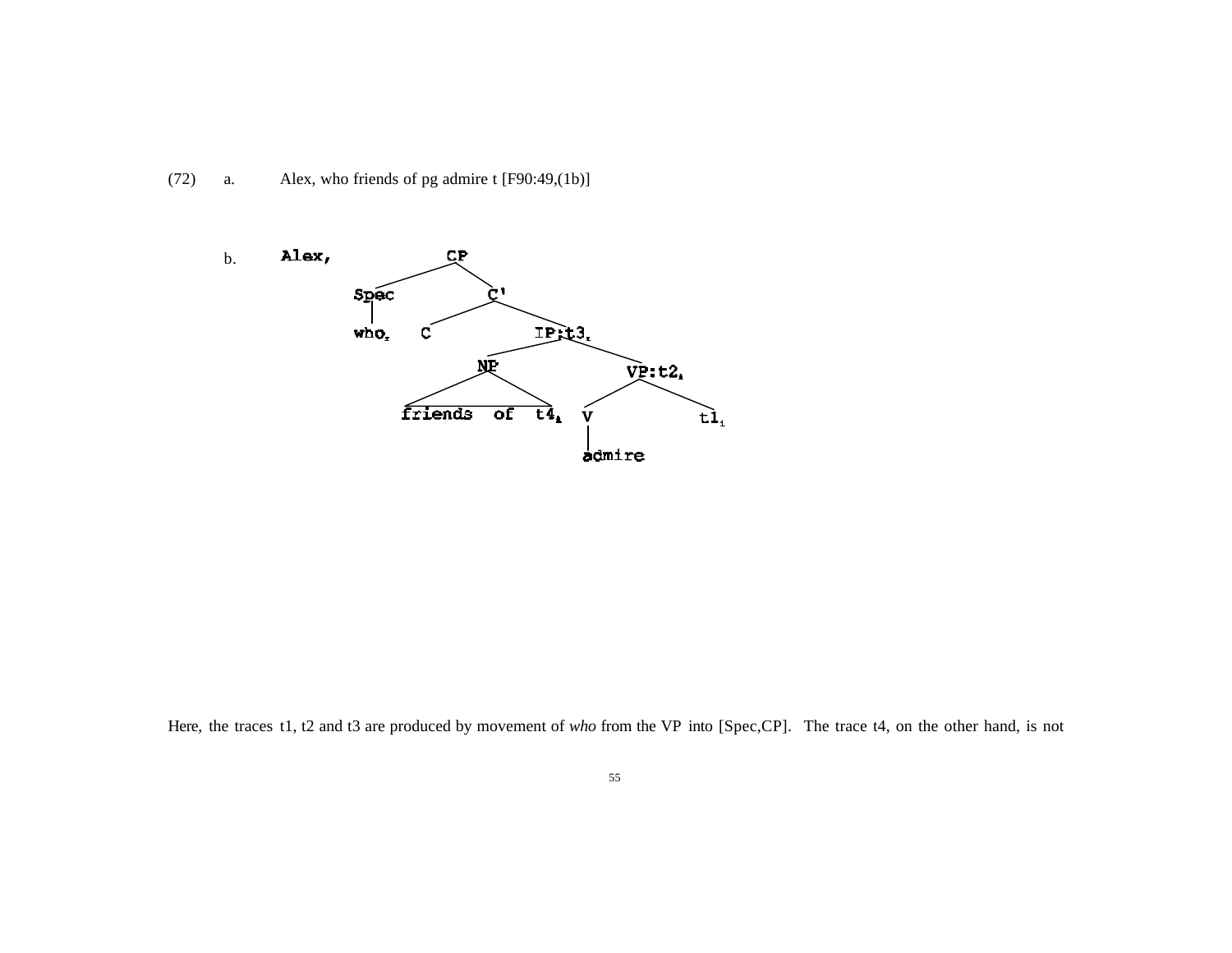produced by movement at all; it is the trace of the deleted wh-phrase.

A consequence of Frampton's analysis is that extraction from an adjunct produces a Subjacency violation, while the links of a parasitic chain obey Subjacency. Tellier (1991:182f) notes that Frampton's analysis does not work for French P-gaps involving double-*don't* (see §3.6.3), because the true gap in this case is in the subject, while the P-gap is in the VP. There is thus no intermediate trace in the true chain that is attached to VP that can be used to link to the parasitic chain without a Subjacency violation.

Apparent evidence that the P-gap is a trace is the fact that it appears to produce ECP violations. The following are due to Munn (1992:22).

- (73) the man
	- a. \*who John suspected t after pg had committed the crime
	- b. \*who Bill said t was innocent after pg had committed the crime
	- c. \*who Bill believed t to be innocent (even) after pg had been convicted of the crime

These cases can be analyzed as similar to *that-t* violations, where the conjunction *after* blocks proper government of the P-gap by the null operator, e.g.,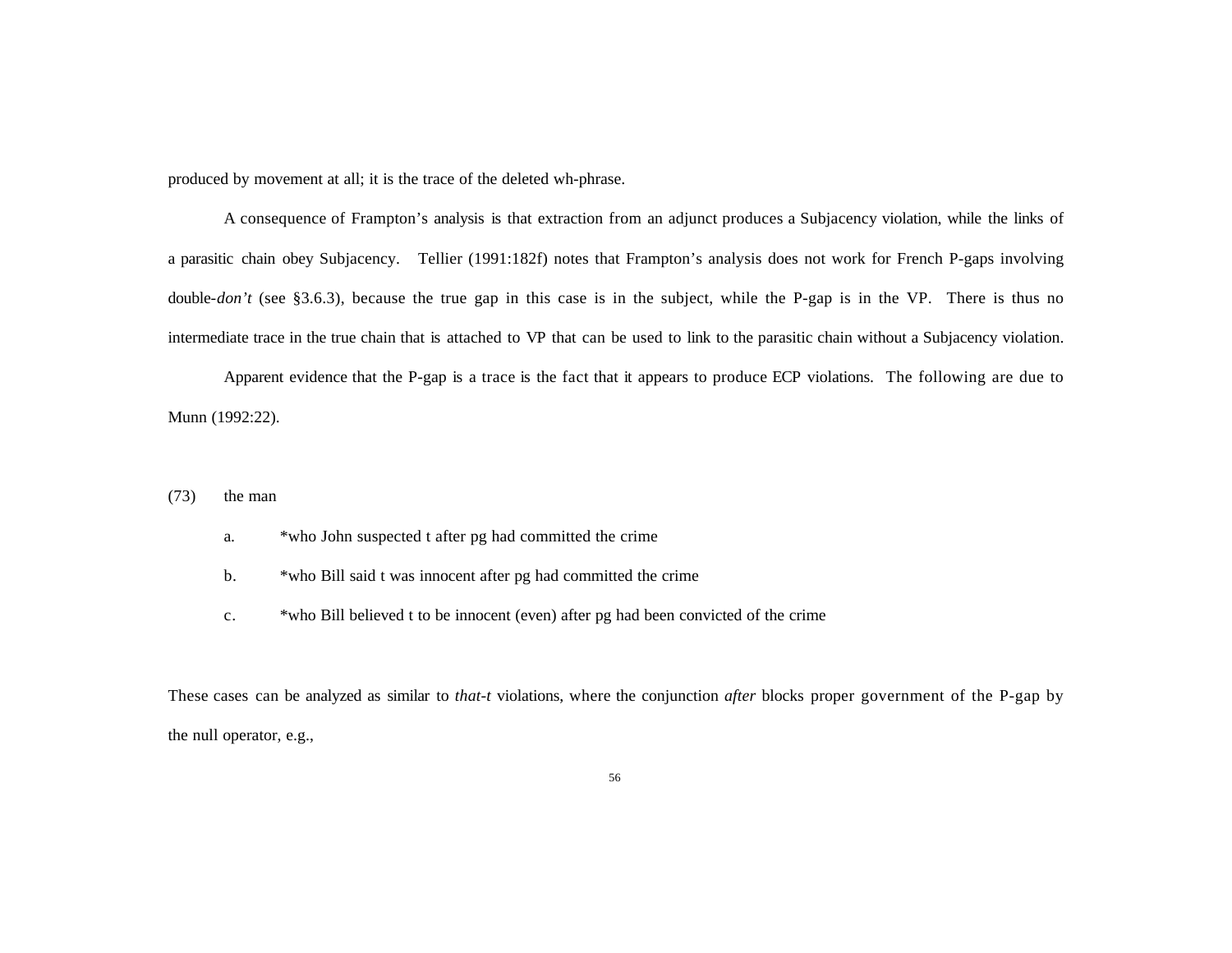(74)  $\left[ \begin{array}{cc} \n\text{op } \Omega_{\text{p}} \text{P}_i \text{ [ after } t_i \dots \text{ ]} \n\end{array} \right]$ 

In contrast, it has been argued ( Perlmutter (1971)) that languages that permit empty subject pronominals lack *that-t* violations. If this proposal is correct, then it might constitute a difficulty for the anti-CCP view discussed in §3.2.2 that the P-gap is a pronominal. Complicating the situation is the fact that the two types of pronominals are not necessarily the same, since the putative pronominal in the P-gap construction would have an A' antecedent, while the empty subject pronominal is either free or A bound.

## *3.2.2. P-gaps as pronominals*

An important proposal of type P1 is due to Cinque (1990). Cinque argues that there is a class of apparent extractions that are the consequence not of movement, but of binding of an empty pronominal by an operator. In certain cases where extraction is impossible, which Cinque calls "weak islands", the empty pronominal can be bound. This difference makes it appear that only NPs can be extracted from such islands. E.g.,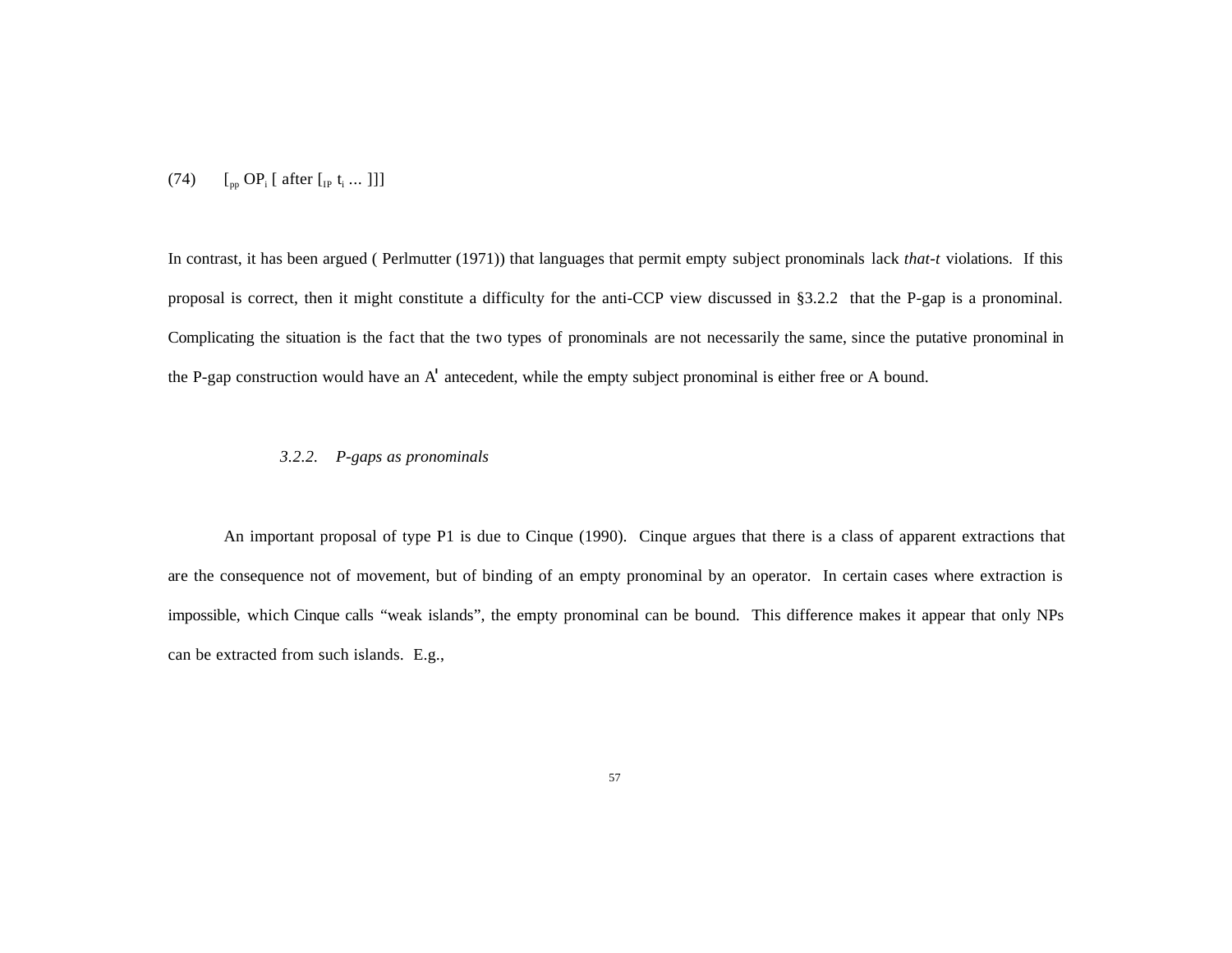- (75) a. Who did you leave the party without talking to t?
	- b . \*To whom did you leave the party without talking t?

P-gaps appear to display the same behavior with respect to weak islands, a result that follows if the P-gap is in fact a pronominal. See Levine et al. (this volume) for a critique of Cinque's proposal.

In support of P1 is the following observation, attributed by Chomsky (1986) to Kearney (1983).

- (76) a. [Which books about himself<sub>i</sub>, did John<sub>i</sub> file t<sub>i</sub> before Mary read t<sub>i</sub>
	- b.  $*$ [Which books about herself<sub>i</sub>]<sub>i</sub> did John file t<sub>i</sub> before Mary<sub>i</sub> read t<sub>i</sub>

The striking fact here is that reconstruction of the NP containing the reflexive into the true gap in (76b) produces an agreement violation, but no such agreement violation arises in the case of a putative reconstruction into the position of the P-gap, as in (76a). If the P-gap is a variable whose antecedent is the fronted wh-phrase, this difference is puzzling, given the lack of agreement in *\*before Mary<sup>i</sup> read (which) books about himself<sup>i</sup>* . But if the P-gap is a pronominal of some type, an example like (76b) patterns just like (77).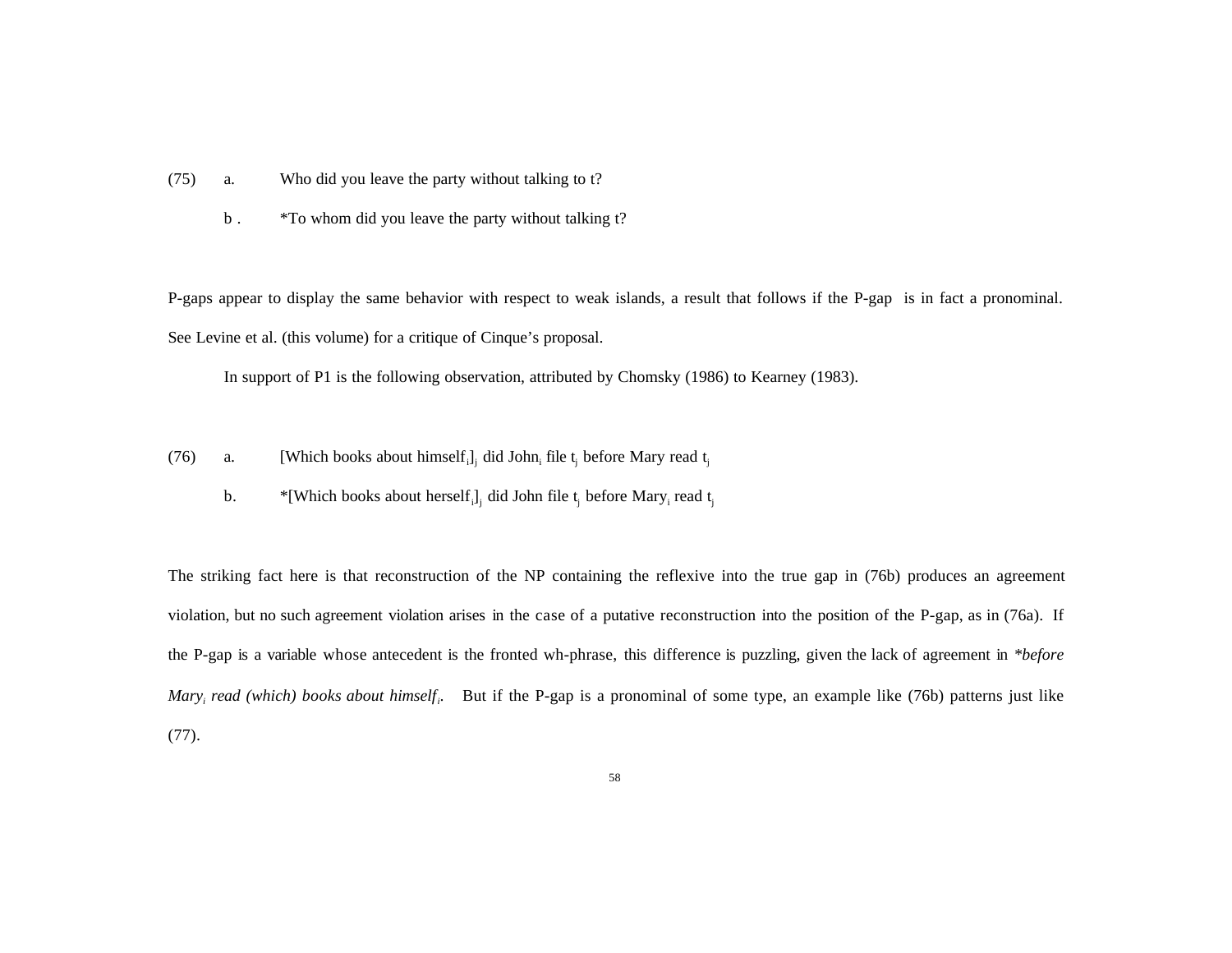(77) [Which books about himself<sub>i</sub>]<sub>i</sub> did John<sub>i</sub> file t<sub>i</sub> before Mary read them<sub>i</sub>.

On the other hand, a similar phenomenon occurs in the case of extraction from coordinate structure.

- (78) a. [Which books about himself<sub>i</sub>]<sub>i</sub> did John<sub>i</sub> file t<sub>i</sub> and Mary read t<sub>i</sub>?
	- b.  $*$ [Which books about herself<sub>i</sub>]<sub>i</sub> did John file t<sub>i</sub> and Mary<sub>i</sub> read t<sub>i</sub>

There are a number of possible approaches to the similarity, including taking into account linear precedence in the processing of the reflexive, and taking coordination to have essentially the same structure as P-gaps. For discussion, see Munn (this volume),

Additional evidence that a P-gap is pronominal is adduced by Postal (1993), who argues that P-gaps do not appear in contexts that are "anti-pronominal". One particularly robust example involves *there*.

- (79) a. \*There are them in the soup.  $[Po93:744,(29a)]$ 
	- b. What kind of spiders are there t in the soup? [Po93:744,(29b)]
	- c. \*What kind of spiders did he praise t before learning there were pg in the soup? [Po93:744,(29d)]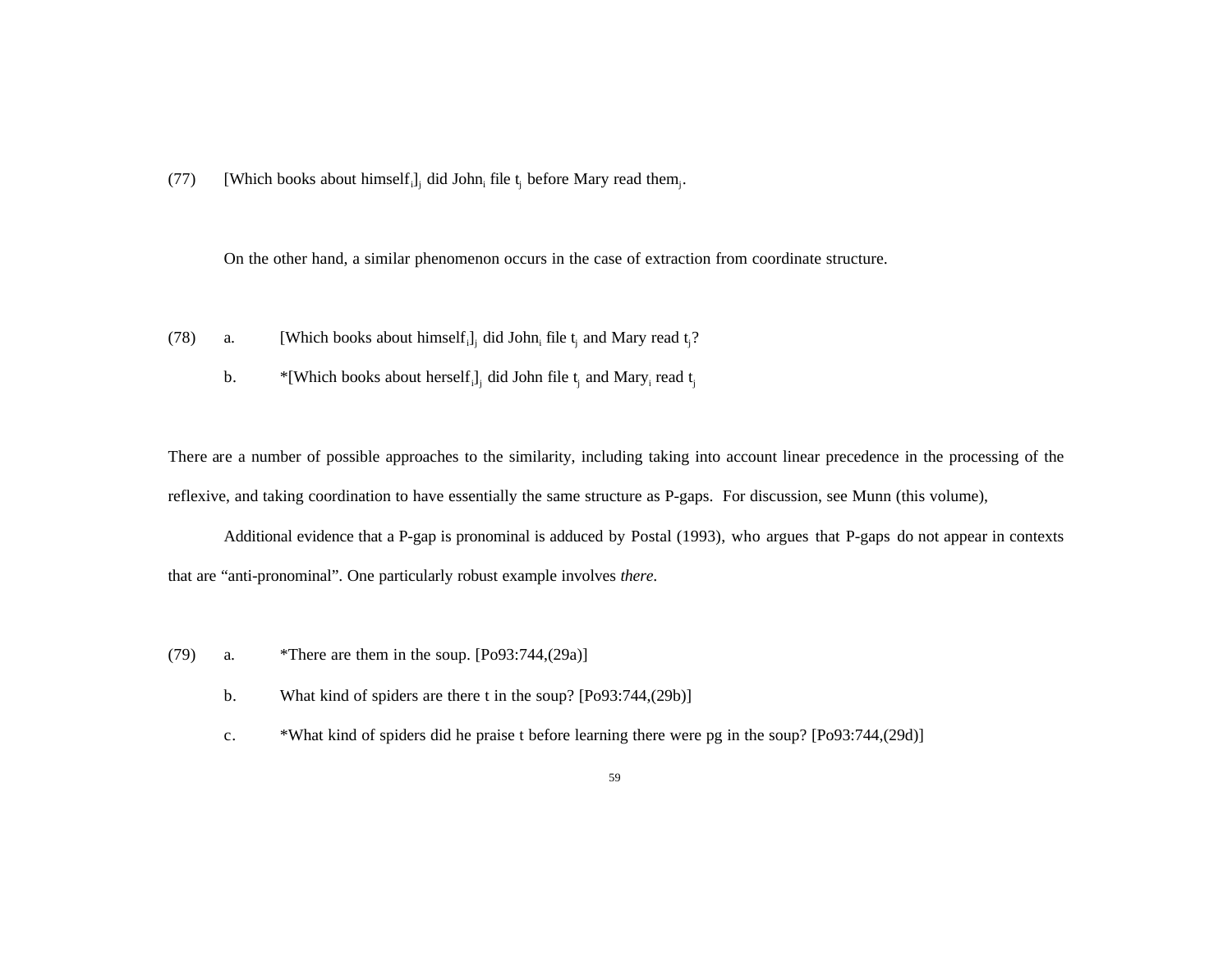d. The kind of spiders that he found t in the chicken soup yesterday and there will be t in the bean soup today are hairy ones. Po93:744,(31)]

Postal expands on his earlier work in his paper in this volume (""). He presents evidence that shows that the true gap may not occur in a class of contexts that exclude weak pronominals. One example is the following.

- (80) a. What color did she paint her house t?
	- b. She painted her color yellow/\*it.
	- c. What book did she buy t after discussing pg with Abigal?
	- d. \*What color did she paint her house t after discussing pg with Abigail? (=Postal's (22b))

See Postal's paper for his proposal about why both true gaps and P-gaps should display antipronominal properties.

Finally, Hornstein (1995:172) observes the following data.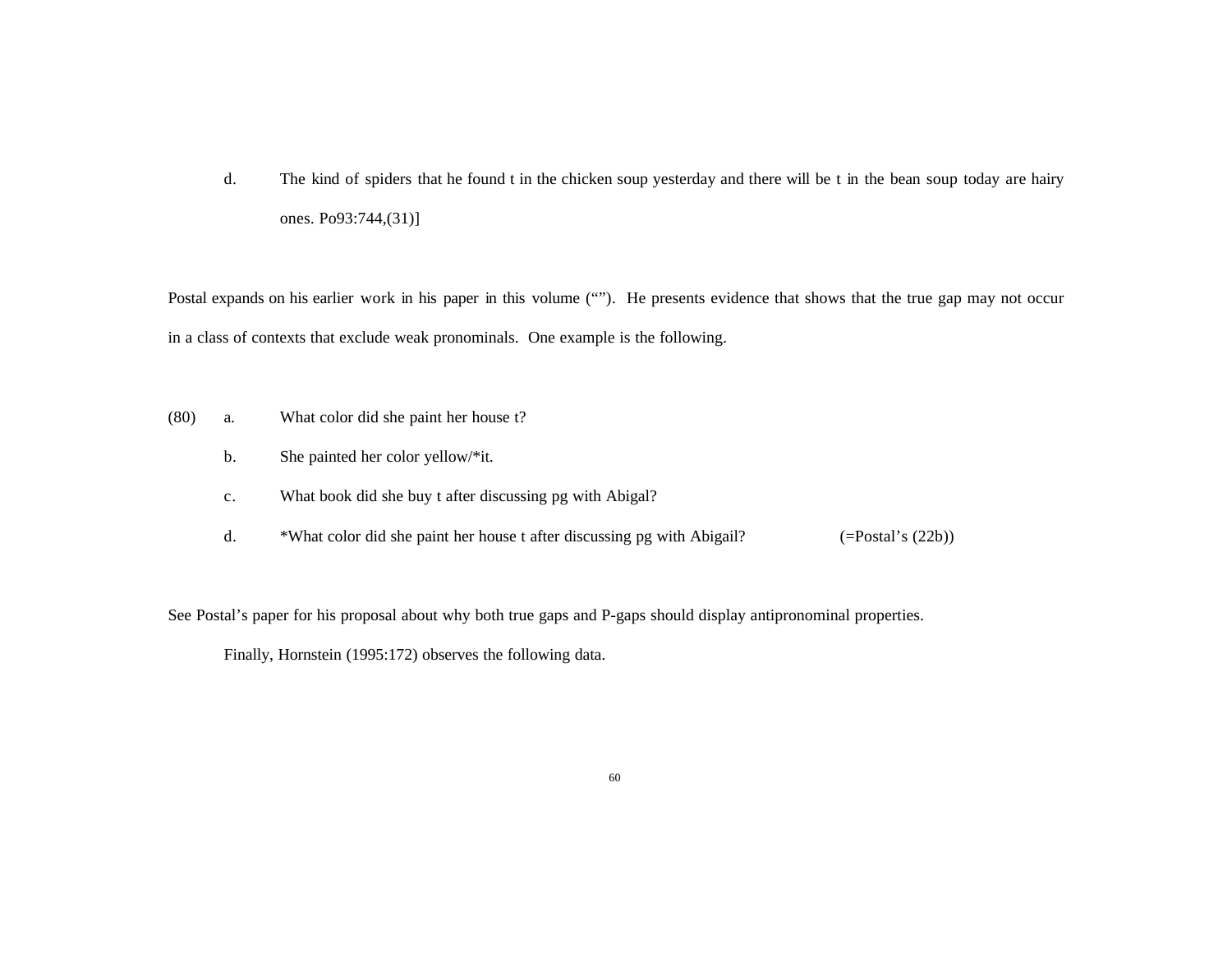- (81) a. What did everyone review t?
	- b. What did everyone review t before I read pg?

According to Hornstein, (81a) is ambiguous, while (81b) is not. The first has the individual or the pair-list reading while the latter has only the individual reading. Only the individual reading is possible when a pronoun is substituted for the P-gap.

(82) What did everyone review before I read it.

The absence of ambiguity in (81b) would follow if the P-gap were an empty pronominal, on the assumption that such pronominals have the same properties as overt pronominal.

Additional support for P1 is given by Ouhalla (this volume), who shows that the behavior of P-gaps in Moroccan Arabic can be given an elegant explanation if they are taken to be null presumptive pronouns.

P2 is proposed by Bordelois (1986:12), who observes that P-gaps can appear in questions. On this basis she concludes that it is "implausible to analyze both P-gaps and adverbial gaps as silent resumptive pronouns..." The reasoning here is that typically questions do not allow resumptive pronouns, as in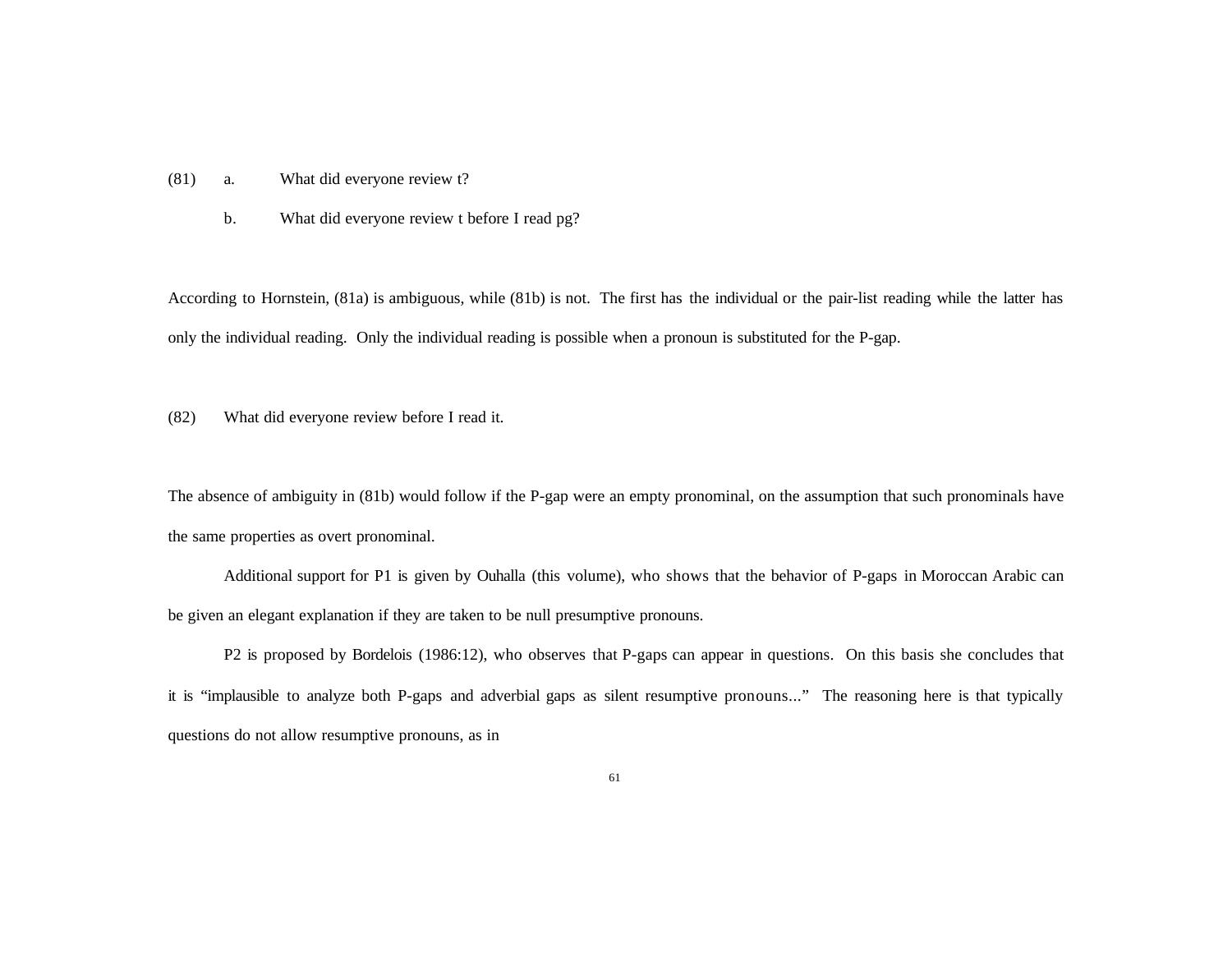(83) Who did you see (\*him)?

even in languages that allow resumptive pronouns in relative clauses

 $(84)$  the man who I saw (him)

(However, in Vata there are resumptive pronouns in certain wh-questions according to Koopman and Sportiche (1986).) But the logic is complicated by the fact that the resumptive pronouns on the Cinque/Postal approach are empty, and thus may fall outside of any universal prohibition against **overt** resumptive pronouns in wh-questions. Furthermore, even if the P-gap is pronominal, the presence of the true gap may obviate the restriction against resumptives in wh-questions. So, for example, while (83) is ungrammatical with a resumptive pronoun, there is no problem with (85).

(85) Who did you see t after you called him..

Any general restriction against pronouns bound by an interrogative would appear to hold, if at all, only if there is no true gap.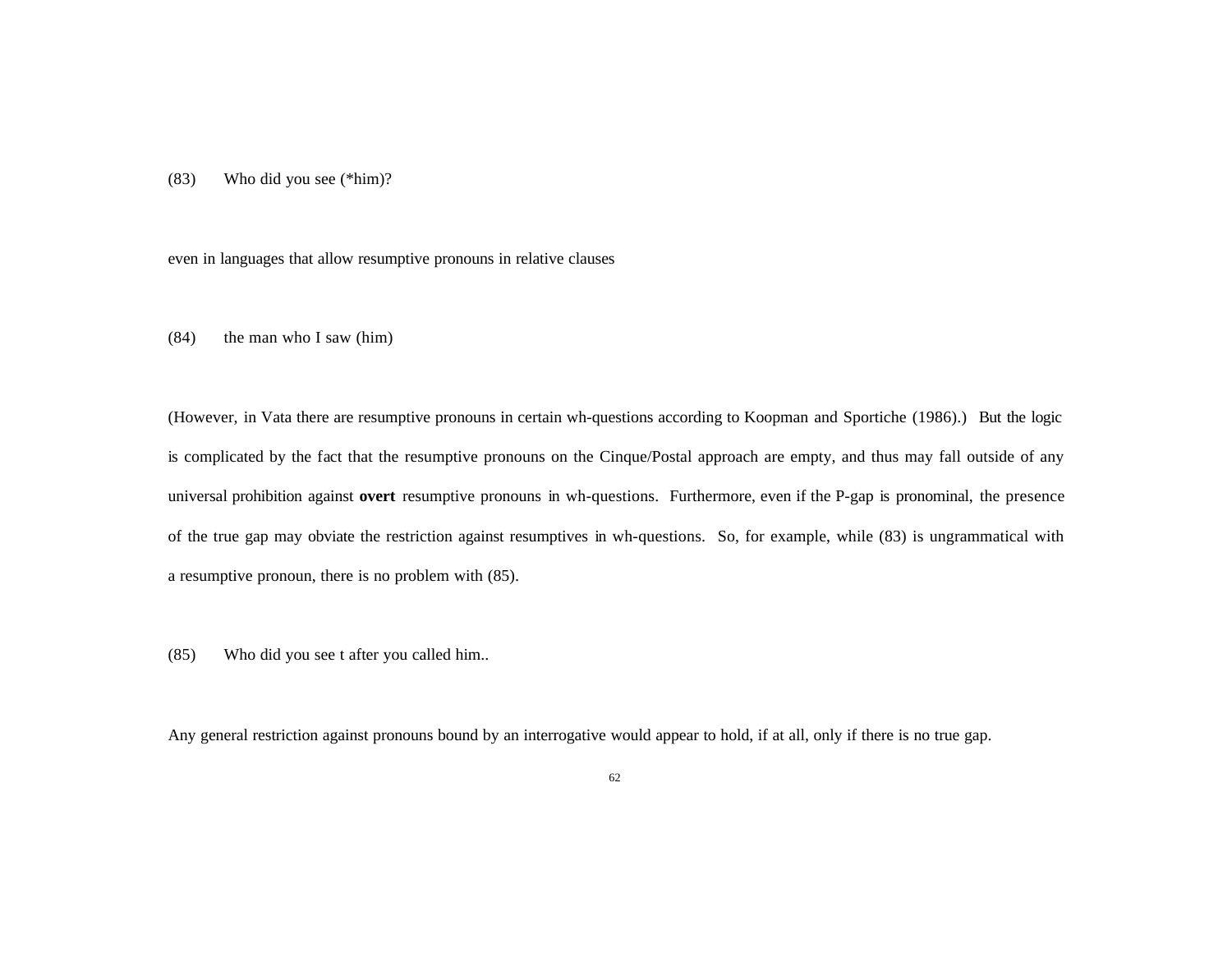Bordelois' counterproposal is that the P-gap is actually an empty anaphor. The basic evidence is that in Spanish, P-gaps occur only when the adjunct is infinitival, while clitics cannot occur unless the adjunct is tensed. E.g.,

(86) a. los articulos que archivaste sin leer(\*los)

the articles that you filed without to-read (them)

b. los articulos que archivaste sin que \*(los) liste

the articles that you-files without that (them) you-read

The distinction between these two types of cases is gotten by restructuring the infinitival adjunct with the main clause so that there is a single binding domain for the Binding theory; the anaphor is bound in this domain and the pronoun is not free, a violation of Condition B of the Binding theory. On the other hand, no such restructuring occurs when the adjunct is tensed; here, the anaphor cannot be bound, a violation of Condition A of the Binding theory results, and the pronoun is free, as required. However, as pointed out by Huckabay (1989), the same distinctions do not hold in English, requiring a parametrization of the restructuring rule. Moreover, the presence of tense and an overt subject nevertheless produce degraded acceptability judgments for comparable English examples.

Evidence that the P-gap is pronominal constitutes a challenge to the CCP view that the P-gap forms a chain with the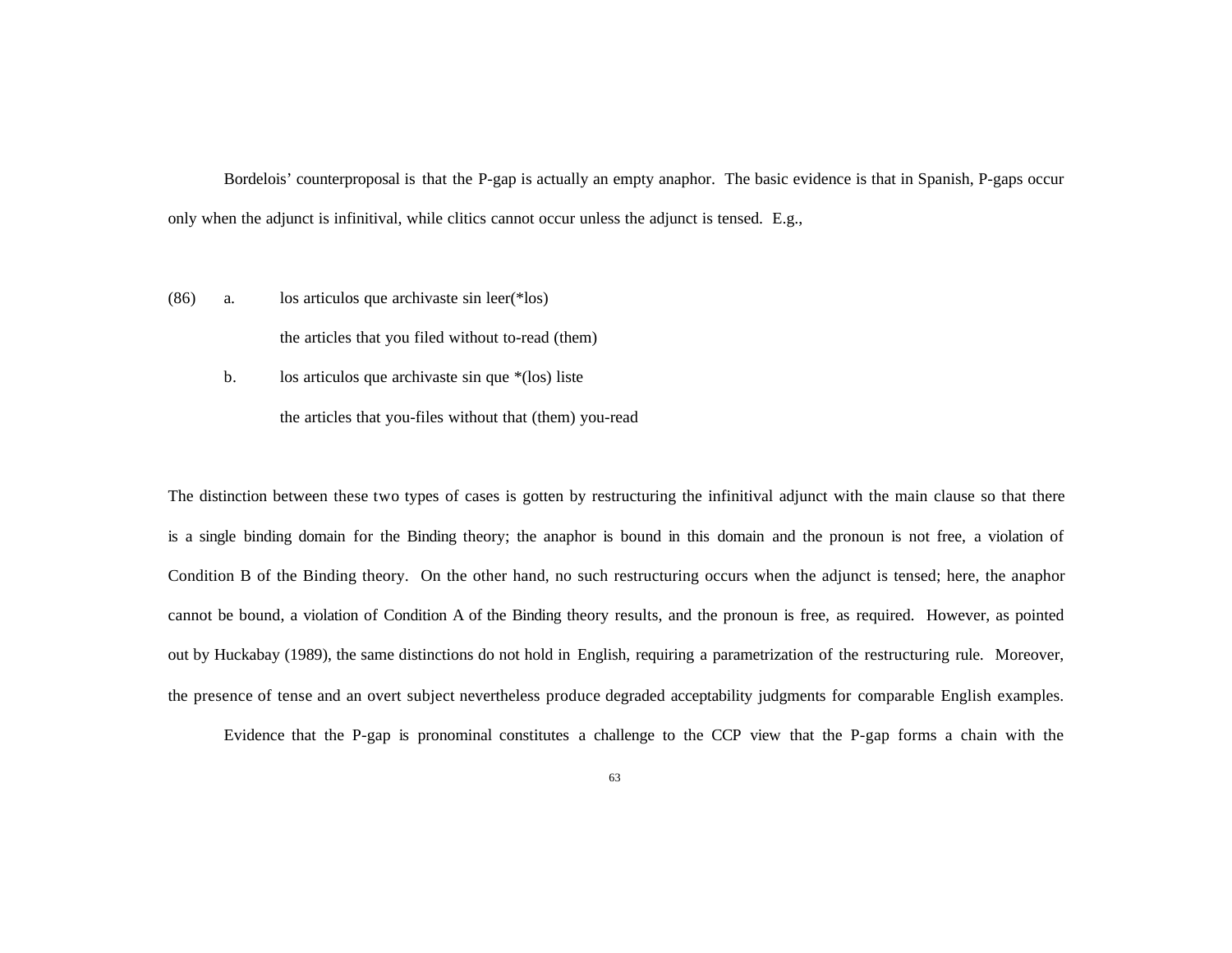antecedent of the true gap, as in the connectedness approach of Kayne (1983) (see §2.1) and the composed chain proposal of Chomsky (1986) (see also Frampton (1990)). Locality effects do not in themselves constitute conclusive evidence for the trace approach, given Cinque's observations ( Cinque (1990)) that "strong island" effects hold occur even when the empty constituent is pronominal.

#### *3.2.3. Other views*

Lasnik and Stowell (1991) address the fact that P-gap constructions in general do not appear to yield weak crossover (WCO) effects, in violation of the Bijection Principle of Koopman and Sportiche (1982). The problem is partly solved under the CCP, following Contreras (1984) and Chomsky (1986), if the P-gap is bound by a null operator. Hence there is not a configuration in which there are two variables bound by one operator. But they point out that if the Bijection Principle is accepted, then the question arises as to why there is no WCO effect in examples like the following.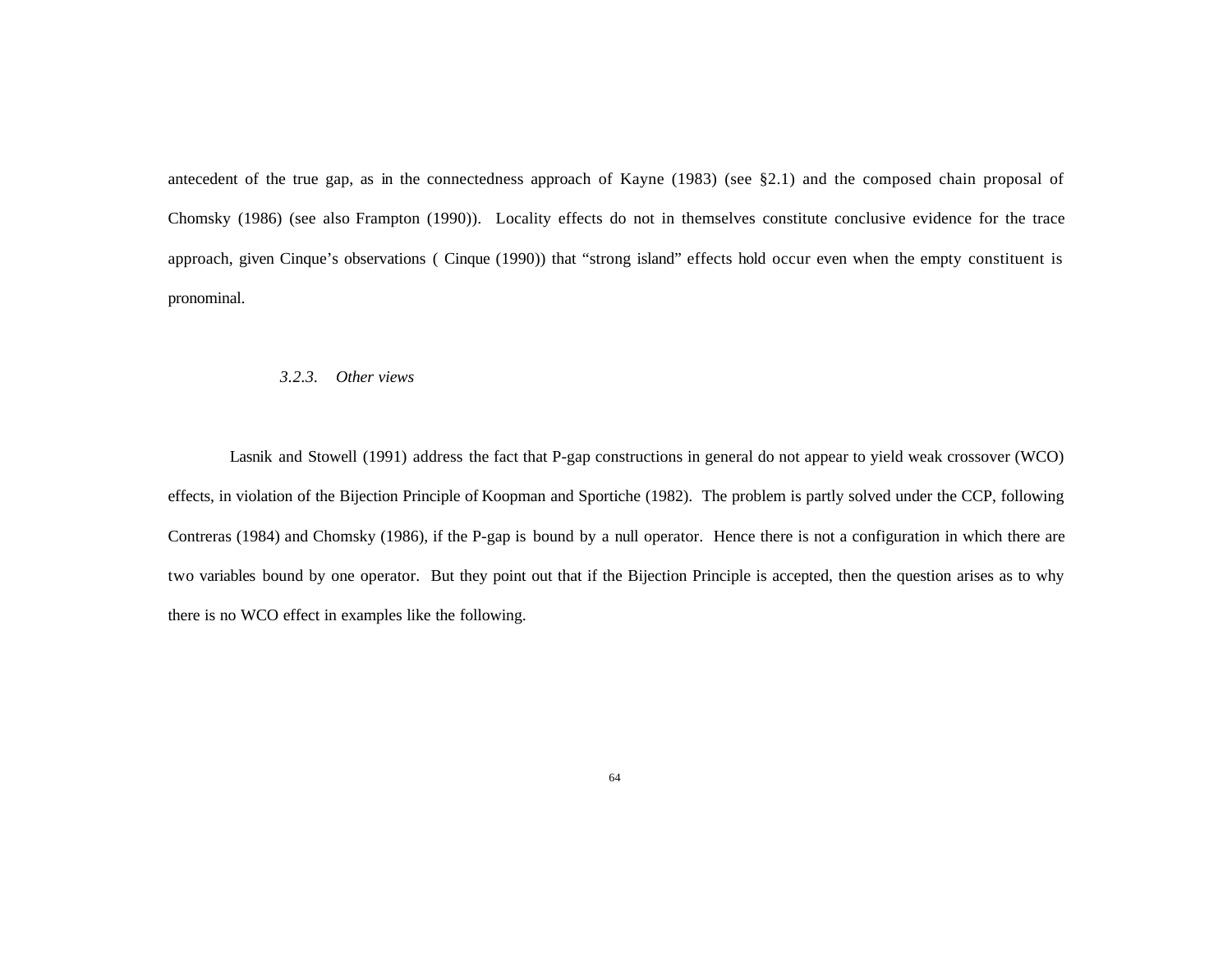(87) Who<sub>i</sub> did you gossip about t<sub>i</sub> [despite his<sub>i</sub> teacher's having vouched for pg<sub>i</sub>]? [L&S92:695,(23a)]

There would be a null operator in the adjunct containing the P-gap, which should produce the WCO violation.

(88) [OP<sub>i</sub> [despite his<sub>i</sub> teacher's having vouched for pg<sub>i</sub>]

Their solution is that the WCO effect occurs only when the operator is a "true Quantifier Phrase" (pp. 703-4). They argue that the trace of a non-QP null operator is not a variable, but a null epithet. In the P-gap construction the null epithet is an r-expression, and hence a condition C violation is produced when it is c-commanded by the true gap. Postal (1997:34) cites the following data from Barss (1986) and Cinque (1990) to illustrate that P-gaps produce strong crossover effects when they are c-commanded by pronouns, consistent with the view that they are r-expressions.

- (89) a. \*It's John who<sub>i</sub> Mary voted for  $t_i$  after he<sub>i</sub> asked someone to nominate pg<sub>i</sub>. [Barss 1986:378]
	- b.  $*W$ ho<sub>i</sub> did they find t<sub>i</sub> hostile before he<sub>i</sub> realized they wanted to help pg<sub>i</sub>?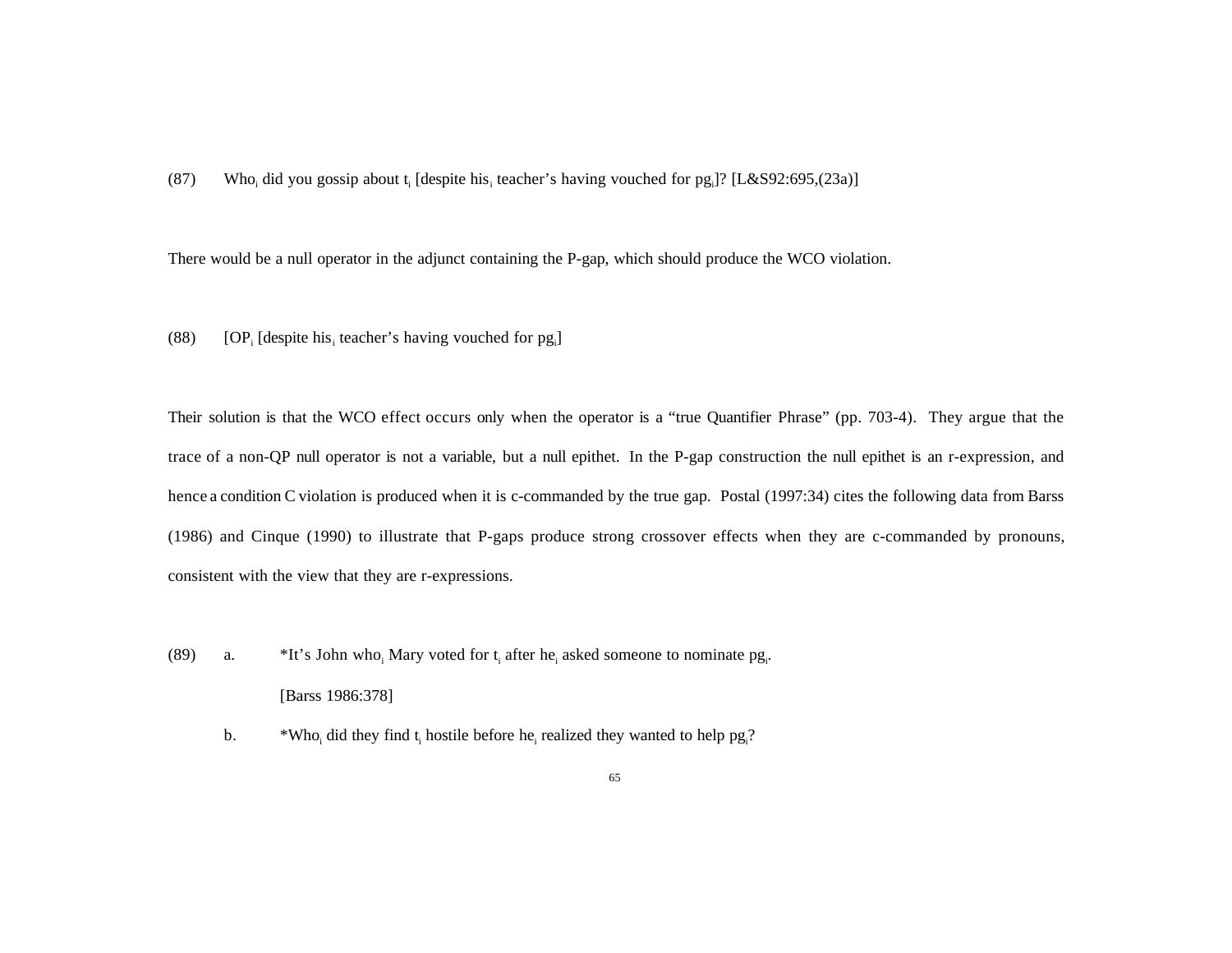c. \*What woman<sub>i</sub> did Joe discuss  $t_i$  while she<sub>i</sub> tried to persuade Mike to hire pg<sub>i</sub>?

[Cinque 1990:150]

However, as also pointed out by Postal, the proposal that the P-gap is an r-expression is clearly at odds with the evidence cited earlier in this section that it is a pronominal.

## *3.2.4. Chomsky 1982*

The P-gap analysis of Chomsky (1982) is based on the theory of functional determination of empty categories. On this theory, an empty category acquires the properties of being a pronoun, an NP trace (and hence an anaphor), PRO or a variable as a function of the context in which it appears. An empty category is a variable if it is in an A-position and is locally A' bound (p. 34). On this view, the two empty categories in the following example are both variables.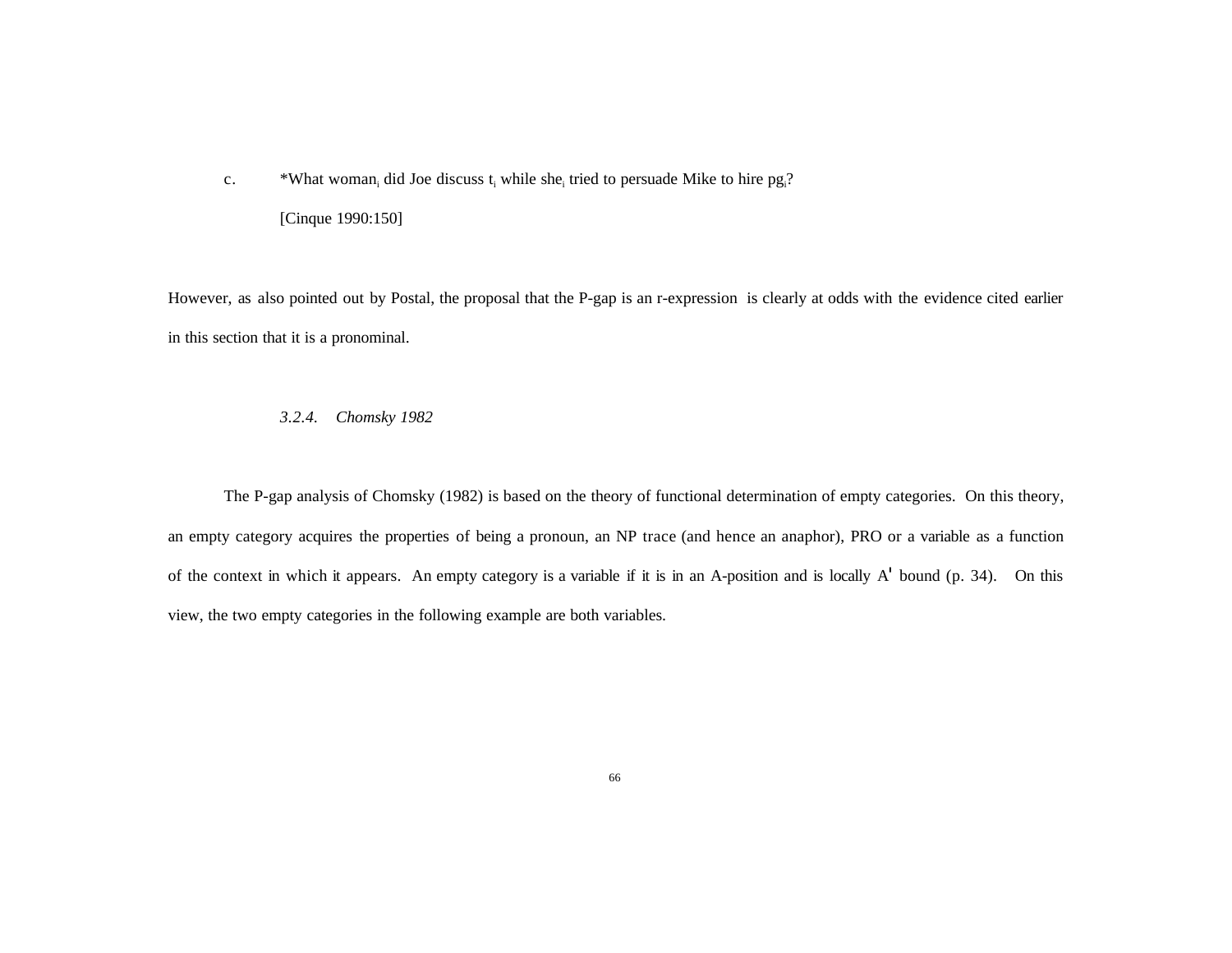(90) Who<sub>i</sub> did you give a picture of  $e_i$  to  $e_i$ .

Since there are two variables bound by a single operator, this example formally violates the Bijection Principle ( Koopman and Sportiche (1982)), as discussed in §3.4.3.<sup>20</sup> Chomsky also considers examples such as the following.

- (91) a. a man whom everyone who meets e knows someone who likes e  $[Ch82:57,(79a)]^{21}$ 
	- b. a man whom to know e is to like e [Ch82:57,(79d)]

He suggests that these are preferred because of the parallelism that is not found in the WCO cases with one gap and one pronoun. This suggestion is developed in some detail by Safir (1984).

For the case where the P-gap is in an adjunct, Chomsky proposes that the empty category is an empty pronominal that alternates with the overt pronominal that is possible in the same position.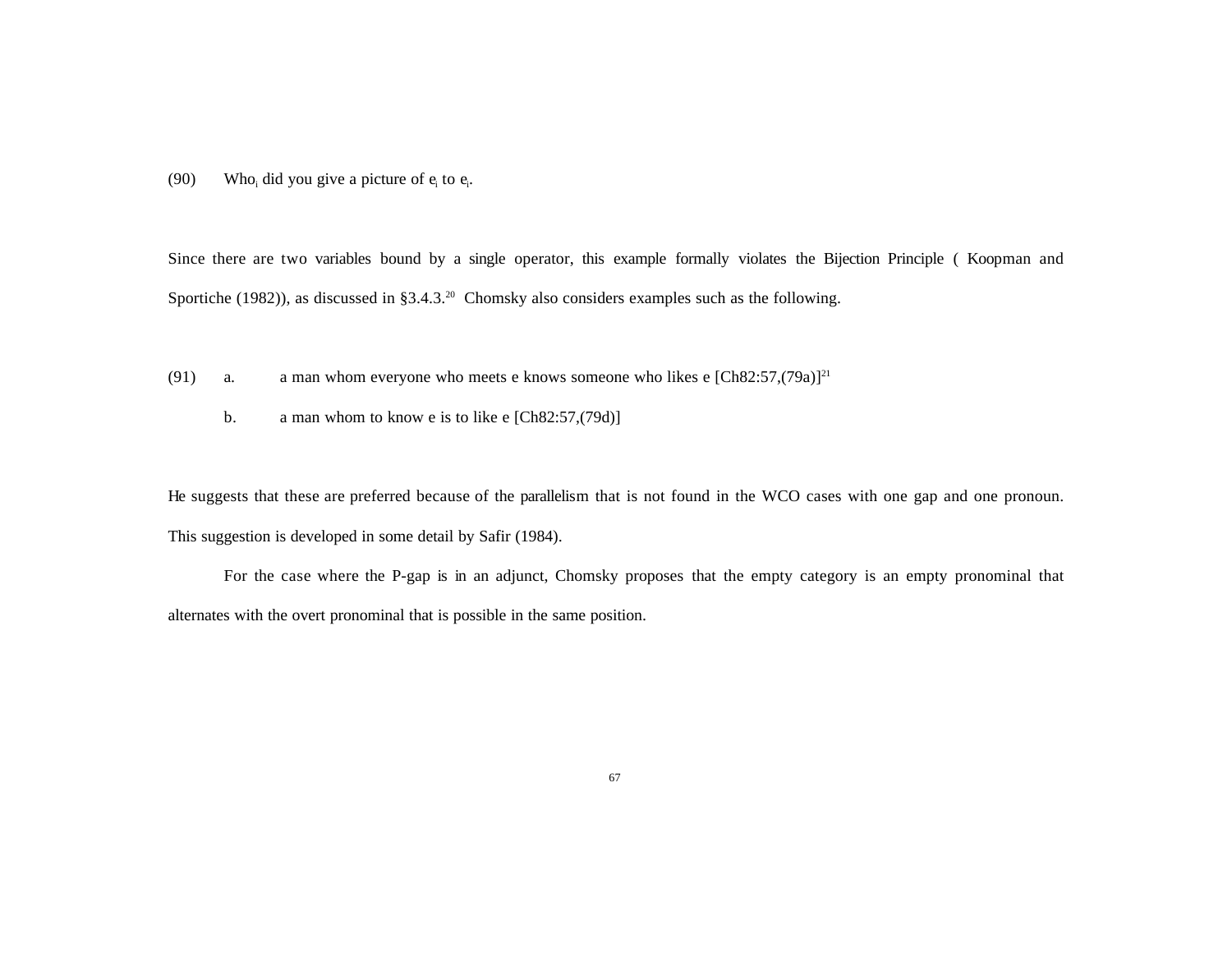- (92) a. Which articles did John file t without reading pg/them.
	- b. This is the kind of food you must cook t before you eat pg/it.
	- c. Here is the influential professor that John sent his book to t in order to impress pg/him.

 $[Ch.82:38,(54)]$ 

A pronoun is licensed in this position because by assumption it is not locally A-bound. However, what needs to be explained is why the empty pronominal can **only** appear when there is a true gap in the particular configuration of the P-gap construction. If the true gap c-commands the P-gap, then there will be a chain that contains the two, hence two 2-roles, in violation of the 2-Criterion. An operator in situ cannot c-command the P-gap, for the same reason. The only possibility that is admitted is one in which the antecedent of the true gap c-commands and A' binds the P-gap.

Consider the case where there is a wh-phrase generated in COMP that A' binds an empty pronominal. Chomsky proposes that only a phrase in an A position at S-structure has an index; thus the base-generated wh-phrase cannot bind the pronominal.

Chomsky points out that P-gaps are possible without overt movement, a fact that is consistent with the assumption that null operators can license P-gaps. E.g.,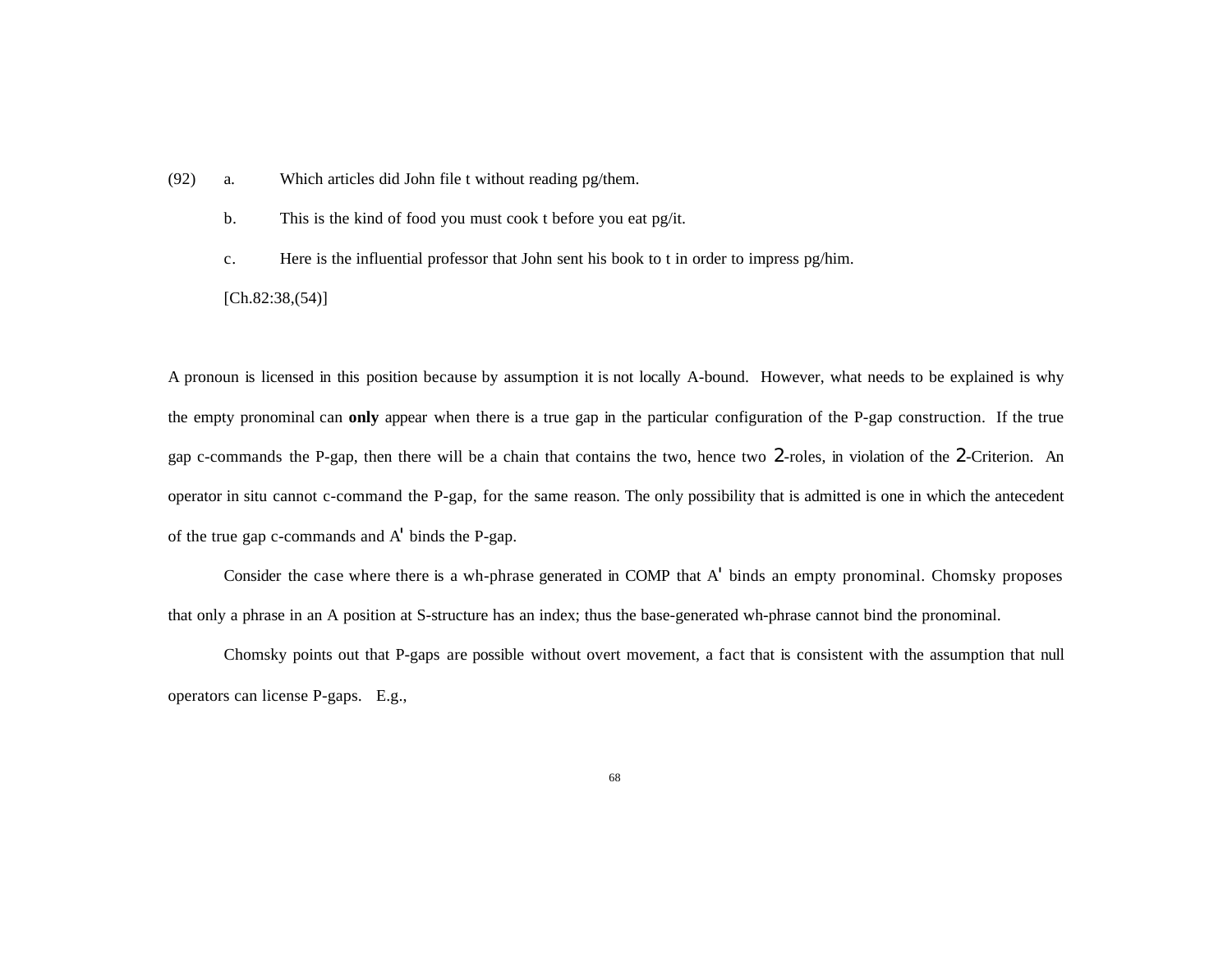(93) this book is too interesting [OP [PRO to put down t without PRO having finished pg]] [Ch82:45,(64b)]

Since movement does not produce the P-gap on this analysis, there need not be intermediate traces in COMP. On the view that a trace in COMP permits a trace in subject position while an overt COMP does not, it is predicted that the familiar alternation associated with *that-t* will not occur with a P-gap; neither  $\int_{C}$ *that pg...]* nor  $\int_{C}$ *e*][*pg...]* will be acceptable. This prediction assumes, of course, that intermediate traces cannot be freely generated in COMP. Chomsky (1982:53) cites the following examples as evidence that supports the prediction.

- (94) a. someone who John expected t would be successful though believing pg is incompetent
	- b. this is the student everyone thinks t is intelligent because John said pg was intelligent
	- c. a woman who t called John an idiot as often as pg called him a cretin
	- $[Ch82:53,(71)]$

For Chomsky these examples are ungrammatical, in contrast to cases where the P-gap is in a governed position.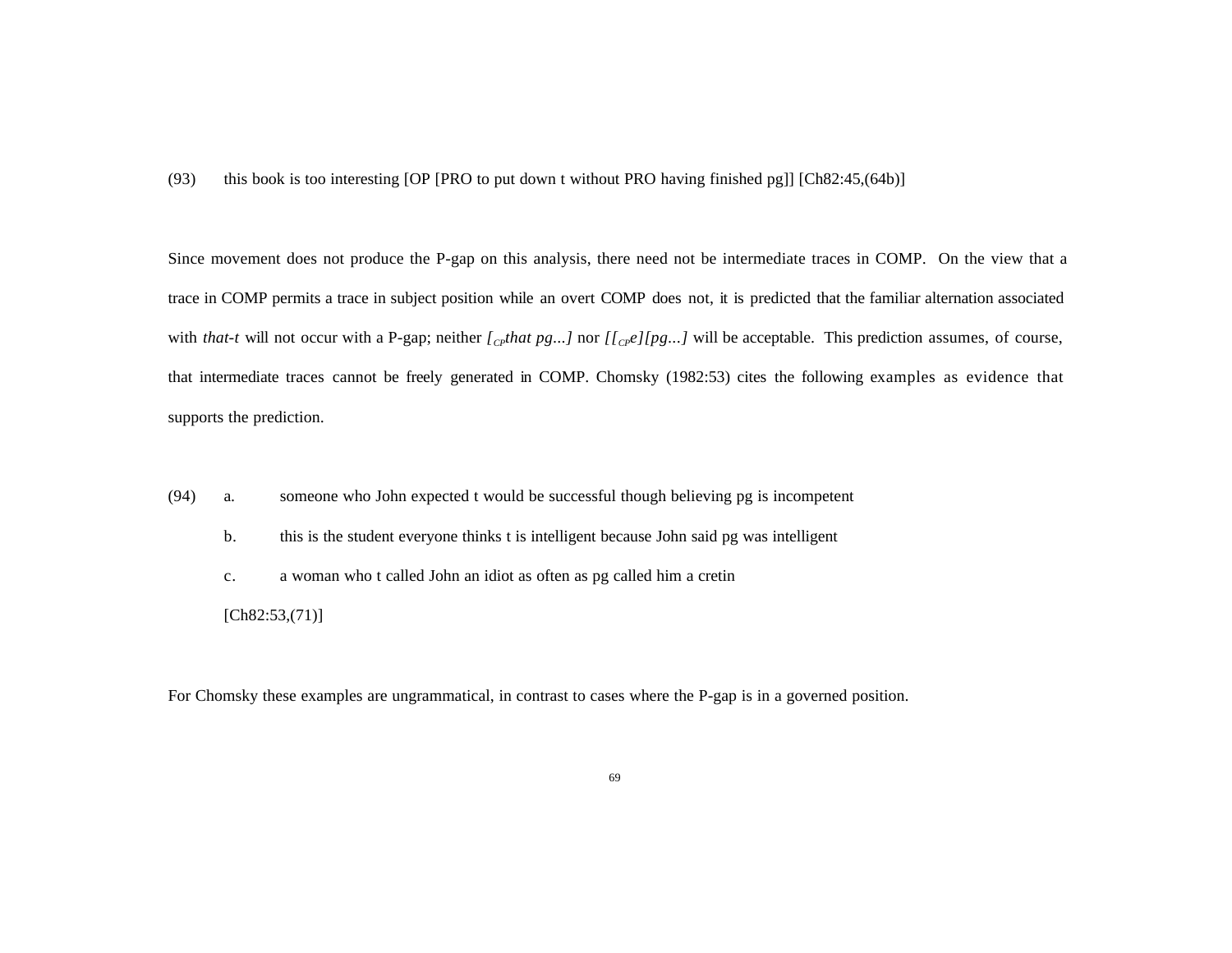- (95) a. someone who John expected t to be successful though believing pg to be incompetent
	- b.  $*$ this is the student everyone expected t to be intelligent because John believed pg to be intelligent<sup>22</sup>
	- c. a man who Mary called t an idiot as often as Jane called pg a cretin<sup>23</sup>

[Ch82:54,(72)]

Compare examples (94a) and (94b) with the following.

- (96) a. someone who John expected t would be successful though believing that pg is incompetent
	- b. this is the student everyone thinks t is intelligent because John said that pg was intelligent

Chomsky (1982:55) notes that these examples with *that pg* are worse than those without *that*, suggesting a problem with either the analysis of P-gaps or of the *that-t* effect.

In summary, on the analysis of Chomsky (1982) P-gaps in adjuncts are empty pronominals, while in multiple gap constructions (as in (90) *Who did you give a picture of to?*) the two gaps are variables both bound by the operator.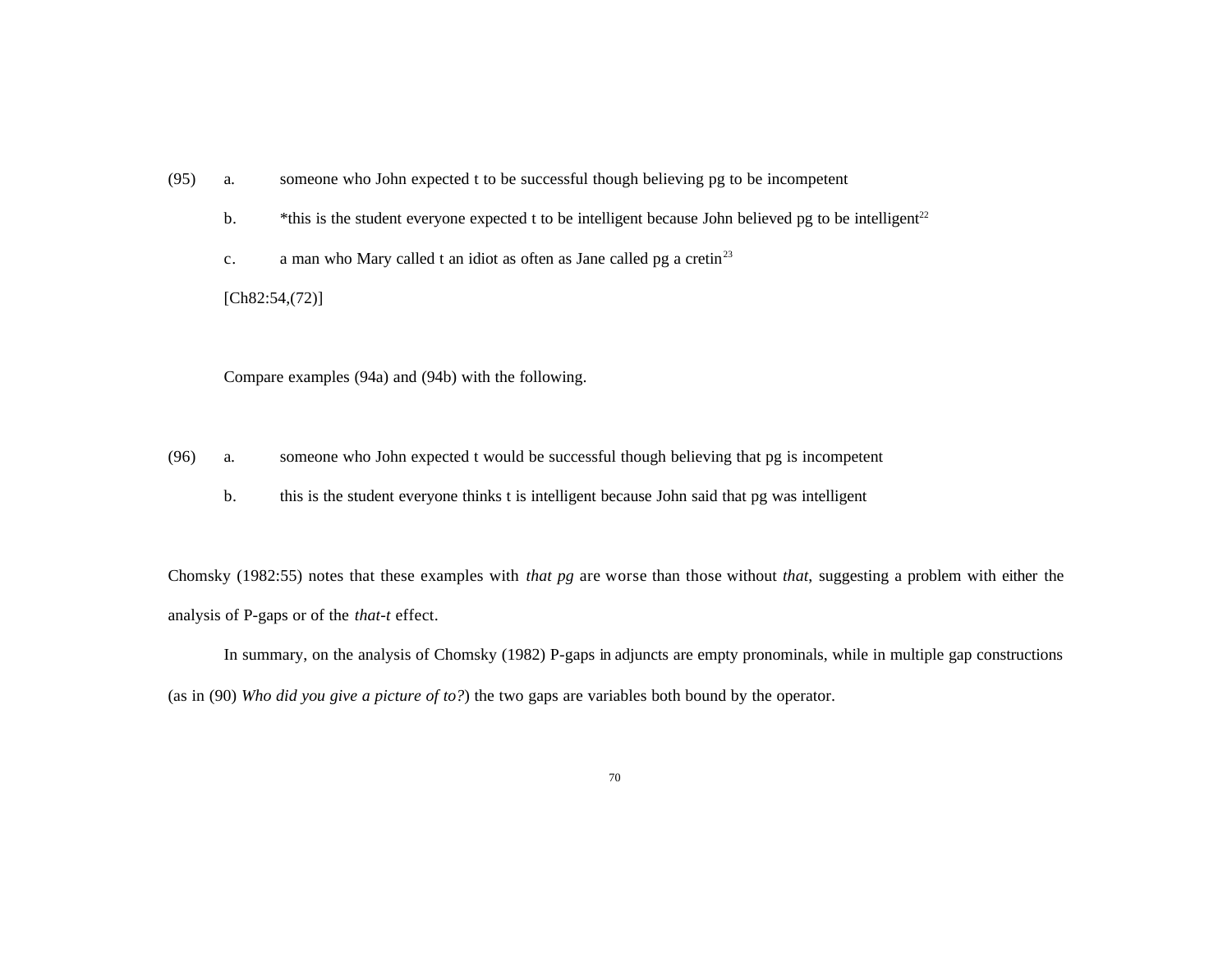## **3.3. Case properties**

Related to the question of whether the P-gap is a trace or a pronominal is the question of the compatibility of Case assignment to the P-gap and the true gap. On the assumption that there are two chains in the P-gap construction with a common head, it would follow that the true gap and the P-gap would have to have the same Case, the Case of the head. However, if we take the position that the P-gap is a pronominal, then it does not form a chain with the antecedent of the true gap, and hence there is a possibility that its Case may be different from that of the true gap.

#### *3.3.1. Kiss 1985*

The relevance of case compatibility was first noted by Kiss (1985), reprinted in this volume. In Hungarian, the cases of the P-gap and the true gap must be identical, in the sense that the overt case marking on the antecedent must be compatible with the chain that it forms with the true gap and with the chain that it forms with the P-gap. Case compatibility may hold even if the cases associated with the two gap positions are different, since extraction though the Comp position of a complement of a transitive verb changes a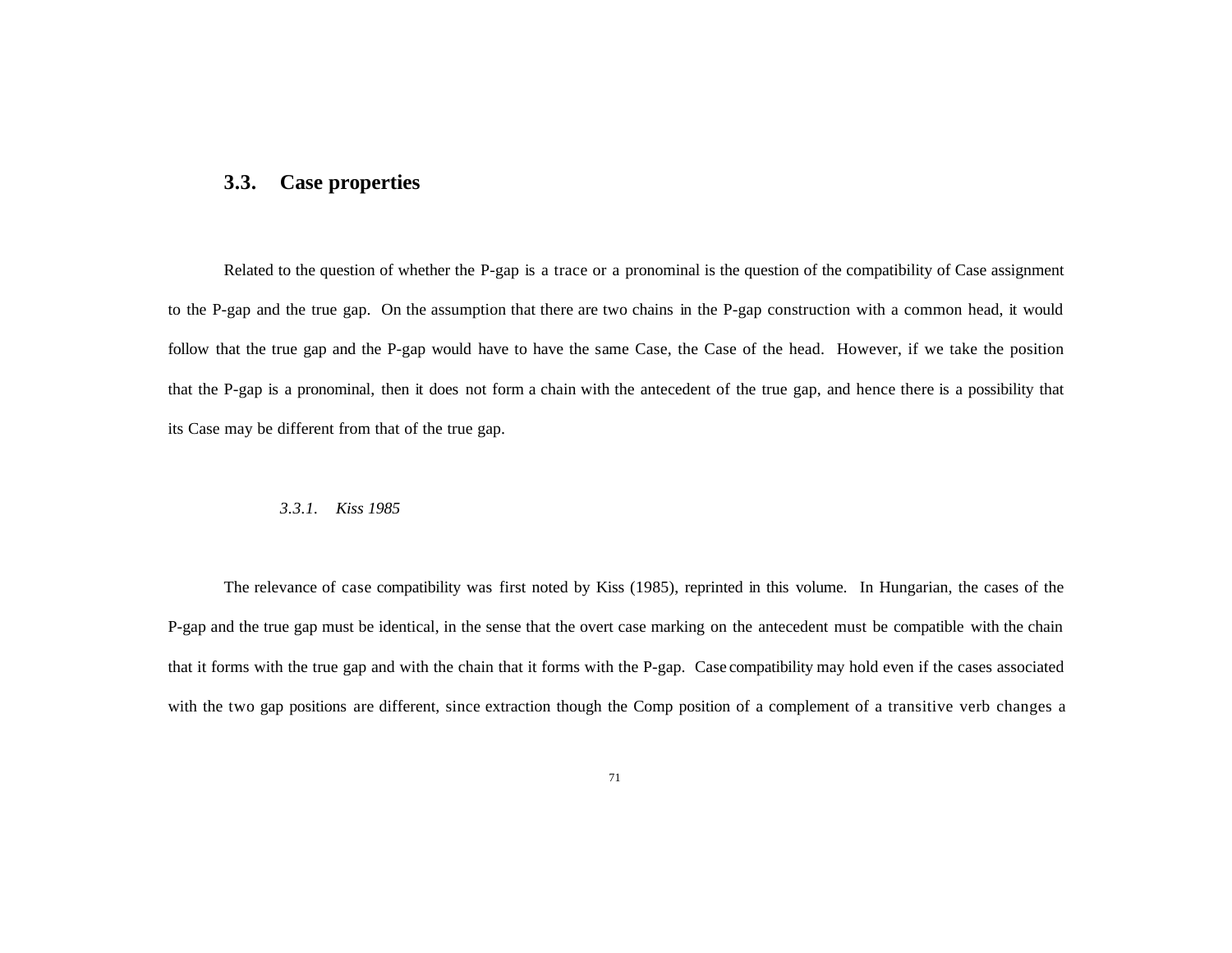nominative case to an accusative case (p.55). Kiss's condition on case identity is the following, generalized to all features.

(97) In a parasitic gap construction, the syntactic features of both the real gap and the parasitic gap are properly transmitted to the phonologically realized operator. [K85:62,(48)]

For cases in which the true gap c-commands the P-gap, condition (97) holds even though the P-gap is not grammatical.

(98) \*which man<sub>i</sub> do you think  $[t_i' t_i$  warned the police [t they should arrest pg<sub>i</sub>] [K85:63,(50)]

Kiss proposes (p.63) that the two chains must have the same case at the point in the tree at which they meet. In (98) the accusative case of the P-gap and the nominative case of the subject are in conflict at the lowest node that dominates both, and the nominative case only gets changed to accusative in the Comp of the complement of *think*. However, Horvath (1992) argues that even when case compatibility is observed, there are examples where c-command must be invoked in order to account for ungrammaticality; see §3.3.2. Furthermore, Kiss herself notes (p.68) that (97) will not account for the following cases, which fall under the anti-c-command condition.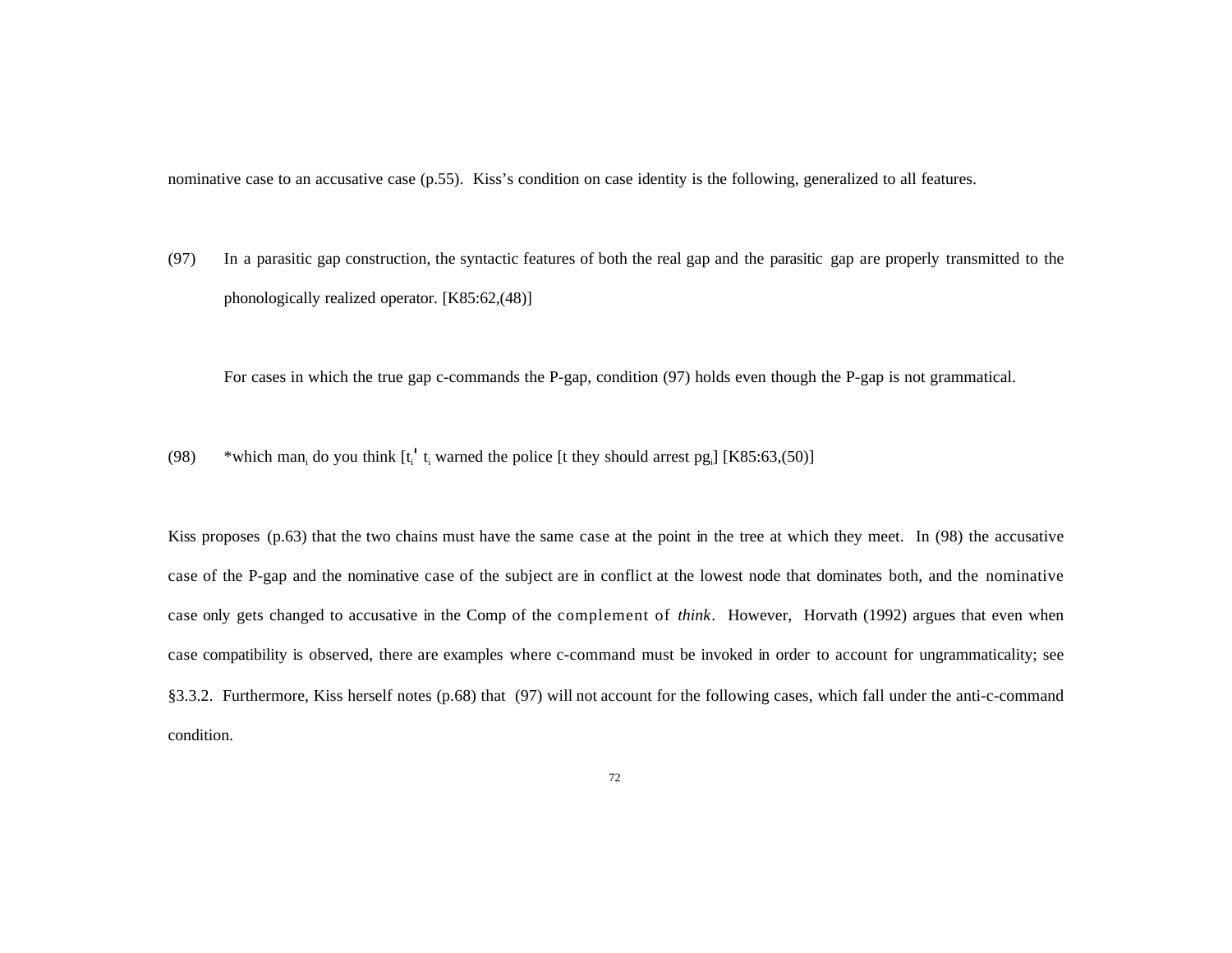- (99) a. \*Who did you introduce t to pg?  $[K85:68,(63)]$ 
	- b. \*Which man do you expect t to warn the police that they should not arrest pg. [K85:68,(64)]
	- c.  $*$ This is the student that we consider t sure that we can help pg. [K85:68,(65)]

### *3.3.2. Nakajima, Horvath*

Nakajima (1985-1986) notes a number of problems with the formal apparatus proposed by Kiss for transmitting case to a chain. Nakajima also considers another type of P-gap construction (see (100)), noted originally by Haegeman (1984).

- (100) a. a man who [whenever I meet pg] t looks old
	- b. This is a note which [unless we send pg back] t will ruin our relationship.

The key property of these examples for Kiss' proposal is that there cannot be case identity between the two chains, yet they are grammatical. The examples are also of broader interest because they show that a subject of a clause that contains the adjunct in which the P-gap appears can be the antecedent for a P-gap. I discuss this point at greater length in §3.4. For further discussion of Kiss'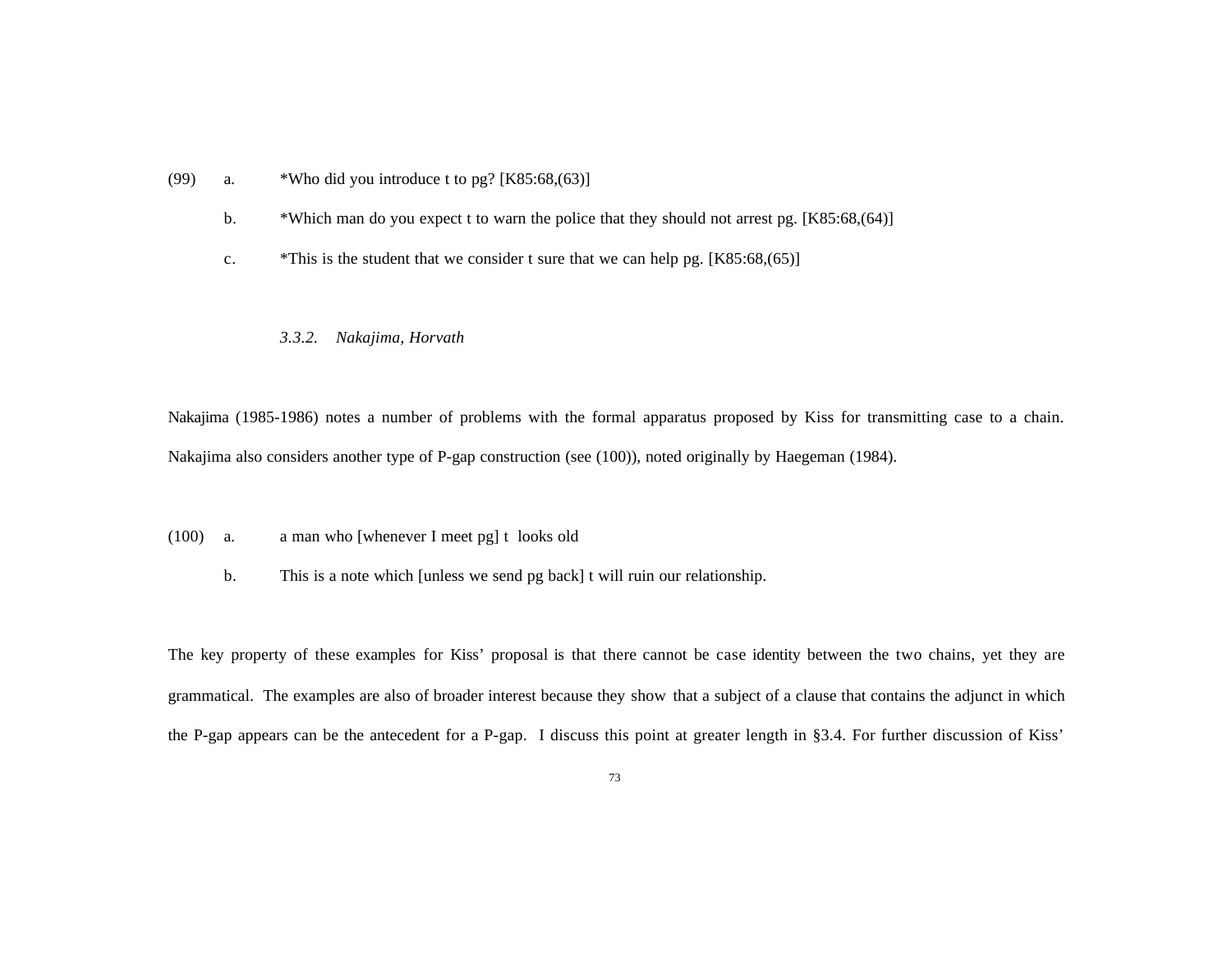proposal, see also Kiss (1988) and Nakajima (1990).

Horvath (1992) argues against Kiss' proposal that case identity is sufficient to account for the distribution of P-gaps in Hungarian without considering configurational properties. Horvath shows that even if there is case compatibility, it is also necessary to incorporate an anti-c-command condition between the true gap and the P-gap. Horvath cites the following examples to support her argument.

- (101) a. \*a férfiak akiket hallotunk, [t' hogy [szeretnek t [mindenkit aki ismeri pg]]] the man-pl who-pl-acc we-heard that like everyone-acc who-nom knows 'the men who we heard t like everyone who knows pg'
	- b. \*kiket gonodlsz, [t' hogy [figyelmeztették t a rendÅrséget who-pl-acc you-think think warned-def.do the police [hogy [le ne tartóztasson pg]]]] that v.prefix not it-should-arrest

'who do you think t warned the police that they should not arrest pg'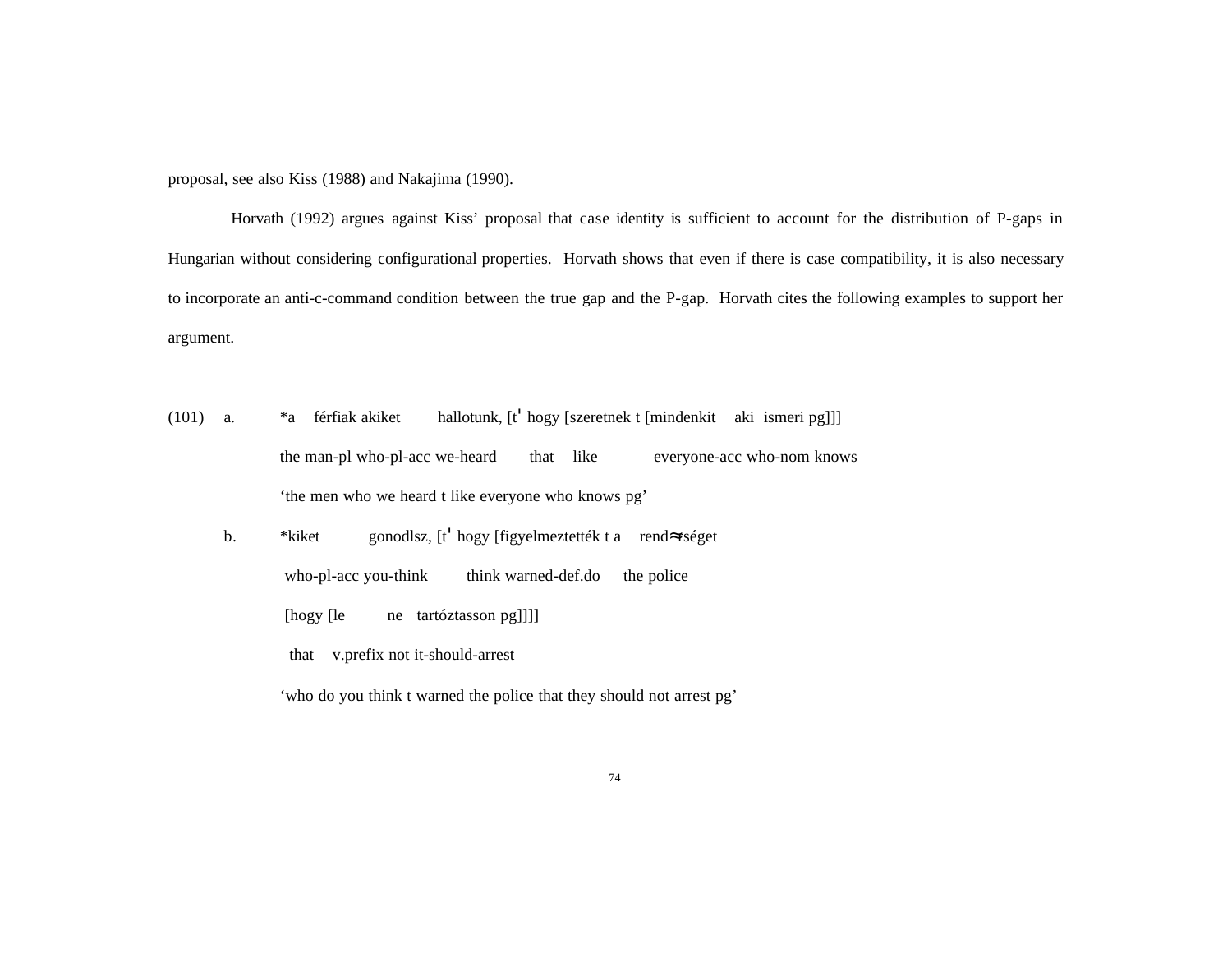In both of these examples the subject trace is linked to an accusative operator, because of the phenomenon of "Case-switch" in Hungarian. Hence case compatibility is maintained, yet the examples are ungrammatical.

#### *3.3.3. Franks 1992*

Franks (1992) discusses the function of case agreement in Slavic, particularly Polish and Russian. He argues that there are two sorts of case conditions on ATB extractions, where two (or more) chains share a single head. First, the morphological form of the case marking on the head of the chains must be consistent with the case assignment on the tail of the chain. So, for example, an accusative chain and a genitive chain can be joined at a single head if the form of the accusative and of the genitive are identical. This occurs when a masculine animate NP is in the accusative, which has the same form as the genitive. Second, the gaps must be thematically parallel, in the sense that the 2-roles associated with the two gaps must be the most prominent ones in their individual clauses.

Similar conditions hold in P-gap constructions in Russian.<sup>24</sup> The case condition is illustrated in the following examples.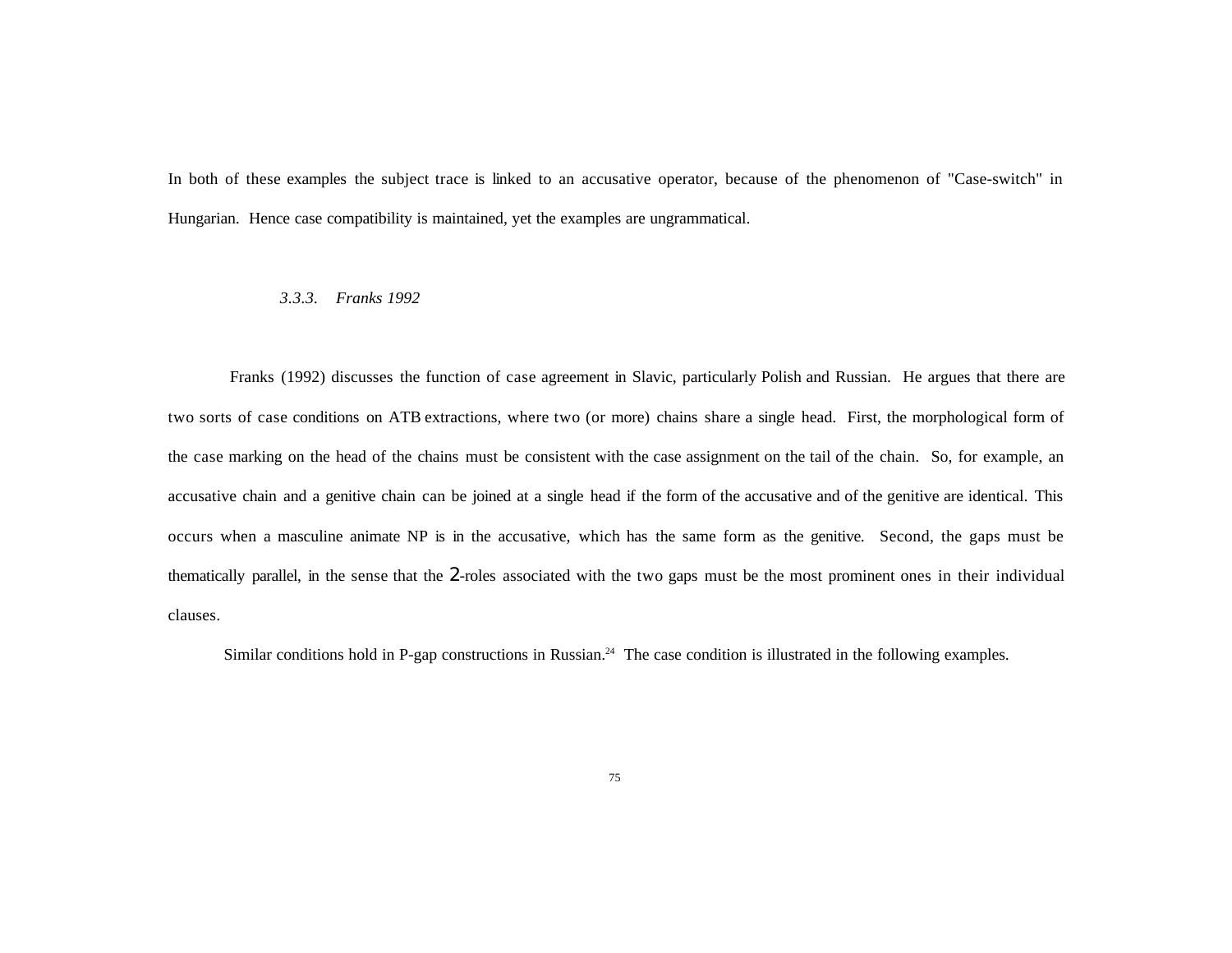(102) mal'…ik, \*kotoromu/\*kotorogo Maša davala den'gi t do togo, kak (ona) stala izbegat' pg, ... boy who(dat)/(gen) (nom)gave money until she started to-avoid 'the boy who Masha gave money to until she started to avoid him'  $[F.92:15,(30)]$ (103) devuška, kotoroj Ivan daval den'gi t do togo, kak (on) stal izbegat' pg, ... girl who(dat-gen) (nom) gave money until he started to-avoid 'the girl who Ivan gave money to until he started to avoid her'

[F.92:13,(27a)]

The verb *davit'* 'give' governs the dative case, while *izbegat'* 'avoid' governs the genitive. The masculine dative and genitive forms of the relative pronoun are morphologically distinct, while the feminine dative and genitive forms are identical. Thus (103) is grammatical while(102) is not.

The following example illustrates the role of thematic prominence when case forms agree.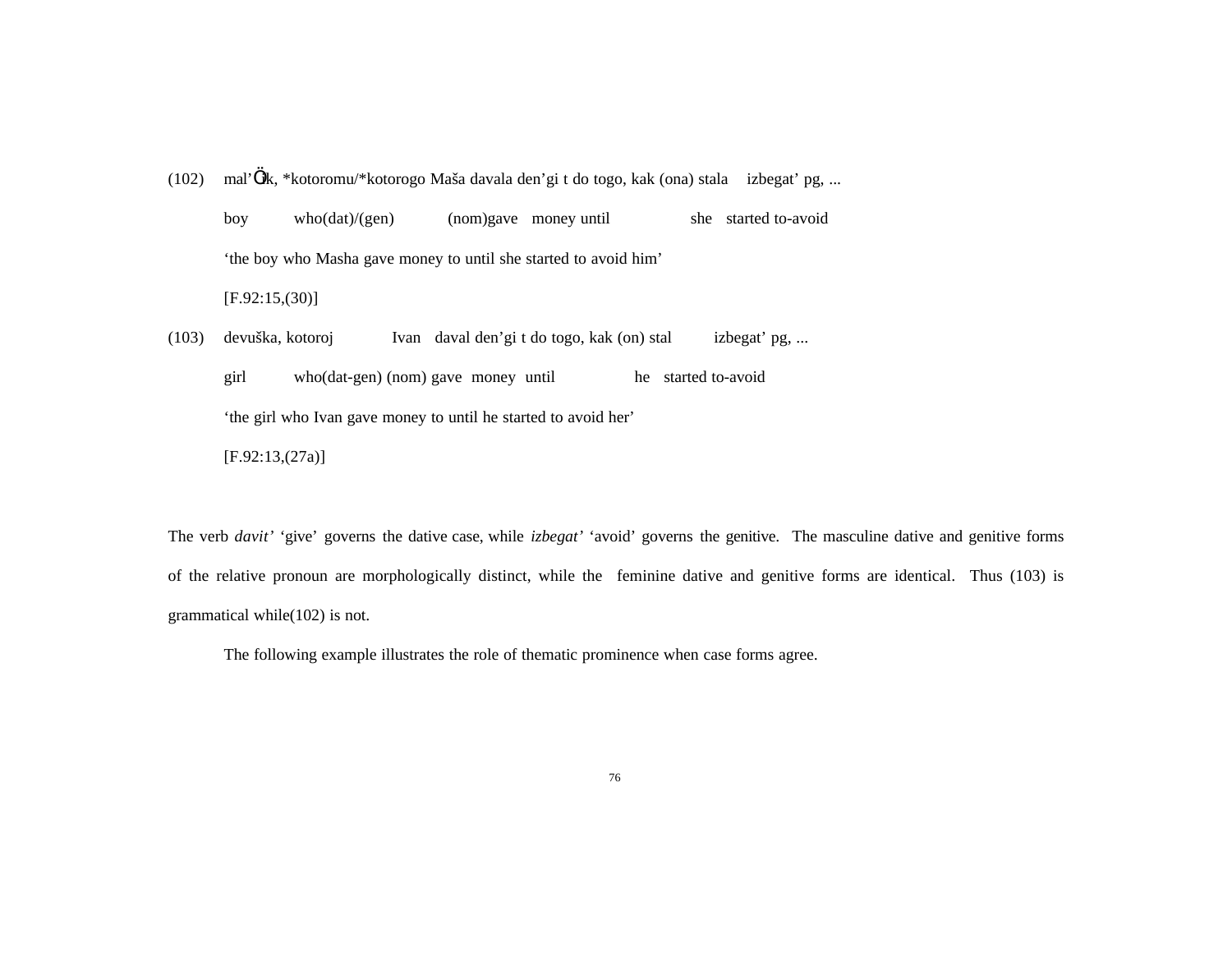(104) \*devuška, kotoroj t bylo veselo do togo, kak Ivan stal izbegat' pg, ...

girl who(dat-gen) was merry until (nom) started to-avoid

'the girl who was merry until Ivan started to avoid her'

[F.92:13,(28a)]

In this example, the subject of *bylo veselo* is thematically most prominent in its clause, while the object of *izbegat'* is not. But an argument can be made that the subject of *bylo veselo* c-commands the P-gap in this example, as in the following.

(105) \*okno, kotoroe razbilo t vetrom do togo, kak my uvideli pg na zemle, ... window which(acc) broke wind(inst) before we saw on ground 'the window which the wind broke before we saw it on the ground' [F.92:14,(28b)]

Case identity appears to display the same pattern in Polish, as discussed by Kardela (1990), except that Kardela does not discuss whether nominative case can be changed to accusative as a consequence of extraction through Comp.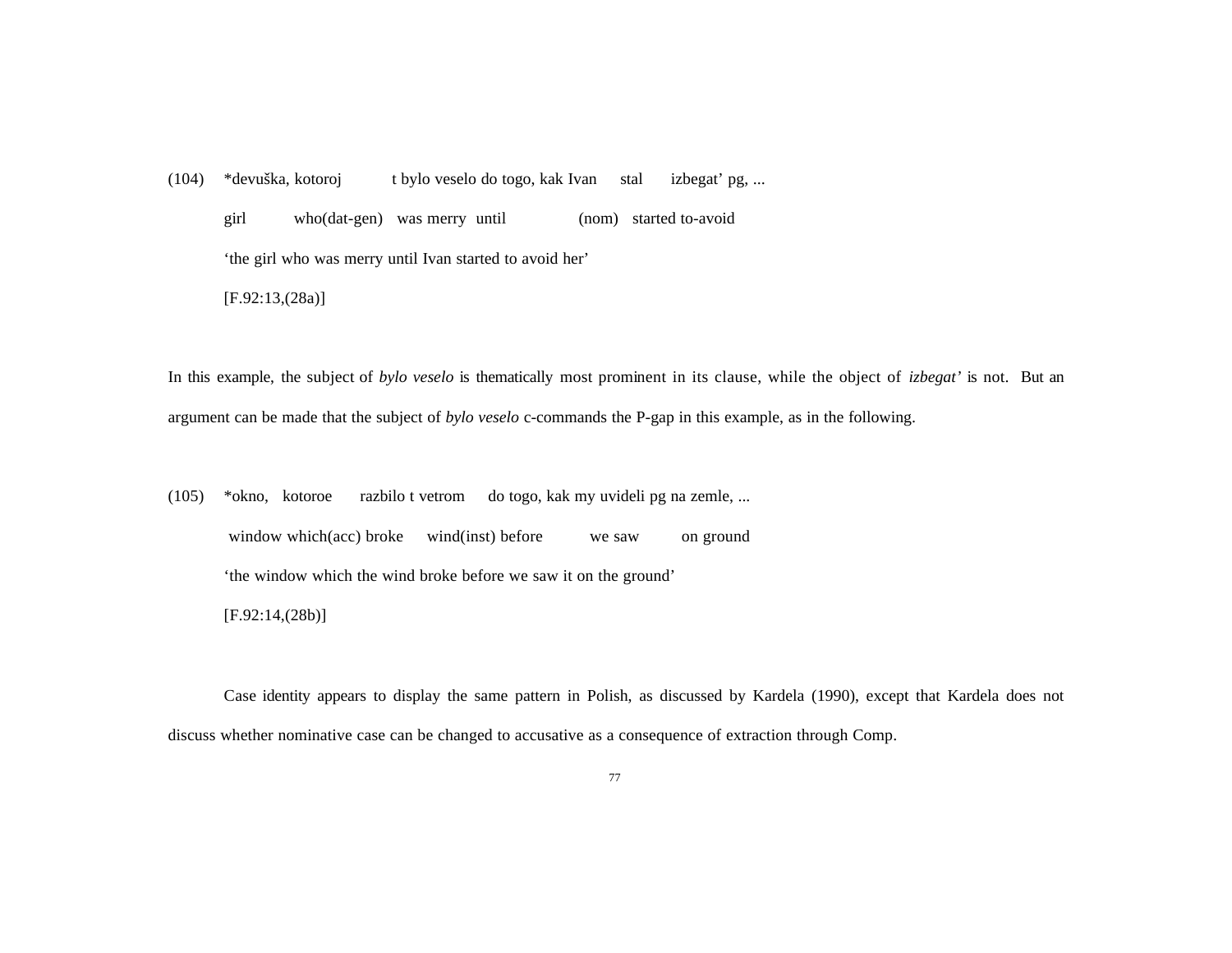# **3.4. The anti-c-command condition on the true gap**

### *3.4.1. Anti-c-command, not anti-subject*

The original observation that a subject cannot license a P-gap if it c-commands it is due to Engdahl (1983). Various proposals have been made in the literature to account for this generalization, and some apparent counterexamples have been discussed as well. As pointed out in §1, the generalization cannot be simply that subjects do not licence P-gaps, because an embedded subject that does not c-command a P-gap can license it, as illustrated by the examples in (12), repeated here.

- (12) a. Which caesar did Brutus imply t was no good while ostensibly praising pg. [E83:21,(60)]
	- b. Who did you say John's criticism of pg would make us think t was stupid.

Moreover, as noted by Haegeman (1984) (see also Nakajima (1985-1986)), there are cases where a main subject does not c-command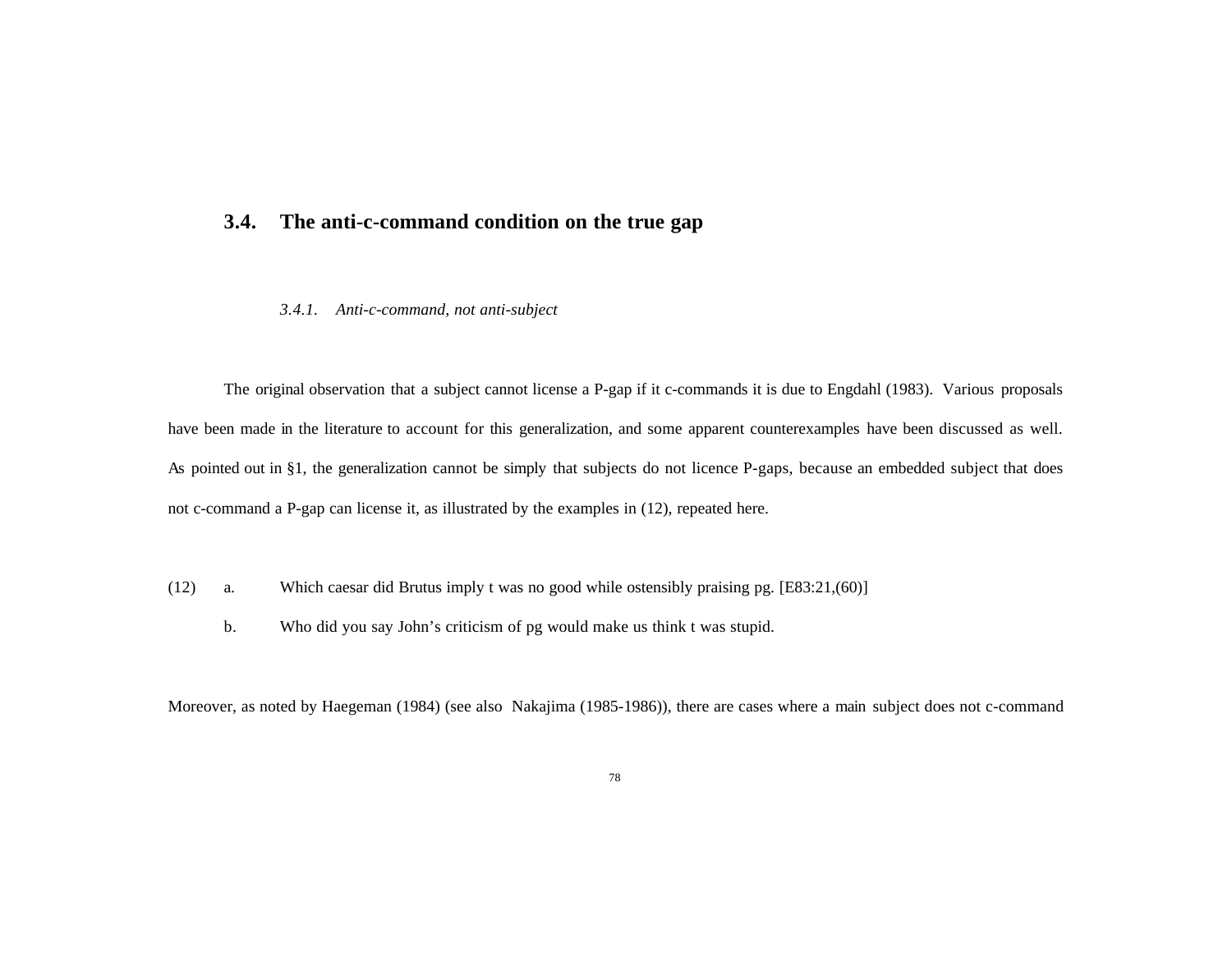the P-gap, in which case the construction is grammatical.

(106) a note which [unless we send back pg] t will ruin our relationship. [Ha84:231,(9)]

But when the same adjunct follows the true gap in subject position, ungrammaticality results.

(107) \*a note which t will ruin our relationship unless we send back pg

So the relevant property would appear to indeed be that of c-command.<sup>25</sup>

### *3.4.2. Accounting for the condition*

A natural approach to accounting for the anti-c-command condition is to relate it to Binding theory, which in its classical form crucially invokes the relation of c-command. Failure to license a P-gap could in principle be related to any of the three standard conditions: Condition A, which requires an anaphor to be locally bound, Condition B, which requires a pronoun to be locally free, and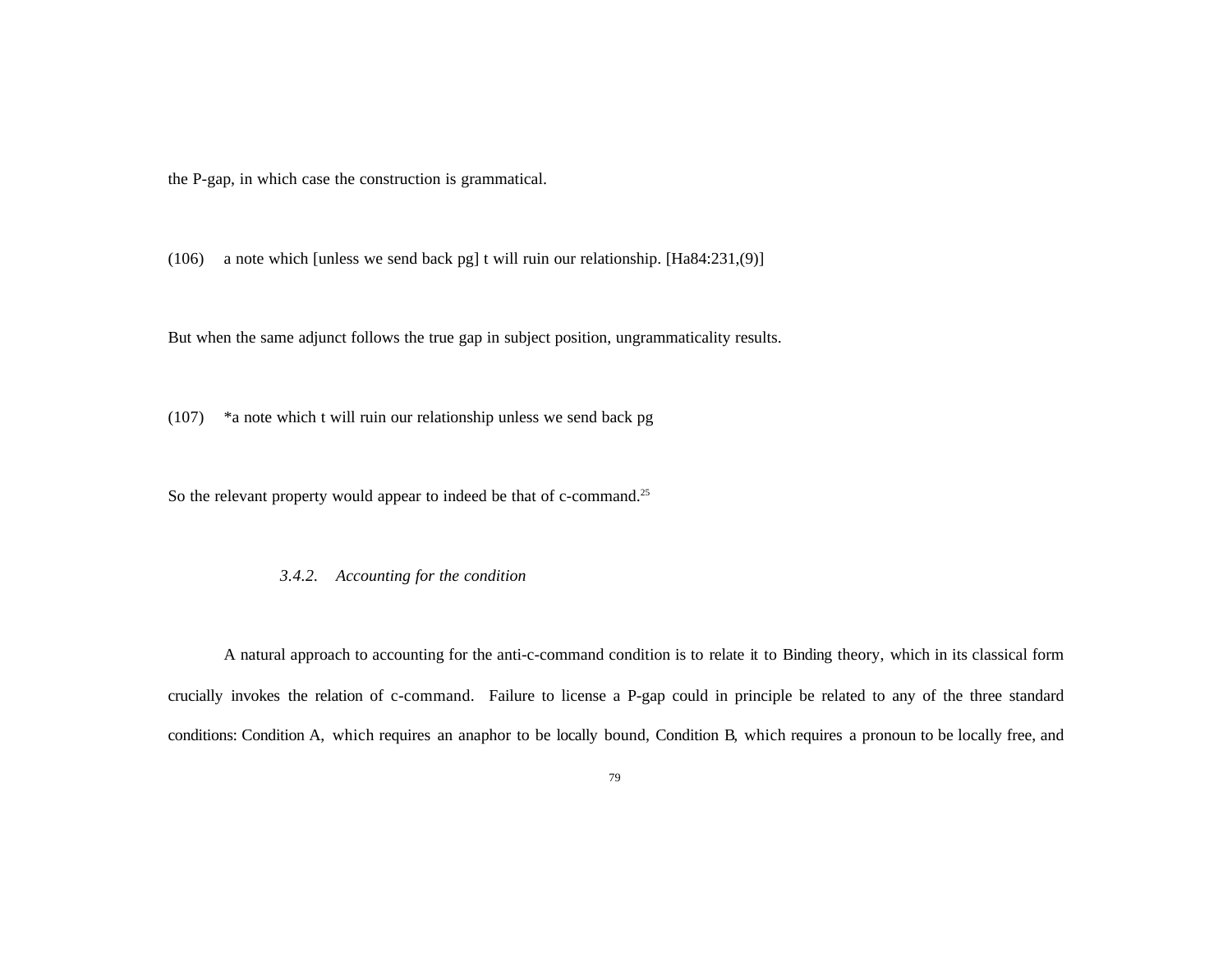Condition C, which requires a referring expression to be free.<sup>26</sup> The approach that one takes is thus tied to arguments for the character of the P-gap, as outlined in §3.2.

Engdahl (1984) considers the properties of P-gaps whose antecedents are subjects and those whose antecedents are nonsubjects, as in (108) (the judgments are Engdahl's).

- (108) a. \*Which candidate did you say [t shook hands for 7 hours to make people vote for pg]? [E84:92,(2)]
	- b. ?Which candidate did you  $\lbrack v_p$  convince t that you were going to vote for pg]? [E84:93,(8)]

Example (108a) is ruled out in a phrase structure approach such as GPSG because there is no subject gap in the complement at all. The complement, which is a VP, lacks a SLASH feature that corresponds to the initial wh-phrase, and hence the P-gap is not licensed. Cases such as (108b) are allowed because the SLASH feature is on the VP headed by *convince* and therefore licenses both the true gap and the P-gap.

Engdahl points out that the same type of difference does not follow from an account based on (anti-)c-command. Crucially, it is not possible to get around the problem by assuming a non-c-command structure for examples like (108b) given the standard small clause analysis for the following examples, in which the subject and the predicate are sisters.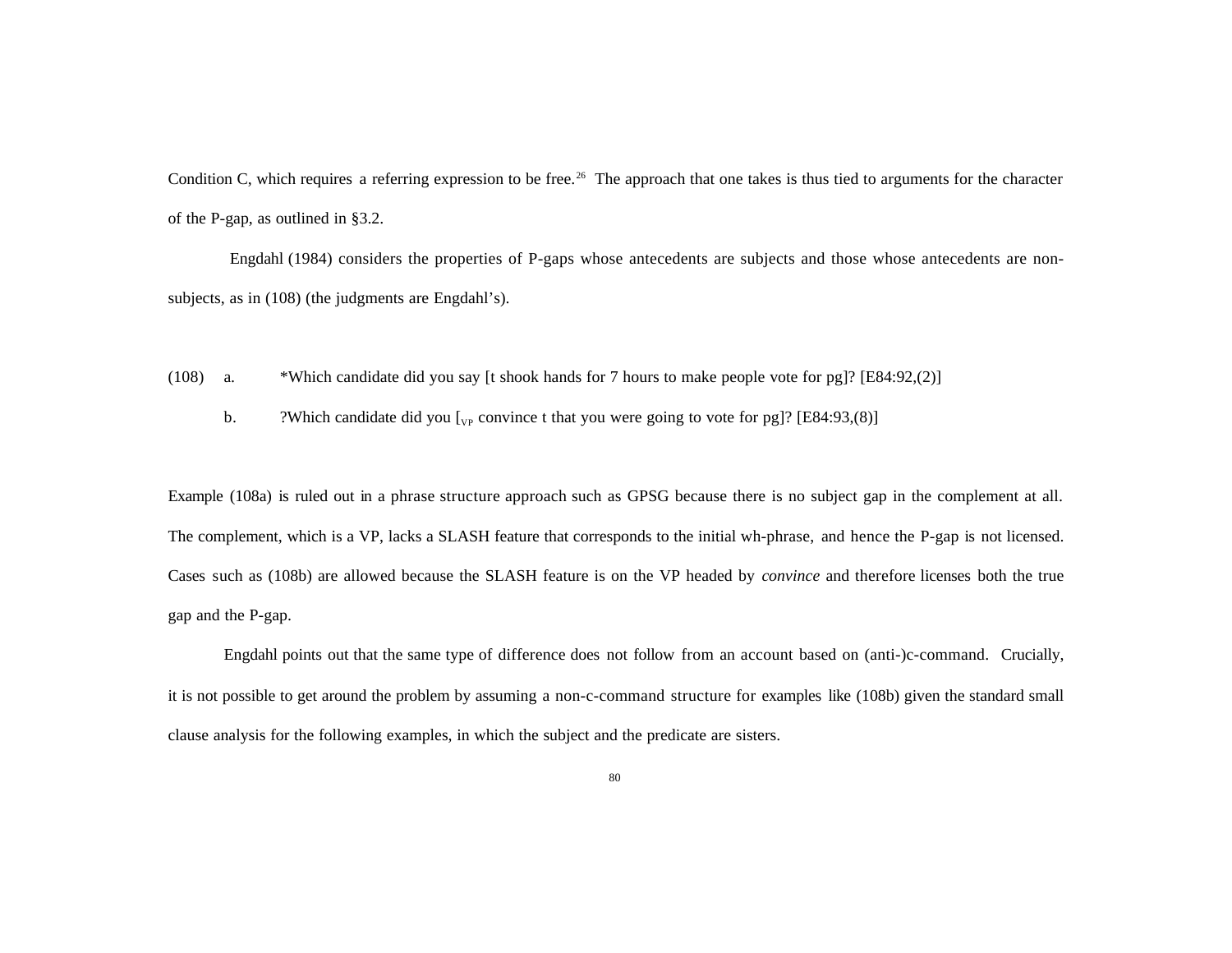(109) a. ?Which famous linguists do you consider [t smarter than most friends of pg]?

b. ?Which painter did John regard [t as more promising than most contemporaries of pg]?

 $[En84:96,(15)-(16)]$ 

The same conclusion also follows if the structure is [V NP Pred], but not if it is the non-standard [[V NP] Pred]. On the GPSG analysis, the feature SLASH may appear both on the subject and the predicate of the small clause.

The crucial quality of the GPSG analysis that produces the effect of an anti-c-command condition is that just in the tensed sentence the extracted subject is not a trace.<sup>27</sup> Engdahl suggests that a counterpart to this analysis can be constructed in GB terms, using the notion of antecedent government.<sup>28</sup>

(110) Parasitic gaps may not be bound by an antecedent governed empty category.

A trace that is the subject of a tensed S is only antecedent governed, while traces that are the subject of a small clause, a direct object, the object of a preposition, and so on are lexically governed. (As Engdahl (p.103) notes, they are also antecedent governed, hence requirement (110) must be understood in terms of "antecedent but not lexically governed".)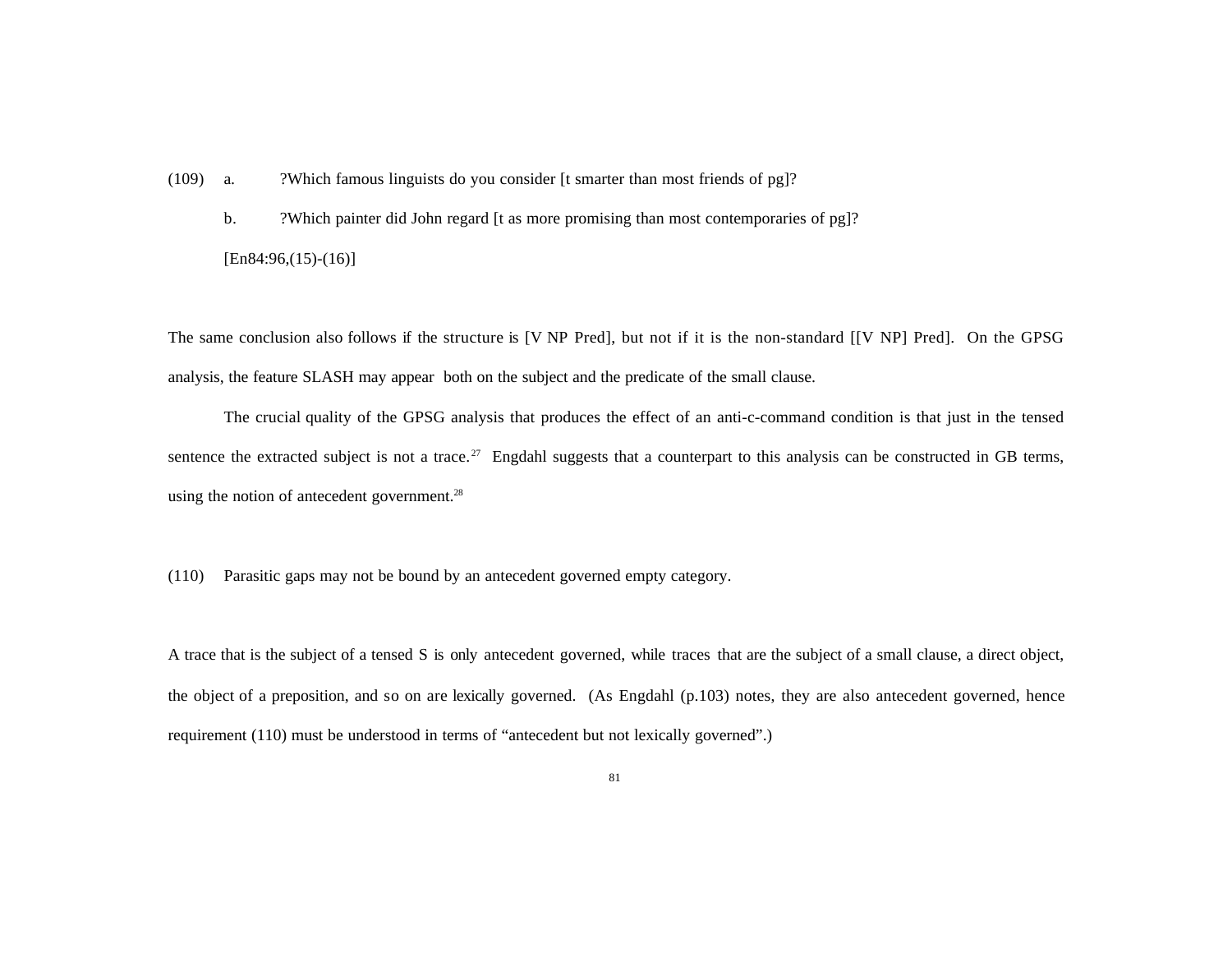Another approach is that of Aoun and Clark (1985), who propose that "the non-overt operator in P-gap constructions is treated as an A! anaphor which is subject to a generalized binding theory." (See Contreras (1987) for a similar proposal.) On this view, the P-gap is an anaphor with an Al-antecedent. The overt operator is an A anaphor in an Al position. There is a general condition on S-structure that the anaphor must be bound in its governing category, which is the matrix SN. The local antecedent is a null operator, which is itself an A! anaphor whose antecedent is the antecedent of the true gap. This null operator is subject to principle A of Generalized Binding Theory. The anti-c-command condition follows from the requirement that an  $\mathcal A$  anaphor cannot be A bound (at S-structure). The c-commanding trace is the A binder.

But as Kiss (1985) among others points out, if a direct object c-commands a sentential complement then principle C of the Binding theory correctly rules out examples such as the following:

(111) \*The police warned him<sub>i</sub> that they would arrest John<sub>i</sub>. [K85:45,(9)]

and a quantifier can bind a pronoun to its right --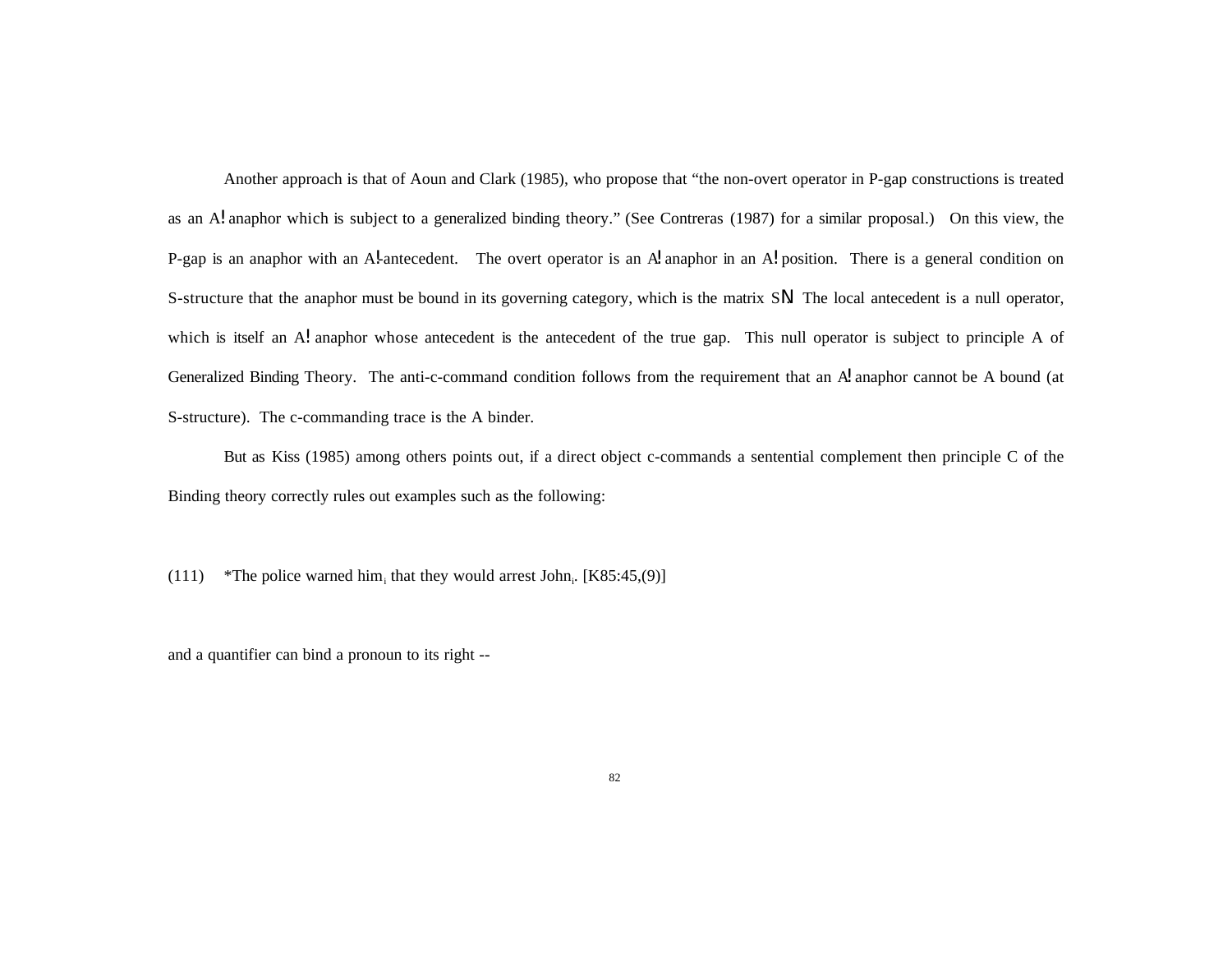(112) The police warned everybody<sub>i</sub> that they would arrest him<sub>i</sub> [K84:45,(10)]

but then surprisingly, the following is a grammatical P-gap constructions:

(113) Which man did the police warn t that they would arrest pg?

Hence the Aoun and Clark proposal runs into a problem, as does any account of anti-c-command, given cases such as (113) where the direct object is taken to c-command the sentential complement and the c-command theory of binding is assumed. Moreover, assuming the proposal of Kiss (1985) that Hungarian has a flat structure, the anti-c-command condition should rule out grammatical P-gap constructions in Hungarian, which show essentially the same subject-object asymmetry as do the P-gap constructions of English.

In the connectedness account of Kayne (1983) and Longobardi (1984), the anti-c-command condition is a consequence of the definition of the Connectedness Condition.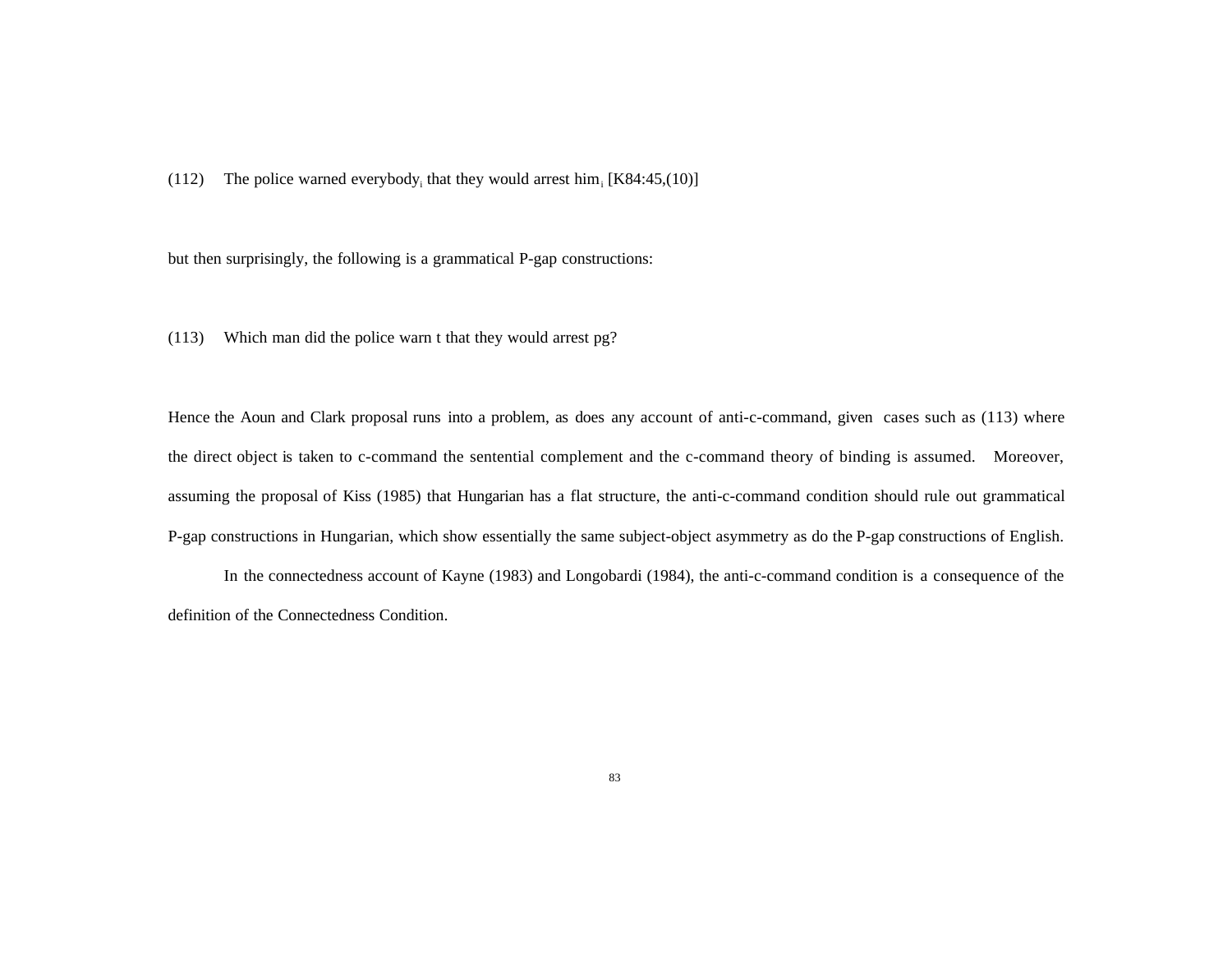### (114) *Connectedness Condition.*

Given a maximal set of empty categories  $\mathcal{F}_1, \ldots, \mathcal{F}_n$ , each locally bound by the same antecedent " in a tree T, the union formed by the g-projection sets of every \$ and by the antecedent " must form a subtree of T.

Since the P-gap is a variable it is an r-expression, and hence falls under Condition C of the Binding theory. If the true gap binds the P-gap, the antecedent is not a local binder of the P-gap. Hence the Connectedness Condition does not apply, and Condition C rules out the P-gap.

### *3.4.3. Counterexamples to the anti-c-command condition*

Contreras (1984) observes that there is an apparent conflict between the anti-c-command condition and the fact that direct objects appear to bind into adjuncts to their right.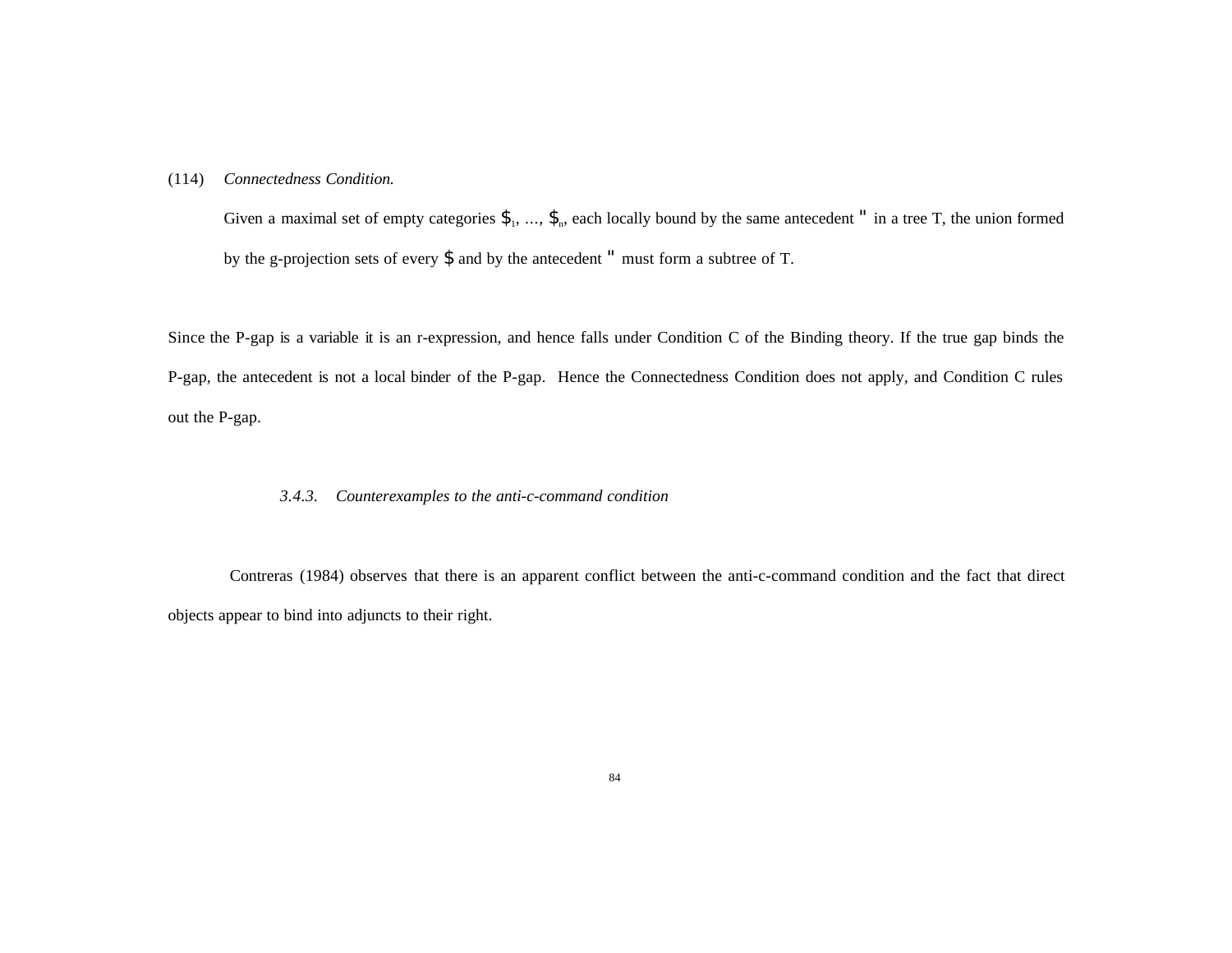- (115) a. Which articles did John file t without reading pg. [C.84:698,(2)]
	- b.  $*$  John filed them, without reading Mary's articles, [C.84:698,(4)]

The b-example appears to be a Condition C violation, in which *them* c-commands and therefore binds *Mary's articles*. But then it would appear that the true gap in the a-example also c-commands the P-gap. It would then follow that there is a single chain that contains the true gap and the P-gap, leading to a violation of the 2-Criterion. Contreras also argues that under the theory of Chomsky (1982), the P-gap cannot be an anaphor (NP trace or PRO), since it is not locally bound but is governed, nor a pronominal, since it is not properly identified.<sup>29</sup> The solution that Contreras proposes anticipates the approach of Chomsky (1986): there is a null operator in the clause that contains the P-gap that A' binds it. On this view, the P-gap is a variable, and the chain is parasitic on the true chain. See also Stowell (1986).

 Contreras (1984) (see also Contreras (1987)) considers the difference in acceptability between examples like (115a) and those like (116) (a type of example originally noted by Engdahl (1983)).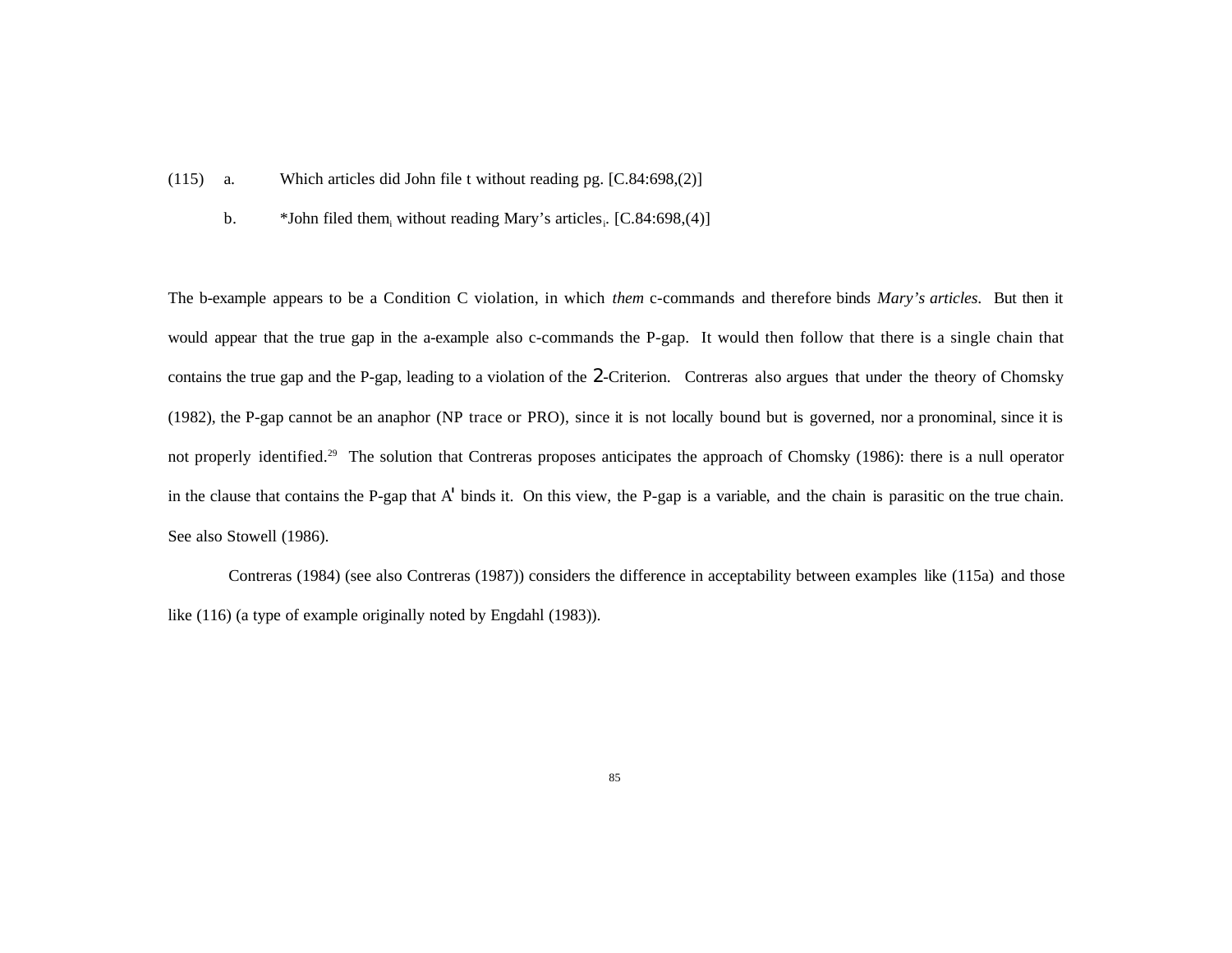(116) Who<sub>i</sub> did you give pictures of  $e_i$  to  $e_i$ ? [C.87:61,(1)]

Contreras suggests that the clausal adjunct that contains the P-gap in the acceptable P-gap construction permits the null operator analysis, which is ruled out in the case of (116).

The following examples suggest that the binding evidence is equivocal.

- $(117)$  a. We admitted them, without those students meeting even the most minimal standards.]
	- b. You can't even try to help them without the twins getting very upset. $30$
	- c. John filed them without even READING Mary's articles.

 $[C84:85,fn.1, (i)]$ 

One plausible conclusion, given the grammaticality of the examples in (117), is that the direct object does not c-command the adjunct, and that other factors are responsible for the marginal status of (115b). But this will not help with other problematic examples such as the following.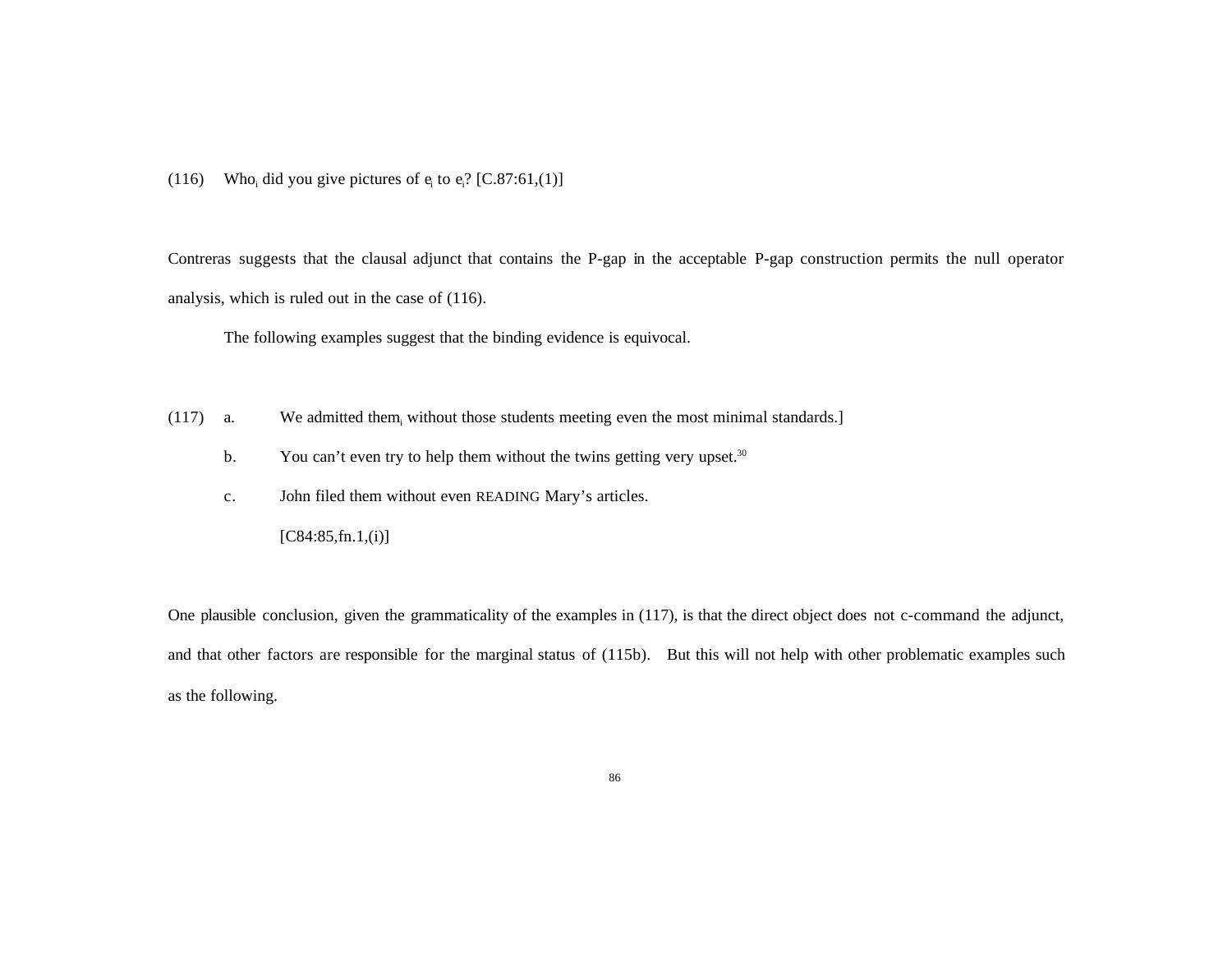(118) Who did you warn t that the police were going to arrest pg.

Here it appears that the true gap c-commands the P-gap because of the ungrammaticality of --

(119) \*I warned him that the police were going to arrest Bill.

– which appears to be a Condition C violation. It does not appear to be possible to ameliorate this violation using intonation and context, as in the case of binding into adjuncts.

Safir (1987) argues that there is no c-command of the P-gap by the true gap in a case such as (118), since the sentential complement is adjoined higher than VP, in an extraposed position; however, the judgments used to support the argument are not entirely sharp. Saito (1991) also argues that these examples in fact involve extraposition, and attributes the ungrammaticality of (119) to a condition distinct from Condition C which has the same effect in spite of the extraposition.

Koopman and Sportiche (1982:148-9) offer an account of (116) in terms of the Bijection Principle, claiming that it has the same grammatical status as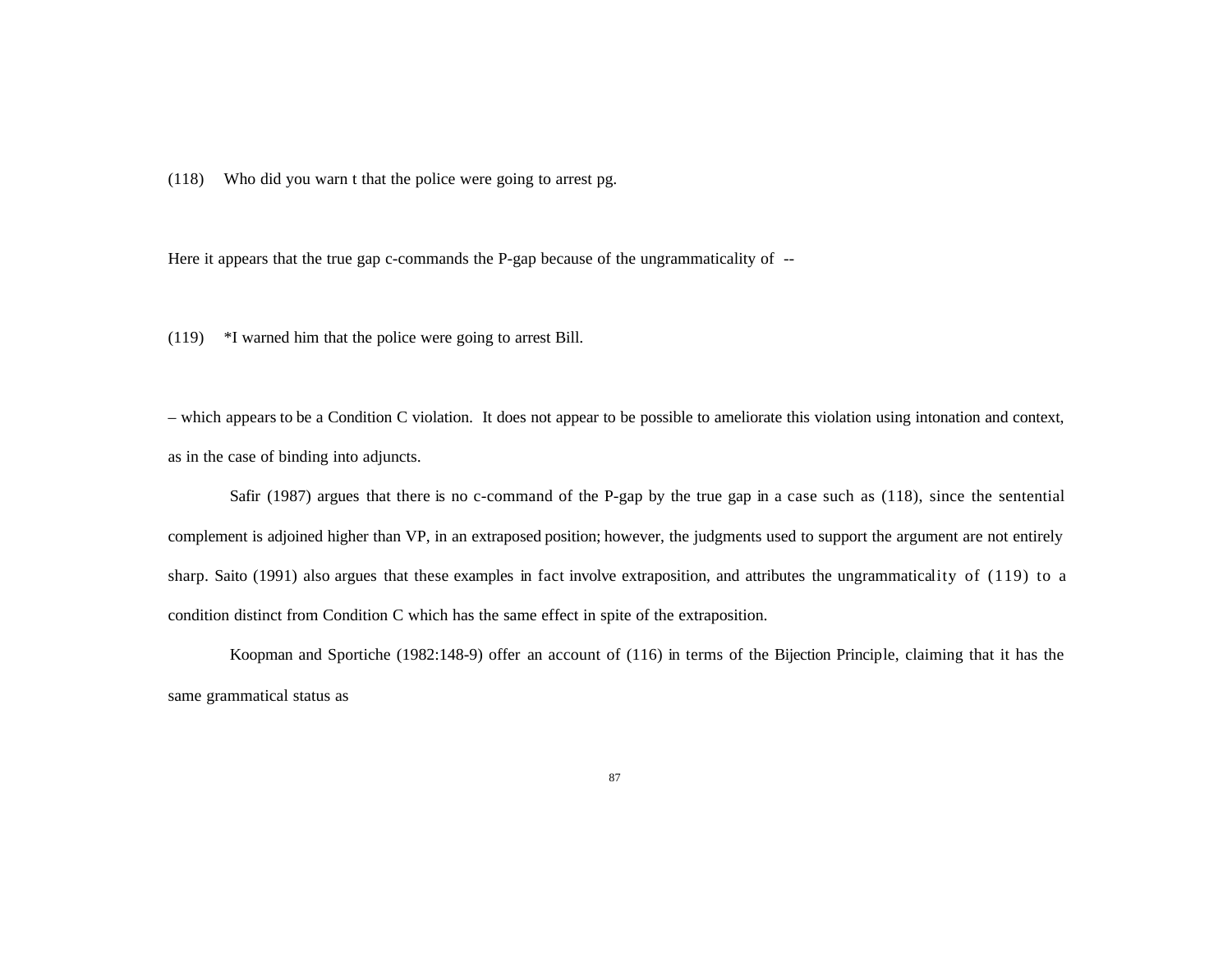- $(120)$  a. did you give a picture of him<sub>i</sub> to  $e_i$ ? [K&S.87:149,(25a)]
	- b. \*Who<sub>i</sub> did you give a picture of  $e_i$  to him<sub>i</sub>? [K&S.87:149,(25b)]

By definition, the empty category that is not produced by movement is a variable in virtue of being locally A' bound. It is not clear that this is the correct approach, however, in view of the greater unacceptability of the examples with overt pronominals, which are also variables. In fact, for some speakers (including the editors) (116) is completely unobjectionable. It is therefore far from clear that the Bijection Principle is relevant here.

The picture is further confused by the observation (see Contreras (1993)), that various binding relations do not always appear to observe the same configurational conditions. An anaphor must be "strongly" c-commanded by its antecedent (in the sense of Chomsky (1986)), while an r-expression may not be "weakly" c-commanded (or m-commanded) by a pronominal. Contreras (1993) stipulates that Condition C violations such as

 $(121)$  \*We accepted them<sub>i</sub> without interviewing those students<sub>i</sub>.

are due to a condition on backwards pronominalization (citing Chomsky (1986:62) and Cinque (1990:190-191); see also Lasnik and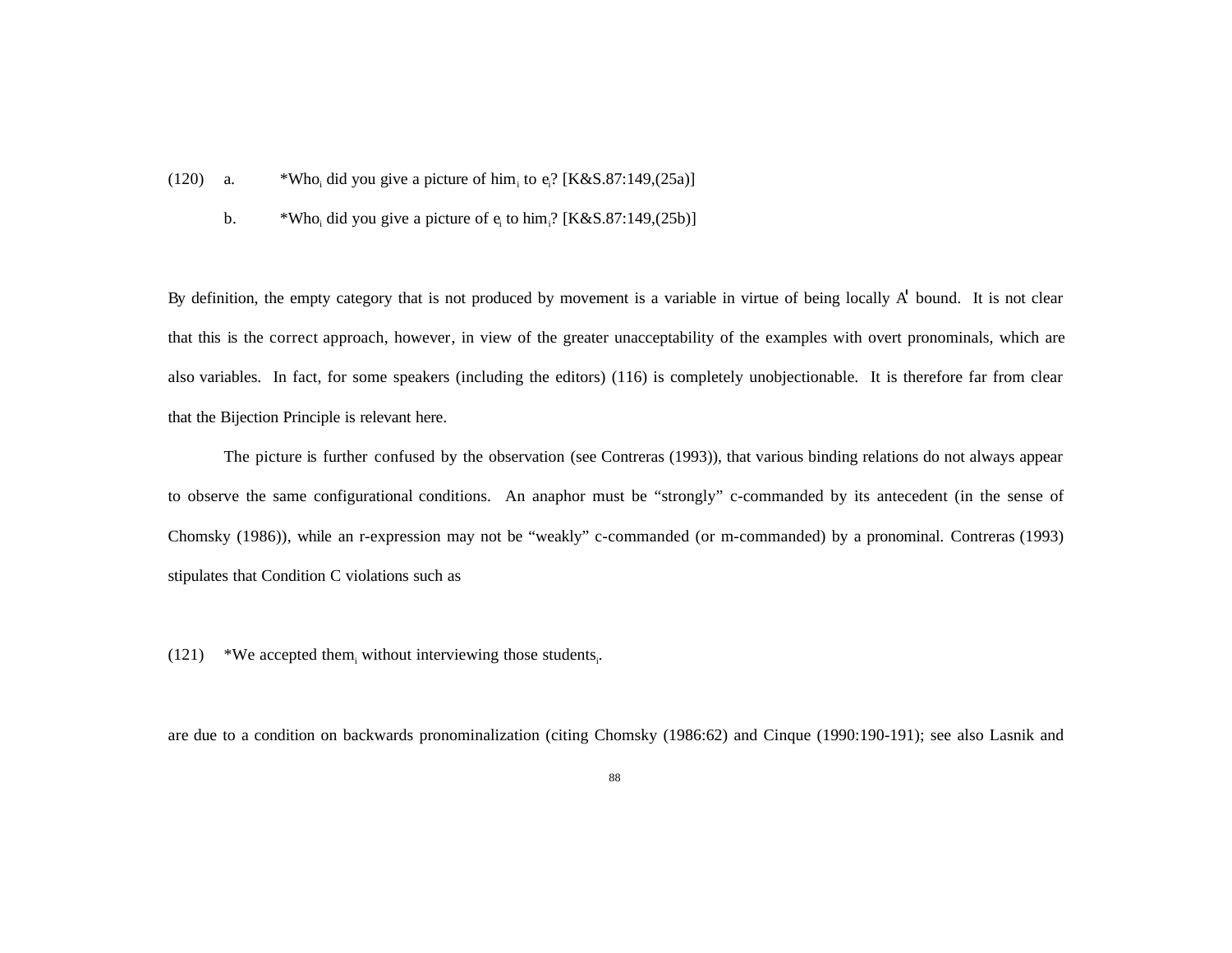Stowell (1991:713)), so that it is not necessary to hold either that the r-expression is "strongly" c-commanded by the pronoun, or that there are two notions of "bound", one for Condition A and one for Condition C.

A perhaps more serious class of counterexamples to the CCP was first noted by Horvath (1992).<sup>31</sup>

- (122) a. Which papers do you think t got published without the editor having read pg? [H92:201,(23)]
	- b. Who do you expect [t to disappear without anyone having met pg/before anyone could talk to pg]? [H92:210,(31)]
	- c. Who do you expect [t to withdraw his candidacy before the Committee has a chance to interview pg]? [H92:210,(32)]
- (123) *Hungarian*
	- a. Kiket mondtál t' hogy sosem panaszkodnak t [azután hogy a tanító megbüntet pg] who-pl-acc you-said that never complain it-after that the teacher-nom punishes 'Who did you say t never complains after the teacher punishes pg?' [H92:199,(17a)]
	- b. Milyen iratokat hittetek t' hogy el fognak veszni t [ha nem rakunk el e]? what papers-acc you-believed that away will get-lost if not we-put-pres away 'What papers did you believe t will get lost unless we put away pg?'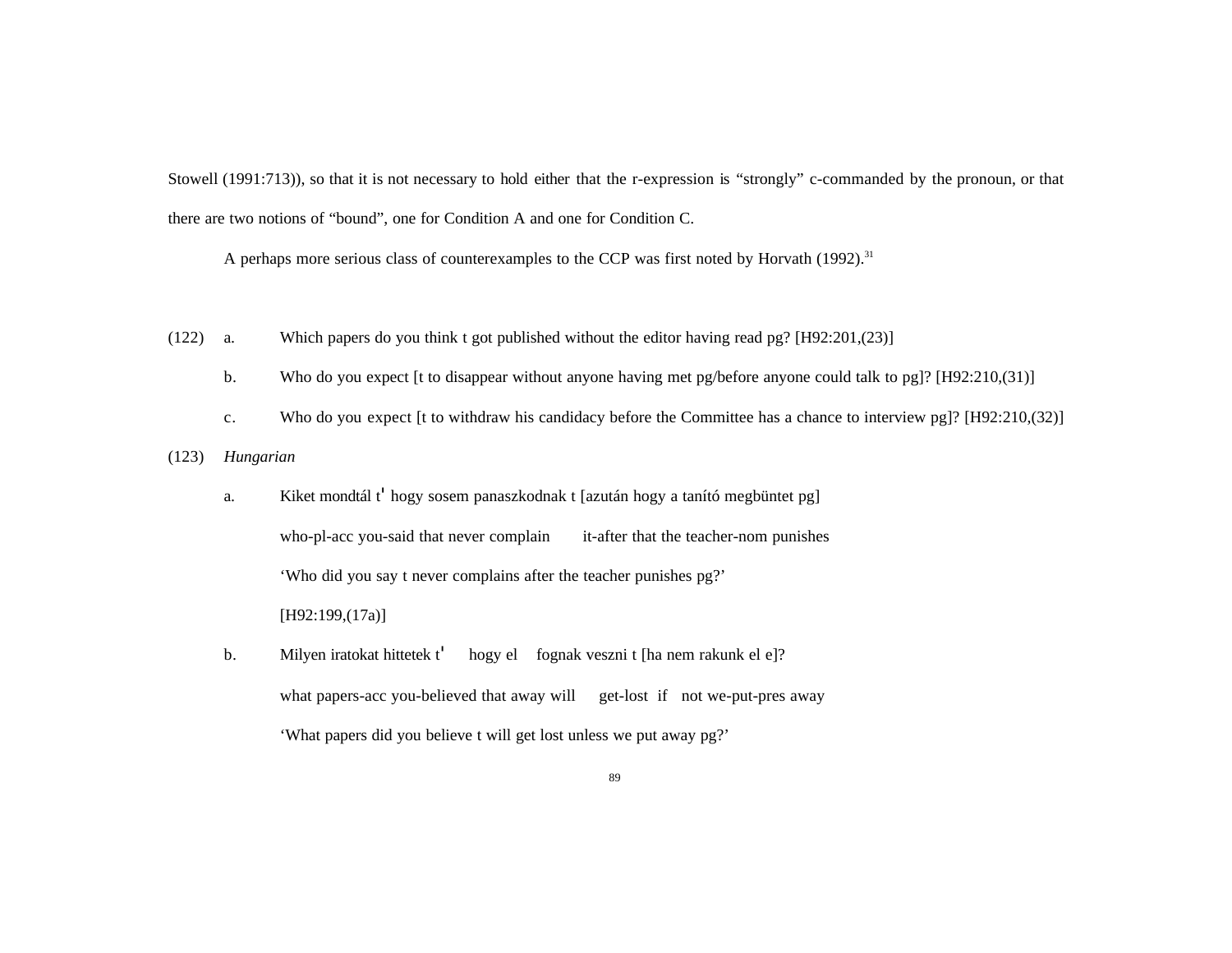[H92:199,(18a)]

c. Kiket szeretnél t' ha anélkül távoznának t [hogy Mari megismert volna pg] who-pl-acc you-would-like if without-it left that Mary-nom had-met 'Who would you like if t left without Mary having met pg?' [H92:199,(19a)]

Horvath observes that the grammatical P-gaps that do not obey the anti-c-command condition are in adjuncts; those in complements are ill-formed.

(124) a. \*Who do you expect [t to warn the police that they should not arrest pg]? [H92:209,(29a)]

b. \*Who do you expect [t to convince the boss that he should not fire pg]? [H92:209,(30a)]

Horvath proposes that the ungrammatical examples are condition C violations. In the grammatical examples the P-gap is c-commanded by the subject trace, and so they should be condition C violations too, but they are not. The reason, she suggests, is that the null operator that heads the chain containing the P-gap in the adjunct is not evaluated with respect to condition C at S-structure. Hence the P-gap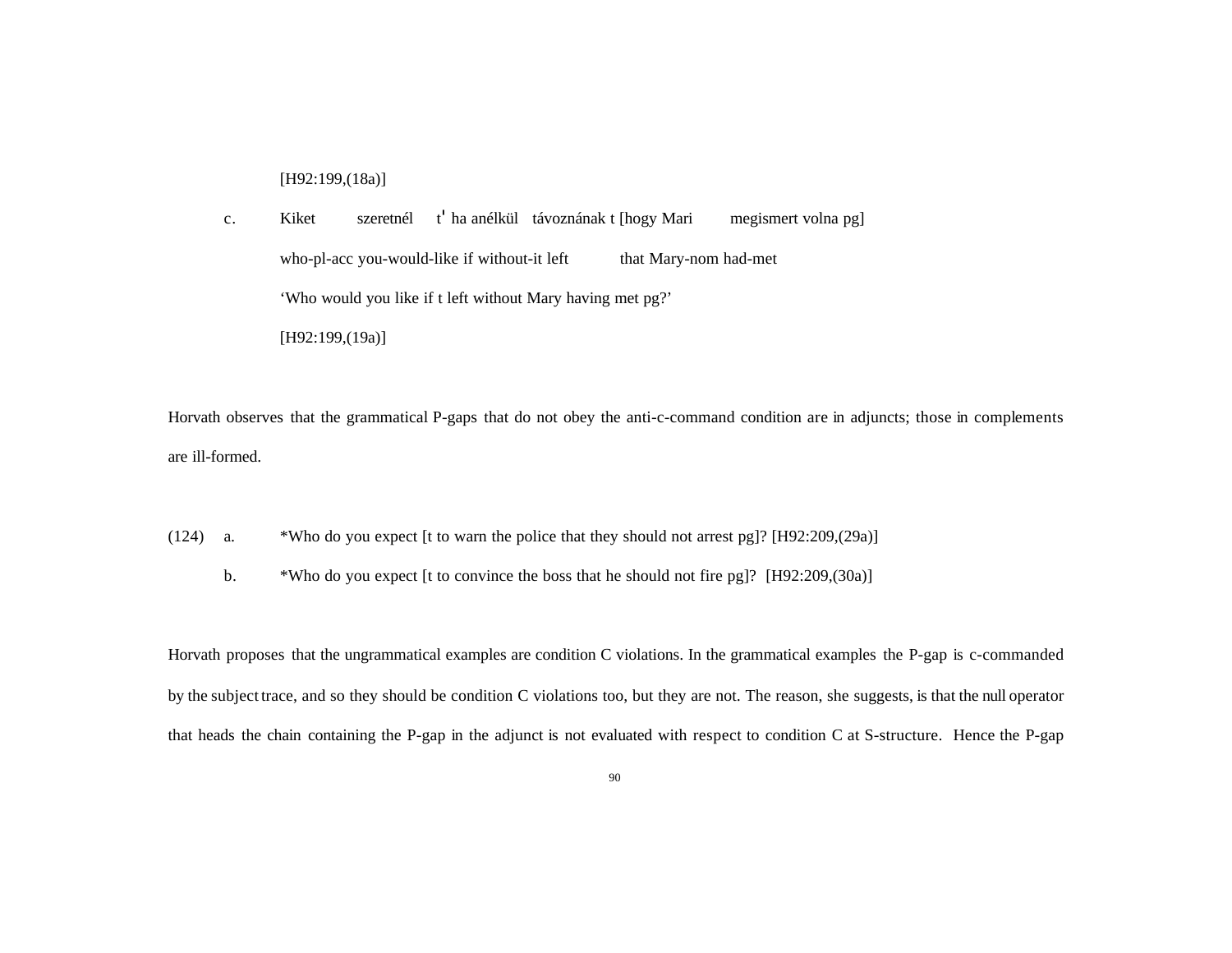is licensed at S-structure. Extending a proposal of Lasnik and Saito (1984), this null operator can be deleted at LF and so avoid the condition C violation at that level as well.

Brody (1995) offers a different explanation for the different status of c-commanded P-gaps in adjuncts and complements. Let the underlying subject position be VP-internal, as suggested originally by Manzini (1983) and argued for by Kitagawa (1986) and Koopman and Sportiche (1991), among others. An adjunct will be adjoined higher than the VP, so the subject position will not in fact c-command it. However, this solution does not avoid the problem that the subject position does c-command into the adjunct from the perspective of condition C. Hence Brody must allow for two types of c-command and two types of binding, a consequence ruled out by Contreras (1984), for example.

A different type of challenge to the anti-c-command condition is of a more technical nature.<sup>32</sup> Consider a case such as the following in which the P-gap is ostensibly in a complement and c-commanded by the true gap.

(125) \*who<sub>i</sub> [t<sub>i</sub> bought [<sub>NP</sub> a picture of pg<sub>i</sub>]]]

The NP in this case allows extraction.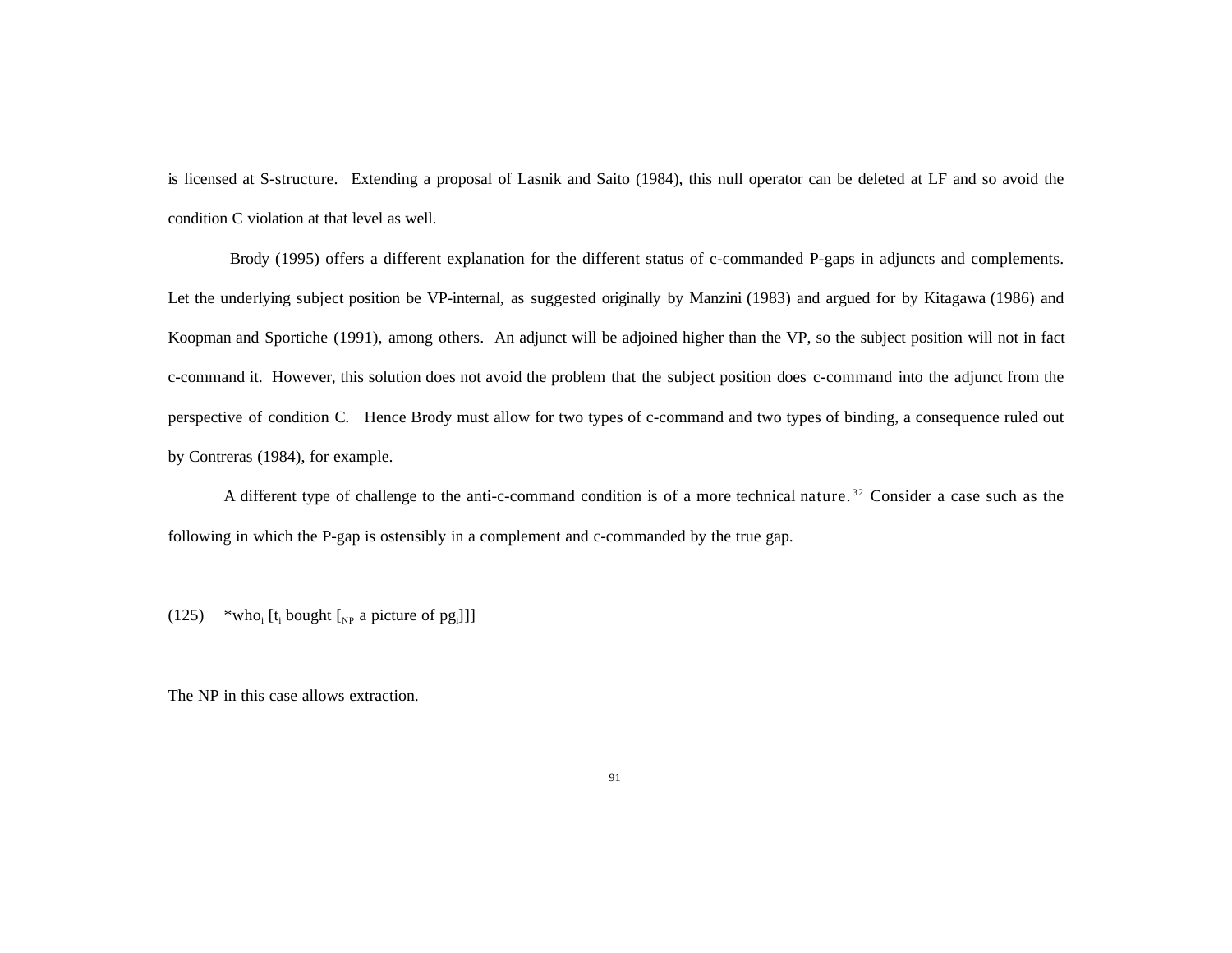(126) Who<sub>i</sub> did you buy a picture of  $t_i$ ?

Therefore, the following derivation must also be ruled out.

 $(127)$  \*who<sub>i</sub> [pg<sub>i</sub> bought [<sub>NP</sub> a picture of t<sub>i</sub>]]

One might pursue the idea that (125) is ruled out by the anti-c-command condition, while (127) is ruled out by the impossibility of having both the wh-operator and the empty operator corresponding to the P-gap in the same position, as in the following analysis.

(128) [who<sub>i</sub> OP<sub>i</sub>] [pg<sub>i</sub> bought  $\left[\begin{smallmatrix} N_P & 0 \end{smallmatrix}\right]$  [vertless]

For longer movements of the wh-operator, such a condition would have to extend to intermediate traces.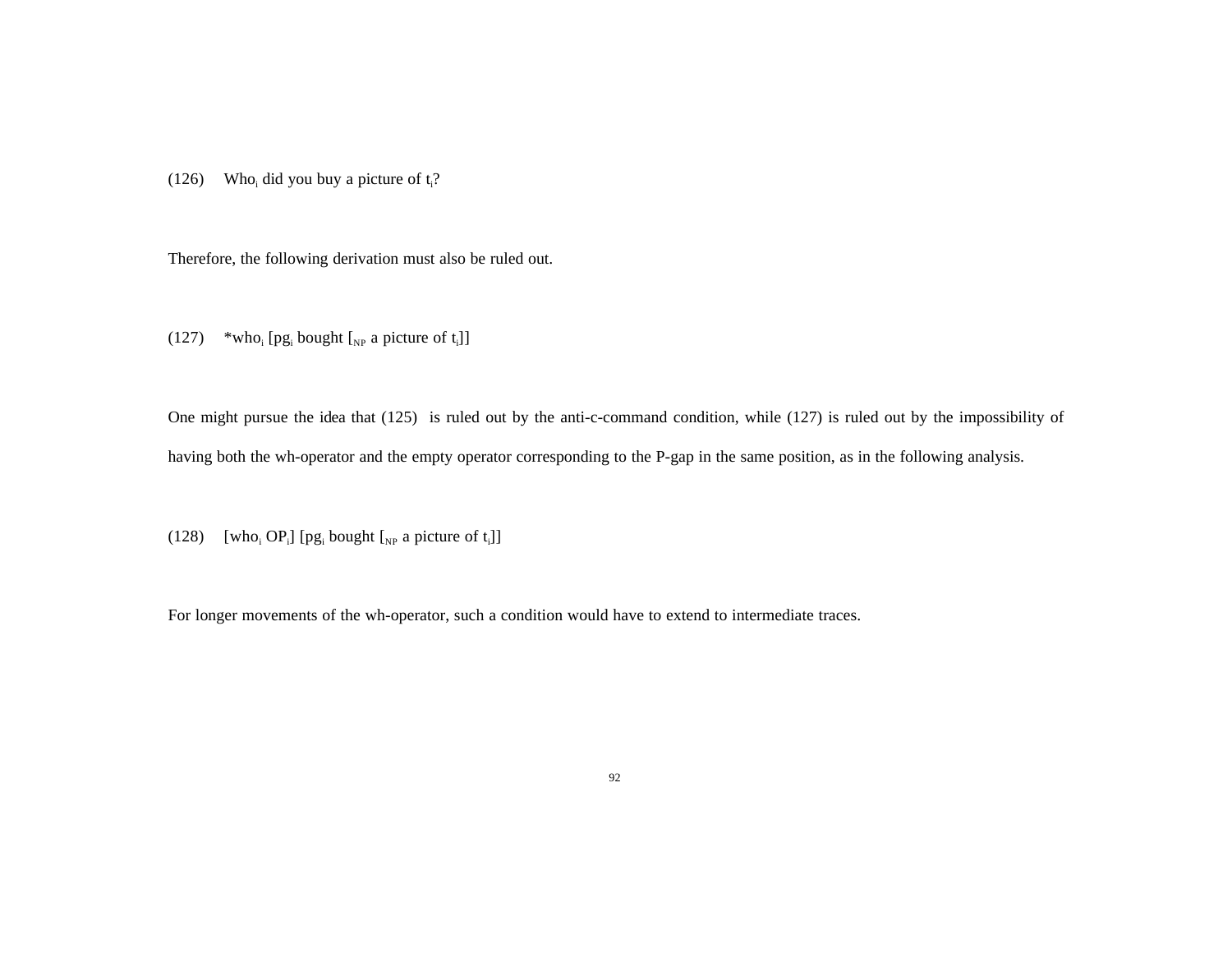(129) [who<sub>i</sub> [you think  $[[t_i' \text{ OP}_i][pg_i]$  bought a picture of  $[t_i]]$ ]]

# **3.5. Licensing**

### *3.5.1. Resumptive pronouns*

As noted earlier, it is an open question whether a P-gap can be licensed by an A' antecedent that forms a chain with a resumptive pronoun. Engdahl (1985) shows that resumptive pronouns can occur in Swedish where otherwise an extraction violation would arise. Where resumptive pronouns can occur, they license P-gaps.

(130) Det var den fången<sub>i</sub> som läkarna inte kunde avgöra [om han<sub>i</sub> han, verligen it was that prisoner that the-doctors not could decide whether he really var syk][utan att tala med pg personligen was ill without to speak with personally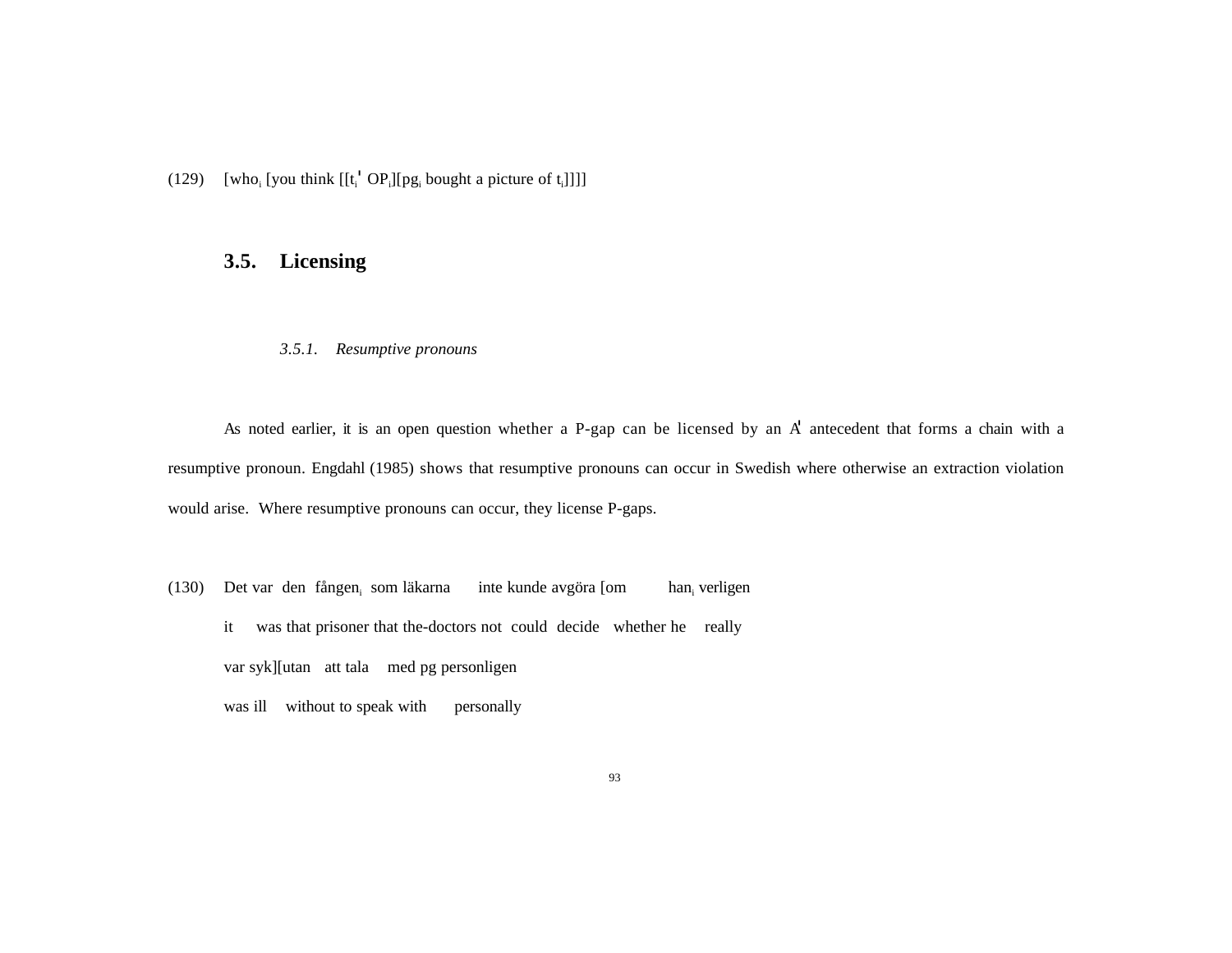'This is the prisoner that the doctors couldn't determine if he really was ill without talking to in person' [E85:7,(8)]

The licensing property of resumptive pronouns in Swedish is accounted for if the resumptive pronoun is the 'spelling out' of a syntactic variable (essentially a visible trace), and if the licensing of the P-gap depends on its antecedent forming a chain with such a variable ( Engdahl (1985:7); see also Rizzi (1990:61f)). (The use of resumptive pronouns as variables is systematic in Swedish only in the subject position of tensed S (p.11).) However, it is quite clear that resumptive pronouns in English, which are at least marginal when extractions are disallowed, do not permit P-gaps, as noted by Chomsky (1982).

(131) a. \*a man whom everyone who meets him knows someone who likes pg b. \*a man whom everyone who meets pg knows someone who likes him  $[Ch82:57,(79b,c)]$ 

Chomsky also cites evidence from Spanish due to Torrego that suggests that resumptive pronouns in Spanish cannot license a P-gap.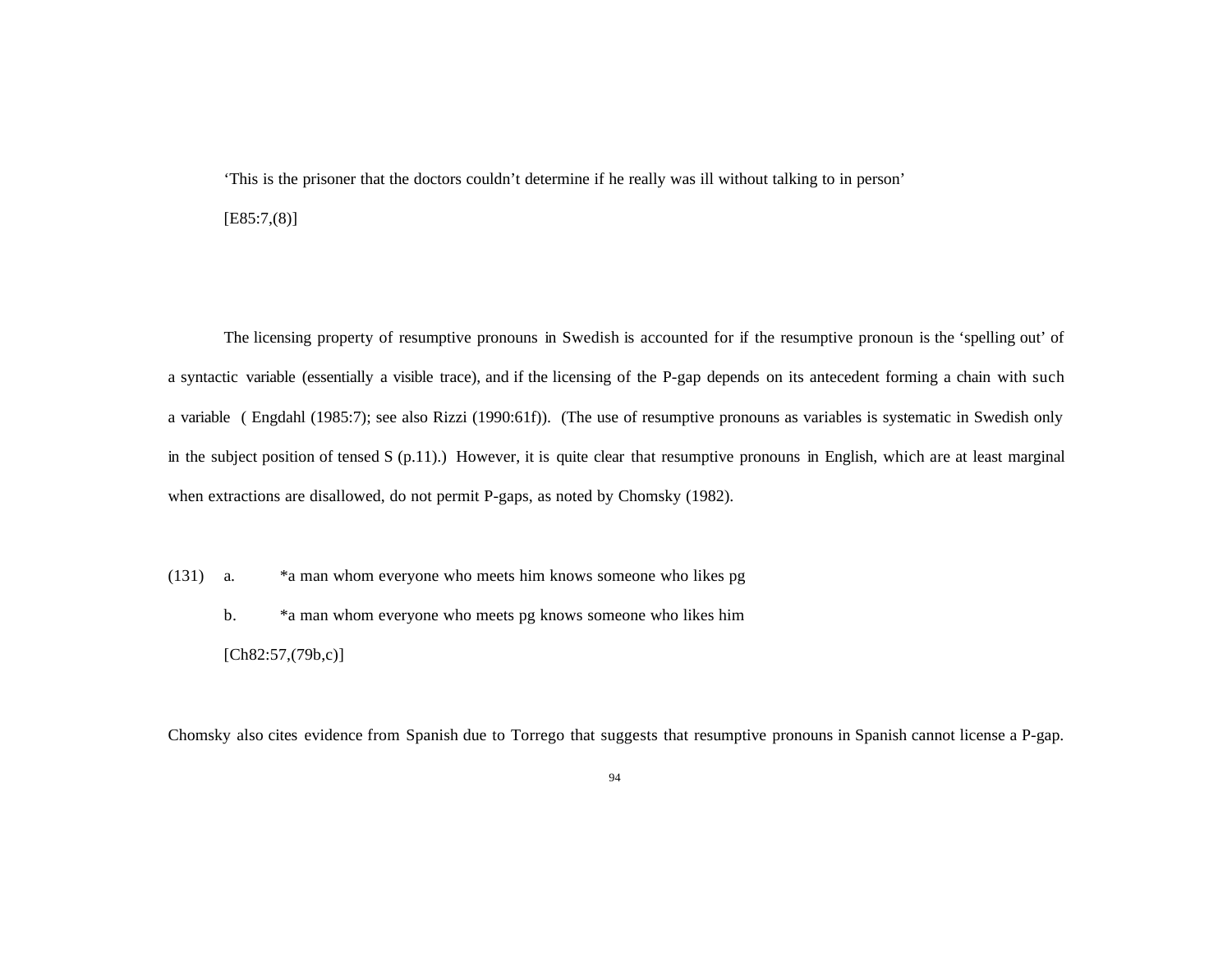Sells (1986) appears to have been the first to point out that Hebrew resumptive pronouns do license P-gaps.

(132) ha'iša še [[ha-anašim še šixnati levaker pg] [te'aru ota]] the-woman who the-people that I-convinced to-visit described her  $[Se86:63,(8)]$ 

The resumptive pronoun is not simply an overt trace since, as Sells points out, it does not produce the Subjacency effects that are found when there is a gap produced by extraction (examples from Borer  $(1981)$ ).<sup>33</sup>

(133) a.  $*ha'iša_i$ še pagašti et ha'iš<sub>i</sub> še t<sub>i</sub> ra'a t<sub>i</sub> the-woman who I-met the man who saw b. ha'iša še pagašti et ha'iš<sub>i</sub> še t<sub>i</sub> ra'a ota<sub>i</sub> the-woman who I-met the man who saw her

Schlonsky (1986) proposes to account for this fact, and for P-gaps in general, by adapting the mechanism of scope-indexing of Haïk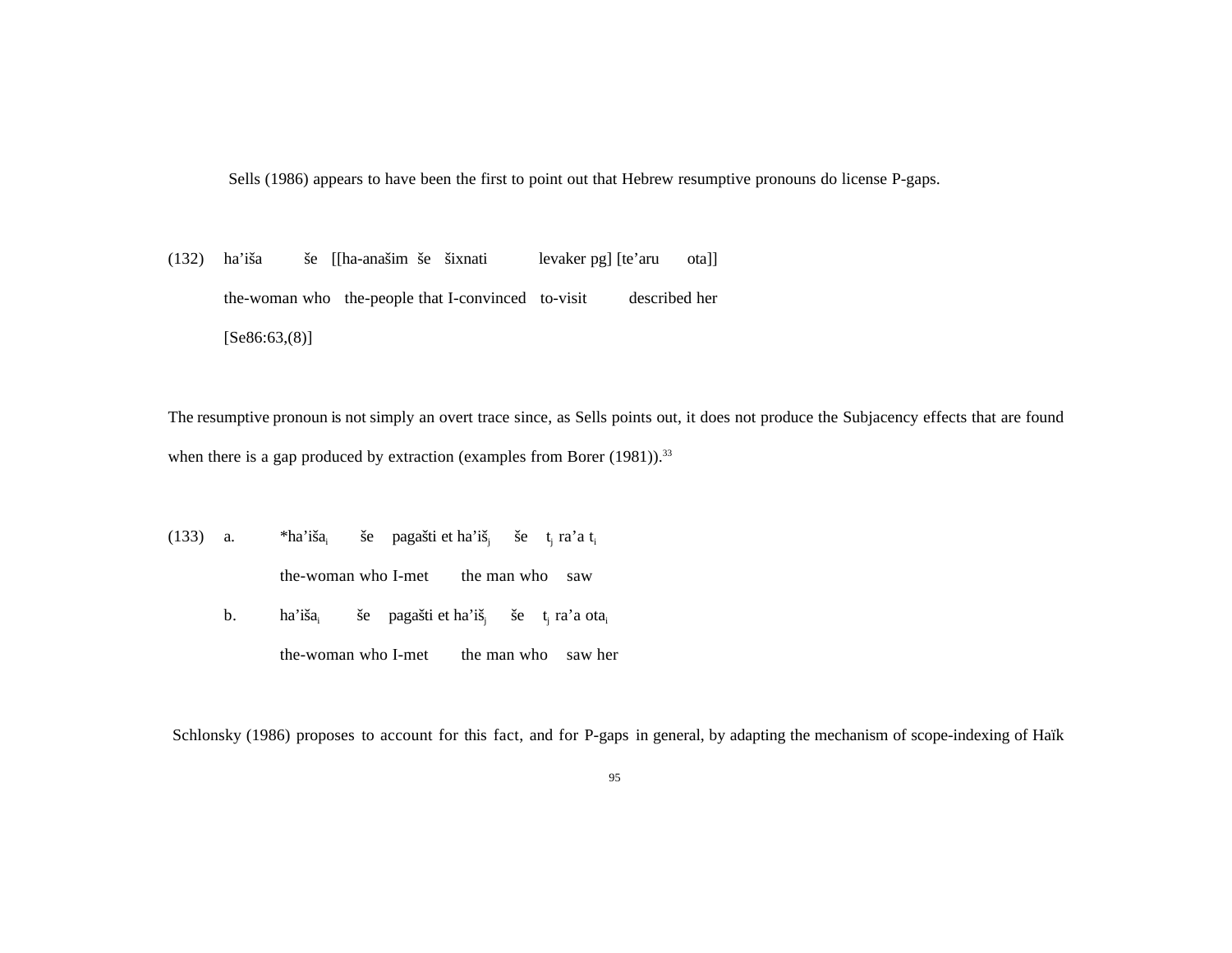(1984). Schlonsky argues, first, that there is no operator movement in the case of resumption, which accounts for the absence of Subjacency effects, among other things. Hence the binding relation between the P-gap and the resumptive pronoun is not mediated by chains, but is a function of the indices on them. For Haik, an NP headed by a quantifier phrase receives the index of an NP that it contains; this second index can bind a variable in the scope of the first NP. Haik originally applied this mechanism to so-called "donkey"-sentences.

(134) [Every farmer [who owns [a donkey] $_{i,j}$ ]<sub>j/i</sub> beats it<sub>i</sub>

Here, the index i of *a donkey* transfers to *[Every farmer who beats a donkey]*, which binds *it*. Hence *a donkey* can bind *it*. In the P-gap construction in (132) the index of the P-gap transfers to the NP that contains it, which in turn binds the resumptive pronoun. Interestingly, Schlonsky points out (p. 575) that where this indexing mechanism cannot apply, the P-gap cannot be licensed by a resumptive pronoun, e.g. where the P-gap is inside of an adjunct.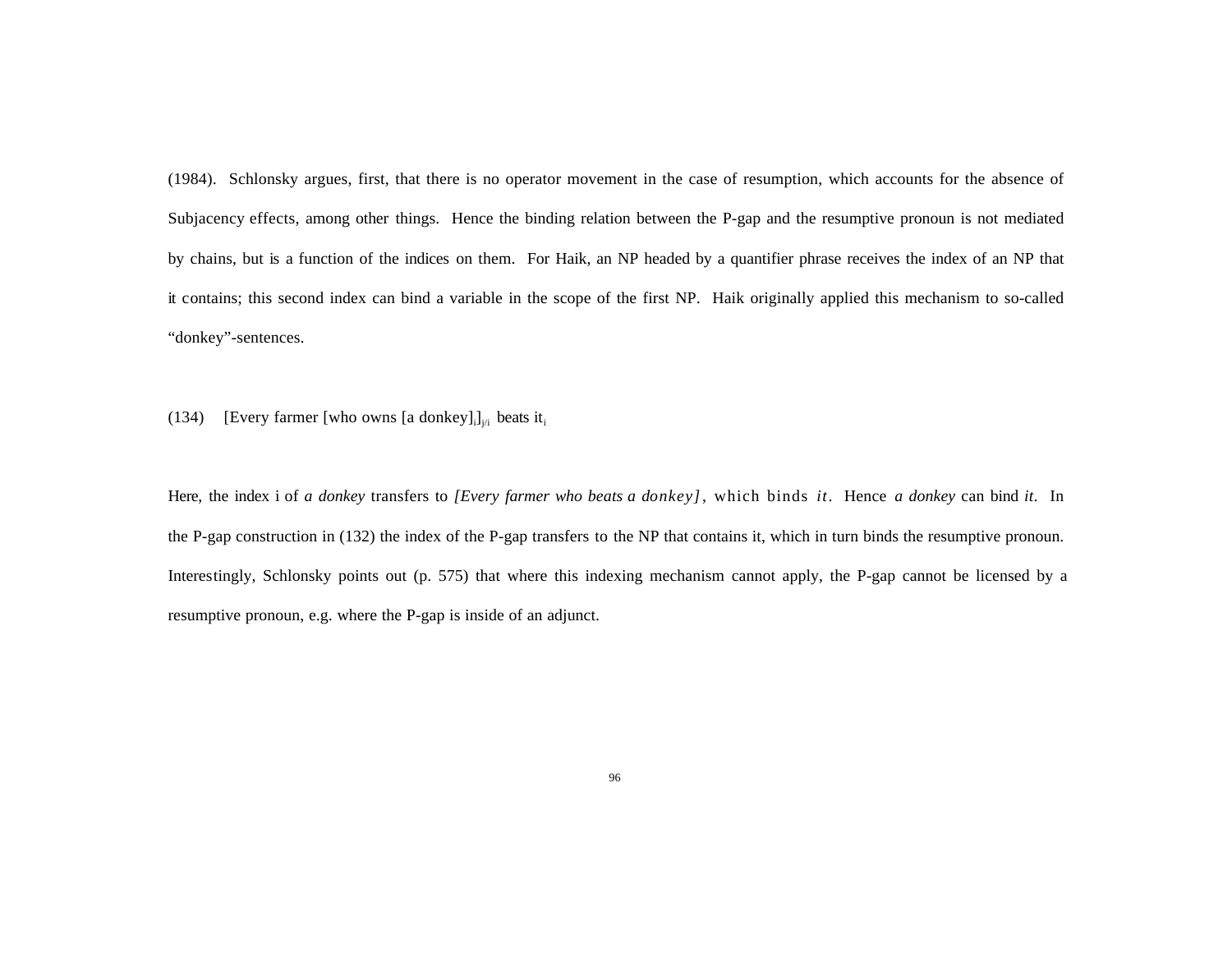- (135) a. \*ze ha-baxur Se-niSakti oto mibli lehakir this the-guy that-kissed+1ms him without to know 'This is the guy that I kissed without knowing.'
	- b. ze ha-baxur Se-niSakti mibli lehakir this the-guy t that-kissed+1ms without to know 'This is the guy that I kissed without knowing.'

[Sh86:575,(15)]

Tellier (1989) observes that in Mooré, P-gaps are licensed by apparent relative wh-in-situ. Mooré relative clauses can have a gap or can be "internally headed"; that is, the head of the relative clause is in the argument position in the clause itself. E.g.,

(136) a. m yaa [biig ninga] $_{i}$  rawa sen seg t<sub>i</sub> wa 1sg see child NINGA man REL meet DET 'I saw the child that the man met.'  $[Te89:300,(4)]$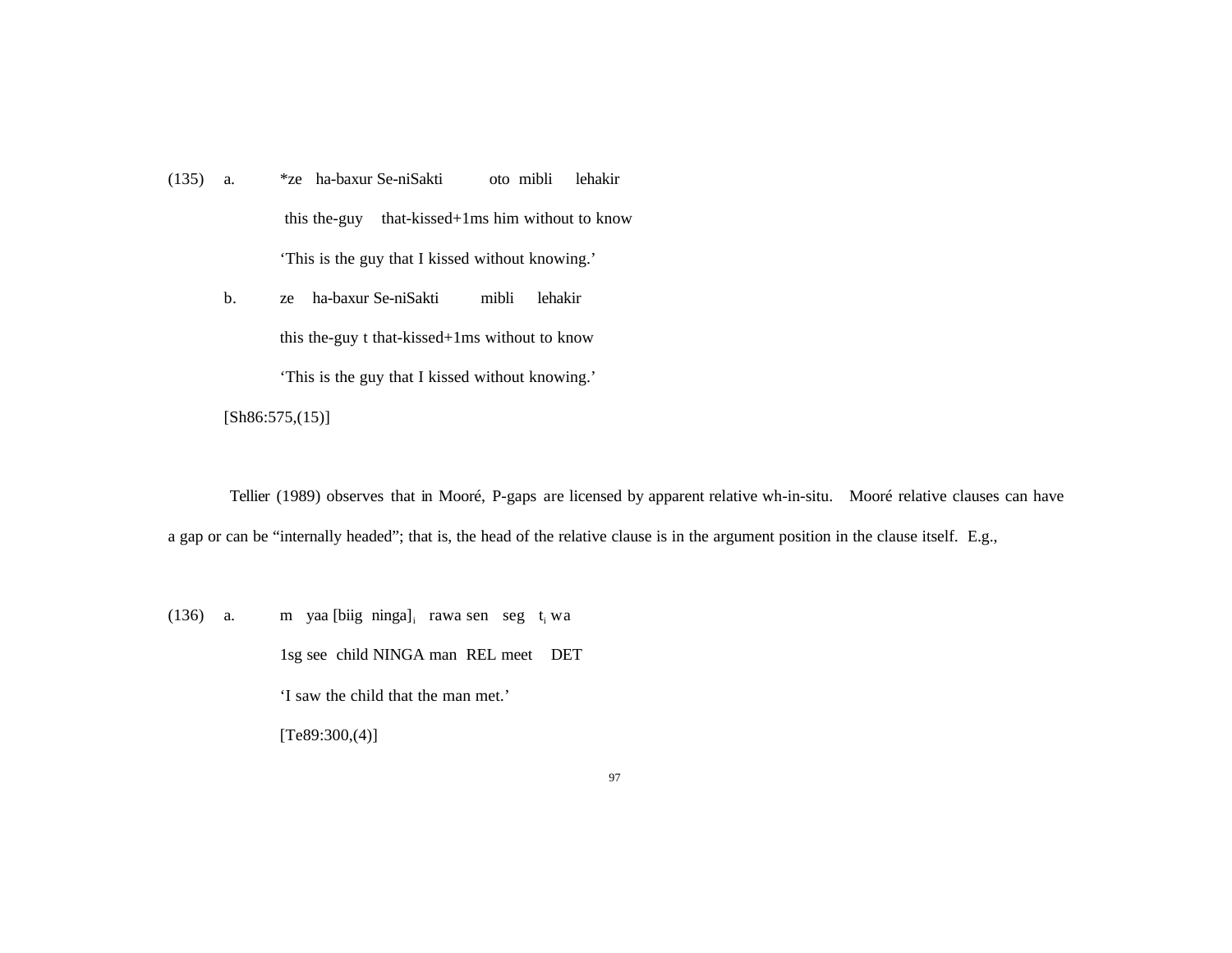b. m mii [rawa sen seg biig ninga wa] 1sg know man REL meet child NINGA DET 'I know the child that the man met.'  $[Te89:301,(5)]$ 

Tellier argues that *ninga* marks the head of the relative clause.

Strikingly, both types of relative clauses license P-gaps, as does wh-movement in questions..

(137) a. m mii neb<sub>i</sub> [fo sen t‰ t<sub>i</sub>] n yaol n ka ya pg<sub>i</sub> ye 1sg know people 2sg REL insult after NEG see NEG 'I know the people that you insulted without having seen.' [Te89:301,(6a)]

b. m mii [fo sen t‰ neb ninga<sub>i</sub> n yaol n ka pogl pg wa] 1sg know 2sg REL insult people NINGA after NEG hurt DET 'I know the people that you insulted without having hurt'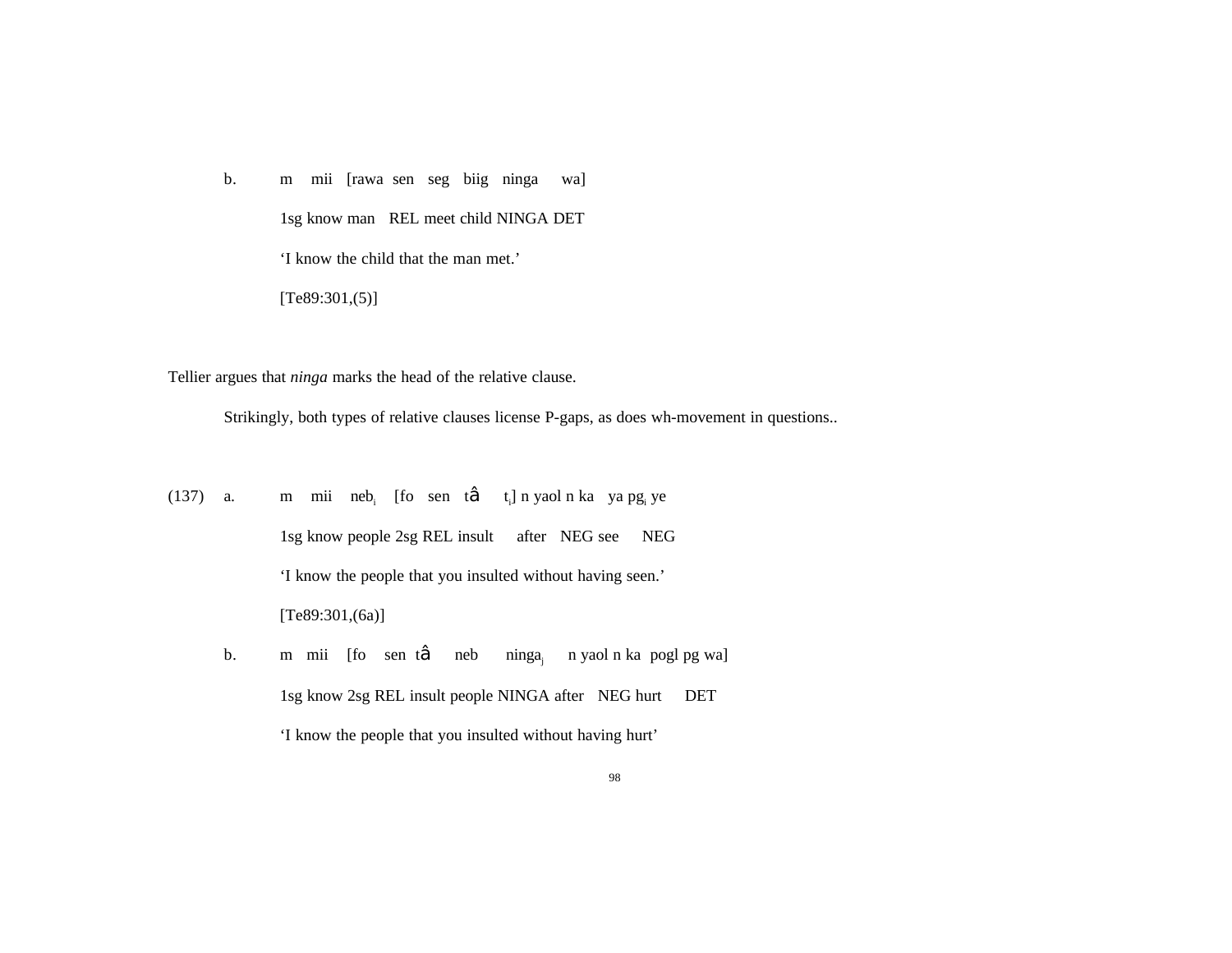[Te89:302,(7)]

c. kom b‱s<sub>i</sub> la [fo t‰ t<sub>i</sub>]nyaolnka yapg<sub>i</sub> which children WH 2sg insult after NEG see 'Which children did you insult without having seen?' [Te89:301,(6b)]

But wh-in-situ does not license P-gaps.

(138) \*fo t‰‰ kom b‰se<sub>i</sub> nyaolnka ya 2sg insult which children after NEG see 'You insulted which children after having seen?' [Te89:301,(6c)]

Nor do resumptive pronouns.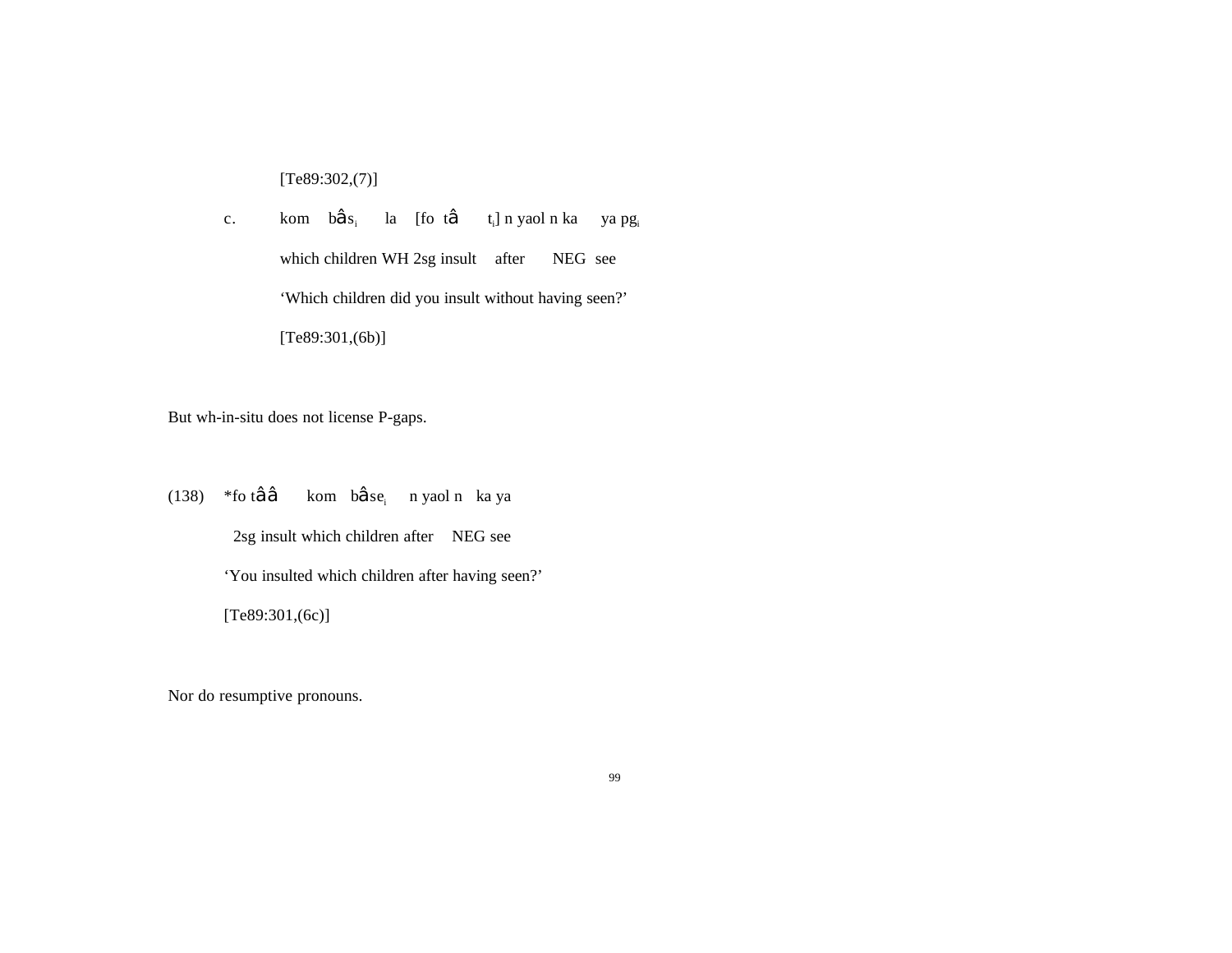$(139)$  \*ad neb nins<sub>i</sub> yamb sen w‰m t'a Maari pab Cb, la zaame n yaol n ka pogl pg here people NINGA 2pl REL claim COMP Mary hit 3pl DECL yest. before NEG hurt 'These are the people that you heard the claim that Mary hit them without hurting.'

Furthermore, a P-gap with the internal relative is not possible when the verb takes two arguments unless the head of the relative precedes the second argument (p. 313). Tellier argues that this is because the NP that licenses the P-gap actually undergoes leftward "focus movement" to the left in the VP. The V then raises to Infl, and appears to the left of the arguments. *Ninga* is a focus marker, on this analysis. The focused constituent is in an A' position and thus licenses the P-gap in the usual way.

### *3.5.2. Wh-in-situ in Jeddah Arabic*

An additional fundamental point in the analysis of P-gaps is that they do not appear to be licensed by LF movements. The following examples are repeated from §1.

(9) a. \*John filed which articles without reading t/pg. [E83:14,(33)]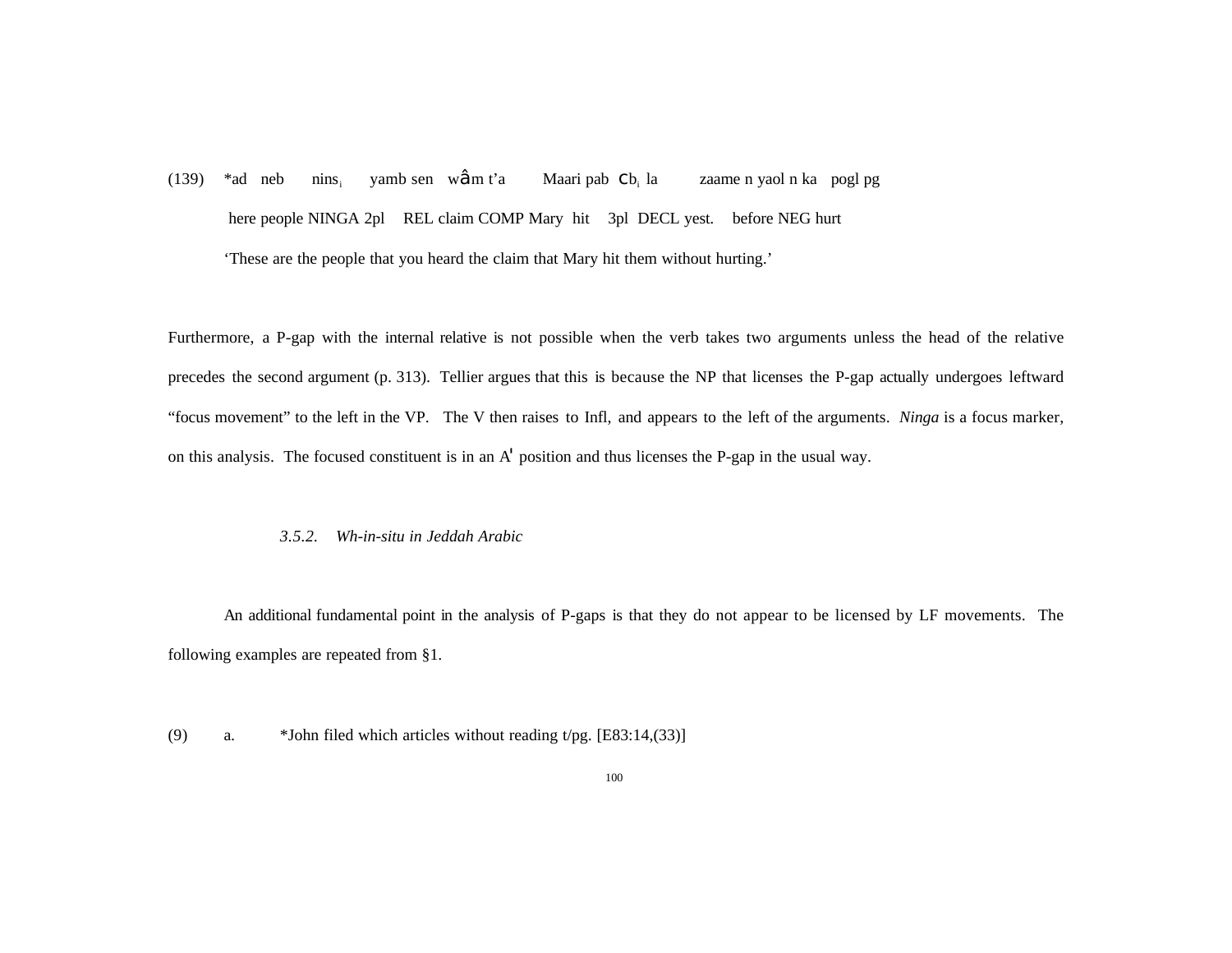b.  $*I$  forget who filed which articles without reading t/pg. [E83:14,(34)]

Hence the CCP is that P-gaps are licensed by an antecedent that c-commands it and the true gap at S-structure.

The CCP can be challenged on this point by showing that there are examples of P-gaps where the wh-phrase is in situ. This has been argued for Jeddah Arabic as summarized in this section. It can also be challenged, although more weakly, by showing that the antecedent of the P-gap and the antecedent of the true gap are not the same (see §3.5.3), or by showing that the P-gap appears in LF but not S-structure (see §3.5.4).

Wahba (1995) provides evidence that wh-movement and resumptive pronouns license P-gaps in Standard Arabic, and that wh-in-situ does as well in Jeddah Arabic. The last observation constitutes a counterexample to the CCP that P-gaps are licensed only at surface structure, since the gap associated with wh-in-situ is present only at LF, if at all. The following examples illustrate the trace and resumptive pronoun constructions in wh-questions.

(140) *Standard Arabic*

a. maða<sub>i</sub>§a¨tayta e<sub>i</sub> li-l-walad-i?

what gave-you to-the-boy-gen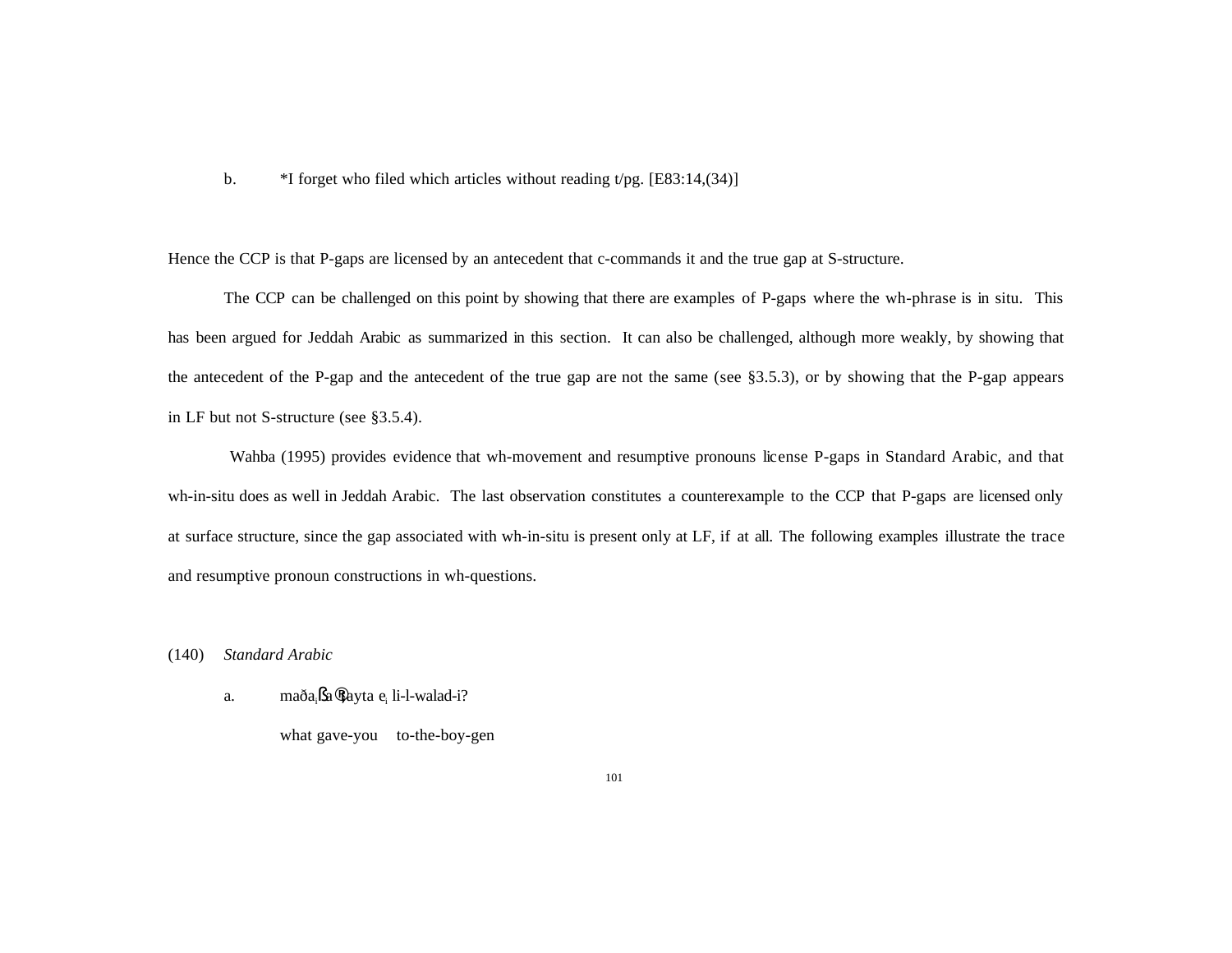'What did you give to the boy?'

b. ma-allað<sub>i</sub> §a¨tayta-hu<sub>i</sub> li-l-walad-i?

what-that gave-you-him to-the-boy

[W93:61,(3)]

It is impossible to have a resumptive pronoun in an island –

 $(141)$  \*maða<sub>i</sub> qaabala omar al-ra $9$ ul-a<sub>i</sub> allaði<sub>i</sub> e<sub>i</sub> ištaraa-hu<sub>i</sub>  $\bullet$   $*$ ma-allað<sub>i</sub> what(that) meet omar the-man-ACC who brought-him 'What did Omar meet the man who brought?' [W93:61,(4)]

– which suggests that the resumptive in the case of wh-movement is a visible trace. There are also resumptive pronouns in relative clauses, but these do not produce Subjacency violations.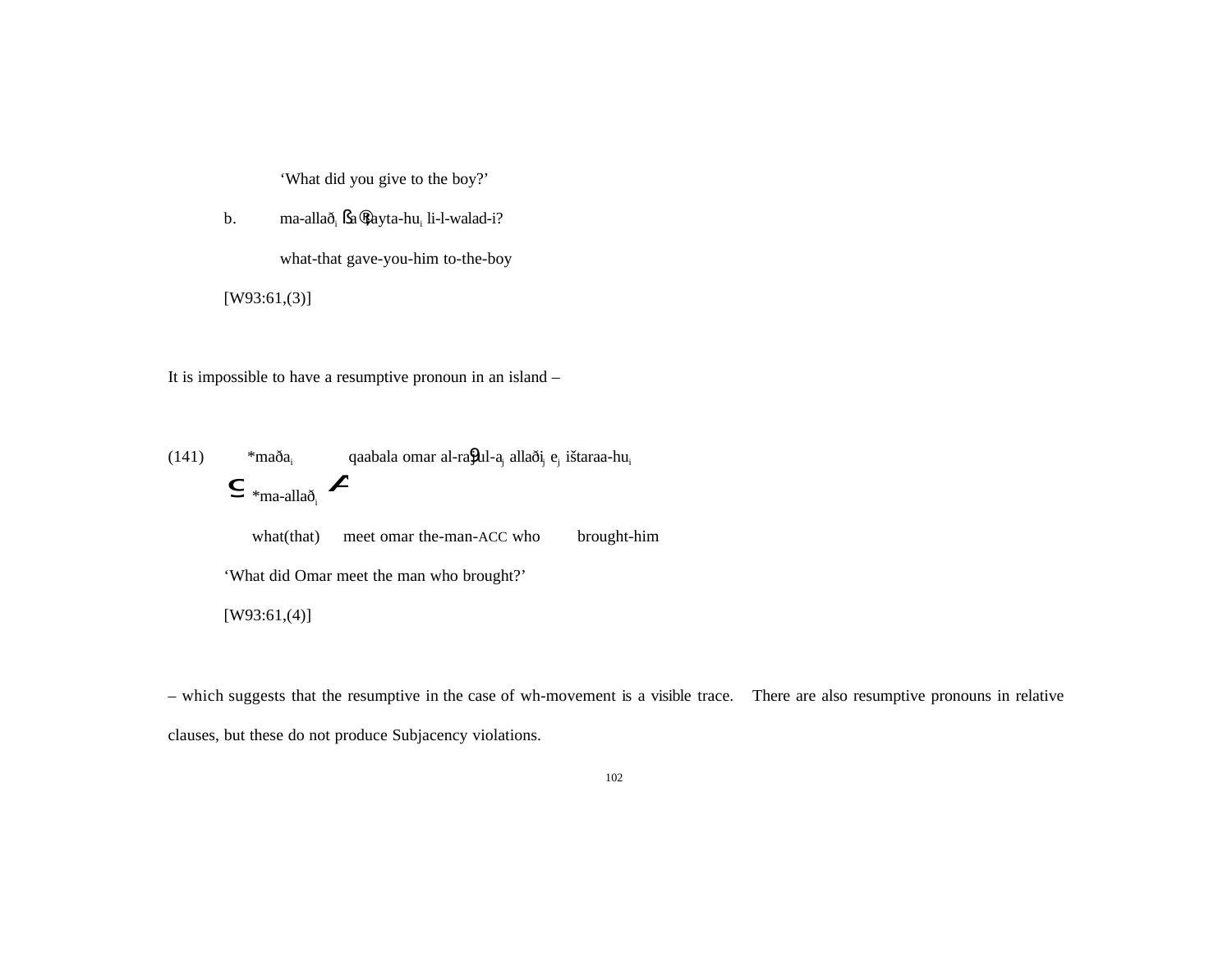The following show that *t* and *pro* both license P-gaps.

# (142) *Standard Arabic*

- a. ¨omar<sup>j</sup> faqada al-kitaab-a<sup>i</sup> qabla ann PRO<sup>j</sup> yaqr§a-hu<sup>i</sup>
	- O. lose the-book before that to-read-it
- b. \*¨omar<sup>j</sup> faqada al-kitaab-a<sup>i</sup> qabla ann PRO<sup>j</sup> yaqr§a e<sup>i</sup>
- c. maaða<sub>i</sub> faqada t<sub>i</sub> qabla ann PRO<sub>j</sub> yaqr§a-hu<sub>i</sub> pg<sub>i</sub>
- d. ma-allaði<sup>i</sup> faqada-hu<sup>i</sup> qabla ann PRO<sup>j</sup> yaqr§a-hu<sup>i</sup> pg<sup>i</sup>

'What did Omar lose before he read?'

# [W93:62,(5)]

The following show that wh-in-situ licenses P-gaps in Jeddah Arabic as well.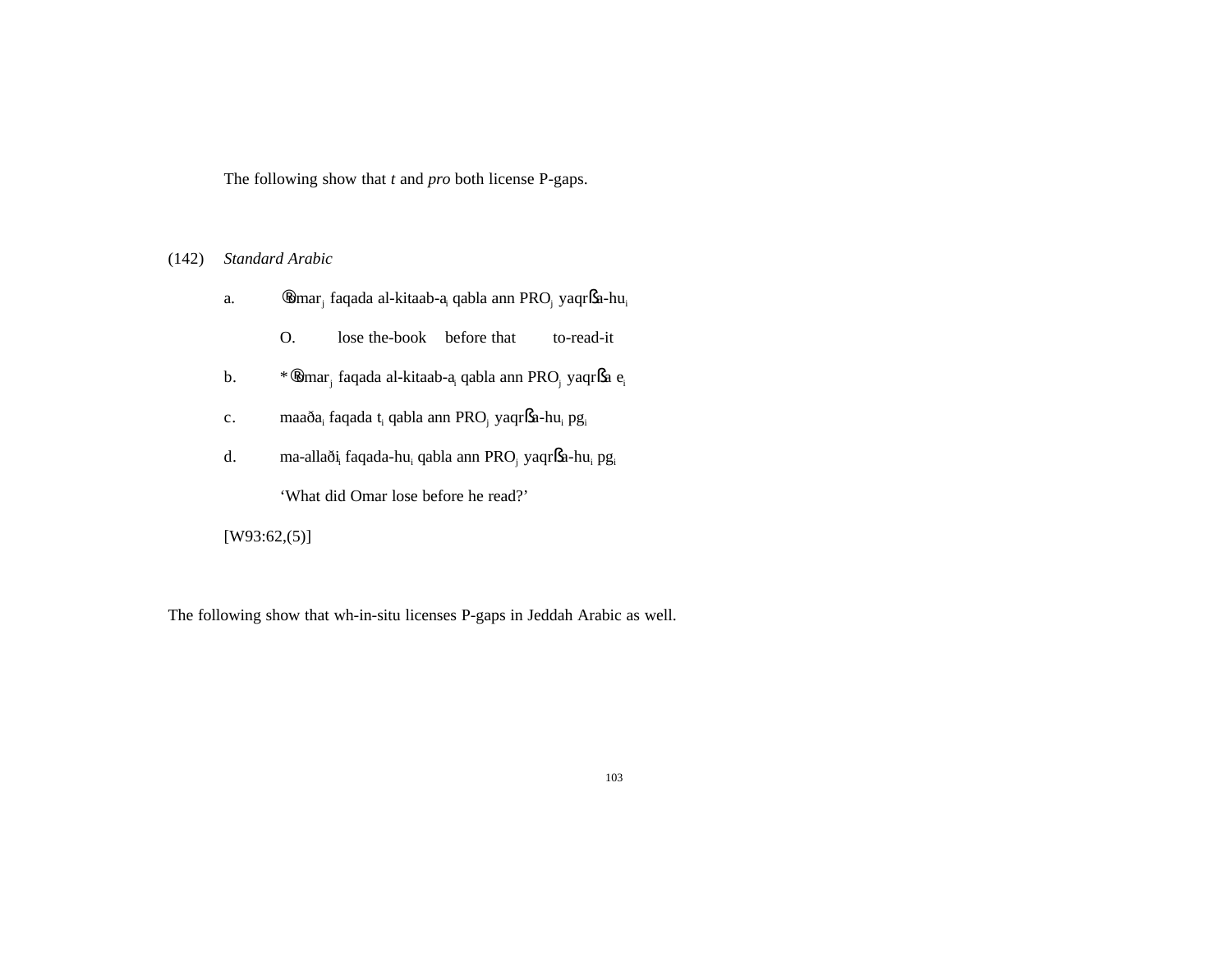(143) a. gabal-t miin il-yoom

met-you whom yesterday

[W93:64, (10c)]

b. mona (aarat min miin<sub>i</sub> ¨ašaan [¨omar<sub>i</sub> yeb (a [PRO<sub>j</sub> yetjawwaz pg<sub>i</sub>]] Mona was-jealous of whom because omar wants to-marry

[W93:64, (11c)]

Curiously, the following is ungrammatical.

- $(12)$  \* ali xabbar miin<sub>i</sub> inn-u biyekrah pg<sub>i</sub>
	- Ali told whom that-he hates
	- [W93:(12a)]

Wahba argues that this is because *miin* c-commands the P-gap, but note that the comparable sentence is grammatical in English.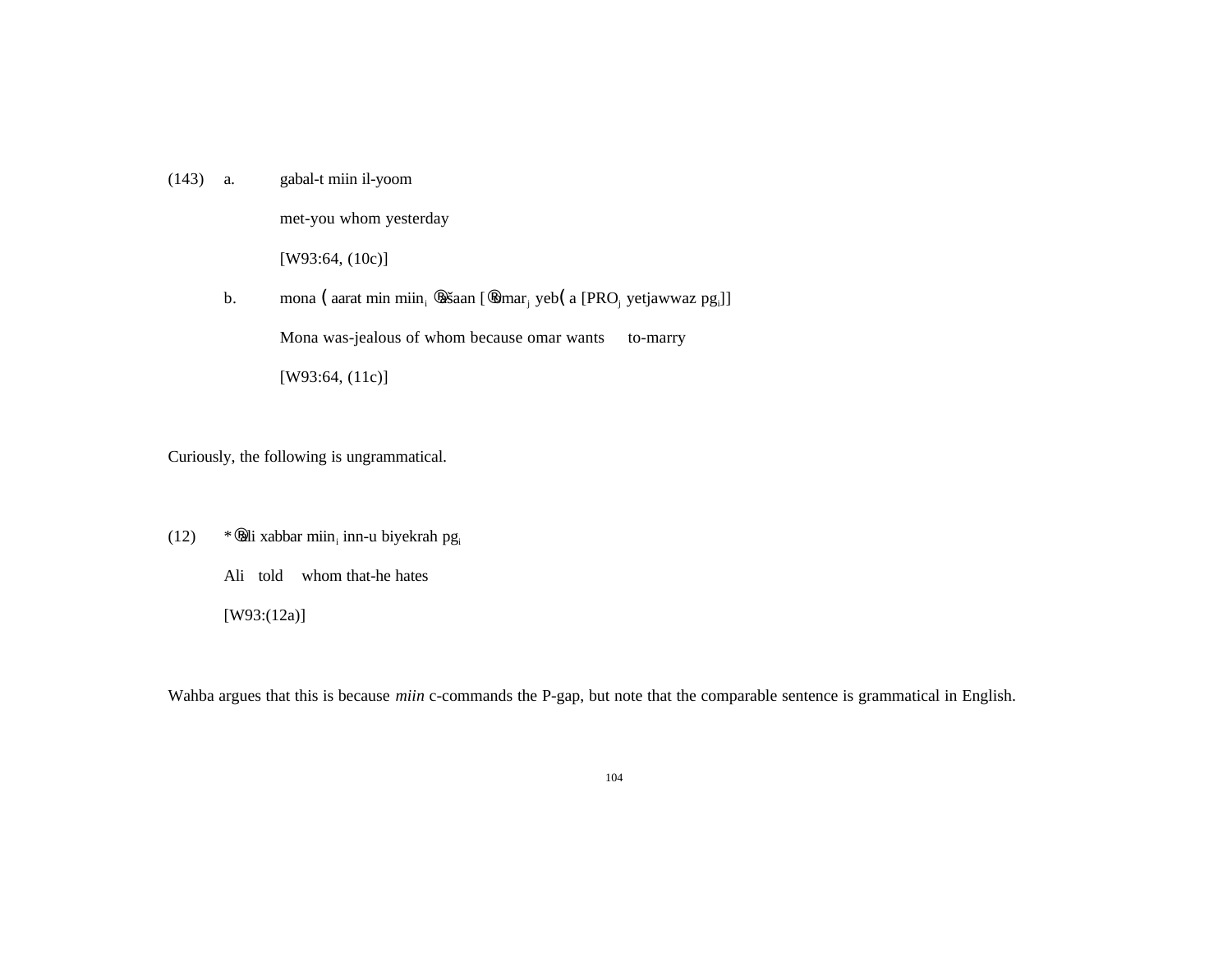(144) Who did John tell t [that he hates pg]

*3.5.3. Weak P-gaps*

Safir (1984) notes the following contrast.

- (145) a. the report which Mary read  $t_i$  without filing  $pg_i$ 
	- b. the report [the author of which<sub>i</sub>]<sub>i</sub> Mary married t<sub>i</sub> without meeting  $pg_{ij}$
	- c. \* the report [the author of which<sub>i</sub>], Mary married t<sub>i</sub> without filing  $pg_{i}$
	- d.  $*$ the report [the author of which<sub>i</sub>]<sub>i</sub> Mary filed t<sub>i</sub> without reading pg<sub>i</sub> [Sa84:665,(12)]

These examples confirm that the antecedent of the P-gap must c-command and A' bind it at S-structure. Seely (1991) notes, however, that the following are possible.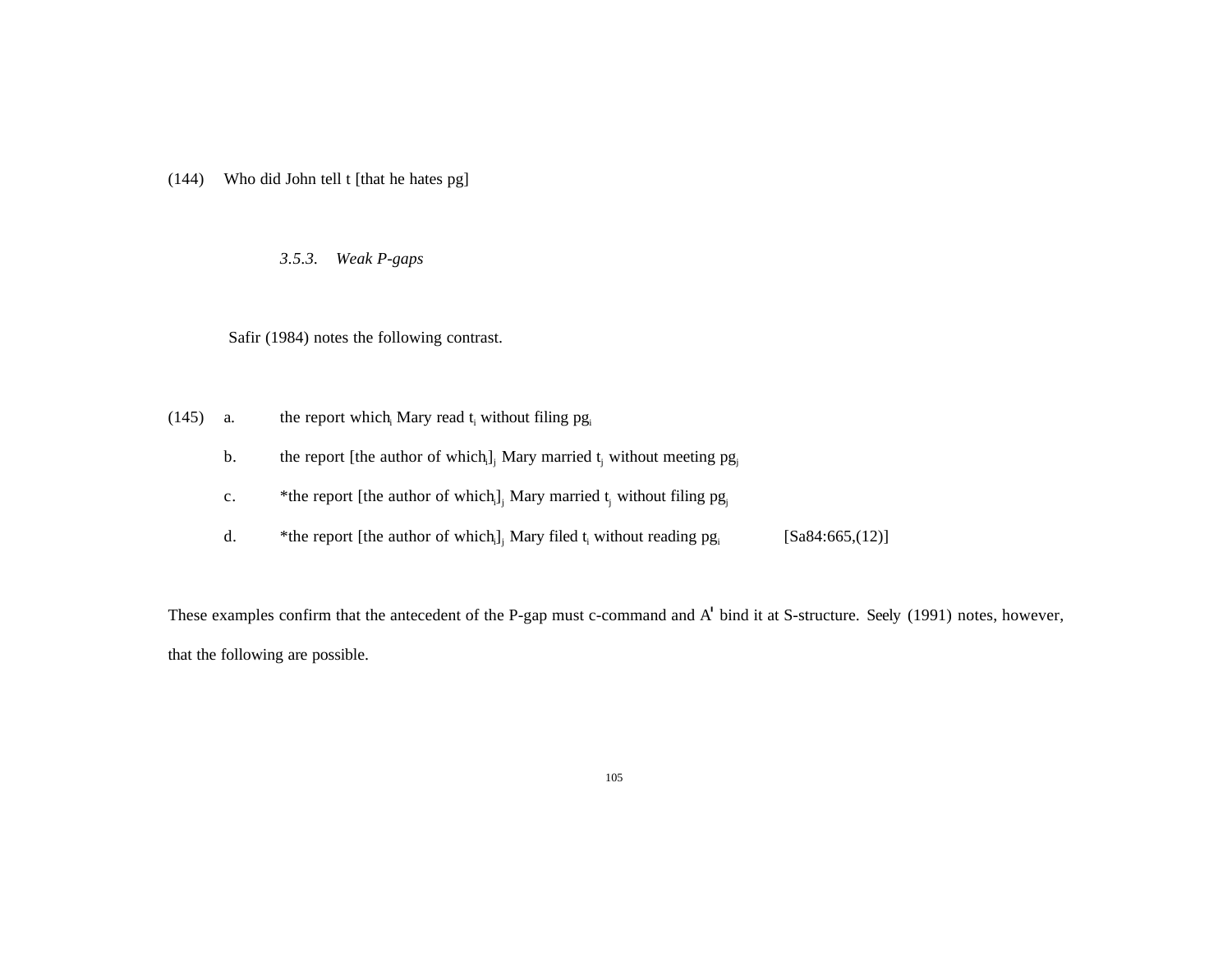- (146) a. 2a report [before filing which<sub>i</sub>]<sub>i</sub> one must be sure to label pg<sub>i</sub> correctly t<sub>i</sub>
	- b.  $\eta$  a comment [immediately after making which<sub>i</sub>]<sub>i</sub> the president had to apologize for pg<sub>i</sub> t<sub>i</sub>
- (147) a. *?Woody Allen, whose* movies I always send reviews of  $t_i$  to  $pg_i$ 
	- b. The patient whose fears, we discussed possible sources of  $t_i$  with  $pg_i$

The two groups of examples have a slightly different character. In (146) the preposed constituent is an adjunct which contains the relative pronoun in situ. In (147) the preposed constituent is a piedpiped argument that moves as a consequence of the relative pronoun in specifier position. But both groups have the characteristic that the antecedent of the P-gap does not c-command it at S-structure.

## *3.5.4. Multiple wh-questions*

Kim and Lyle (1996) argue that P-gaps are licensed at LF and argue against S-structure licensing. One key observation is that P-gaps are not compatible with multiple wh-questions.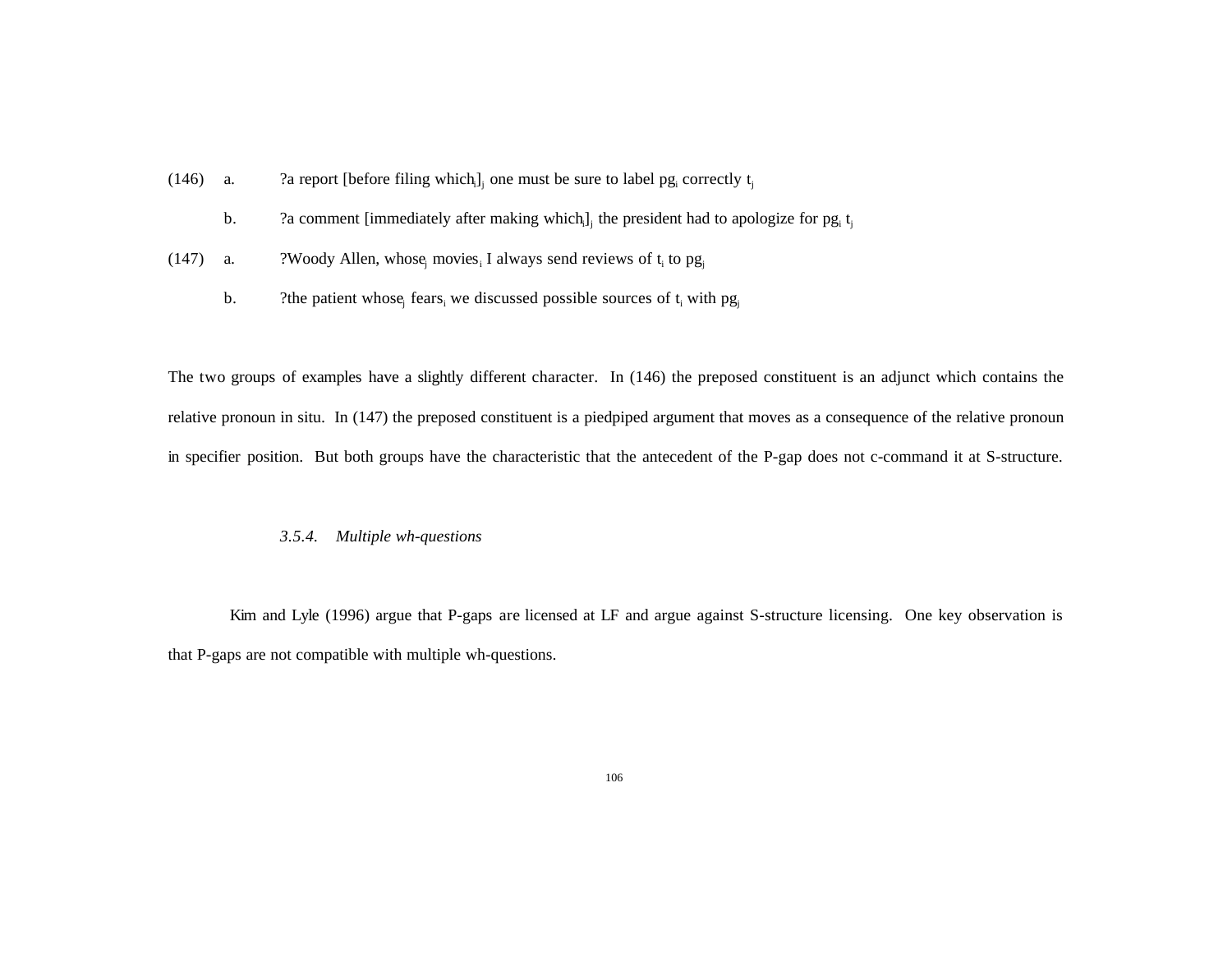- (148) a. \*Which parcel did you give  $t_i$  to whom without opening pg ?
	- b. Which parcel, did you give  $t_i$  to Susan without opening  $pg_i$ ?

[K&L96:288,(3)]

(149)  $*_{\mathcal{L}}$ Que articulos, asignaste t<sub>i</sub> a que estudiantes sin leer pg<sub>i</sub>?

[K&L96:288,(4)]

They propose that multiple wh-questions undergo absorption at LF, by the following rule.

(150)  $(Q_1x:M_1)(Q_2y:M_2) M(x,y) 6 (Q_1x Q_2y:M_1 & M_2) M(x,y)$ 

(where  $M(x_1...x_n)$  stands for an open sentence).

[ Higginbotham and May (1981:61)]

Assume chain composition as in Chomsky (1986b). If there is a multiple wh-question, the wh-chains and the P-gap chains are different in character (the first is binary, the second is unary) and there is a violation of homogeneity (p. 291), a subcase of Chomsky's 1991 Uniformity Condition, reducible to Full Interpretation. The LF object is therefore illegitimate.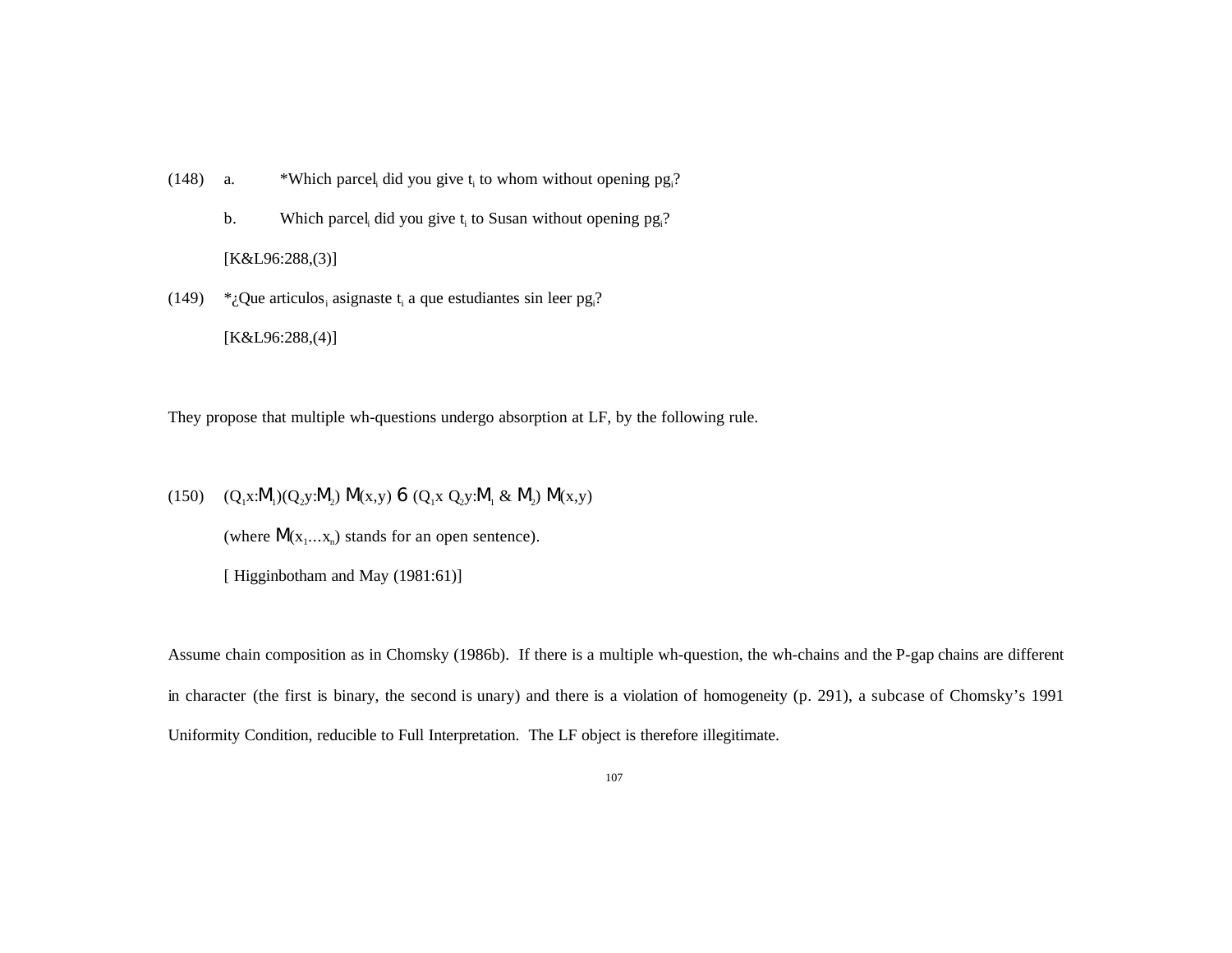There is an obvious problem with this analysis (p.291): Why doesn't QR, which raises a quantifier to an A' position at LF, license P-gaps? The answer proposed by Kim and Lyle is that a chain produced by QR is not homogeneous with a chain for a P-gap, the first being a chain involving an adjunction to IP, and the latter, a CP chain.

Kim and Lyle do not consider the fact that an overt pronoun cannot appear in place of the P-gap in (148a).

(151) \*Which parcel did you give  $t_i$  to whom without opening it <sup>2</sup>

Hence the problem may be not that the P-gap is not licensed, but that the operators in a multiple wh-question cannot serve as the antecedents of unbound pronominal elements, taking a P-gap to be a member of this category. The following suggests that this is the correct explanation.

(152) \*Which parcel, did you give to whom, without warning her.

It may be turn out to be possible, of course, to characterize the problem in terms of absorption.

Kim and Lyle also note the following interesting cases with ellipsis.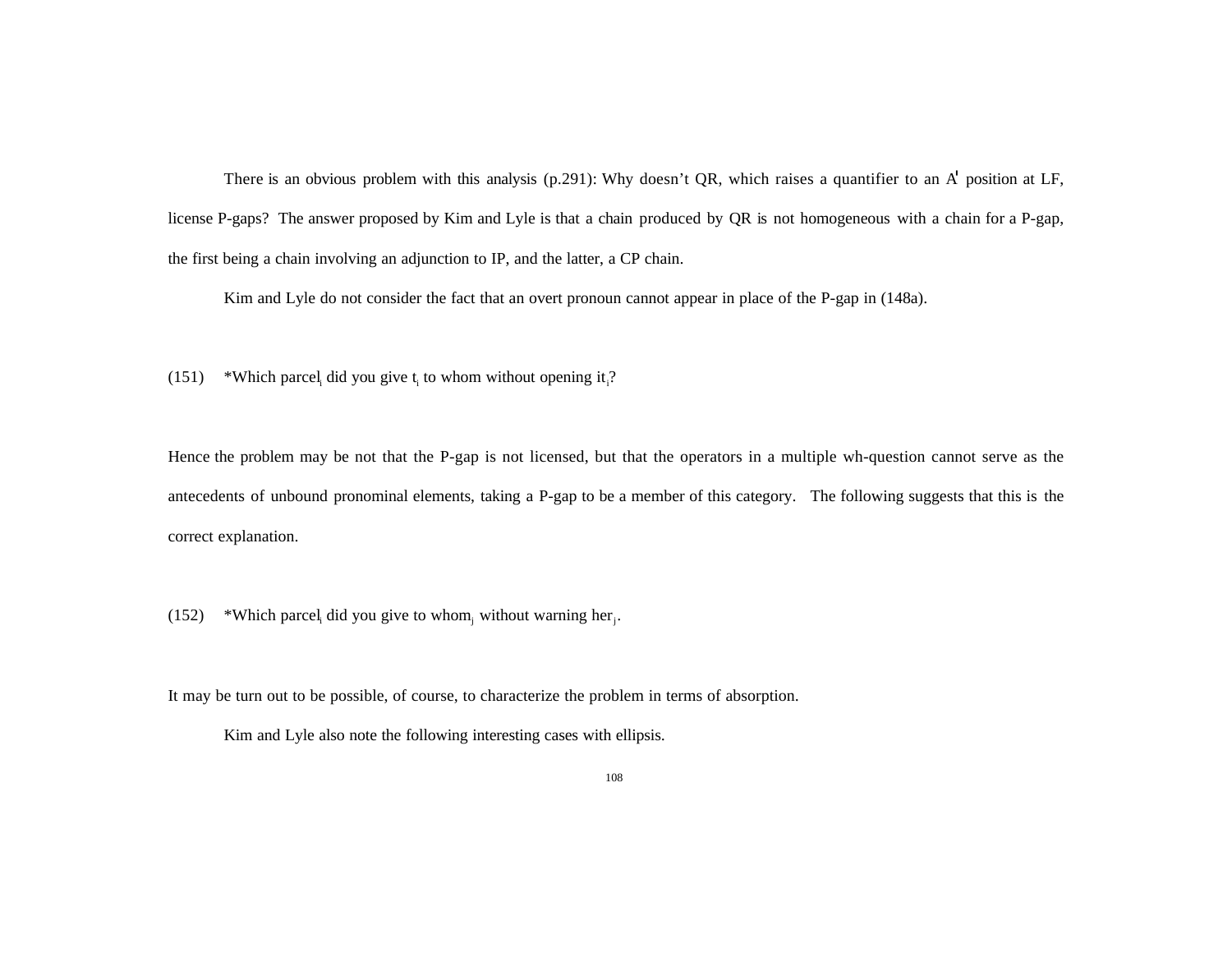- (153) which article did John file t without meaning to [e]
- (154) a. \*Which article did you file t without asking who had read pg?
	- b. ?Which article did you file t without asking who else had [e]?
	- c. \*\*Who did you meet the people who didn't know where there would be an opportunity to see t.
	- d. Chomsky, who everyone met t except the people who didn't know when there would be an opportunity to [e], ... [K&L96:295,(23)-(24)]

Example (153) shows that it is possible for an elliptical VP to contain a P-gap. Arguably, the interpretation of the sentence must "reconstruct" the P-gap and interpret it at LF, since it is not present in the S-structure representation, as Kim and Lyle suggest.

The examples in (154) illustrate more complex cases of ellipsis. (154a) shows that a P-gap is not licensed in an embedded wh-question, which is an extraction island. When the P-gap does not appear in S-structure, as in (154b), the sentence is far more acceptable. Similar differences hold for complex NPs, as shown in (154c,d). Kim and Lyle argue that these examples support the view that P-gaps are licensed at LF. Again, there is an alternative view in which the reconstructed VP, met Chomsky in (154d), ?is itself reconstructed into the empty VP position at LF.<sup>34</sup>

In his paper in this volume, Kennedy invokes the notion of "vehicle change" from Fiengo and May (1994), arguing that the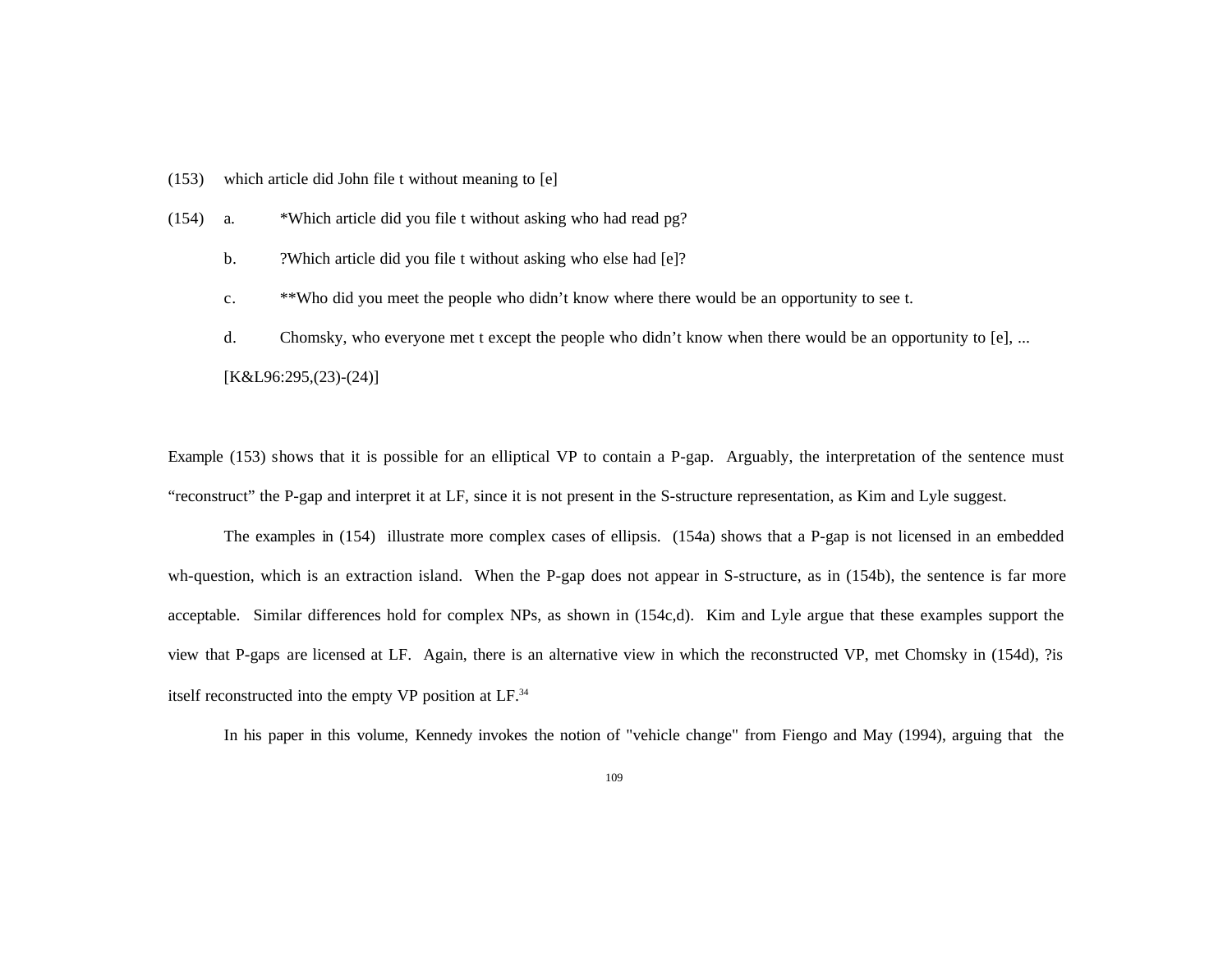counterpart of a P-gap in a elliptical VP may be pronominal. Kennedy provides evidence in support of this proposal, by showing that in the elliptical VP the counterpart to the P-gap behaves like a pronoun; e.g., it produces Condition B effects, not strong crossover effects. Kennedy's conclusion of course brings to mind the arguments that the P-gaps themselves are pronominal; see section 3.2.2 as well as Postal (this volume, "Missing Parasitic Gaps").

Finally, Kim and Lyle discuss cases involving multiple gaps, as in the following.

- $(155)$  a. did you show  $t_i$  to whom<sub>i</sub> [without  $O_i/O_i$  giving  $pg_i$  (to)  $pg_i$ ]
	- b. \*Which package<sub>i</sub> did you send t<sub>i</sub> to which student<sub>i</sub> [without PRO wrapping pg<sub>i</sub> sufficiently to satisfy pg<sub>j</sub>]]
	- c. What grades did you give to which students without really meaning to?

[K&L96:298,(34)]

On their analysis, (155a,b) have two binary operators formed by absorption and therefore satisfy homogeneity, but are ruled out by the doubly-filled COMP filter applying to the empty operators in the *without*-clause. (155c) also has two binary operators, but at LF, and thus satisfies the homogeneity condition without also violating the doubly-filled COMP filter.

As in the case of the simpler examples discussed earlier, it should be noted that examples like (155a,b) are ungrammatical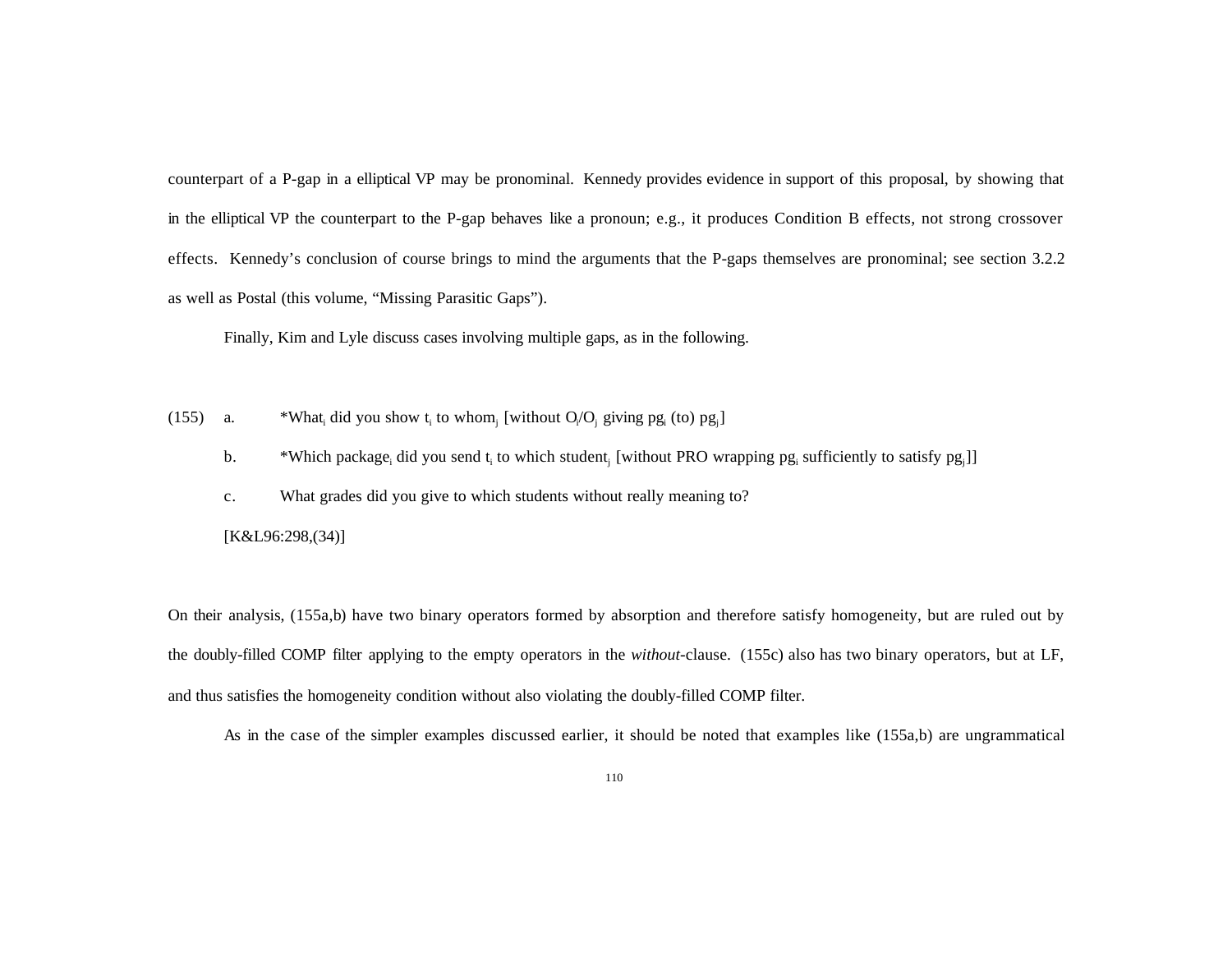when the P-gaps are replaced by overt pronouns.

- $(156)$  a. did you show  $t_i$  to whom<sub>i</sub> [without giving it<sub>i</sub> to her<sub>i</sub>]
	- b. \*Which package<sub>i</sub> did you send t<sub>i</sub> to which student<sub>i</sub> [without PRO wrapping it<sub>i</sub> sufficiently to satisfy her<sub>i</sub>]]

It thus appears that the ungrammaticality of these cases may be due to the impossibility of non-bound pronominal reference in the case of multiple wh-questions.

# **3.6. The character of the antecedent**

### *3.6.1. CP antecedents*

Perhaps the most robust challenge to CCP3, i.e. that the antecedent of a P-gap must be an NP, consists of examples such as the following, where the antecedent is a CP.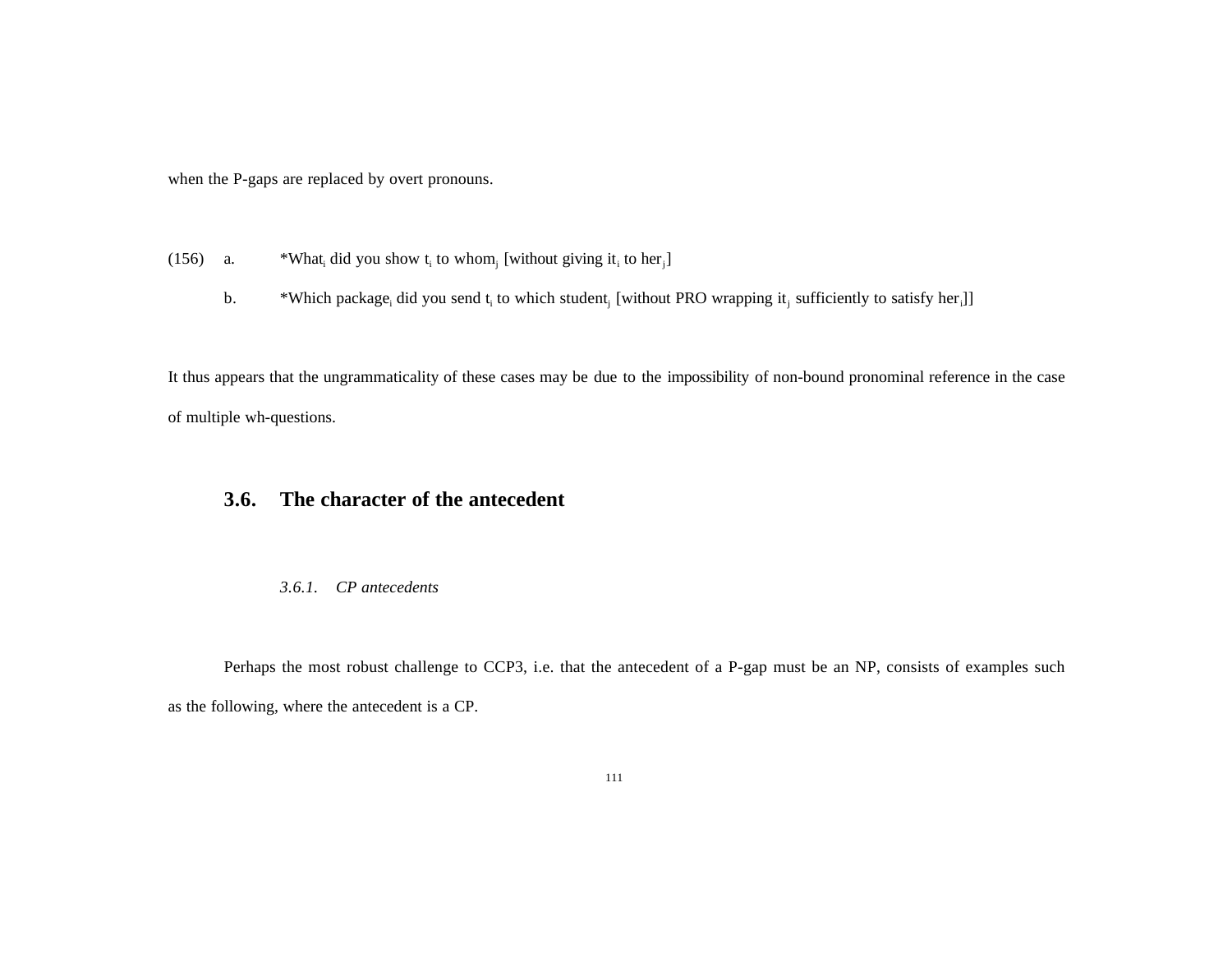(157)  $\left[$ <sub>CP</sub> That parasitic gaps don't really exist $\right]_i$ , I believed  $t_i$  even before proving pg<sub>i</sub>

The argument is of course weakened if one assumes that the topicalized CP is actually a member of the category NP (cf. Rosenbaum (1967)), but this view is currently not widely held.

Notice that CP antecedents also license subject P-gaps.

(158)  $\int_{\text{CP}}$  That parasitic gaps don't really exist], no one who believed pg<sub>i</sub> could prove t<sub>i</sub>.

These cases are parallel to those involving NP antecedents.

- (159) a. That proposal, I believed  $t_i$  even before proving  $pg_i$ .
	- b. That proposal, , no one who believed  $pg_i$  could prove  $t_i$ .

Crucially, it may not be possible to argue that the subject P-gaps are pseudo-P-gaps, if applying RNR in cases like (160) produces ungrammaticality.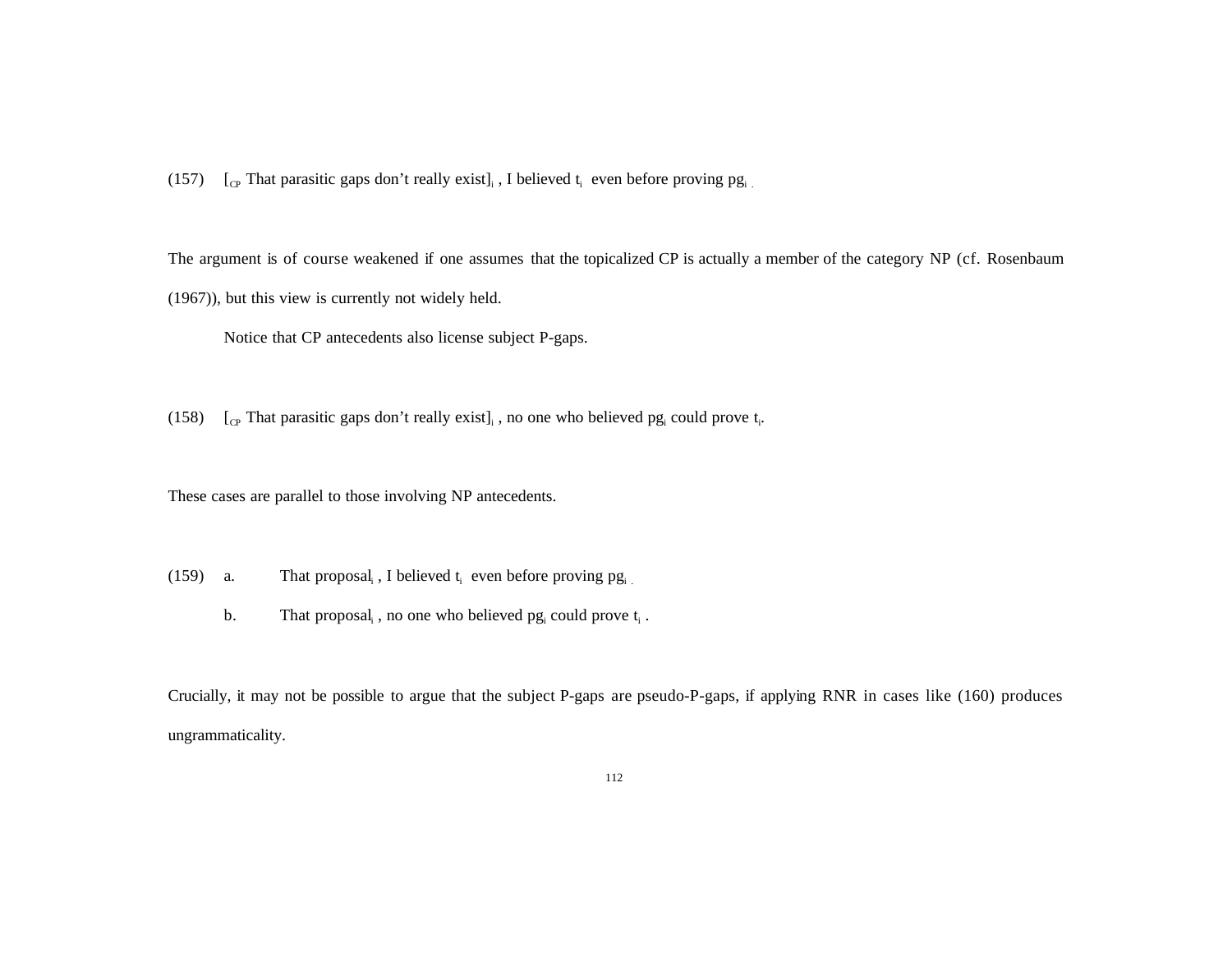(160) \*No one who really believed [e] could manage to prove [e]  $\left[_{\text{CP}}\right]$  that parasitic gaps don't really exist].

*3.6.2. Non-CPs in English*

In §1 I noted Engdahl's (1983) Swedish data suggesting that PPs and APs can be the antecedent of P-gaps (see (10)). Along similar lines, Steedman (1996:98, n.41) judges the following example "impeccable" –

(161) the table on which I placed the book t before carefully positioning the glass pg

Here, the gap is a PP. Note that examples such as these are potentially problematic for the anti-CCP view that a P-gap is an empty pronominal, if it can be shown that there are non-NP P-gaps for which no plausible proform exists. Levine et al. in this volume pursue this question in some detail.

*3.6.3. French double* don't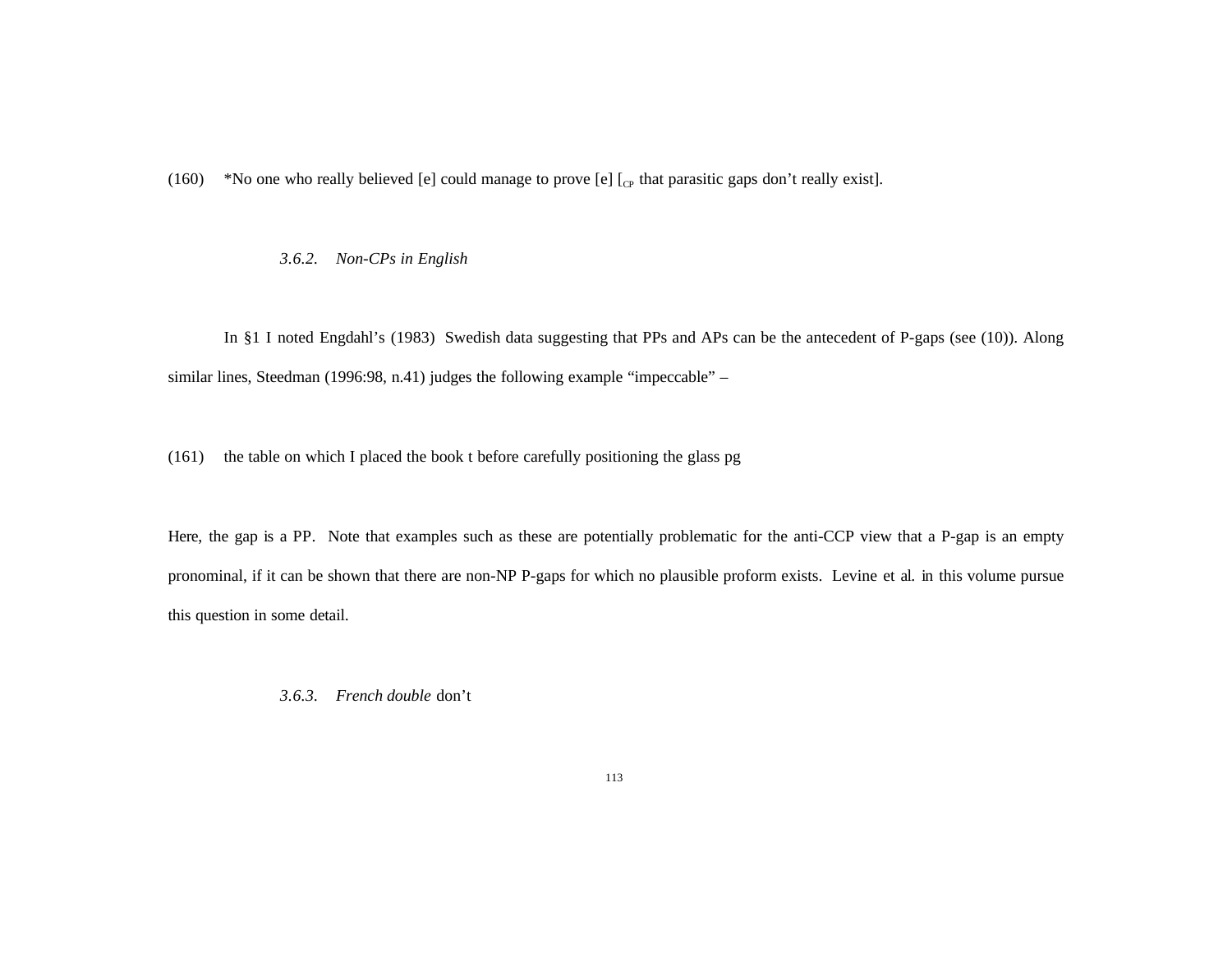Another clear case in the literature of non-NP antecedents of P-gaps is that cited by Tellier (1991) for French. Some examples were given in (27)-(29) and are repeated here.

- (27) a. C'est un livre dont, la critique  $t_i$  a été publiée par les détracteurs pg It is a book of which the critique has been published by the detractors'
- (28) a. Voilà une idée dont<sub>i</sub> on attribue le charme t<sub>i</sub>, au caractére subversif pg<sub>i</sub> 'Here is an idea of which one attributes the charm to the subversive character'
- (29) a. C'est là un sentiment dont<sub>i</sub> on peut attribuer la pérennité t<sub>i</sub> à la manifestation assidue pg<sub>i</sub>

'This is a sentiment of which the perenniality is attributable to the constant manifestation'

Tellier presents substantial evidence that there are in fact two gaps in this construction, that is, that the argument marked *pg<sup>i</sup>* is syntactic and not determined by pragmatic operations at the level of interpretation. Accepting this conclusion, it is then plausible that the antecedent *dont* is a PP, if *de* is a preposition in expressions such as *la manifestation de la perennité* 'the manifestation of the perenniality'. If, on the other hand, *de* is a genitive case marker, then the double *dont* construction is not a counterexample to the claim of CCP3.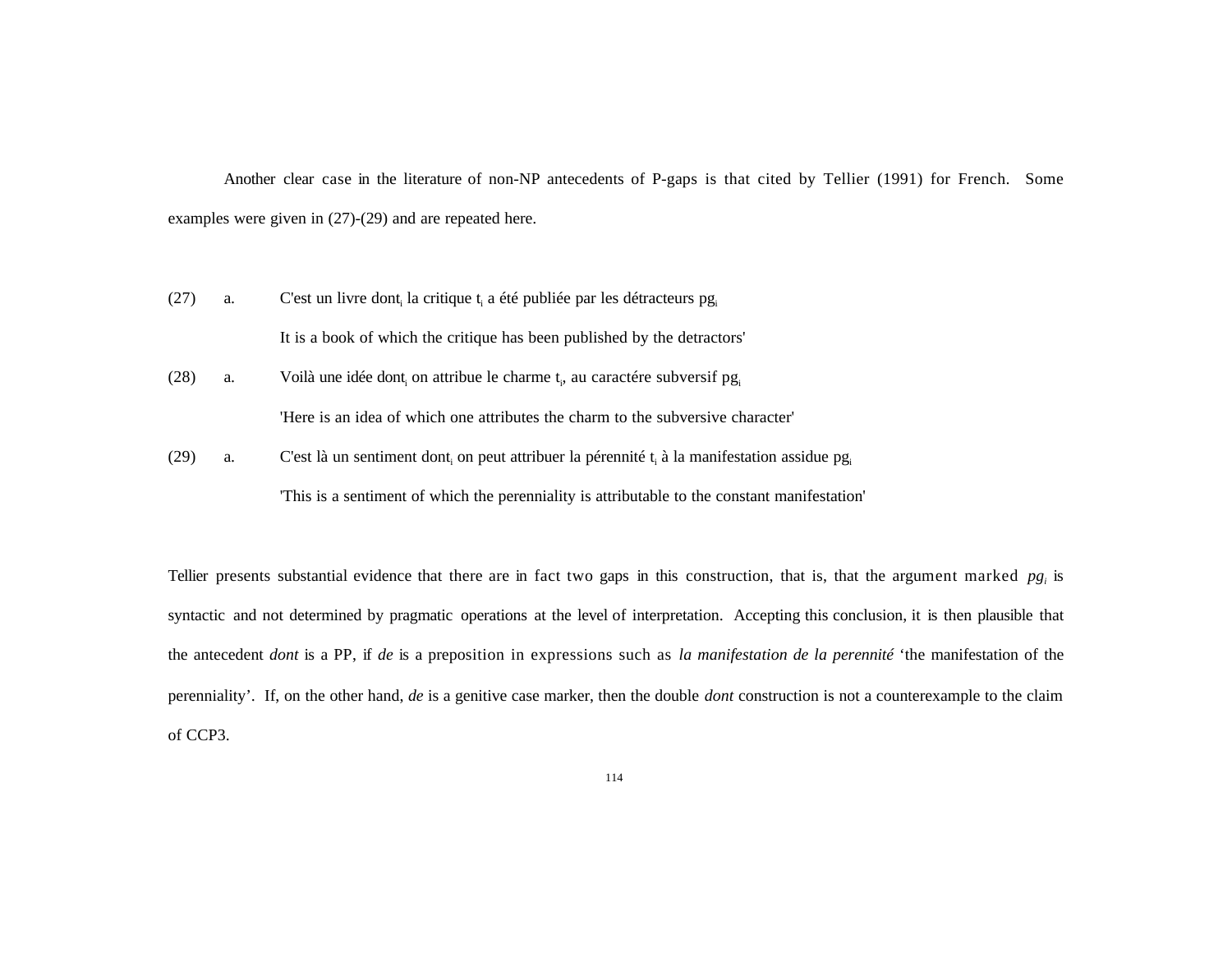## **3.7. The domain of the P-gap**

Comparative considerations suggest a certain degree of variability in the domain restrictions on P-gaps, as well as the contribution of subjects to restricting their appearance.

### *3.7.1. Spanish*

Bordelois (1986) shows that in Spanish P-gaps occur only in untensed adverbial clauses (p.2), a stronger restriction than we find in English, where untensed adverbials are in general preferred. Moreover, there are no P-gaps in Spanish in domains that have an overt subject in the adjunct (p.3), in contrast to English, in which the presence of a subject is dispreferred but not a guarantee of ungrammaticality. Compare

- (162) a. the man that the police arrested t without speaking to pg
	- b. ?the man that the police arrested t without the officer in charge even speaking to pg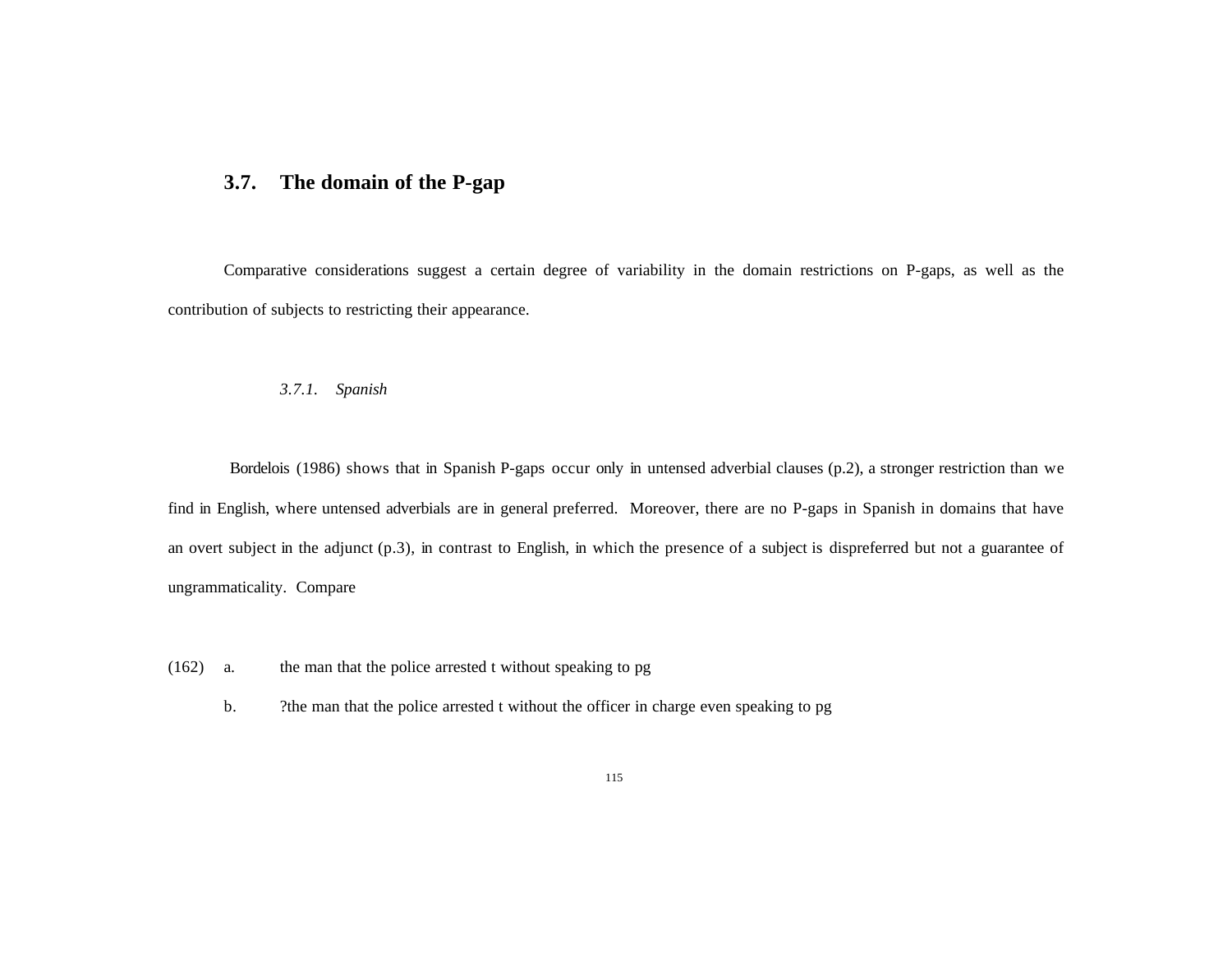### (163) *Spanish*

a. El poema que todos admiramos al leer the poem that all we-admired when reading 'The poem that we all admired when PRO reading'

- b. \*El poema que todos admiramos al leer el autor the poem that all we-admired when reading the author 'The poem that we all admired when the author read'
- c. Todos admiramos el poema al leerlo el autor.

all we-admired the poem when reading-it the author

'We all admired the poem when the author read it.'

 $[B86:3, (9), (10), (8)]$ 

According to Bordelois, P-gaps in Spanish are illicit when there is an adjunct to the main VP that is unselected and intervenes between the main VP and the adjunct containing the P-gap (p 3f). And clitic climbing shows the same distribution as P-gaps, in the sense that it cannot occur when the clause is tensed or has a subject (p.6). Bordelois points out that this restriction on the domain of P-gaps is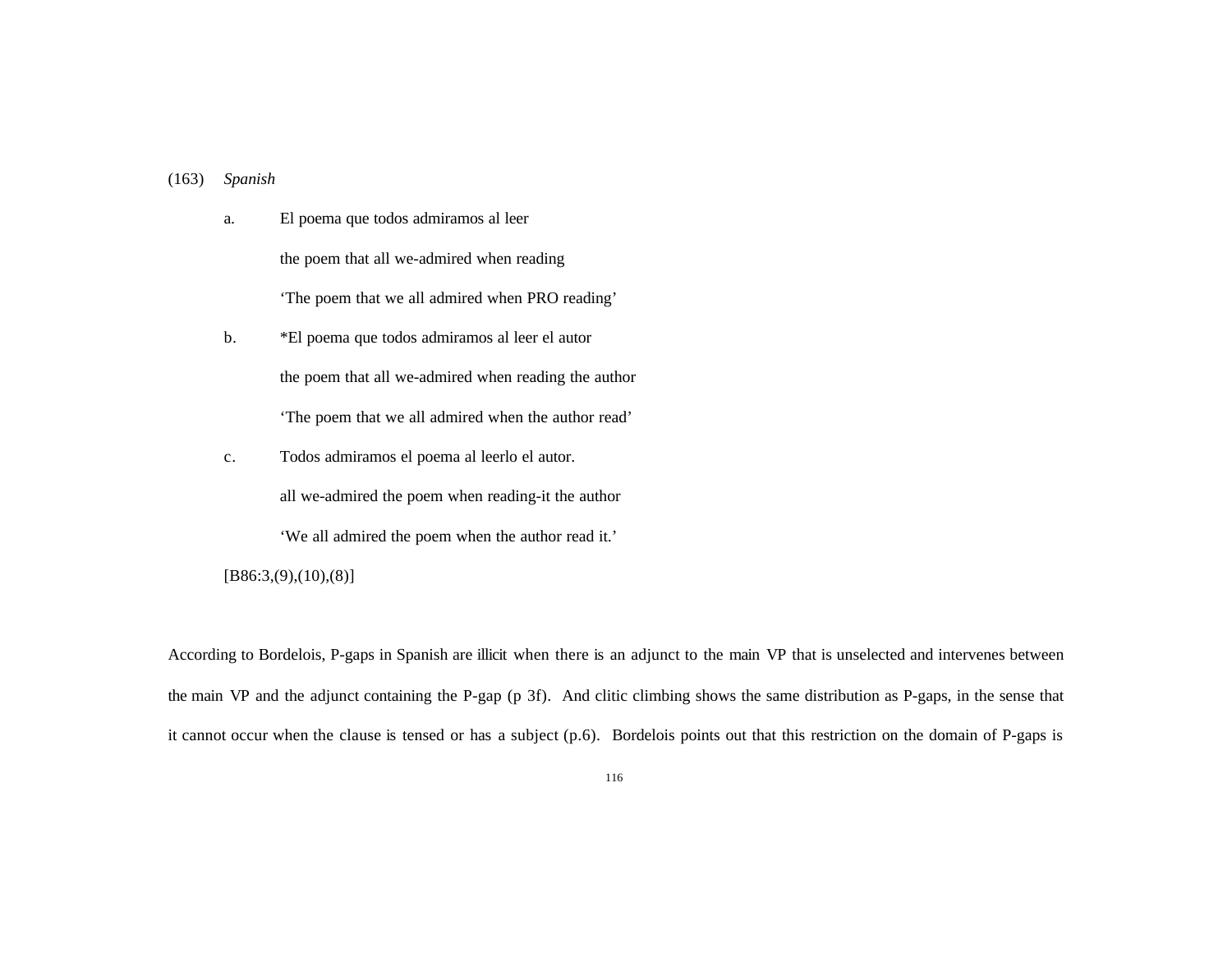reminiscent of the characterization of Opacity in terms of "governing category" in the classical Binding theory ( Chomsky (1981)). She argues that the domain restriction on P-gaps in Spanish would follow if P-gaps are anaphors, and therefore subject to Condition A of the Binding theory: "an anaphor must be bound in its governing category." But note that this approach requires that the P-gap be taken to be an anaphoric variable. This point is discussed in greater detail in the discussion of the character of the P-gap in §3.6.

A different view of the restriction on Spanish P-gaps is taken by García-Mayo and Kempchinsky (1993). They propose that the fundamental difference between English and Spanish P-gaps is that in English the null operator that binds the P-gap is moved into an A' position and binds a trace, while in Spanish the null operator is generated in initial position and binds a *pro* (see §3.5). Considering now temporal adjuncts, they recall the proposal of Geis (1970) that these clauses contain a null temporal operator, which binds a tense variable. In English tensed CP there is an ambiguity depending on where this operator originates, as noted by Larson (1990).

(164) John left after he said he would.

This ambiguity does not occur in untensed adjuncts, since there is only one tense variable that the operator can bind.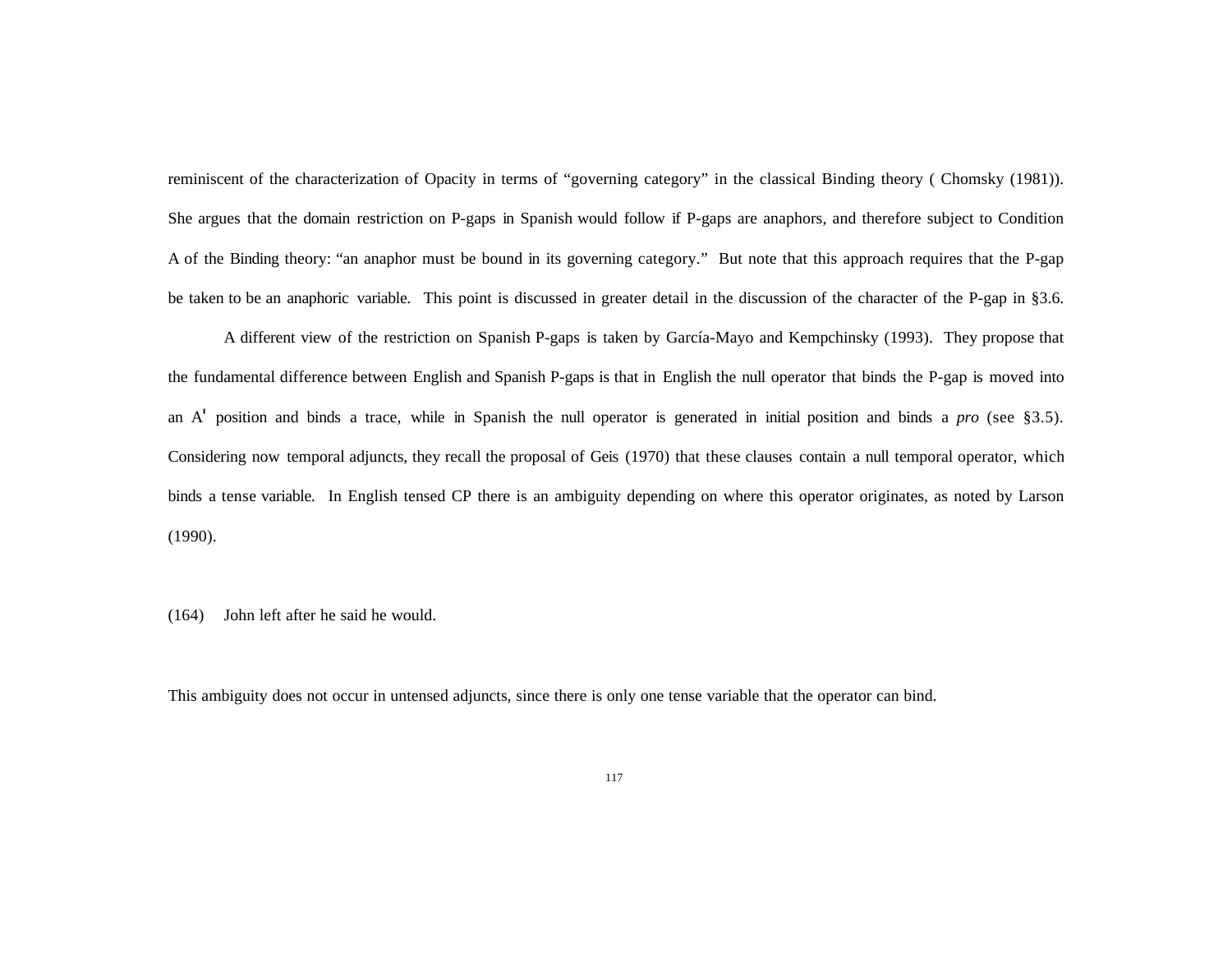(165) John left after saying he would.

 García-Mayo and Kempchinsky (1993) propose the following account for the English/Spanish difference. In Spanish adjuncts, the [Spec,CP] position is occupied by the operator that binds the P-gap *pro*. In a tensed adjunct, the temporal operator must adjoin higher than this operator; hence it is not maximal in the adjunct and cannot be linked to the true gap, producing a Subjacency violation.<sup>35</sup> In English, on the other hand, the operator that binds the P-gap can move to a position higher than the temporal operator, avoiding the violation.

### *3.7.2. German*

 Felix (1985) argues that P-gap constructions in German occur and are subject to the same principles that govern English Pgaps. The following are from Bavarian German.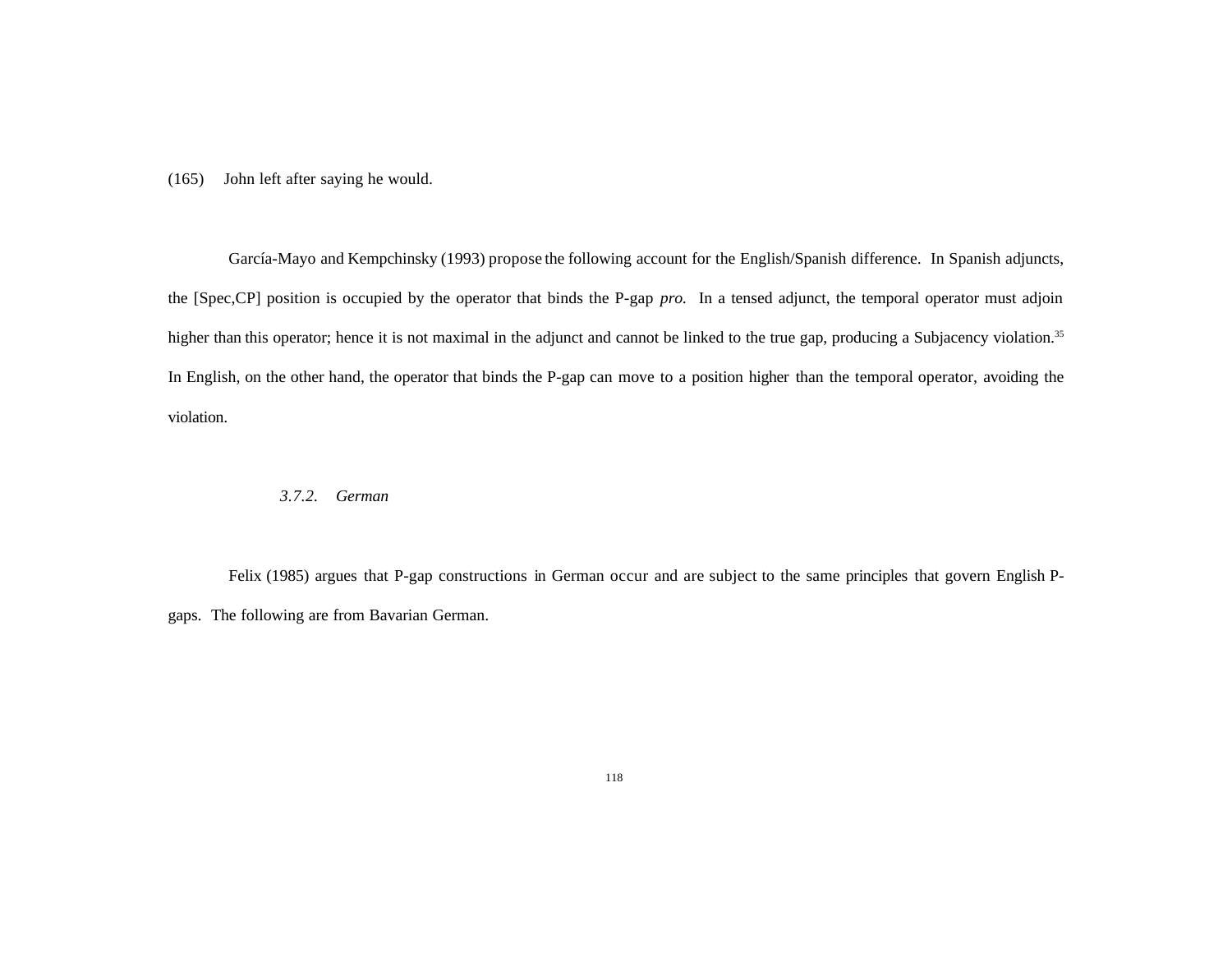- (166) das ist der Kerl<sub>i</sub> den<sub>i</sub> wenn ich e<sub>i</sub> erwich, erschlag ich e<sub>i</sub> that is the guy who if I catch, beat I 'this is the guy who I will beat (up) if I catch him'
- (167) das is das Buch<sub>i</sub> das, wenn ich e<sub>i</sub> finde, kauf ich e<sub>i</sub> auch this is the book which if I find, buy I also 'this is the book which I will buy if I can find it'
- (168) ich bin ein Typ<sub>i</sub> der<sub>i</sub> wenn e<sub>i</sub> gefordert wird, leistet e<sub>i</sub> auch etwas I am a type who if challened is, accomplishes something 'I am the kind of person who accomplishes something if he is challenged'
- (169) das ist eine Frau<sub>i</sub> die<sub>i</sub> wenn e<sub>i</sub> etwas verspricht hält e<sub>i</sub> es auch this is a woman who if something promises, keeps it also 'She is a woman who keeps her promises if she promises something'

Felix notes that (i) the embedded *wenn*-clause immediately follows the wh-pronoun and precedes the final clause. In Standard German the *wenn*-clause would appear finally and there could be no P-gap.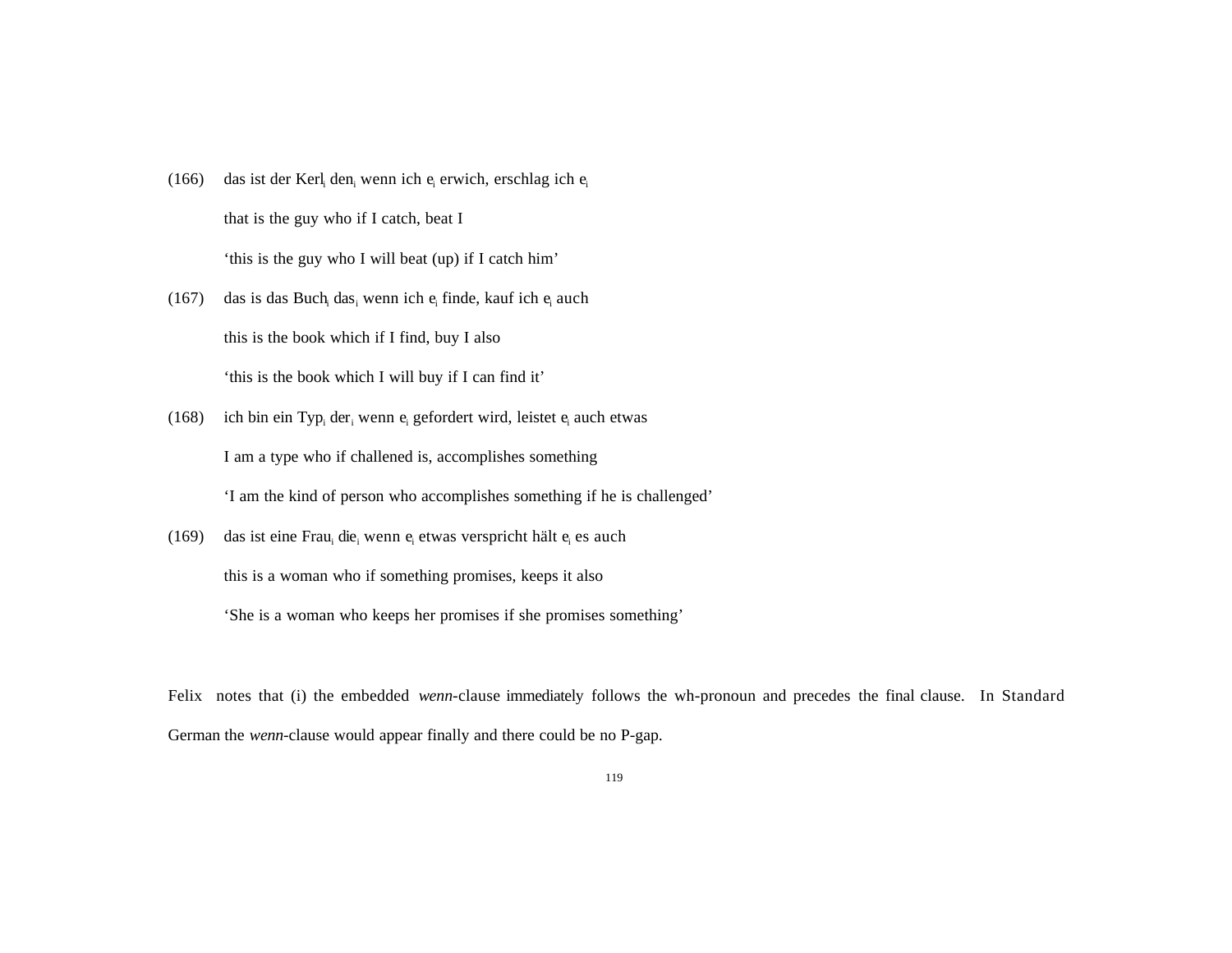(170) das ist der Kerl<sub>i</sub> den<sub>i</sub> ich e<sub>i</sub> erschlag, wenn ich \*e<sub>i</sub>  $\left\{\n\begin{matrix}\n\text{erwisch} \\
\text{in} \\
\text{in} \\
\text{in} \\
\text{in} \\
\text{in} \\
\text{in} \\
\text{in} \\
\text{in} \\
\text{in} \\
\text{in} \\
\text{in} \\
\text{in} \\
\text{in} \\
\text{in} \\
\text{in} \\
\text{in} \\
\text{in} \\
\text{in} \\
\text{in} \\
\text{in} \\
\text{in} \\
\text{in} \\
\text$ 

this is the guy who I beat if  $I$  him catch

(ii) the V precedes the subject in the final clause; this is not the normal order.

 $(171)$  das ist der Kerl<sub>i</sub> den<sub>i</sub> ich e<sub>i</sub> erschlag

(172) \* das ist der Kerl<sub>i</sub> den<sub>i</sub> erschlag ich e<sub>i</sub>

Felix's analysis is that the *wenn*-phrase is in the COMP of the relative clause, that the relative pronoun moves to the front of the *wenn*clause and then up into the higher clause, and licenses the gap in the relative clause. That is, it is the relative gap that is parasitic, and the gap in the adjunct that is the true gap. The evidence that supports this analysis is three-fold: (i) the inversion of verb over subject is V2, triggered by the fronted *wenn*-clause, (ii) doubly-filled COMP is possible only in Bavarian German but not in Standard German, and (iii) the case depends on the first gap, not the second gap. E.g., (p.177)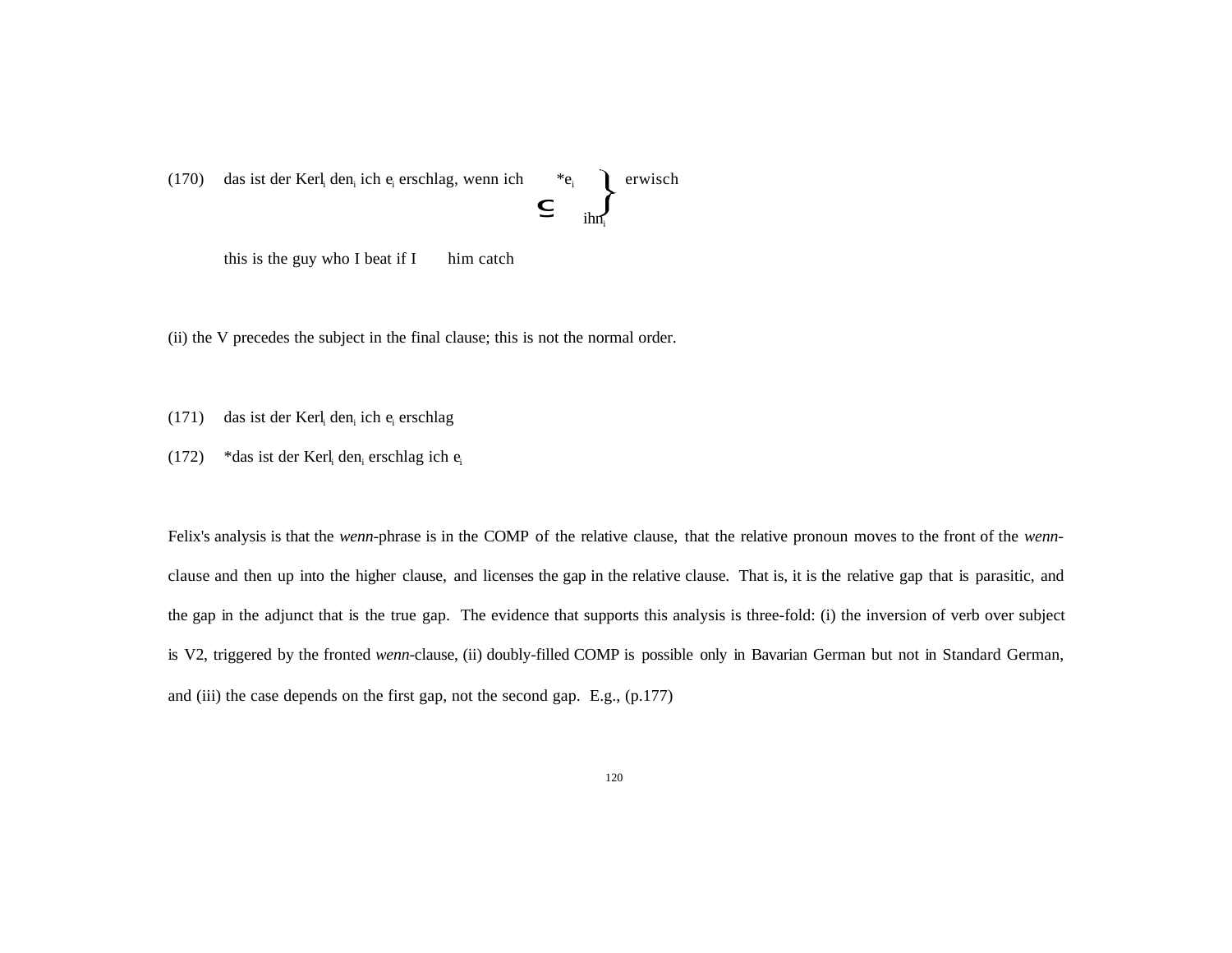(173) das ist der Kerl den (acc.) wenn ich e treff, werd ich e helfen this is the guy whom if I meet will I help

Here, *helfen* governs the dative case, while *treffen* governs accusative.

(174) \*das ist der Kerl<sub>i</sub> dem<sub>i</sub> (dat.) wenn ich  $e_i$  treff, werd ich  $e_i$  helfen

Felix notes in a footnote (p. 175, fn 2) that this construction is possible only with *wenn*, not with *weil* ('because'), *obwohl* ('although'), *nachdem* ('after') etc.

#### *3.7.3. Dutch*

According to some accounts, Dutch lacks P-gaps of the English type. Huybregts and van Riemsdijk (1985) attribute the difference between English and Dutch to a difference in the government properties of prepositions that serve as subordinate conjunctions. They assume the chain composition account of P-gaps of Chomsky (1986b), where the operator that forms a chain with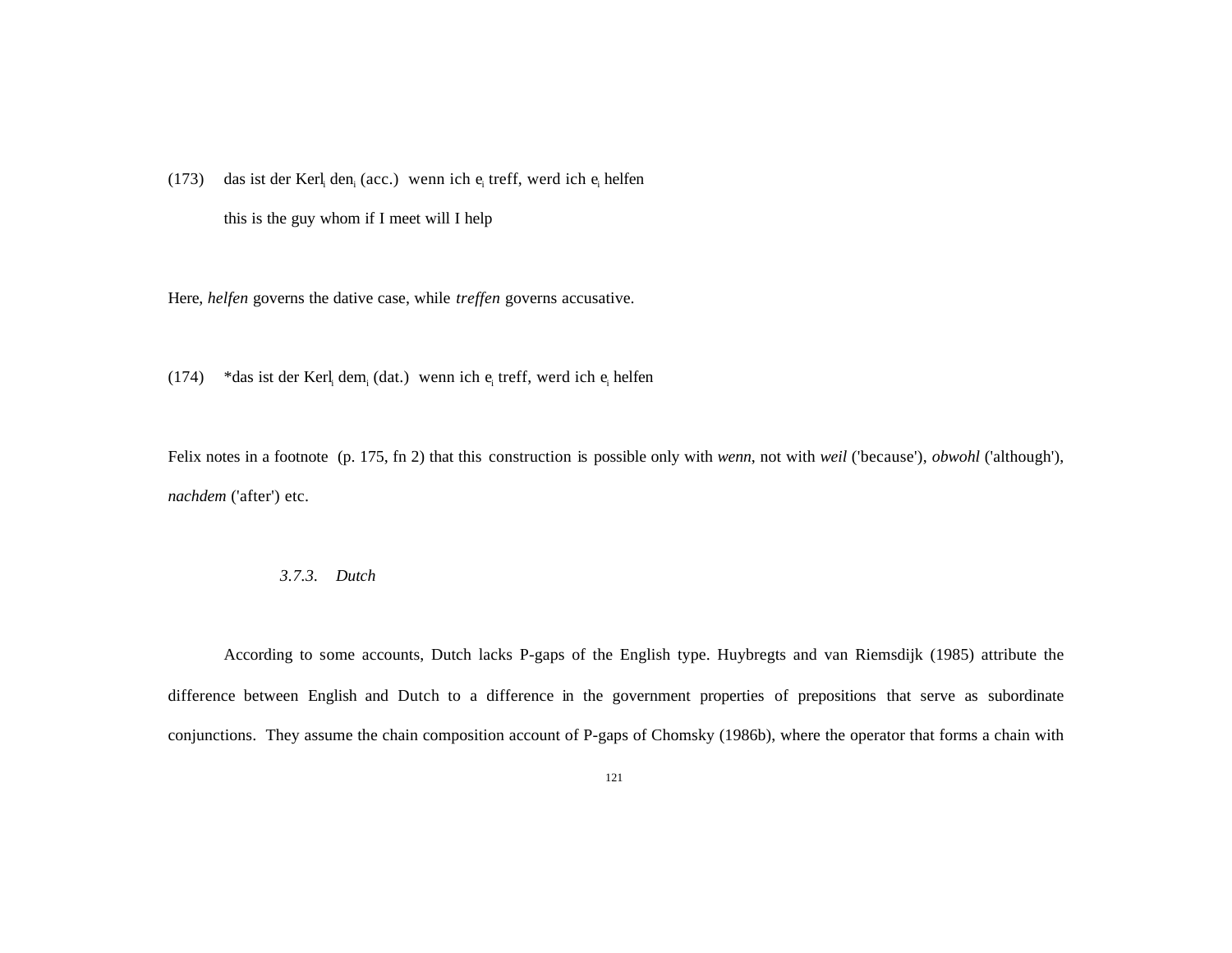the P-gap is subjacent to the true gap. In English the preposition *without* governs the subject of a clausal complement, as does the preposition *for* in the *for-to* infinitive. The complement is not a barrier, and the operator is subjacent to the true gap, allowing chain composition to occur. In Dutch, however, the preposition lacks this property, so that the clausal complement is a barrier, and chain composition is blocked.

### *3.7.4. French*

In her paper in this volume, Tellier discusses three main differences between English and French P-gaps, all of which have to do with the domain of the P-gap. Unlike English, French disallows P-gaps in adjuncts and in relative clauses. And French permits P-gaps in definite NPs while English does not. Tellier attributes the observed differences to differences in the agreement properties of the functional categories C and D in the two languages, with interesting and somewhat surprising consequences.

# **4. Theories of P-gap licensing**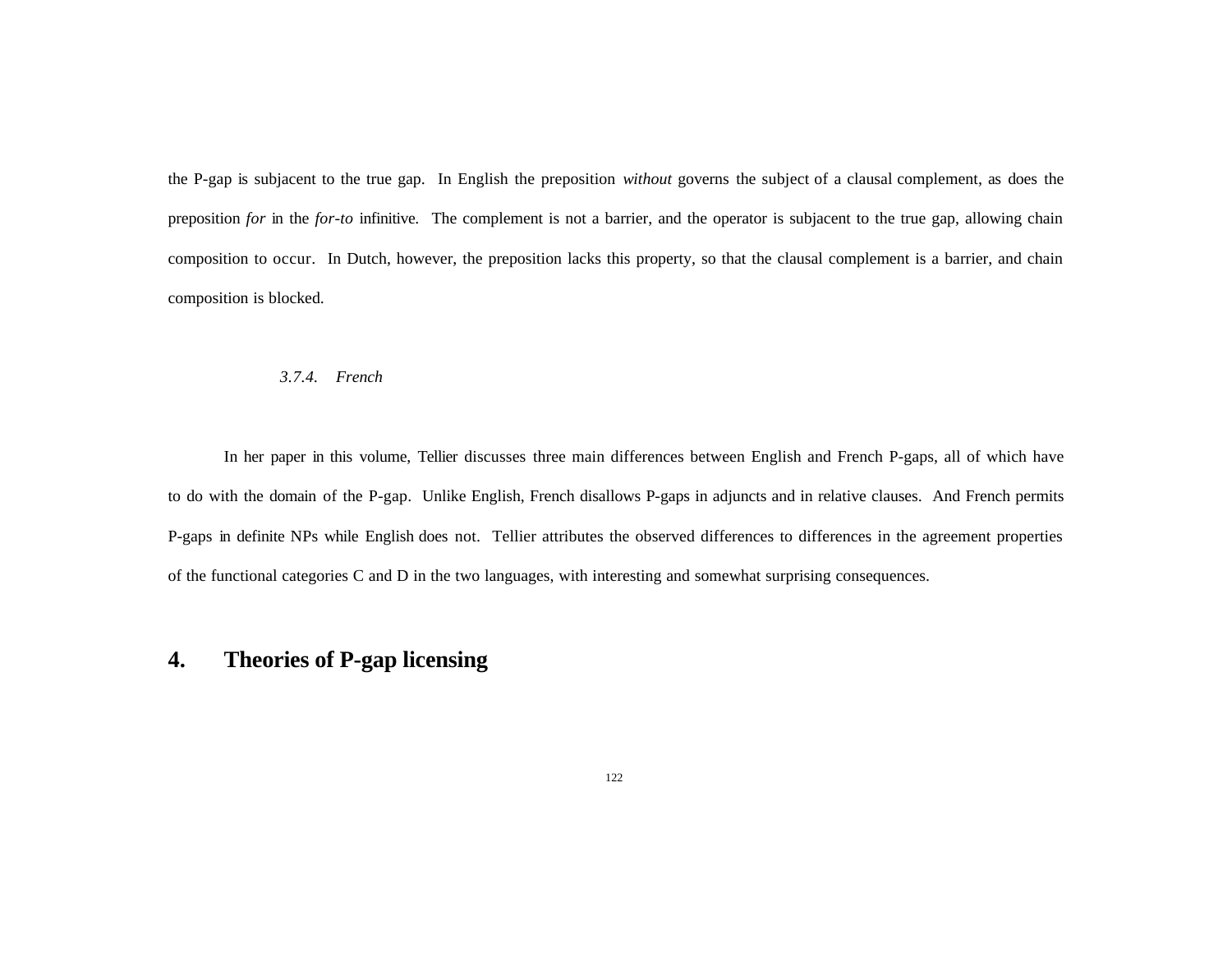## **4.1. Subordinate p-gaps**

Theories of P-gap licensing can be viewed as combining the values of certain features in different ways. Theories differ on whether the antecedent of the P-gap is the antecedent of the true gap, or an empty operator. For those that do not assume an empty operator, there is the question of whether the domain that contains the P-gap is subordinate to that which contains the true gap, or coordinate. The groupings in this section roughly reflect these features of various proposals.

#### *4.1.1. Contreras 1987*

Contreras (1987) proposes an extension of the approach of Chomsky (1982), assuming as with Chomsky (1986b) that the P-gap construction is a null operator construction. He proposes that the null operator that binds the P-gap is assigned values for the features [anaphor] and [pronominal] on the basis of where it appears in S-structure. According to Contreras, the null operator in a P-gap construction is governed, and is therefore [-anaphor,-pronominal]. The governor in an expression like *without reading pg* is the preposition (p. 12).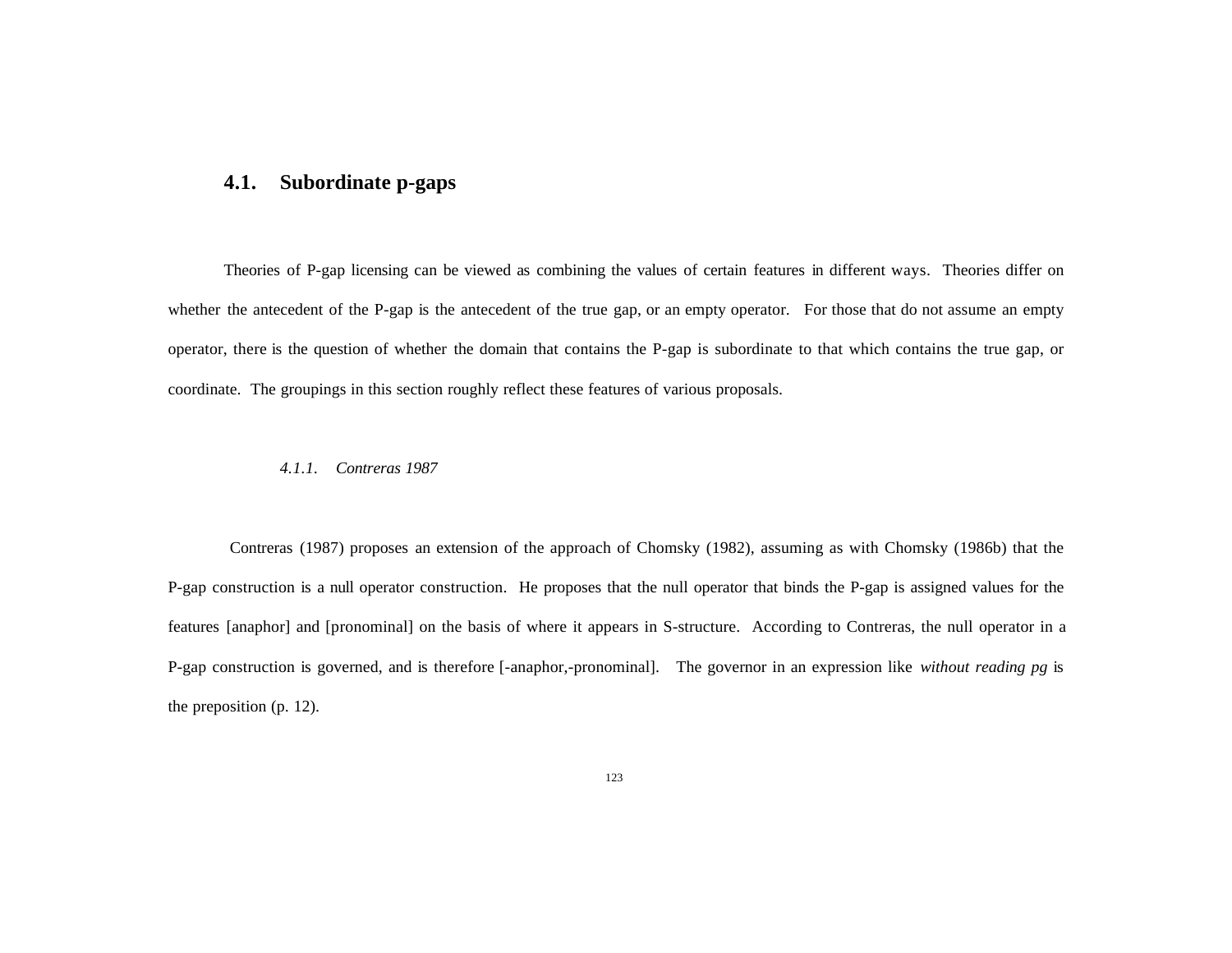(175)  $\left[$ <sub>PP</sub> without  $\left[$ <sub>CP</sub> OP<sub>i</sub> $\left[$ <sub>IP</sub> ... reading pg<sub>i</sub> $\left[$ ]]

The null operator must be free, which accounts immediately for the anti-c-command condition without chain composition. If the null operator is c-commanded by the true gap then Condition C is violated.

*4.1.2. Longobardi*

Longobardi (1984) (see also Longobardi (1985a), Longobardi (1985b)) , considers the case in which there is a gap in an adjunct on a right branch. The following illustrates.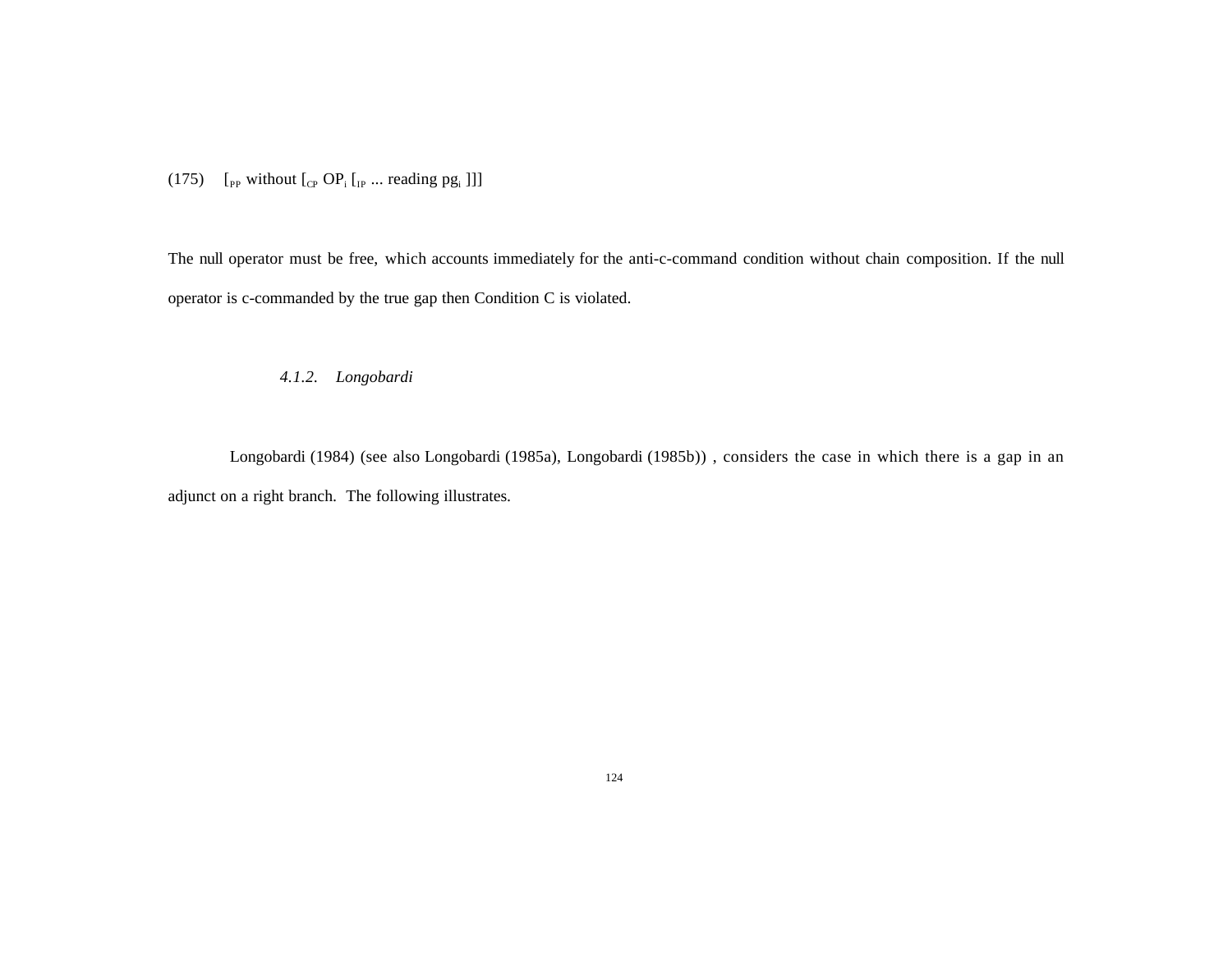

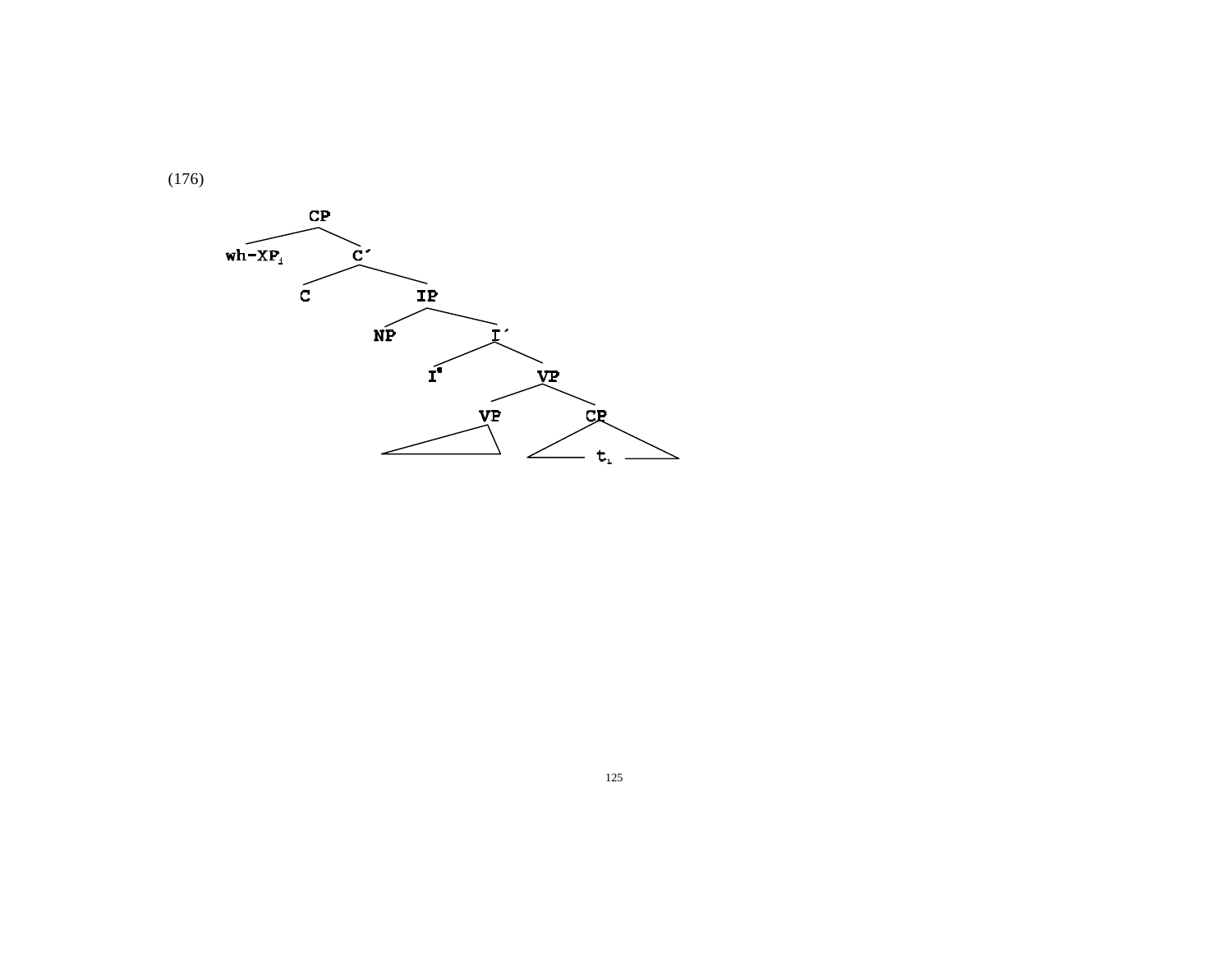The question that arises is whether  $C'$  is a g-projection (in the sense of Kayne 1983b) of the governor of  $t_i$ , which we will call ". Suppose that the lower CP is such a g-projection. The lower VP does not govern this CP but is in the configuration of canonical government with respect to CP, since it precedes it and canonical government in English is left-to-right. The higher VP immediately dominates the lower VP and CP, and CP is a g-projection of ". Thus the higher VP is a g-projection of ". Hence the higher CP is a g-projection of " and, since it contains ", the gap should be licensed. However, it is not; this is the configuration of a standard CED violation.

Longobardi proposes to tighten up the definition of configuration of canonical government so that it includes government. Under such a tightening, the lower VP would not be in such a configuration with CP, since it does not actually govern the CP. Thus the empty category would not be licensed. The requirement for government here anticipates Chomsky's later use of L-marking as a means of accounting for the ungrammaticality of extractions from adjunct islands in Chomsky (1986b). As Longobardi demonstrates ( Longobardi (1985b:176)), the approach extends directly to cases where the empty category is in an adjunct within another adjunct. When the containing adjunct contains an empty category, if it is a licensed P-gap, the lower adjunct may also contain a P-gap.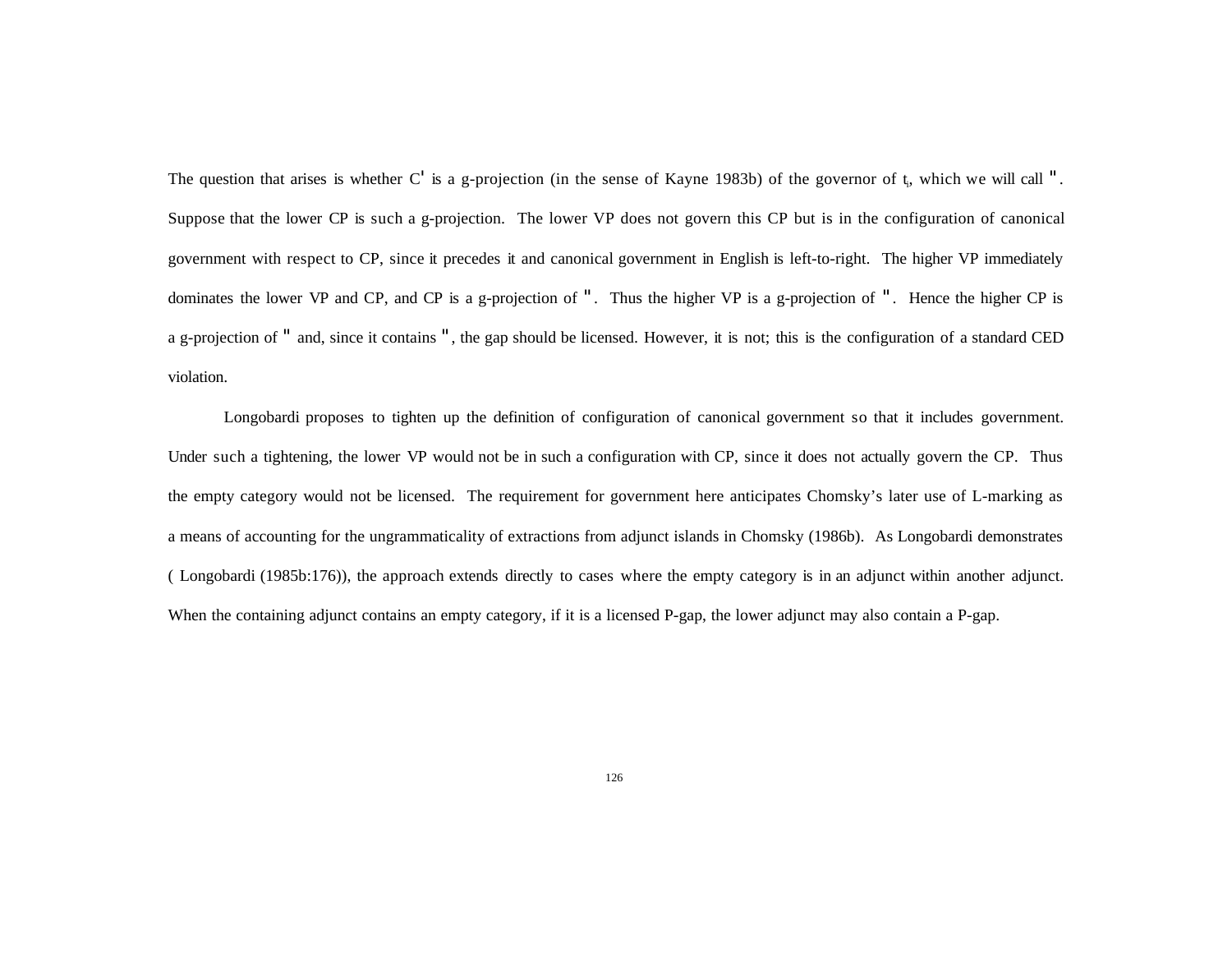(177) ?Which article should I study t thoroughly before I send pg back to the author without reviewing pg? ((22c))

But if there is no P-gap in the higher adjunct, the P-gap in the lower adjunct is not licensed.

(178) \*Which article should I study t thoroughly before I call the author without reviewing pg? ((22a))

## **4.2. ATB extractions**

*4.2.1. Sag 1983*

 Grosu (1980) appears to have been the first to suggest that P-gap constructions are an extension of across-the-board (ATB) extraction from a coordinate structure. Sag (1983) (see also Sag (1982)) was the first to point out that the SLASH feature of a PSG approach can be generalized to all phrasal daughters of a phrase, producing multiple gaps with a single antecedent. It is not necessary to claim that the daughters are coordinate, simply that the gap appears in all of them. Sag's schema –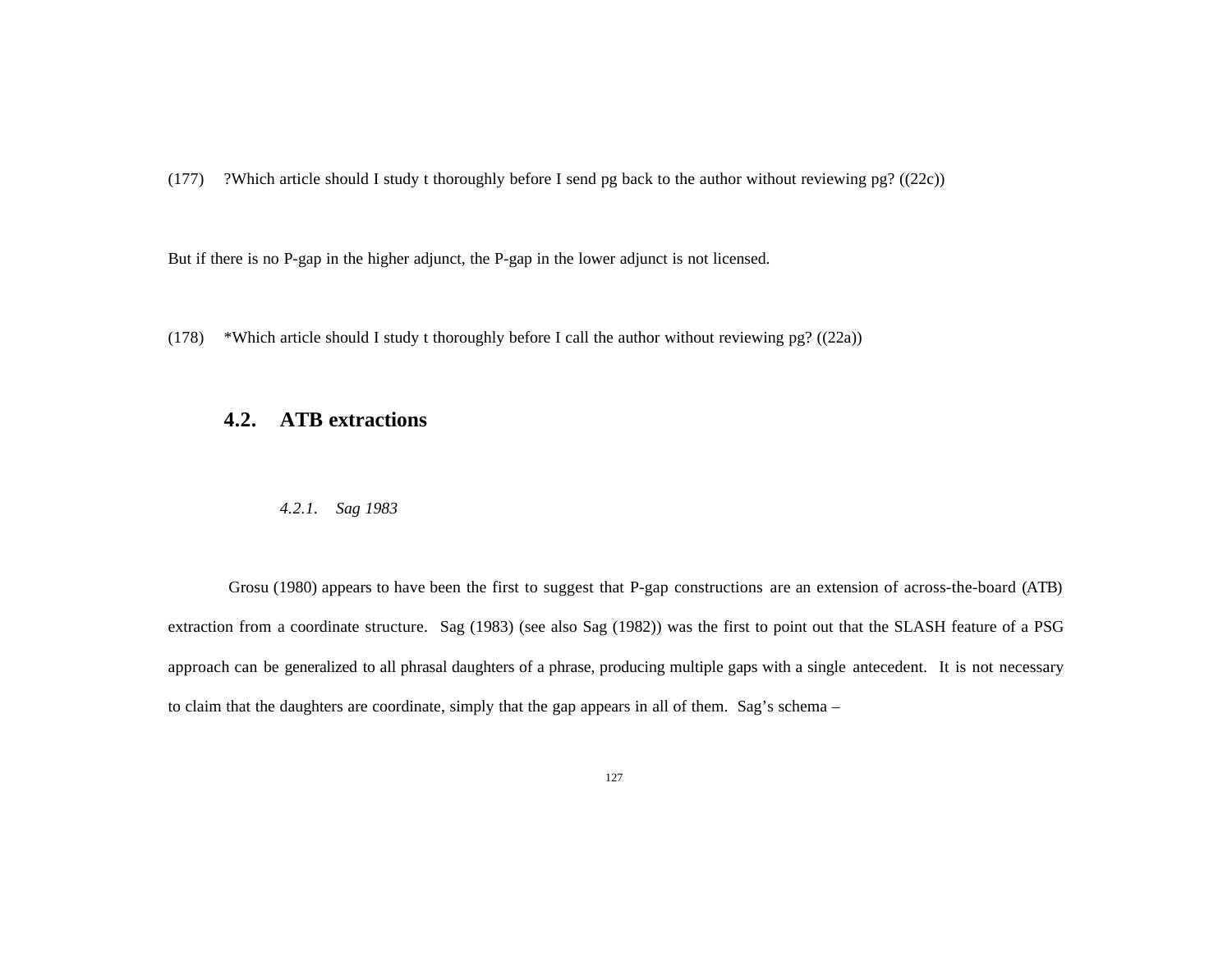(179) *P-gap Metarule (PGM)* (F 6 "/N'',\$) Y

(F 6 "/N'',\$/N''

[Sa82:39,(11)]

– yields a multiple gap structure involving the sisters in any phrase that can itself contain a gap. Sag shows that this approach yields P-gap configurations such as those in (180).

- $(180)$  a.  $\left[\begin{smallmatrix}S & 0 & \dots & 0 \end{smallmatrix}\right]$  ...e...  $\left[\begin{smallmatrix}V & 0 & \dots & 0 \end{smallmatrix}\right]$ 
	- b.  $\left[\begin{matrix}V_{\text{PP}} & V\end{matrix}\right]\left[\begin{matrix}V_{\text{PP}} & P & e\end{matrix}\right]$
	- c.  $\left[\begin{matrix}V_{\text{PP}} & V_{\text{PP}} & P & e\end{matrix}\right] \left[\begin{matrix}P_{\text{PP}} & P & e\end{matrix}\right]$
	- d.  $[\begin{array}{cc} [1,1] \mathbb{R}^p \end{array}]$  [<sub>PP</sub> P ...e...]]

A point not discussed by Sag is whether there are languages that allow for ATB extraction from coordinate structures but do not allow P-gaps; it would appear that the formalism introduced here would predict that the two would always go together. (Such a question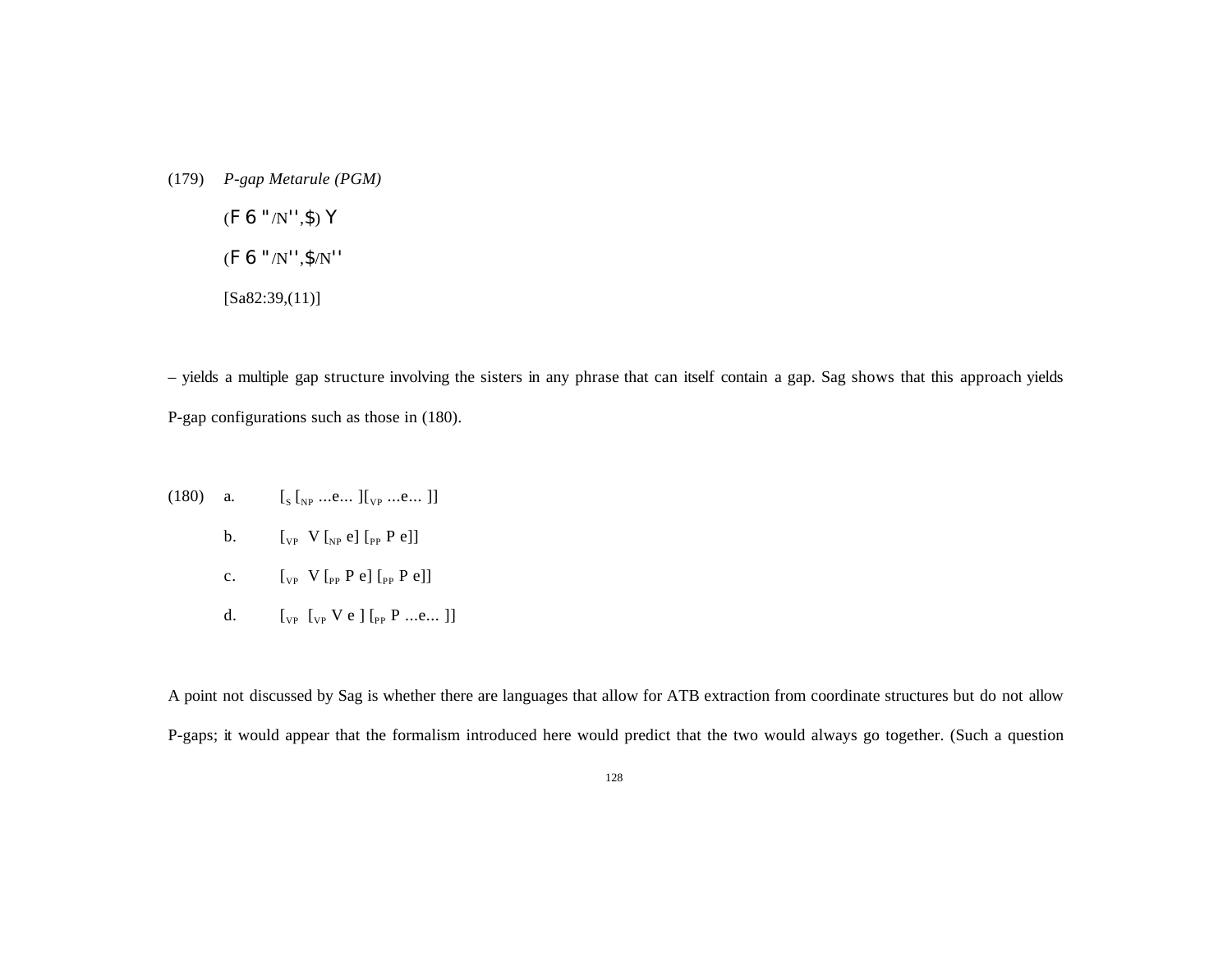arises generally for ATB type approaches.) It is also unclear how to account for cases where the true gap appears in one sister, the P-gap appears in another sister, but there is a third sister that lacks a P-gap. E.g.,

- (181) a. the person who John sold [a picture of t] [to a friend of pg] [for a nickel]
	- b. the person who Mary put t [in the most expensive hotel room] [without warning pg]

If strict binary branching is assumed in the VP in (181a) then *for a nickel* can be taken to be outside of the slashed category; however, it does not appear that such an approach will work for (181b) without additional stipulations, since *in the most expensive hotel room* is between the two constituents containing gaps. If binary branching is not assumed then the status of the non-gapped PPs arises in both examples.

For refinements of this general approach, see Gazdar, Klein, Pullum and Sag (1985) and Hukari and Levine (1987), as well as Levine et al. (this volume). Pollard and Sag (1994) update the proposal in the framework of HPSG. Hukari and Levine point out that using the PSG formalism, the anti-c-command condition follows directly. The c-commanding empty category is immediately dominated by a projection that dominates the P-gap. This projection inherits the SLASH feature from the P-gap, but not from the empty category, which instantiates the feature. Hence there is a mismatch, which is not licensed by the formalism.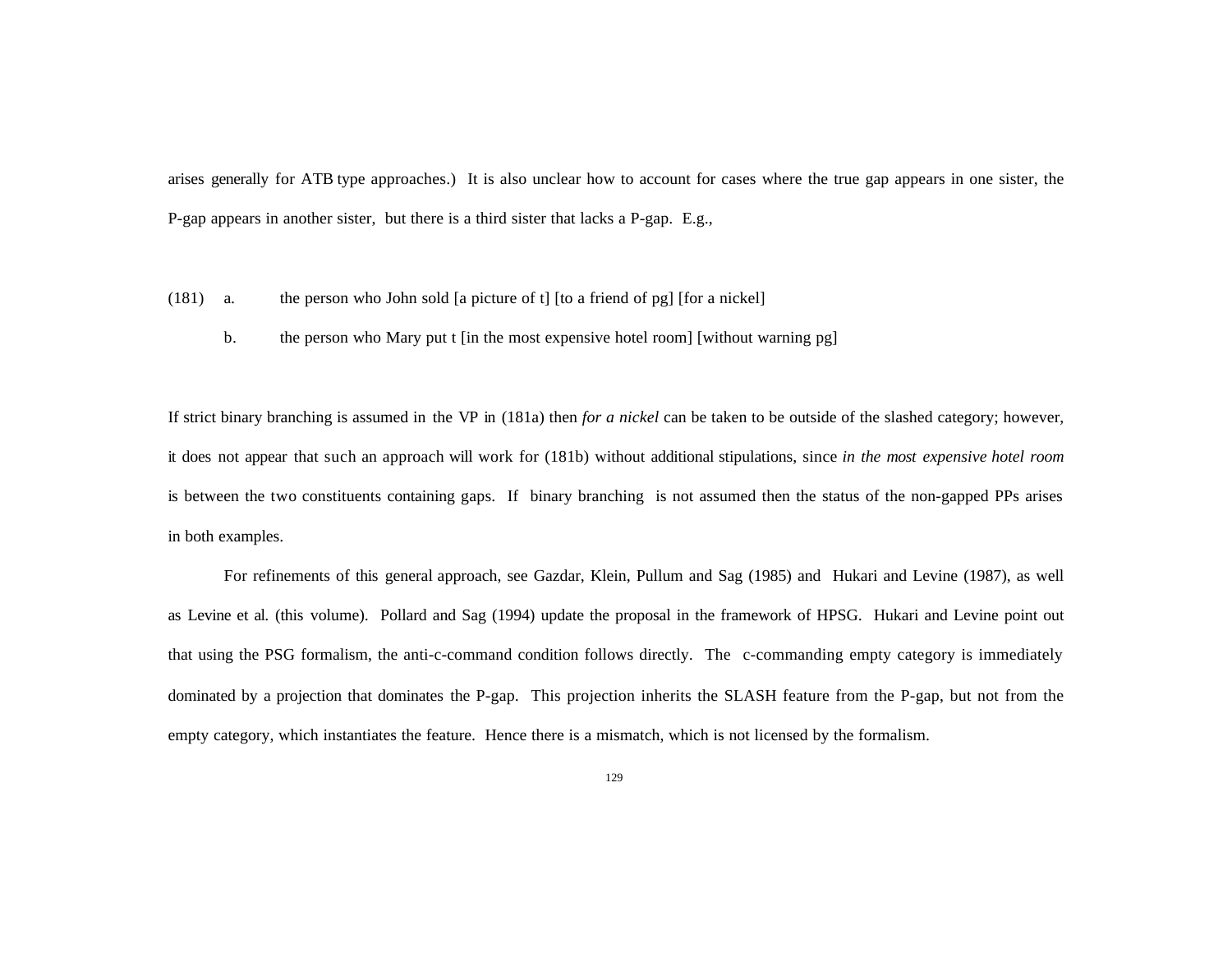*4.2.2. Cowper 1985*

 Cowper (1985) argues that there are similarities in P-gap and ATB constructions. She notes first the relative acceptability of the following, due to Chomsky (1982), noted earlier as (91a).

(182) George is a man who everyone who meets e knows someone who likes e. [Co85:76,(2)]

In this case, neither gap is subjacent to the leftmost *who* and so there should be dual Subjacency violations. Cowper argues that in coordinate structures, Subjacency fails to rule out ATB extractions just in case the antecedent is higher than the branching point and the gaps are lower than the branching point. The following illustrates.

(183) Which students did they decide [[to expel e] and [give raises to everyone who taught e]] [C85:76,(5a)]

Cowper claims that this sentence is more acceptable than the corresponding example with one gap.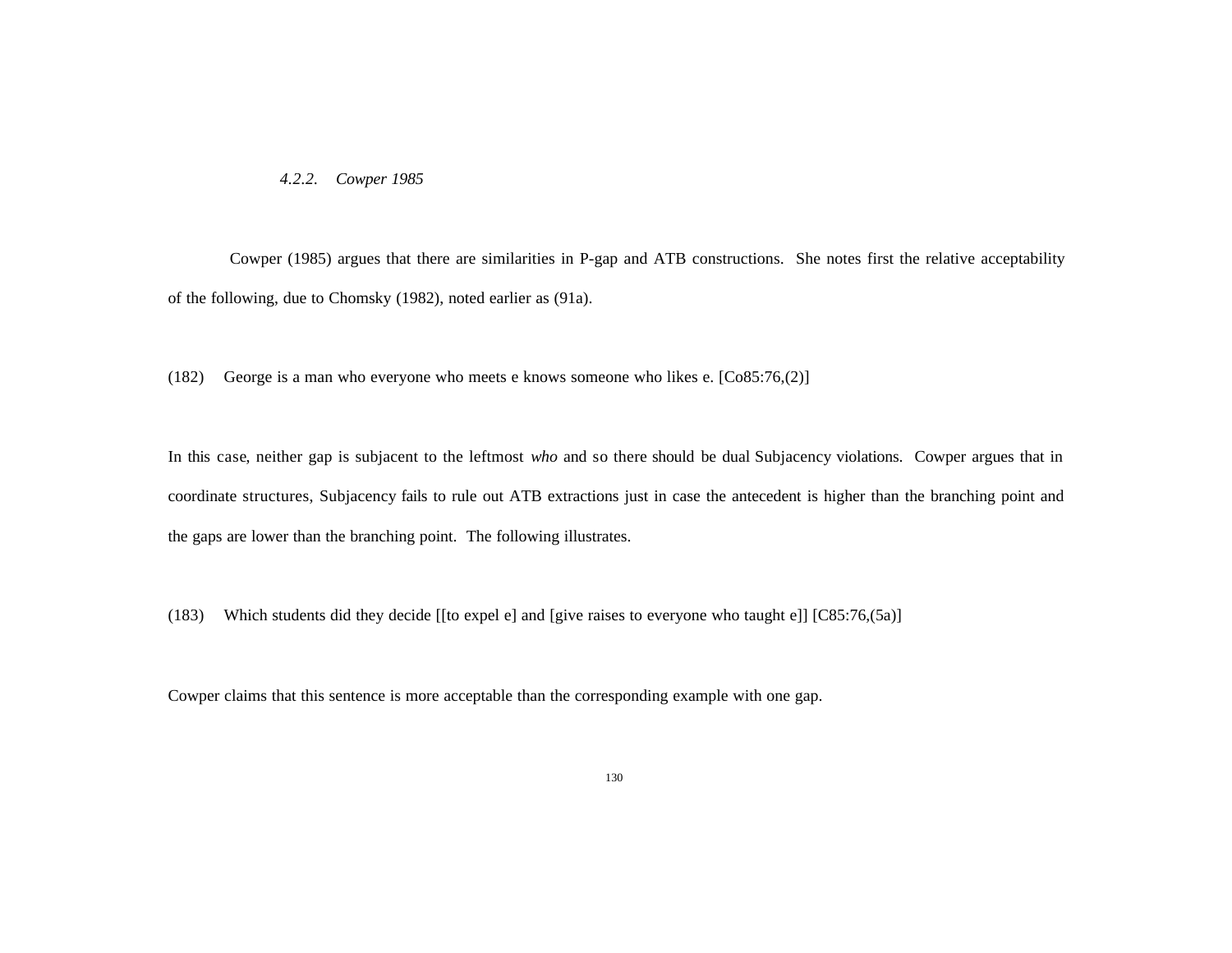(184) \*Which buildings did they give raises to everyone who taught in t.

### $[C85:76,(5b)]$

Replace by 'in the editors' view, this conclusion is not sustainable, our judgment being that (183) is on a par with (184).

Cowper raises the technical question of whether the coordinate structure shares with (182) the crucial properties that will produce a violation. Suppose for the sake of exposition that in long extractions there are intermediate traces in the COMP position of each CP. The intermediate trace associated with *which students* is in the COMP position of the CP containing *expel*. There is no intermediate trace in *give raises to everyone who taught e* that forms a chain with *e* that violates Subjacency. Similar observations hold for the expressions *everyone who meets e* and *someone who likes e* in the P-gap construction in (182). Cowper goes on to suggest that if there is an additional barrier (in the form of a bounding node) on one of the branches, a Subjacency violation arises.<sup>36</sup>

(185) \*George is a man who everyone who meets e has read a book about someone who likes e. [C85:78,(10a)]

Here, the problem is with *a book about someone who likes e.* Cowper's account of the phenomenon is that Subjacency is due to syntactic processing (p. 78). A filler such as a fronted wh-phrase forms a chain with its gap or gaps, which must be identified in the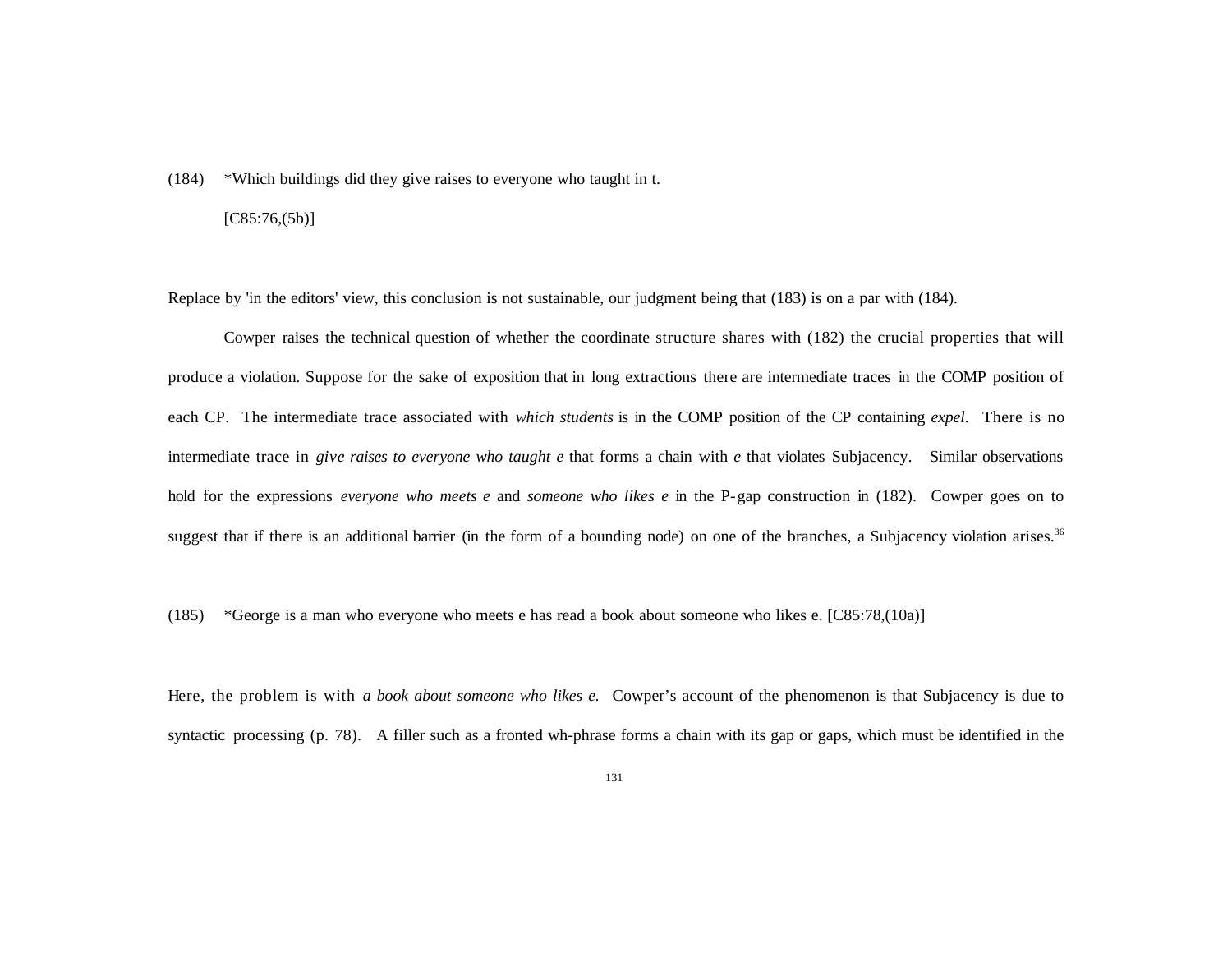course of processing. In case there is a branching chain, as in a P-gap construction or ATB extraction, the portion of the structure containing the multiple gaps is processed first. Processing involves creating an existential quantifier at the branch point. This quantifier is then linked to the fronted wh-phrase as though it was a variable. If there are no Subjacency violations between the created quantifier and the gaps, or between the fronted wh-phrase and the quantifier, then the sentence is judged to be well-formed.

The well-formedness of (182) also appears to depend on the presence of a quantifier, such as *everyone*, *no one*, or *someone*. Cowper suggests that this is due to the consolidation of the created quantifier and the overt quantifier, eliminating a bounding node. It is not clear precisely what formal mechanisms are entailed by such a proposal.

### *4.2.3. Williams 1990*

Williams (1990) suggests that a P-gap construction may be analyzed as follows.

(186) Who [[would you warn t][before striking pg]]

where the two bracketed expressions are taken to be in a coordinate structure.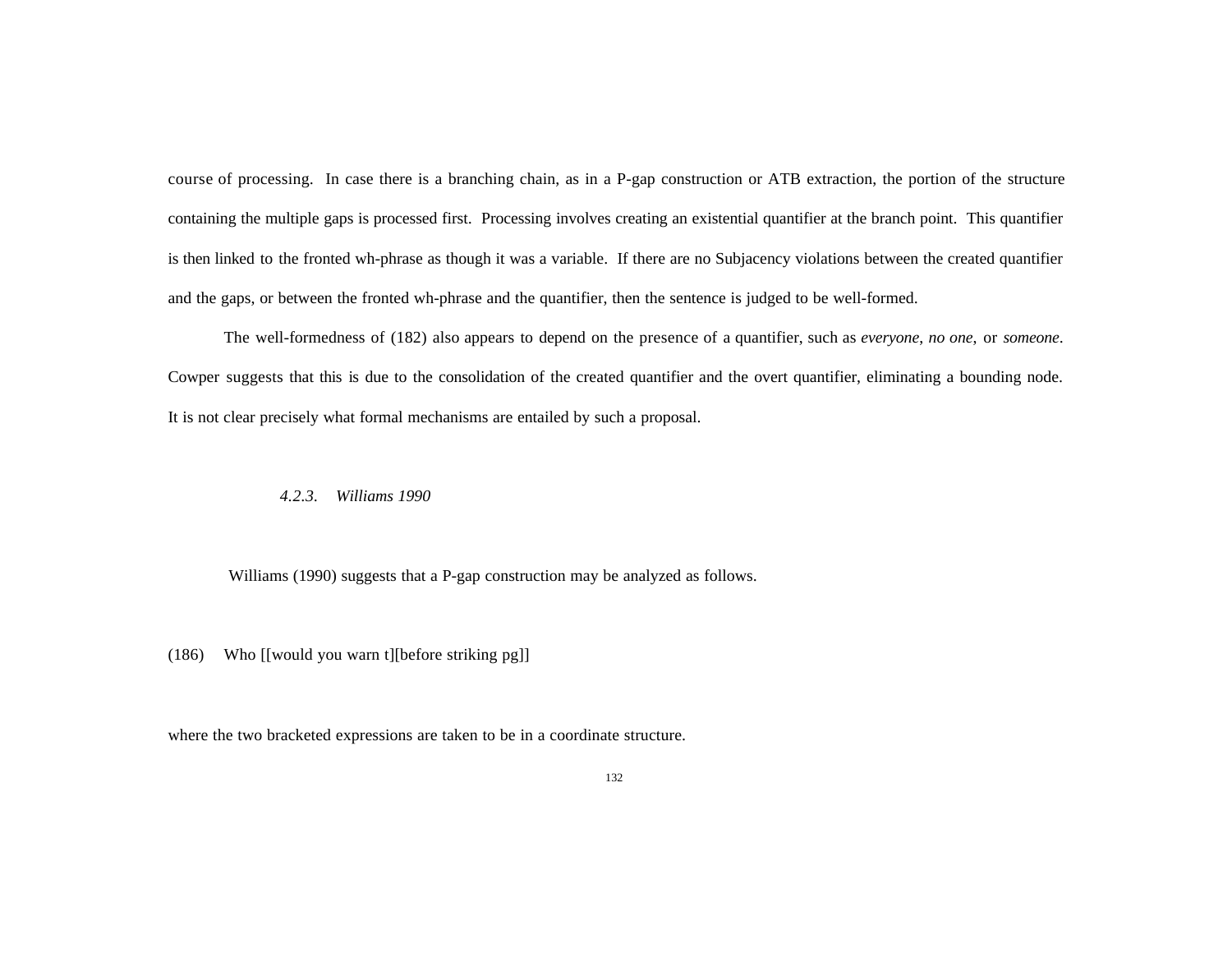(187) Who [[would you warn t] COORD [before striking t]]

[W90:265,(3)]

The nature of such coordination is somewhat obscure, especially given that it is necessary to invoke it for cases where the P-gap is in a subject.

(188) Which stars do [pictures of t] COORD [annoy t]] [W90:270,(27)]

 Postal (1993) criticizes Williams' proposal on on both conceptual and factual grounds. First, it is generally agreed that P-gaps can only have NP antecedents, while ATB extraction can involve any category (but see §2.3). Second, ATB extractions can apply to the subjects of embedded clauses, while P-gaps cannot be the subjects of embedded clauses, according to Postal.<sup>37</sup> E.g.,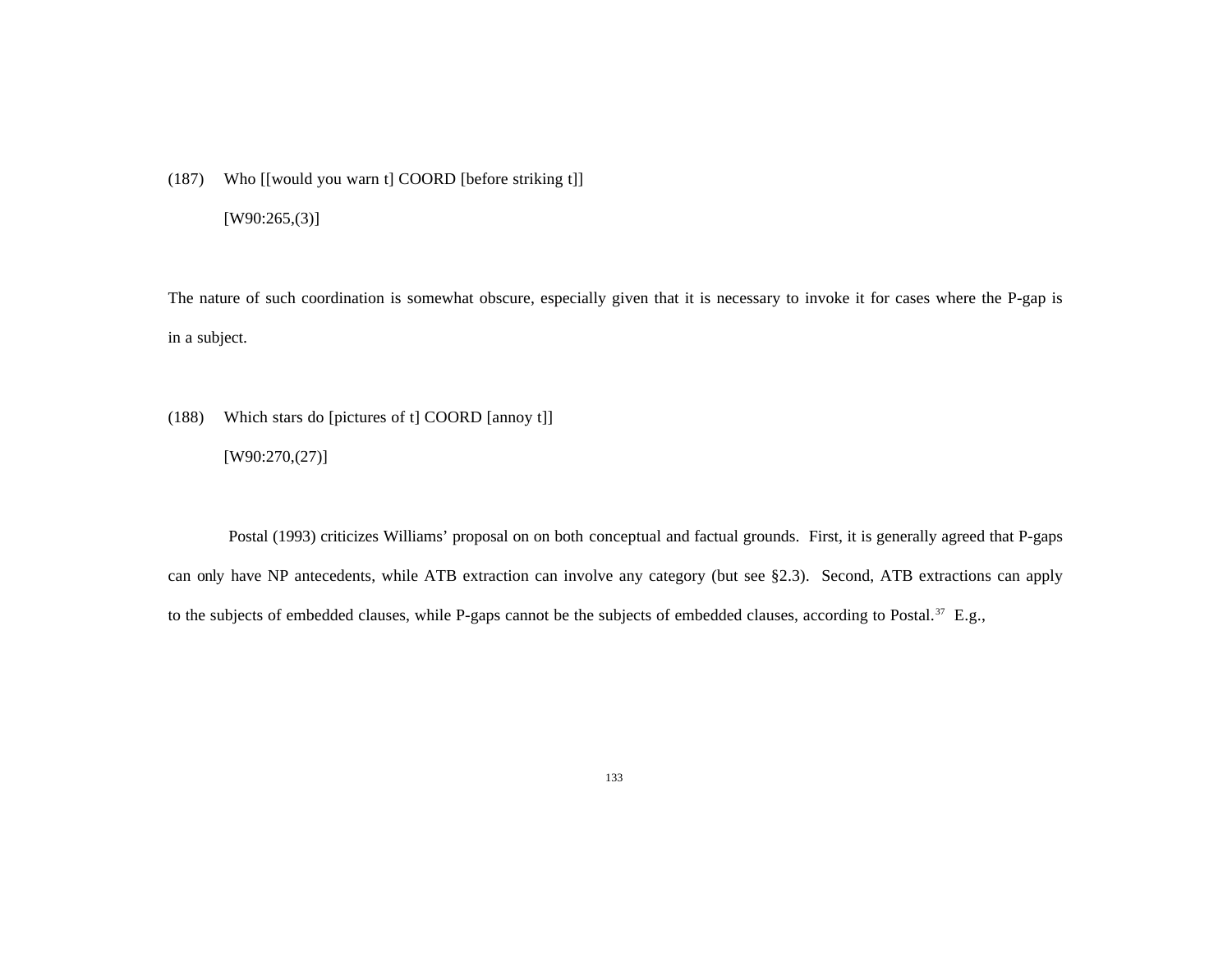- (189) a. \*Which patient did he convince t pg should visit him? [Po93:737,(8b)]
	- b. Which patients did he convince you t were already doctors and t were going to become psychiatrists? [Po93,737,(10a)]

Third, P-gaps are disallowed in contexts that also disallow passive (see Postal (1990)); ATB extraction does not observe this constraint.

- (190) a. Diptheria can be caught/\*gotten by anyone. [Po93:738,(11b)]
	- b. Which disease did everyone who caught/\*got pg want Dr. Jones to study t. [Po93:738,(11d)]
	- c. Which disease did Dr. Johns study t but Dr. Kline deny that he had ever caught/gotten t? [Po93:738,(12a)]

A set of additional restrictions on passive also appear to hold for P-gaps, but not for ATB extraction. For example,

- (191) a. Abigail felt the rocks move. [Po93:741,(20a)]
	- b. \*The rocks were felt move by Abigail. [Po93:741,(20b)]
	- c. \*Which rocks did the gorilla sit on t after feeling pg move? [Po93:741,(20e)]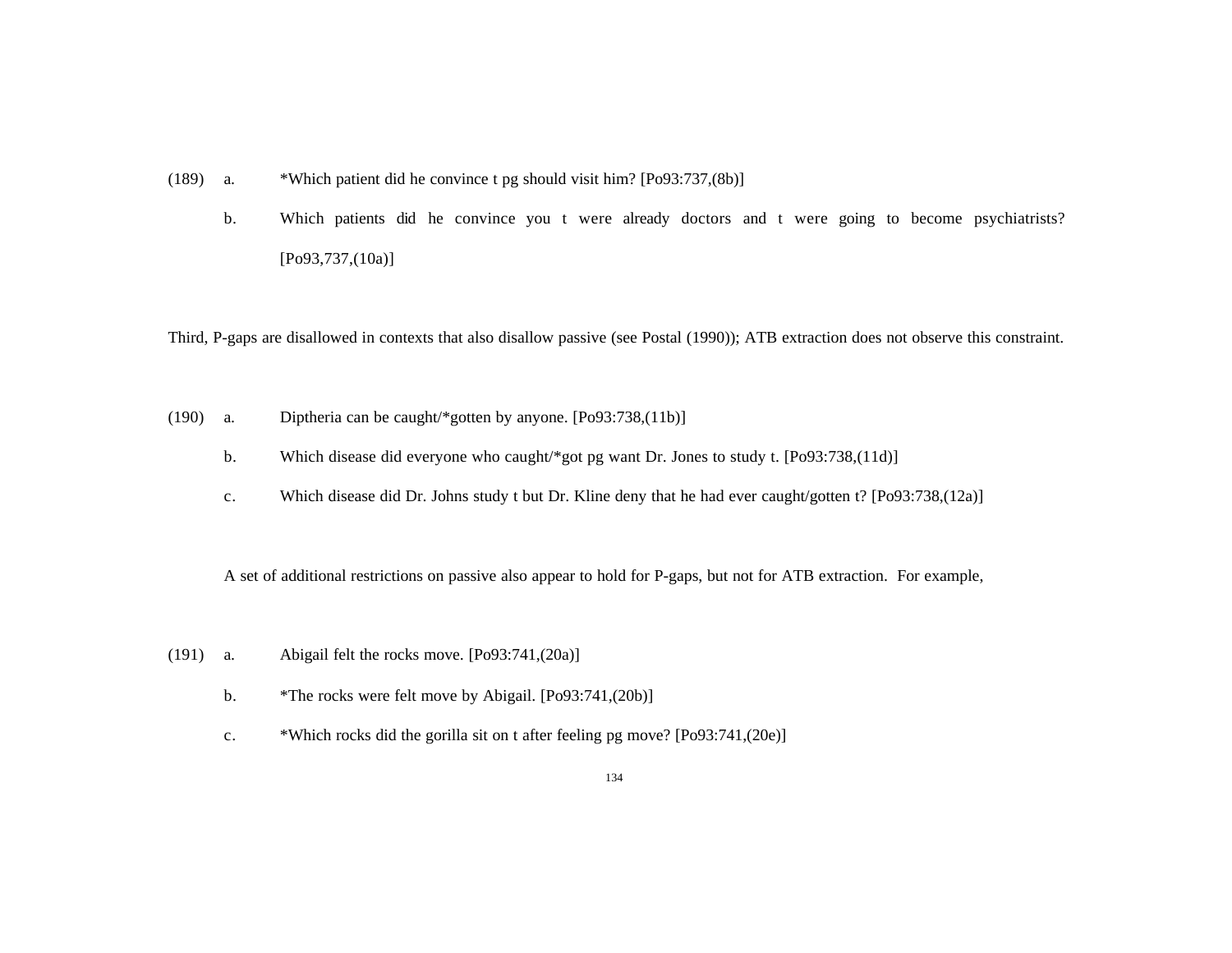d. The rock which Ted sat on t but only Joyce felt move t [Po93:741,(20f)]

#### and

- (192) a. It amused Sonia to tickle alligators. [Po93:743,(25a)]
	- b. \*Sonia was amused by it to tickle alligators. [Po93:743,(25b)]
	- c. \*It was Ida that Bob contacted t immediately after concluding that it would amuse pg to tickle alligators.[Po93:743,(25e)]
	- d. the kind of people who Bob might warn t but it would nonetheless amuse t to tickle alligators [Po93:743,(25f)]

Furthermore, as already noted, Postal presents evidence that P-gaps are excluded in positions that cannot contain overt pronouns, a restriction that is not shared by ATB extractions (see §3.2.2 for a summary). Postal notes that these properties of P-gaps, and others not mentioned here, appear to be shared by other "empty operator" constructions, such as Object Raising, complement object deletion ( Lasnik and Fiengo (1974)), purposives ( Bach (1982)), and infinitival relatives; see Cinque (1990), as well as Browning (1987) and Jones (1987).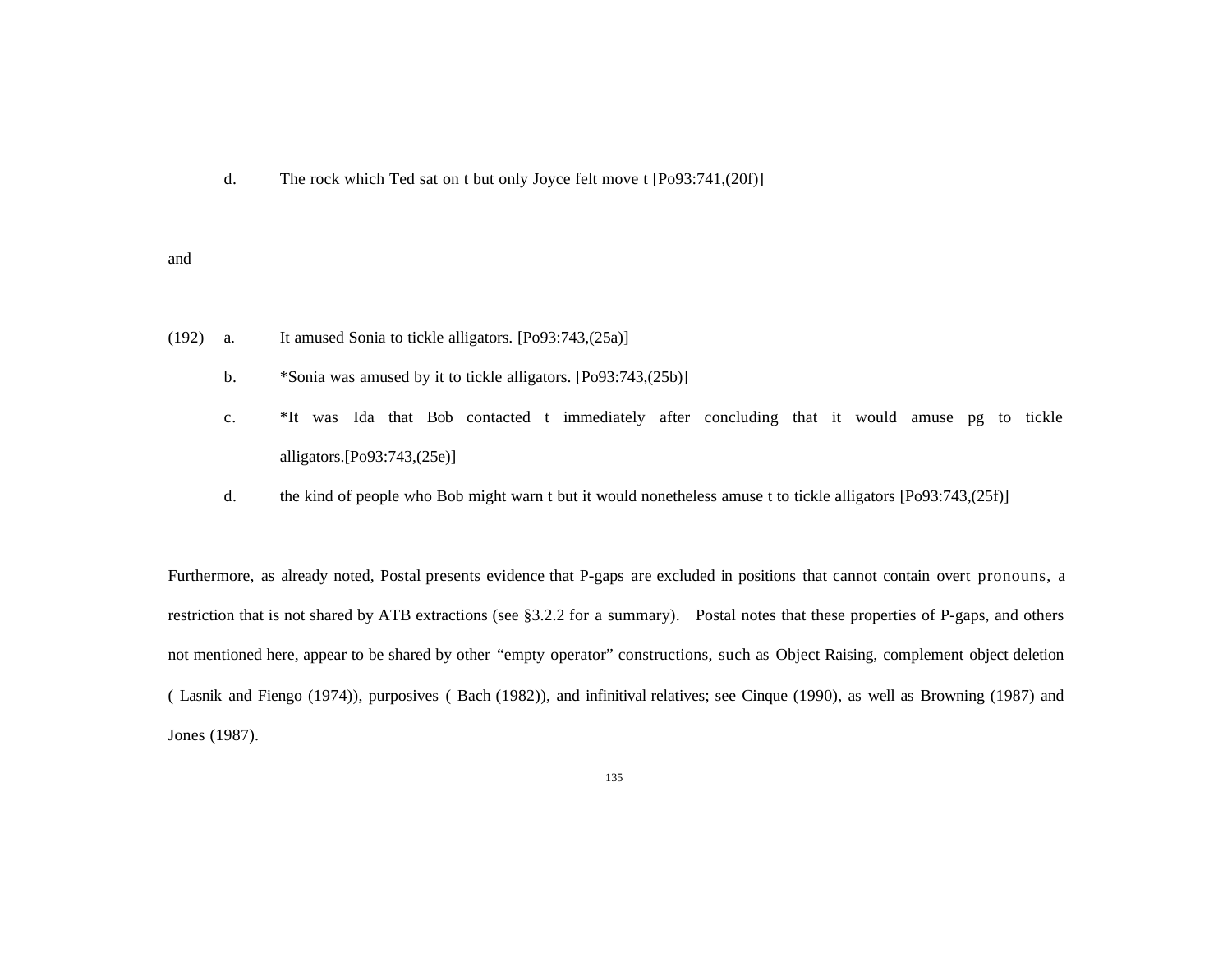#### *4.2.4. Munn 1992*

Munn (1992) assumes that P-gaps are produced by Across-the-Board (ATB) movement. His approach differs from earlier treatments in that for him, coordinate ATB constructions are a subtype of P-gap construction. The P-gap is produced by null operator movement (along the lines of Contreras (1984) and Chomsky (1986b)), as is the gap in an ATB construction. Munn notes that P-gap constructions are similar to ATB constructions in restricting the category of the antecedent; some of the evidence is summarized in §2.3. However, note that Munn's proposal is incompatible with the evidence of Postal (1993) cited in §3.2 that the P-gap is pronominal. Munn develops his ideas further in his contribution to this volume; arguing for some striking parallels between P-gap and coordinate constructions .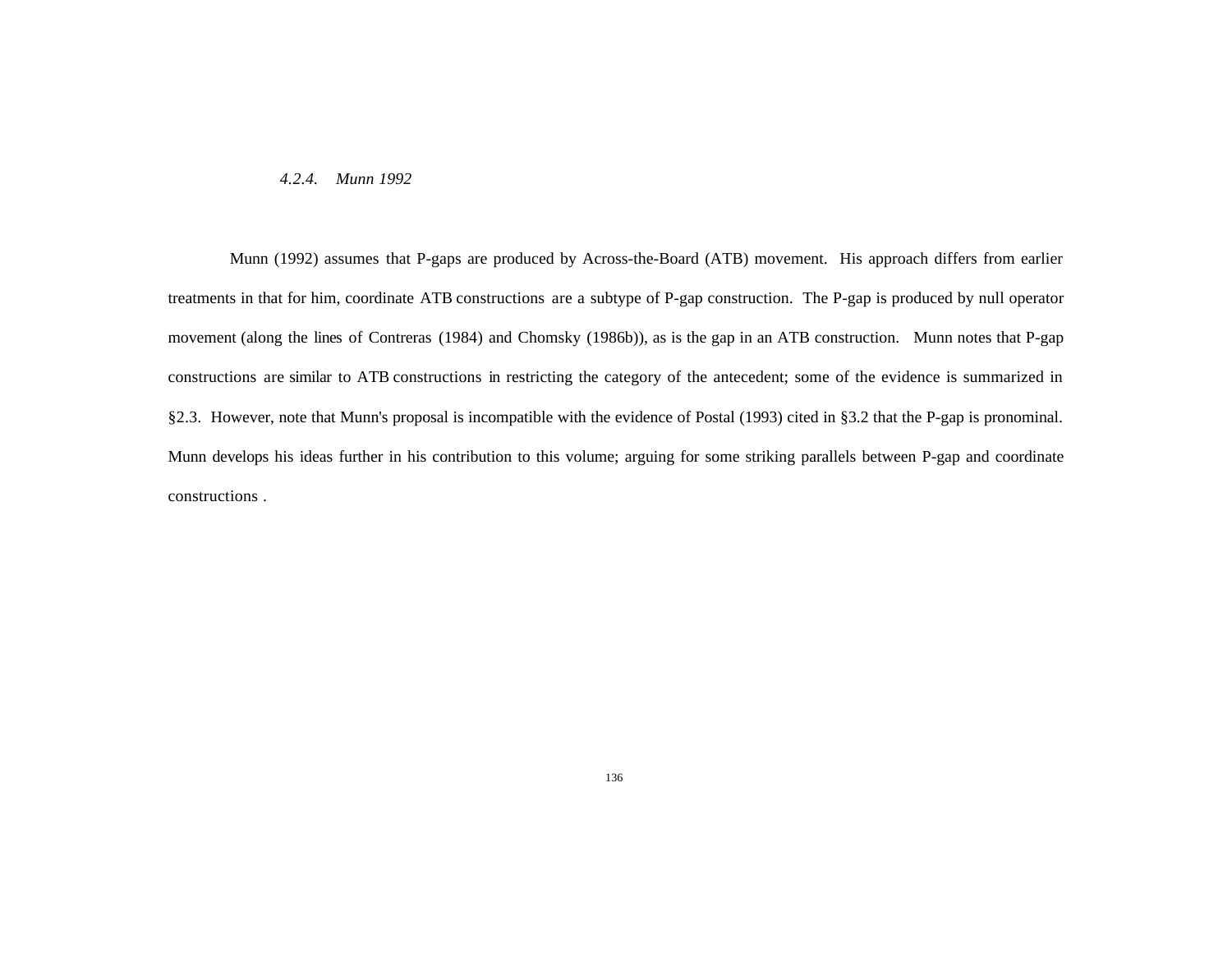# **5. Summary**

In summary, let us recall the CCP of (26).

- (26) CCP1. The antecedent of a P-gap must be in an A' position.
	- CCP2. A P-gap is licensed only at S-structure.
	- CCP3. The antecedent of a P-gap must be an NP.
	- CCP4. The true gap cannot c-command the P-gap.
	- CCP5. The P-gap is in a chain with the antecedent of the true gap.
	- CCP6. Anti-c-command is a consequence of Condition C of the Binding Theory.

It is striking that while there is support for all of these clauses of the CCP, none has gone without serious challenge. CCP1 has been challenged primarily by the evidence that scrambling and clitics license P-gaps in some languages. CCP2 has received a limited challenge from Jeddah Arabic, but otherwise seems fairly robust. Perhaps the most contentious issue is CCP3. There is overwhelming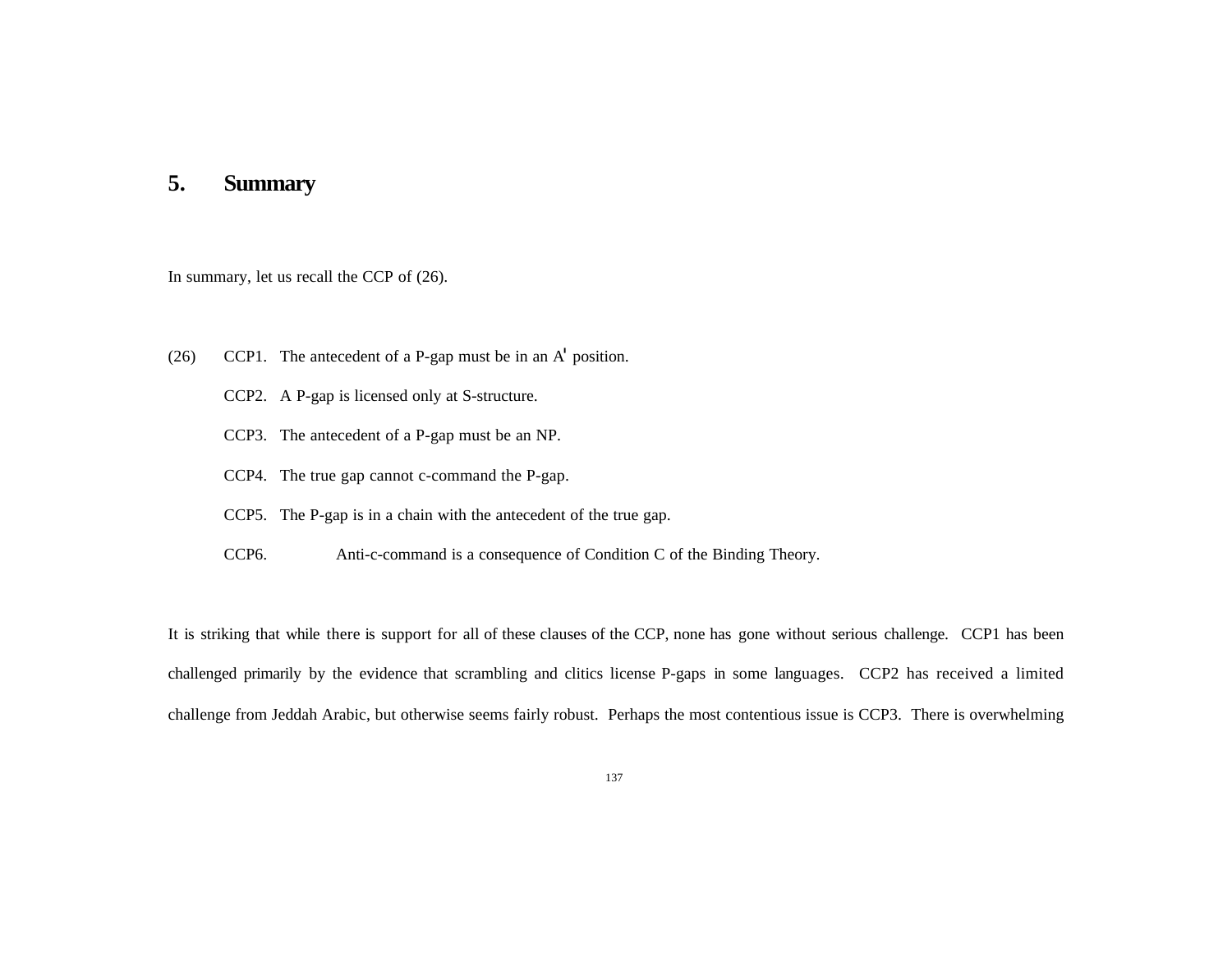empirical evidence in support of this position, although it has also been challenged by Levine et al. (this volume) for English. The striking contrast between the extended evidence in support of CCP3 and the robust counterexamples is an intriguing puzzle that merits further study.

The anti-c-command position of CCP4 appears to be substantially correct and without serious challenge in the literature, although CCP6 is not yet firmly established as the basis for CCP4 . Finally, CCP5 is very much at issue, regardless of the status of CCP3..

So, while much has been learned about P-gaps since Engdahl's original paper, most of the central questions remain open. We hope that the papers in the current volume will provide a useful perspective on the key issues, that they will bring together the essential factual material that must be accounted for in any treatment of the subject, that they will offer new insights into the nature of P-gaps in a range of languages, and that they will stimulate new research on the basis of which our understanding of these issues may be advanced.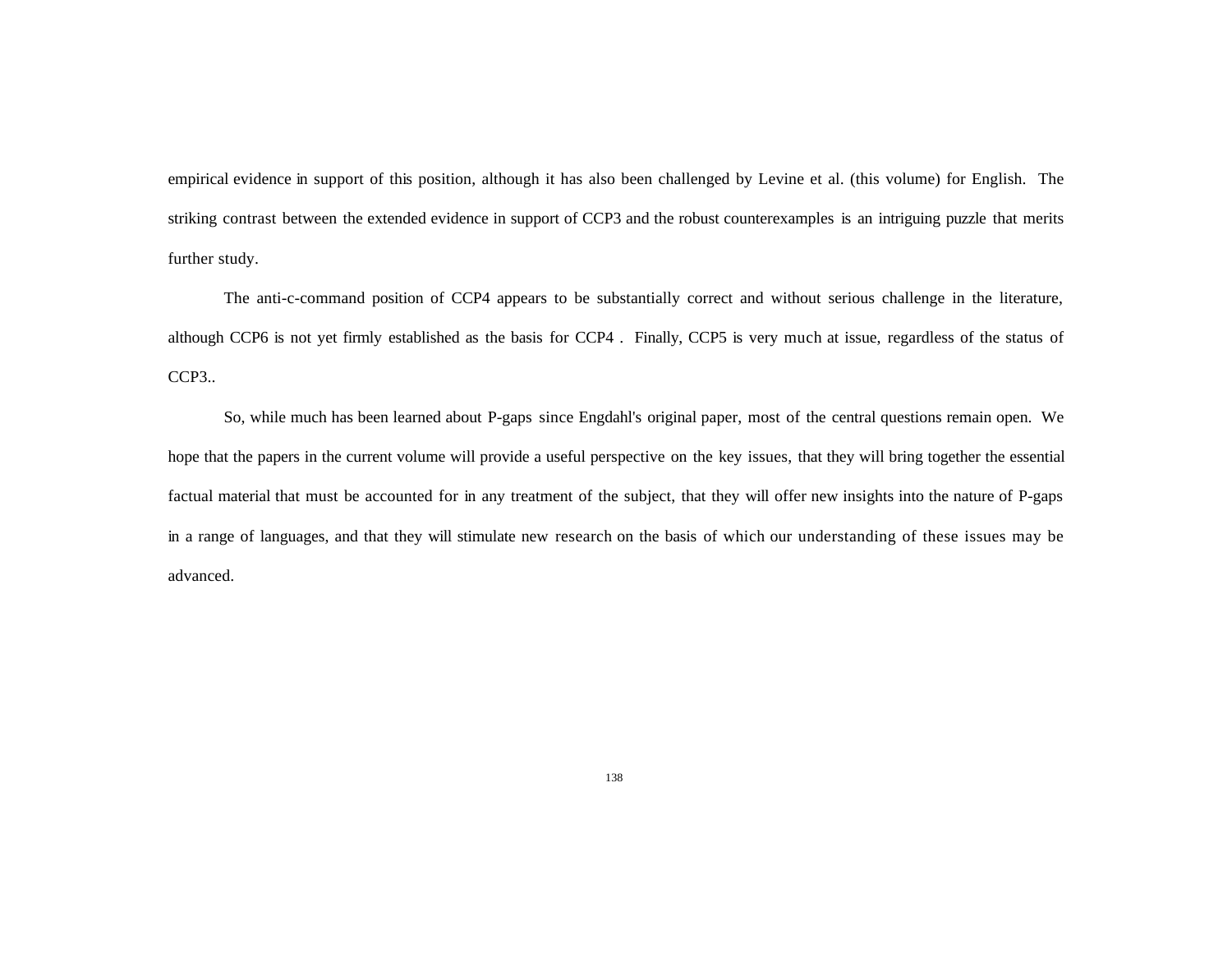### **References**

- Aoun, J. and R. Clark (1985) "On Non-Overt Operators," in *Southern California Occasional Papers in Linguistics*, vol. 10, Department of Linguistics, University of Southern California, Los Angeles, CA, 17-36.
- Bach, E. (1982) "Purpose Clauses and Control," in Jacobson, P. and G. K. Pullum, eds., *The Nature of Syntactic Representation*, Reidel, Dordrecht, 35-57.

Barss, A. (1986) *Chains and Anaphoric Dependence: On Reconstruction and Its Implications*, MIT, Cambridge, MA, diss.

- Bayer, J. and J. Kornfilt (1994) "Against Scrambling as an Instance of Move-Alpha," in Corver, N. and H. van Riemsdijk, eds., *Studies on Scrambling: Movement and Non-Movement Approaches to Free Word-Order Phenomena*, Mouton de Gruyter, Berlin - New York, 17-60.
- Bennis, H. and T. Hoekstra (1984) "Gaps and Parasitic Gaps," *The Linguistic Review* 4, 29-87.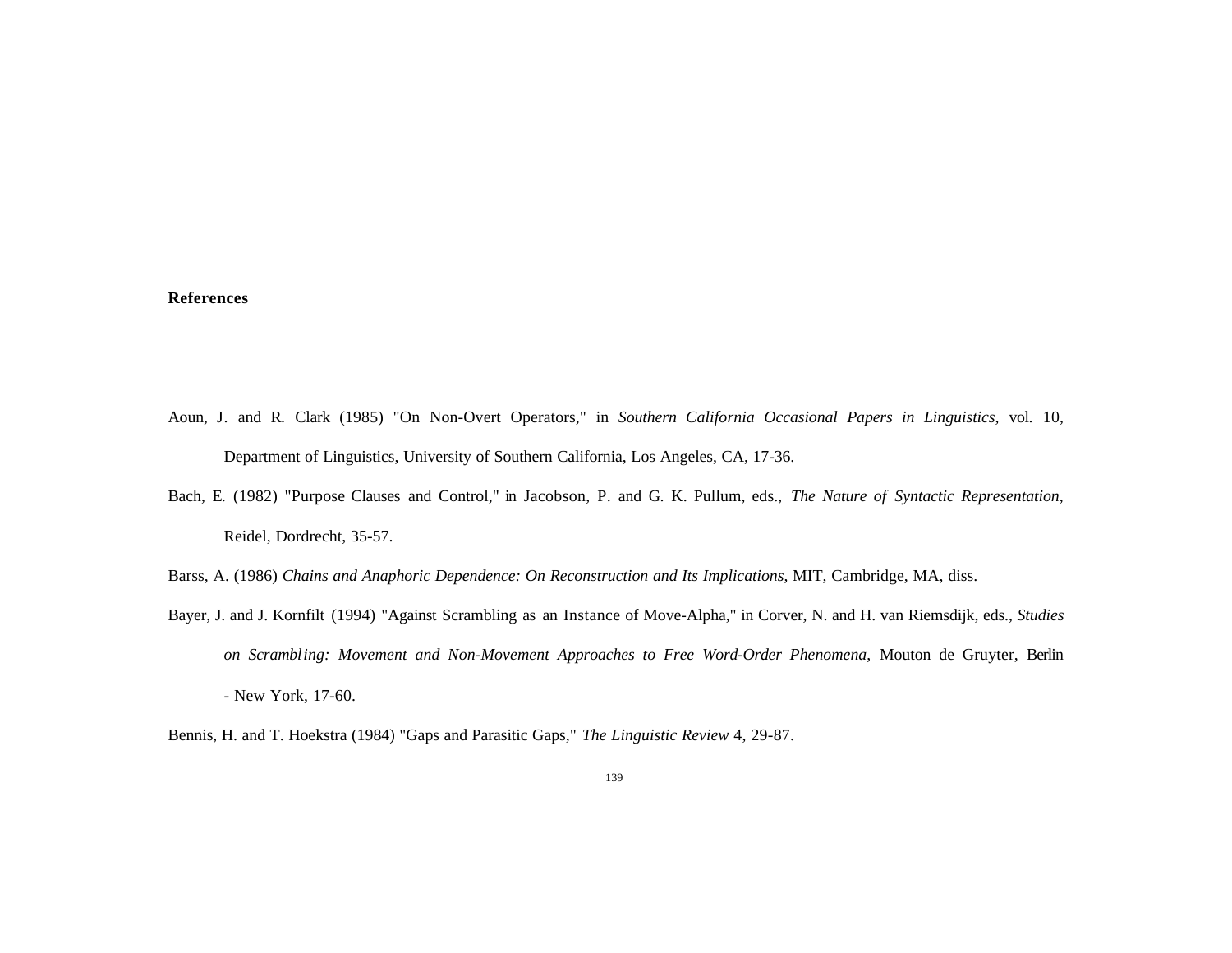------ and T. Hoekstra (1985) "Parasitic Gaps in Dutch," in Berman, S., J.-W. Choe and J. McDonough, eds., *Proceedings of NELS 15, 1985*, GLSA, U. Mass. Amherst, Amherst, MA, 1-14.

Bordelois, I. (1986) "Parasitic Gaps: Extensions of Restructuring," in Bordelois, I., H. Contreras and K. Zagona, eds., *Generative Studies in Spanish Syntax*, Foris Publications, Dordrecht, Holland, 1-24.

Borer, H. (1981) *Parametric Variation in Clitic Constructions*, Diss, MIT, Cambridge, MA.

Bresnan, J. (1977) "Variables in the Theory of Transformations," in Culicover, P. W., Wasow and A. Akmajian, eds., *Formal Syntax*, Academic Press, New York, 157-196.

Brody, M. (1984) "On Contextual Definitions and the Role of Chains," *Linguistic Inquiry* 15, 355-380.

------ (1995) *Lexico-Logical Form*, MIT Press, Cambridge, MA.

- Browning, M. A. (1987) "Null Operators and Their Antecedents," in McDonough, J. and B. Plunkett, eds., *Proceedings of NELS 17 GLSA, Vol. I*, Department of Linguistics, University of Mass, Amherst, Amherst, MA, 59-78.
- Browning, M. and E. Karimi (1994) "Scrambling to Object Position in Persian," in Corver, N. and H. van Riemsdijk, eds., *Studies on Scrambling: Movement and Non-Movement Approaches to Free Word-Order Phenomena*, Mouton de Gruyter, Berlin - New York, 61-100.
- Campos, H. (1991) "Silent Objects and Subjects in Spanish," in Campos, H. and F. Martinez-Gil, eds., *Current Studies in Spanish*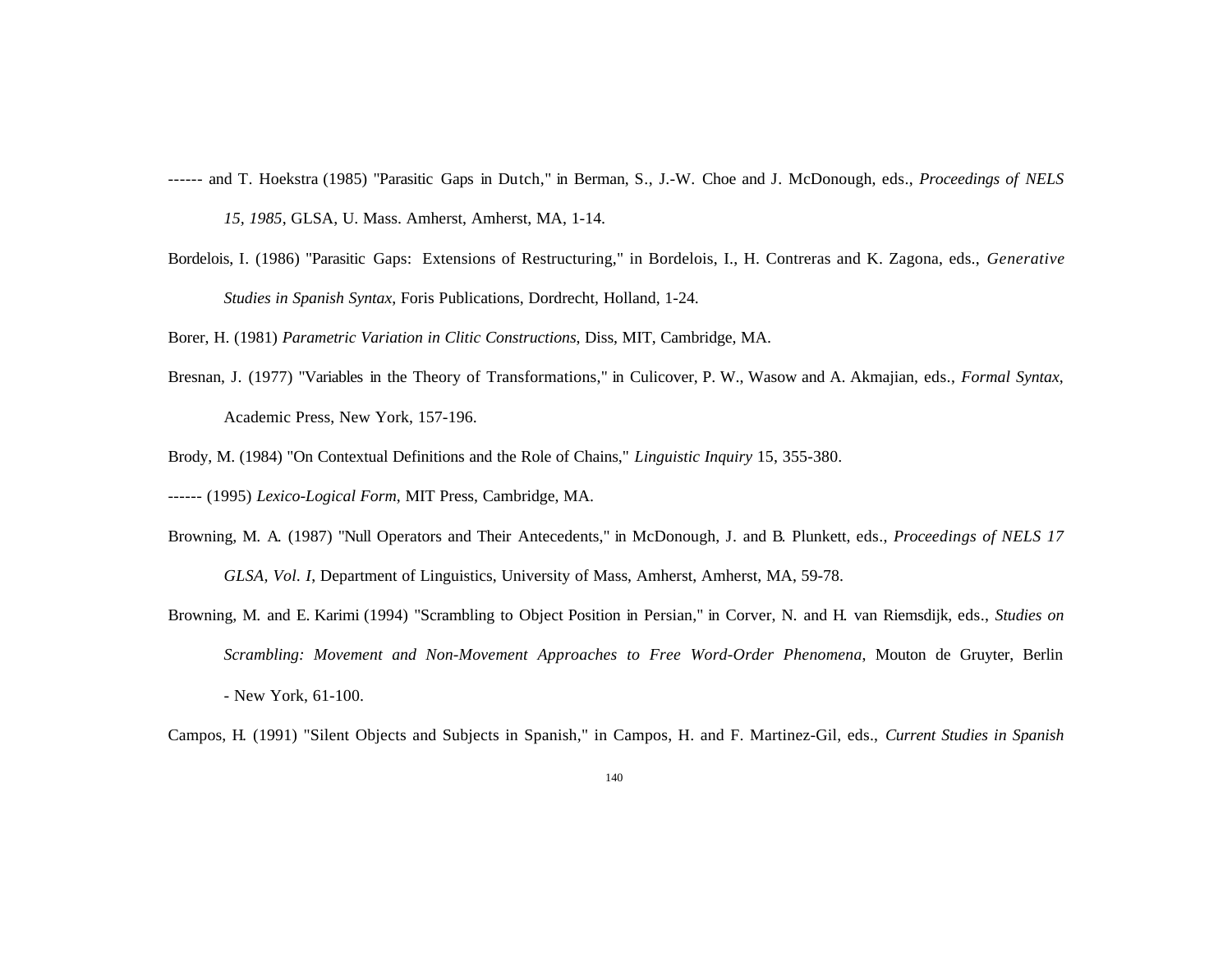*Linguistics*, Georgetown University Press, Washington D.C., 117-141.

- Chomsky, N. (1973) "Conditions on Transformations," in Anderson, S. and P. Kiparsky, eds., *Festschrift for Morris Halle*, Holt, Rinehart and Winston, New York, 232-286.
- ------ (1977) "On Wh Movement," in Culicover, P. W., Wasow and A. Akmajian, eds., *Formal Syntax*, Academic Press, New York, 71-132.
- ------ (1981) *Lectures on Government and Binding*, Foris Publications, Dordrecht, Holland.
- ------ (1982) *Some Concepts and Consequences of the Theory of Government and Binding*, Foris Publications, Dordrecht, Holland.
- ------ (1986b) *Barriers*, MIT Press, Cambridge, Massachusetts.
- ------ and H. Lasnik (1977) "Filters and Control," *Linguistic Inquiry* 8, 425-504.
- Cinque, G. (1990) *Types of A-Bar Dependencies*, MIT Press, Cambridge, MA.
- Contreras, H. (1984) "A Note on Parasitic Gaps," *Linguistic Inquiry* 5, 704-713.
- ------ (1987) "Parasitic Chains and Binding," in Neidle, C. and R. A. Cedeno, eds., *Studies in Romance Languages*, Foris Publications, Dordrecht, Holland, 61-78.
- ------ (1993) "On Null Operator Structures," *Natural Language and Linguistic Theory* 11, 1-30.

Corver, N. and H. van Riemsdijk (Eds.) (1994) *Studies on Scrambling: Movement and Non-Movement Approaches to Free*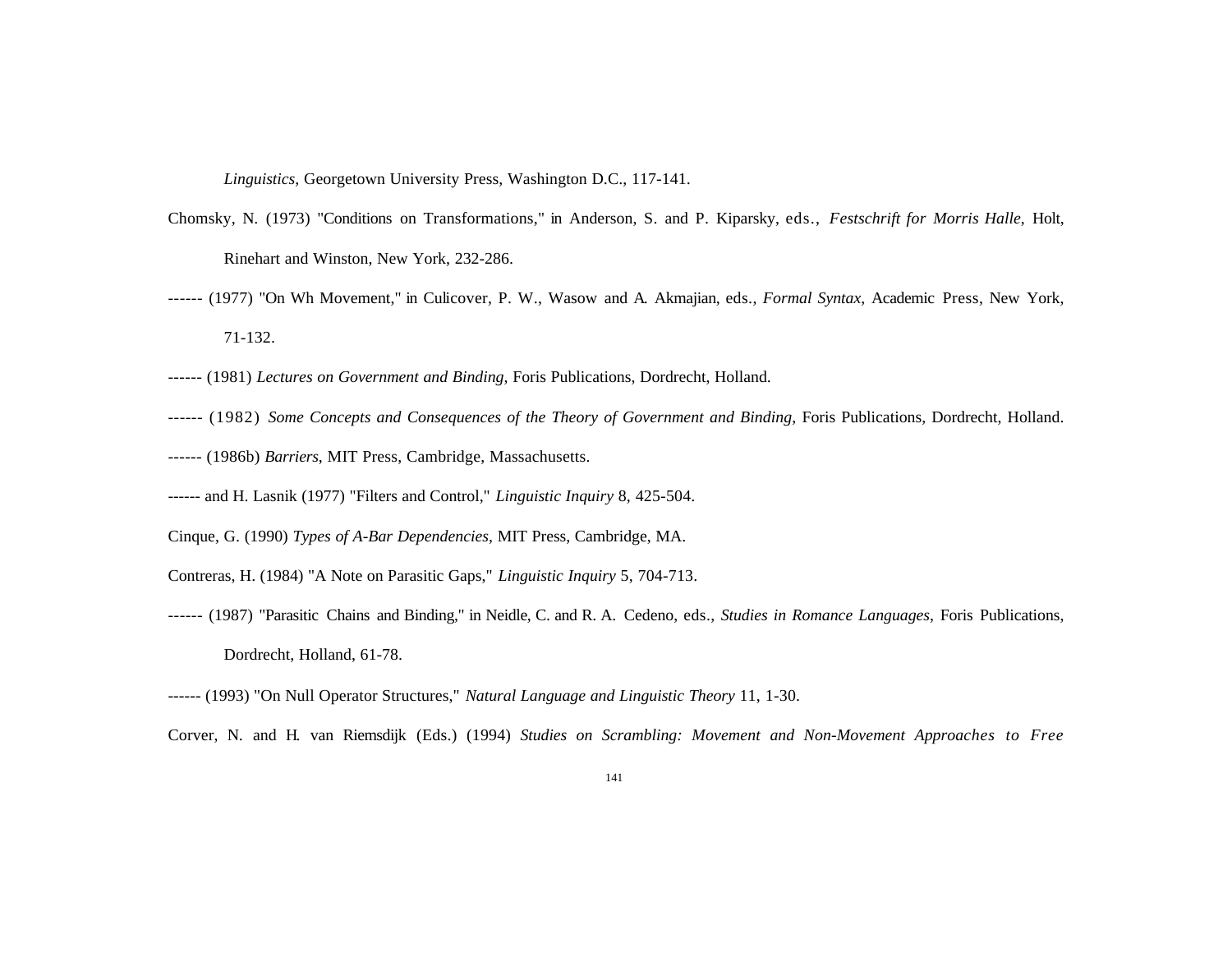*Word-Order Phenomena*, Walter de Gruyter, Berlin.

Cowper, E. (1985) "Parasitic Gaps, Co-Ordinate Structures and the Subjacency Condition," in Berman, S., J.-W. Choe and J. McDonough, eds., *Proceedings of NELS 15, 1985*, GLSA, U. Mass. Amherst, Amherst, MA, 75-86.

Deprez, V. (1989) "On the Typology of Positions and Chains," diss, MIT, Cambridge, MA.

- Deprez, V. (1994) "Parameters of Object Movement," in Corver, N. and H. van Riemsdijk, eds., *Studies on Scrambling: Movement and Non-Movement Approaches to Free Word-Order Phenomena*, Mouton de Gruyter, Berlin - New York, 101-152.
- Dowty, D. (1988) "Type Raising, Functional Composition, and Non-Constituent Conjunction," in Oehrle, R. T., E. Bach and D. Wheeler, eds., *Categorial Grammars and Natural Language Structures*, D. Reidel, Dordrecht, 153-197.

Engdahl, E. (1983) "Parasitic Gaps," *Linguistics and Philosophy* 6, 5-34.

- ------ (1984) "Why Some Empty Subjects Don't License Parasitic Gaps," in Cobler, M., S. MacKaye and M. Wescoat, eds., *Proceedings of the West Coast Conference on Formal Linguistics 3*, Stanford Linguistics Association, Stanford, CA, 91-104.
- ------ (1985) "Parasitic Gaps, Resumptive Pronouns, and Subject Extractions," *Linguistics* 23, 3-44.
- Felix, S. W. (1985) "Parasitic Gaps in German," in Abraham, W., ed., *Erklärende Syntax Des Deutschen*, Niemeyer, Tübingen, 173-200.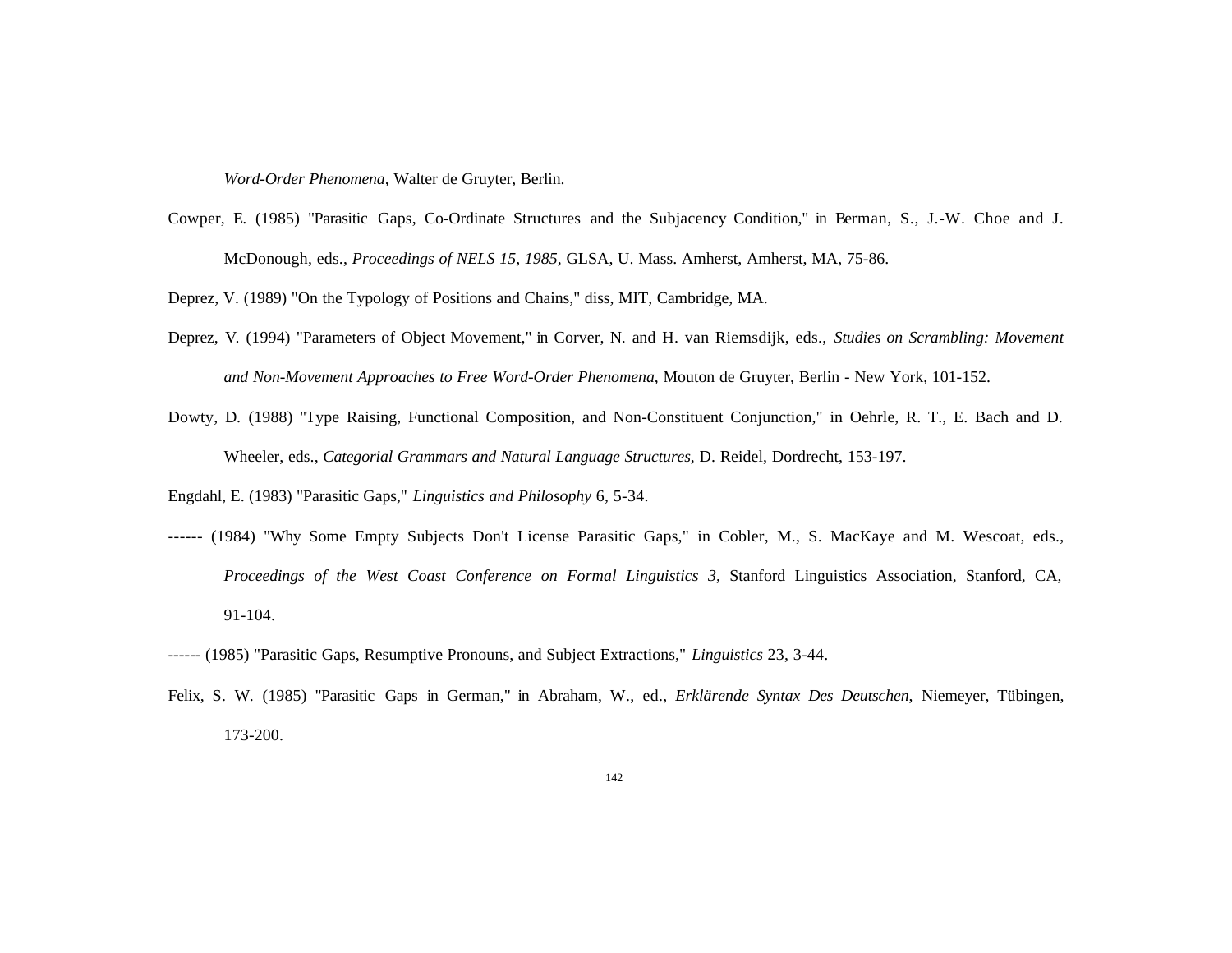Fiengo, R. and R. May (1994) *Indices and Identity*, MIT Press, Cambridge, MA.

Frampton, J. (1990) "Parasitic Gaps and the Theory of Wh-Chains," *Linguistic Inquiry* 21, 49-77.

Franks, S. (1992) "A Prominence Constraint on Null Operator Constructions," *Lingua* 88, 1-20.

- García-Mayo, P. (1992) "*Pro* as Parasitic Gap Licenser," in Smith, E. and F. Zephir, eds., *Proceedings of the 1992 Mid-America Linguistics Conference and Conference on Siouan-Caddoan Languages*, University of Missouri, Columbia, MO, 15-24.
- ------ and P. Kempchinsky (1993) "Finiteness in Romance Vs. English Parasitic Gap Constructions," in Mazzola, M. L., ed., *Issues and Theory in Romance Linguistics; Selected Papers from the Linguistic Symposium on Romance Languages XXIII*, Georgetown University Press, Washington D.C., 303-316.
- Gazdar, G., E. Klein, G. Pullum and I. Sag (1985) *Generalized Phrase Structure Grammar*, Harvard University Press, Cambridge.
- Geis, M. (1970) *Adverbial Subordinate Clauses in English*, Diss, MIT, Cambridge, MA.
- Grosu, A. (1980) "On the Analogical Extension of Rule Domains," *Theoretical Linguistics* 7, 1-55.
- Haegeman, L. (1984) "Parasitic Gaps and Adverbial Clauses," *Journal of Linguistics* 20, 229-232.
- Haïk, I. (1984) "Indirect Binding," *Linguistic Inquiry* 15, 185-224.
- Haverkort, M. (1993) "Romance and Germanic Clitics: A Comparison of Their Syntactic Behavior," in Shannon, T. J. and J. P. Snapper, eds., *The Berkeley Conference on Dutch Linguistics 1993*, University Press of America, Lanham, 131-150.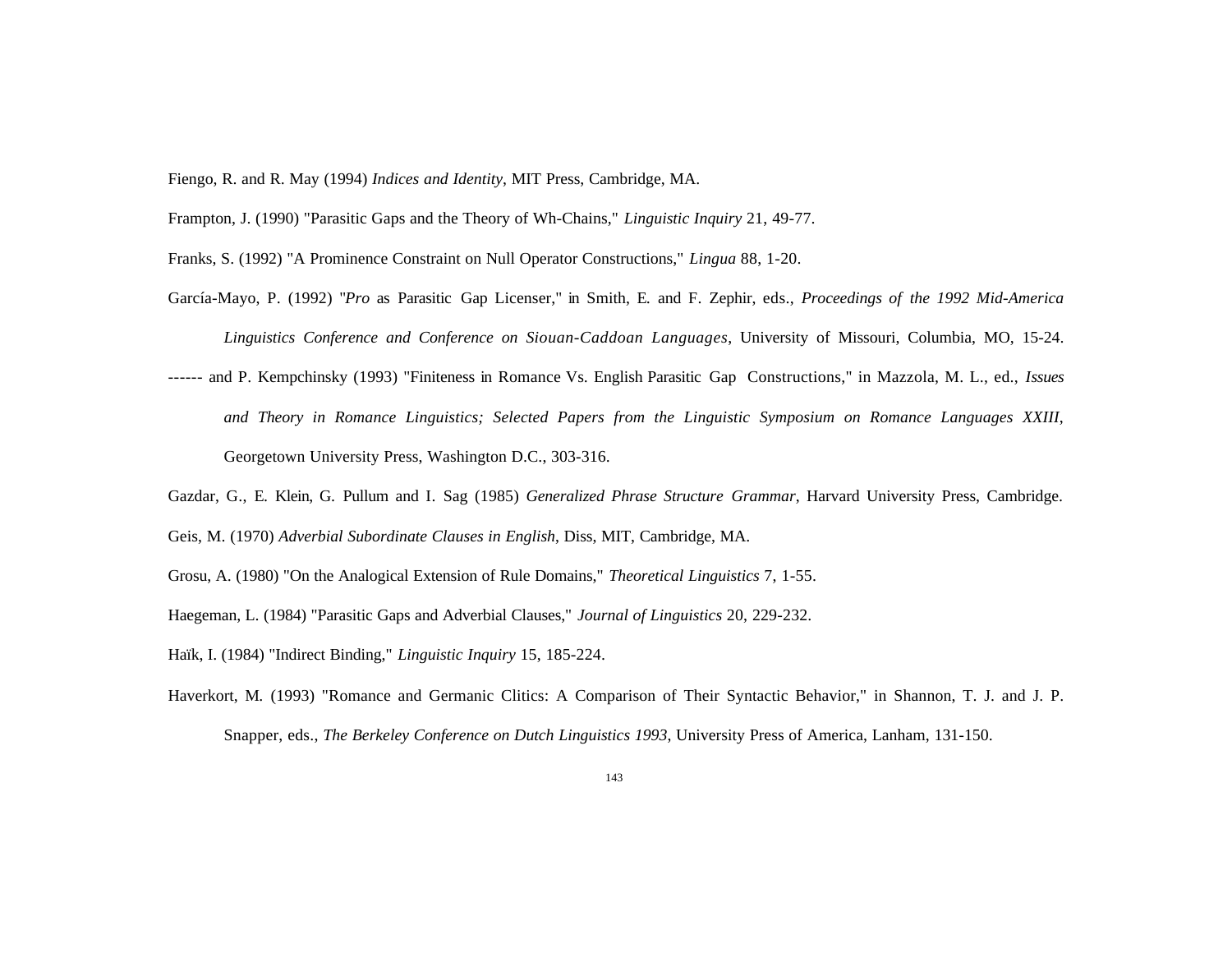Higginbotham, J. and R. May (1981) "Questions, Quantifiers and Crossing," *The Linguistic Review* 1, 41-80.

Hornstein, N. (1995) *Logical Form: From GB to Minimalism*, Blackwell, Oxford.

- Horvath, J. (1992) "The Anti-C-Command and Case-Compatibility in the Licensing of Parasitic Chains," *The Linguistic Review* 9, 183-218.
- Huckabay, H. (1989) "The Closed Licensing Domain," in Wiltshire, C., R. Graczyk and B. Music, eds., *CLS 25: Papers from the 25th Annual Regional Meeting of the Chicago Linguistic Society, Vol. 1*, Chicago Linguistic Society, Chicago, 213-226.
- Hukari, T. and R. D. Levine (1987) "Parasitic Gaps, Slash Termination and the C-Command Condition," *Natural Language and Linguistic Theory* 5, 197-222.
- Huybregts, R. and H. van Riemsdijk (1985) "Parasitic Gaps and ATB," in Berman, S., J.-W. Choe and J. McDonough, eds., *Proceedings of NELS 15,* GLSA, University of Massachusetts, Amherst, Amherst, MA, 168-187.
- Jones, C. (1987) "Empty Operators and Parasitic Gaps," in Blevins, J. and J. Carter, eds., *Proceedings of NELS 18, GLSA, Vol. I*, Dept. of Linguistics, U. Mass. Amherst, Amherst, MA, 254-270.
- Kardela, H. (1990) "Paths. An Analysis of Parasitic Gap Phenomena in English and Polish," in Fisiak, J., ed., *Further Insights Into Contrastive Analysis*, John Benjamins Publishing Company, Amsterdam/Philadelphia, 389-410.
- Kathol, A. (1994) *Studies in the Linguistic Sciences* 24.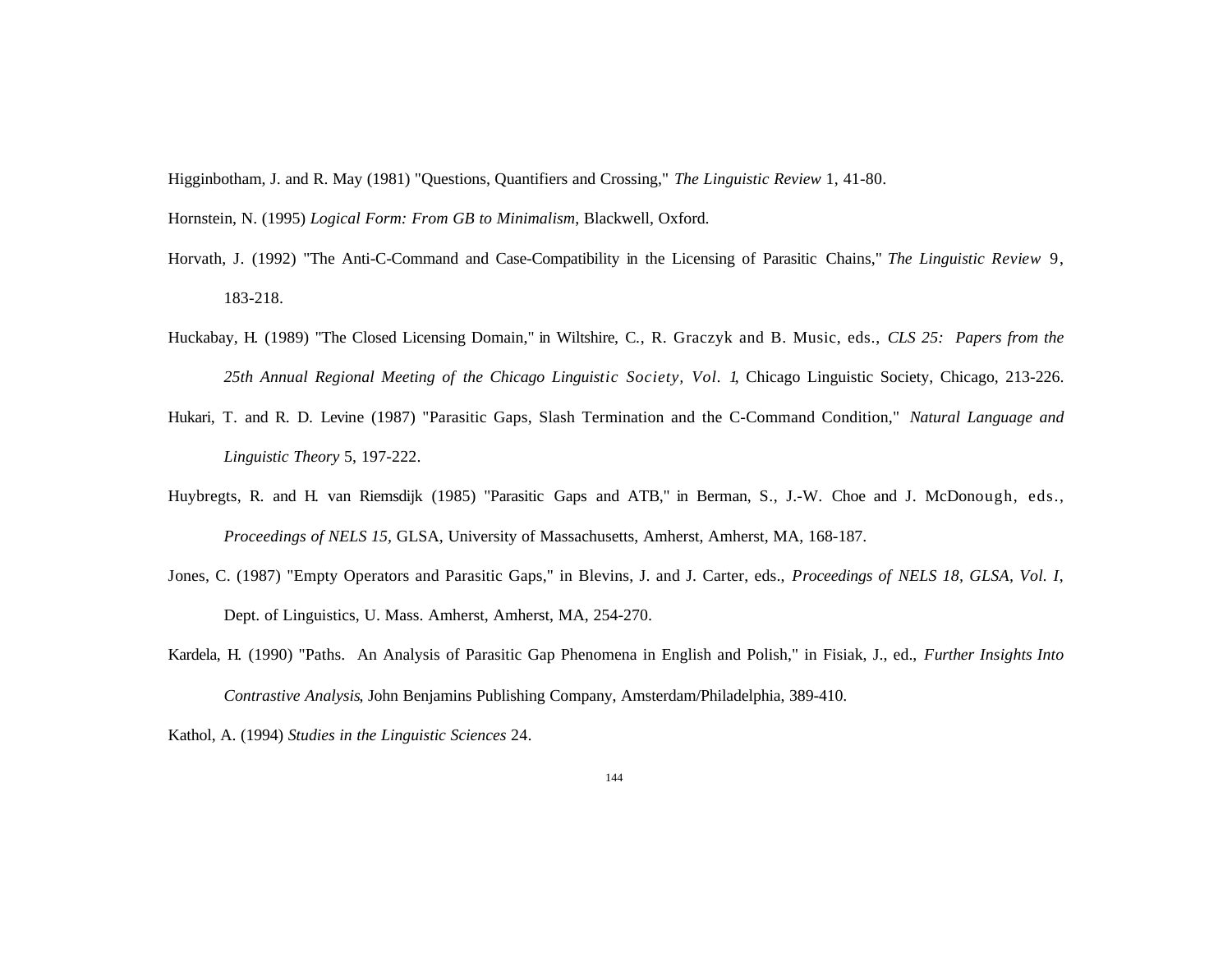Kayne Richard (1975) *French Syntax*, MIT Press, Cambridge, Mass.

Kayne, R. S. (1983) "Connectedness," *Linguistic Inquiry* 24, 223-249.

------ (1991) "Romance Clitics, Verb Movement, and PRO," *Linguistic Inquiry* 22, 647-686.

Kearney, K. (1983) "Governing Categories," Unpublished ms., University of Connecticut, Storrs, CT.

Keenan, E. and B. Comrie (1977) "Noun Phrase Accessibility and Universal Grammar," *Linguistic Inquiry* 8, 63-99.

Kim, S. and J. Lyle (1996) "Parasitic Gaps, Multiple Questions, and VP Ellipsis," in Camacho, J., Choueiri and M. Watanabe, eds., *The*

*Proceedings of the Fourteenth West Coast Conference on Formal Linguistics*, CSLI, Stanford, CA:, 287-301.

Kiss, K. E. (1988) "An Answer to Nakajima," *The Linguistic Review* 6, 59-70.

Kiss, K. (1985) "Parasitic Chains," *The Lingusitic Review* 5, 41-74.

Kitagawa, Y. (1986) *Subjects in Japanese and English*, Diss, University of Massachusetts, Amherst.

Koopman, H. and D. Sportiche (1982) "Variables and the Bijection Principle," *The Linguistic Review* 2, 139-160.

Koopman, H. and D. Sportiche (1986) "A Note on Long Extraction in Vata and the ECP," *Natural Language and Linguistic Theory* 4, 357-374.

------ and D. Sportiche (1991) "The Position of Subjects," *Lingua* 85, 211-258.

Larson, R. (1990) "Double Objects Revisited: Reply to Jackendoff," *Linguistic Inquiry* 21, 589-632.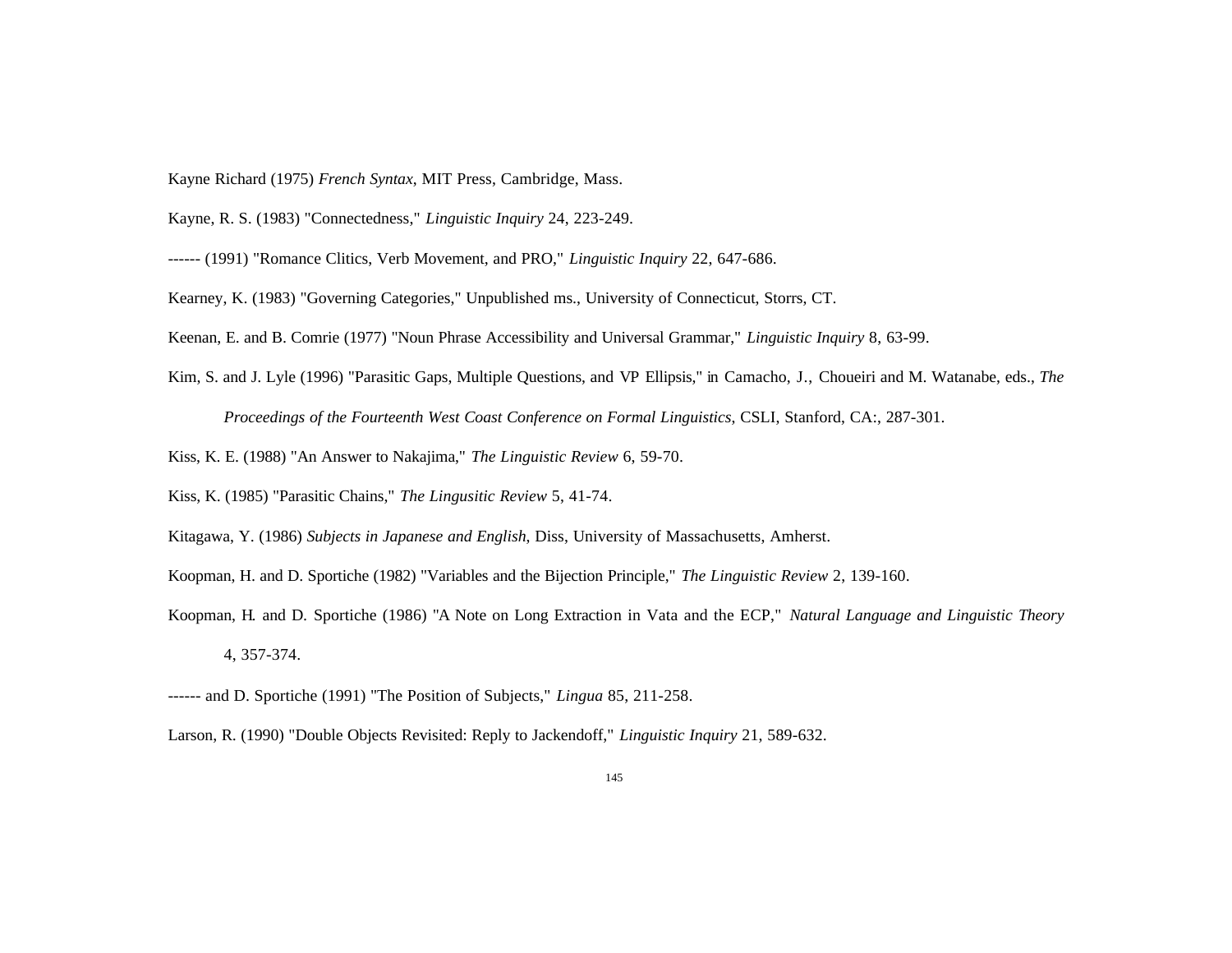Lasnik, H. and R. Fiengo (1974) "Complement Object Deletion," *Linguistic Inquiry* 5, 535-571.

------ and T. Stowell (1991) "Weakest Crossover," *Linguistic Inquiry* 22, 687-720.

- Lee, Y.-S. and B. Santorini (1994) "Towards Resolving Webelhuth's Paradox: Evidence from German and Korean," in Corver, N. and H. van Riemsdijk, eds., *Studies on Scrambling: Movement and Non-Movement Approaches to Free Word-Order Phenomena*, Walter de Gruyter, Berlin, 257-300.
- Longobardi, G. (1984) "Some Remarks on Connectedness and c-Command," in de Geest, W. and Y. Putseys, eds., *Sentential Complementation: Proceedings of the International Conference Held at UFSAL, Brussels, June 1983*, Foris Publications, Dordrecht, Holland, 151-163.
- ------ (1985a) "Connectedness and Island Constraints," in Guéron, J., H.-G. Obenauer and J.-Y. Pollock, eds., *Grammatical Representation*, Foris Publications, Dordrecht, Holland, 169-185.
- ------ (1985b) "Connectedness, Scope and C-Command," *Linguistic Inquiry* 16, 163-192.

------ (1991) "Operator Movement, Agreement and Referentiality," in Cheng, L. and H. Demirdache, eds., *More Papers on Wh-Movement: MITWPL*, vol. 15, MIT, Cambridge, MA, 77-96.

<sup>------</sup> and M. Saito (1984) "On the Nature of Proper Government," *Linguistic Inquiry* 5, 235-289.

Mahajan, A. (1990) *The A/A Distinction and Movement Theory*, Diss, MIT, Cambridge, MA.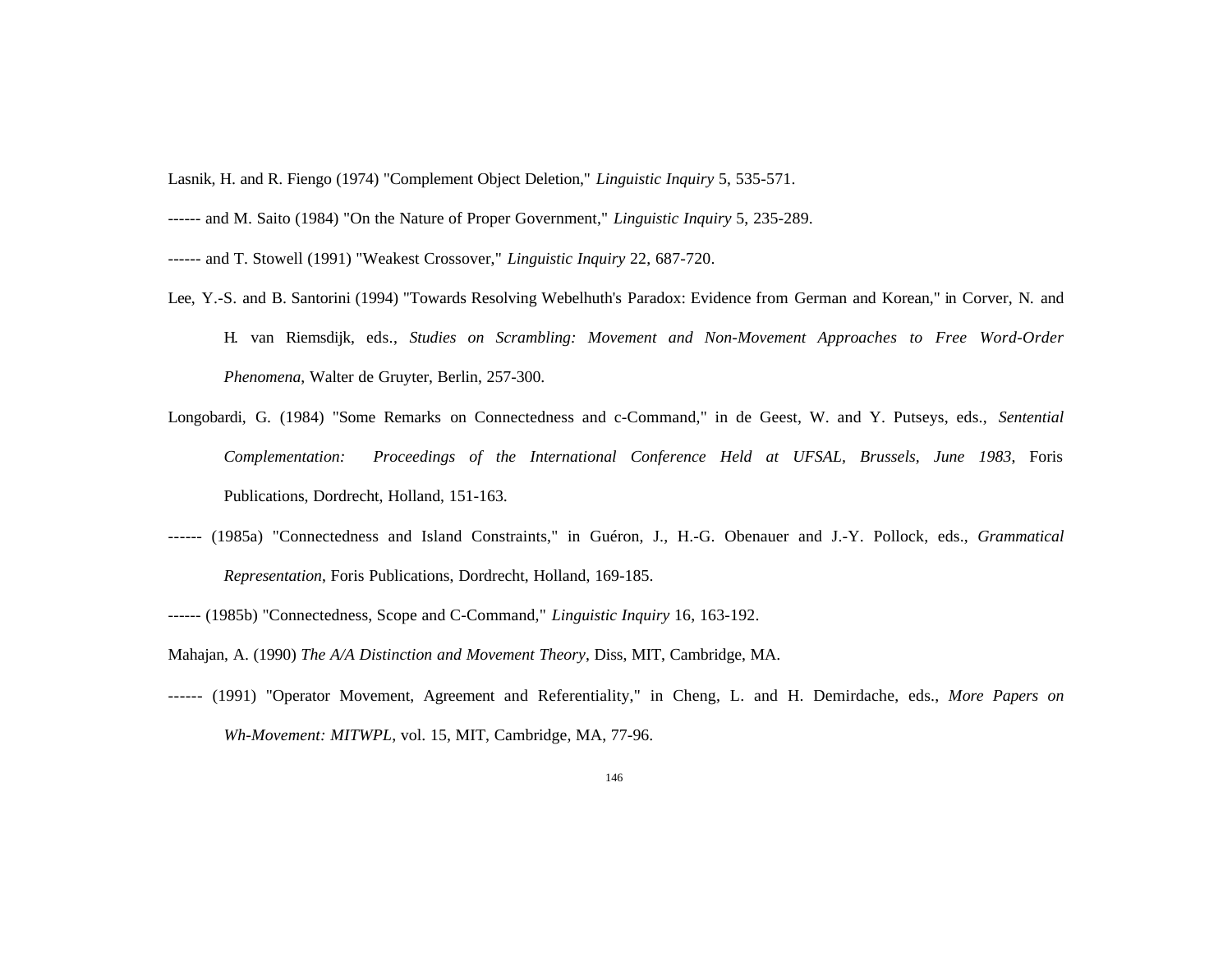- ------ (1994) "Toward an Unified Theory of Scrambling," in Corver, N. and H. van Riemsdijk, eds., *Studies on Scrambling: Movement and Non-Movement Approaches to Free Word-Order Phenomena*, Walter de Gruyter, Berlin, 301-330.
- Manzini, M. R. (1983) "Restructuring and Reanalysis," diss, MIT, Cambridge, MA.
- ------ (1994) "Locality, Minimalism, and Parasitic Gaps," *Linguistic Inquiry* 25, 481-508.
- Munn, A. (1992) "A Null Operator Analysis of ATB Gaps," *Linguistic Review* 9, 1-26.
- Müller, G. and W. Sternefeld (1994) "Scrambling as A-Bar Movement," in Corver, N. and H. van Riemsdijk, eds., *Studies on Scrambling: Movement and Non-Movement Approaches to Free Word-Order Phenomena*, Mouton de Gruyter, Berlin - New York, 331-385.
- Nakajima, H. (1985-1986) "Kiss's Case Transmittance Approach and the Binding Path Approach to Parasitic Gaps," *The Linguistic Review* 5, 335-344.
- ------ (1990) "Another Response to Kiss," *The Linguistic Review* 7, 365-374.
- Neeleman, A. (1994) "Scrambling as a D-Structure Phenomenon," in Corver, N. and H. van Riemsdijk, eds., *Studies on Scrambling: Movement and Non-Movement Approaches to Free Word-Order Phenomena*, Mouton de Gruyter, Berlin - New York, 387-429.
- Perlmutter, D. M. (1971) *Deep and Surface Structure Constraints in Syntax*, Holt, Rinehart and Winston, New York.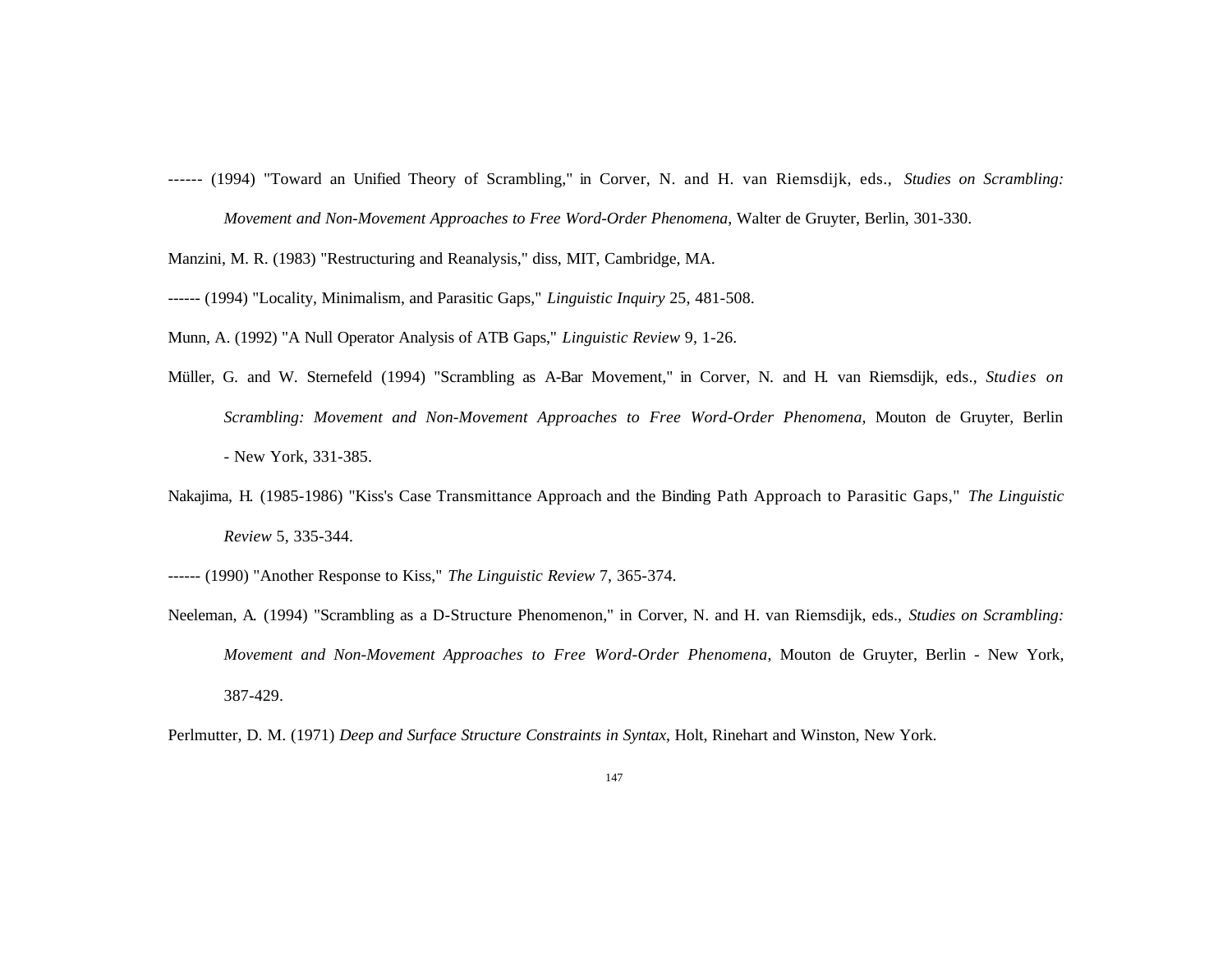Pollard, C. and I. Sag (1994) *Head-Driven Phrase Structure Grammar*, University of Chicago Press, Chicago.

- Postal, P.M. (1990) "Some Unexpected English Restrictions," in Dziwirek, K., P. Farrell and E. Mejias-Bikandi, eds., *Grammatical Relations: A Cross-Theoretical Perspective*, Center for the Study of Language and Information, Stanford, CA, 365-385.
- ------ (1993) "Parasitic Gaps and the Across-the-Board Phenomenon," *Linguistic Inquiry* 24, 735-754.
- ------ (1994) "Parasitic and Pseudo-Parasitic Gaps," *Linguistic Inquiry* 25, 63-117.
- ------ (1997) "Strong Crossover Violations and Binding Principles" Presented at the annual meeting of ESCOL, Yale University, New Haven, CT, 1997.
- Rizzi, L. (1986) "Null Objects in Italian and the Theory of Pro," *Linguistic Inquiry* 7, 501-557.
- ------ (1990) *Relativized Minimality*, MIT Press, Cambridge, MA.
- Rosenbaum, P. (1967) *The Grammar of English Predicate Complement Constructions.*, MIT Press, Cambridge, Mass.
- Ross, J. R. (1967) *Constraints on Variables in Syntax*, Diss, MIT, Cambridge, MA.
- ------ (1969) "Guess Who," in Binnick, R. I., A. Davison, G. M. Green and J. L. Morgan, eds., *Proceedings of the Fifth Annual Meeting of CLS*, Chicago Linguistics Society, Chicago, Illinois, 252-286.
- Safir, K. (1987) "The Anti-C-Command Condition on Parasitic Gaps," *Linguistic Inquiry* 18, 678-683.
- Safir, K. (1984) "Multiple Variable Binding," *Linguistic Inquiry* 5, 603-638.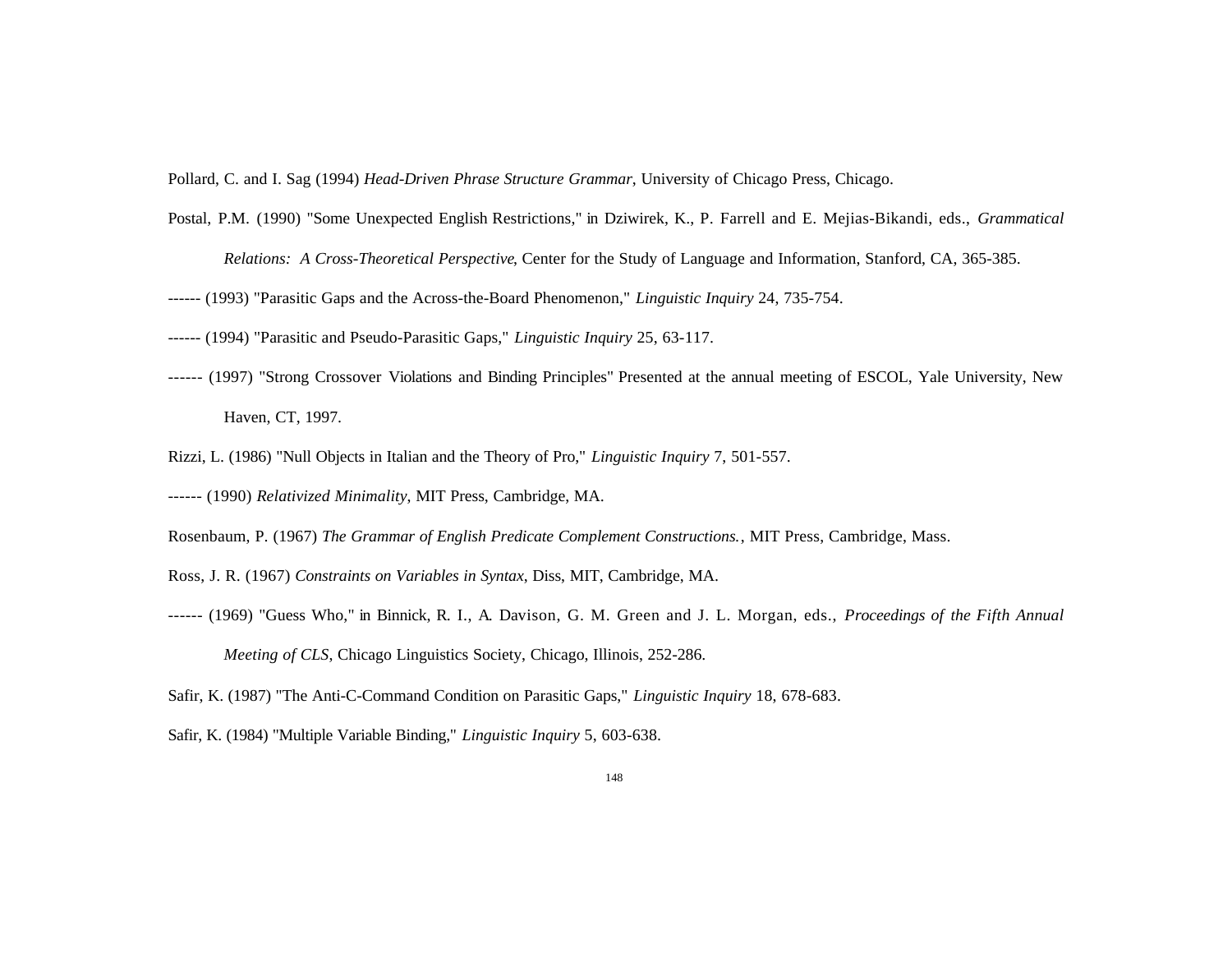Sag, I. (1982) "On Parasitic Gaps," in Flickinger, D. P., M. Macken and N. Wiegand, eds., *Proceedings of the First West Coast Conference on Formal Linguistics*, Stanford Linguistics Association, Stanford, CA, 35-46.

------ (1983) "On Parasitic Gaps," *Linguistics and Philosophy* 6, 35-45.

- Saito, M. (1991) "Extraposition and Parasitic Gaps," in Georgopoulos, C. and R. Ishihara, eds., *Interdisciplinary Approaches to Language: Essays in Honor of S.-Y. Kuroda*, Kluwer Academic Publishers, Dordrecht, The Netherlands, 467-486.
- Schlonsky, U. (1986) "Donkey-Parasites," in *Proceedings of NELS 17, Vol. 2*. NELS, GLSA, University of Massashusetts, Amherst, MA.
- Seely, T. D. (1991) *Linguistic Inquiry* 22.
- Sells, P. (1986) *Resumptive Pronouns in Generalized Phrase Structure Grammar*. University of Massachusetts Occasional Papers in Linguistics, vol. 10, Department of Linguistics, University of Massachusetts, Amherst, MA, pp. 59-79.
- Sportiche, D. (1983) *Structural Invariance and Symmetry in Syntax*, Diss, MIT.
- Sportiche, D. (1996) "Clitic Constructions," in Rooryck, J. and L. Zaring, eds., *Phrase Structure and the Lexicon*, Kluwer Academic Publishers, Dordrecht, 213-276.
- Steedman, M. (1987) *Natural Language and Linguistic Theory* 5.
- ------ (1996) *Surface Structure and Interpretation*, MIT Press, Cambridge, MA.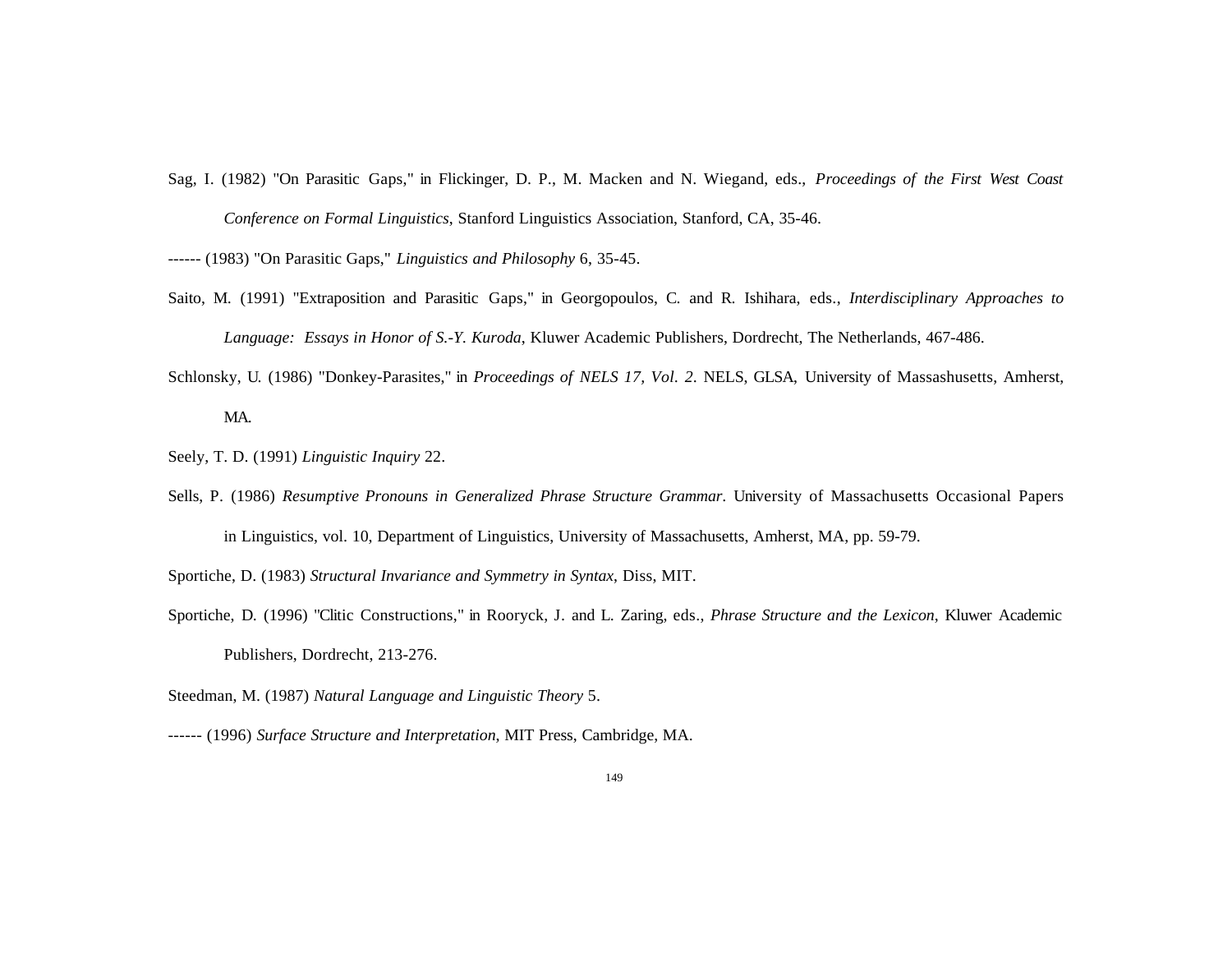Stowell, T. (1986) "Null Antecedents and Proper Government," in Berman, S., J.-W. Choe and J. McDonough, eds., *Proceedings of NELS 16*, GLSA, Dept. of Linguistics, U. Mass. Amherst, Amherst, MA, 476-493.

Suñer, M. and M. Yépez (1988) "Null Definite Objects in Quiteño," *Linguistic Inquiry* 19, 511-519.

- Taraldsen, K. T. (1981) "The Theoretical Interpretation of a Class of Marked Extractions," in Belletti, A., L. Brandi and L. Rizzi, eds., *Theory of Markedness in Generative Grammar*, Scuola Normale Superiore, Pisa, 475-516.
- Tellier, C. (1989) "Head-Internal Relatives and Parasitic Gaps in Mooré," in Haïk, I. and L. Tuller, eds., *Current Approaches to African Linguistics, Vol. 6*, Foris Publications, Dordrecht, 298-318.
- ------ (1991) *French Licensing Theory and Parasitic Gaps*, Kluwer Academic Publishers, Dordrecht.
- Vikner, S. (1990) "Verb Movement and the Licensing of NP-Positions in the Germanic Languages," diss, Université de Genève.
- Wahba, W. B. (1995) "Parasitic Gaps in Arabic: Papers from the Seventh Annual Symposium on Arabic Linguistics," in Eid, M., ed., *Perspectives on Arabic Linguistics VII*, John Benjamins Publishing Company, Amsterdam/Philadelphia, 59-68.
- Webelhuth, G. (1989) *Syntactic Saturation Phenomena and the Modern Germanic Languages*, Diss, University of Massachusetts, Amherst, MA.
- Williams, E. (1990) "The ATB Theory of Parasitic Gaps," *The Linguistic Review* 6, 265-279.
- Zwart, C. J.-W. (1992) "SOV Languages Are Head Initial," Paper presented at the 8th Comparative Germanic Syntax Workshop,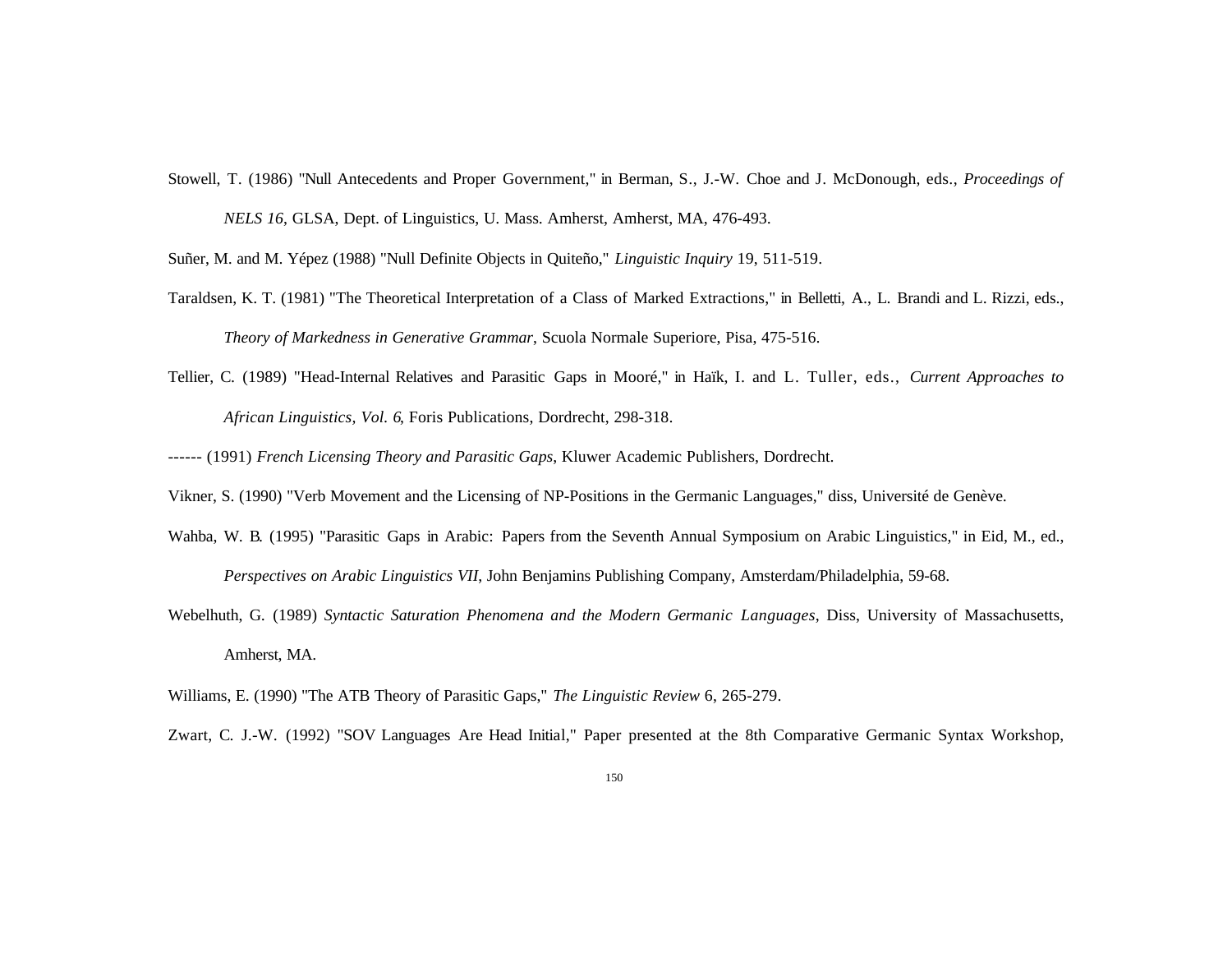Troms, Nov. 1992.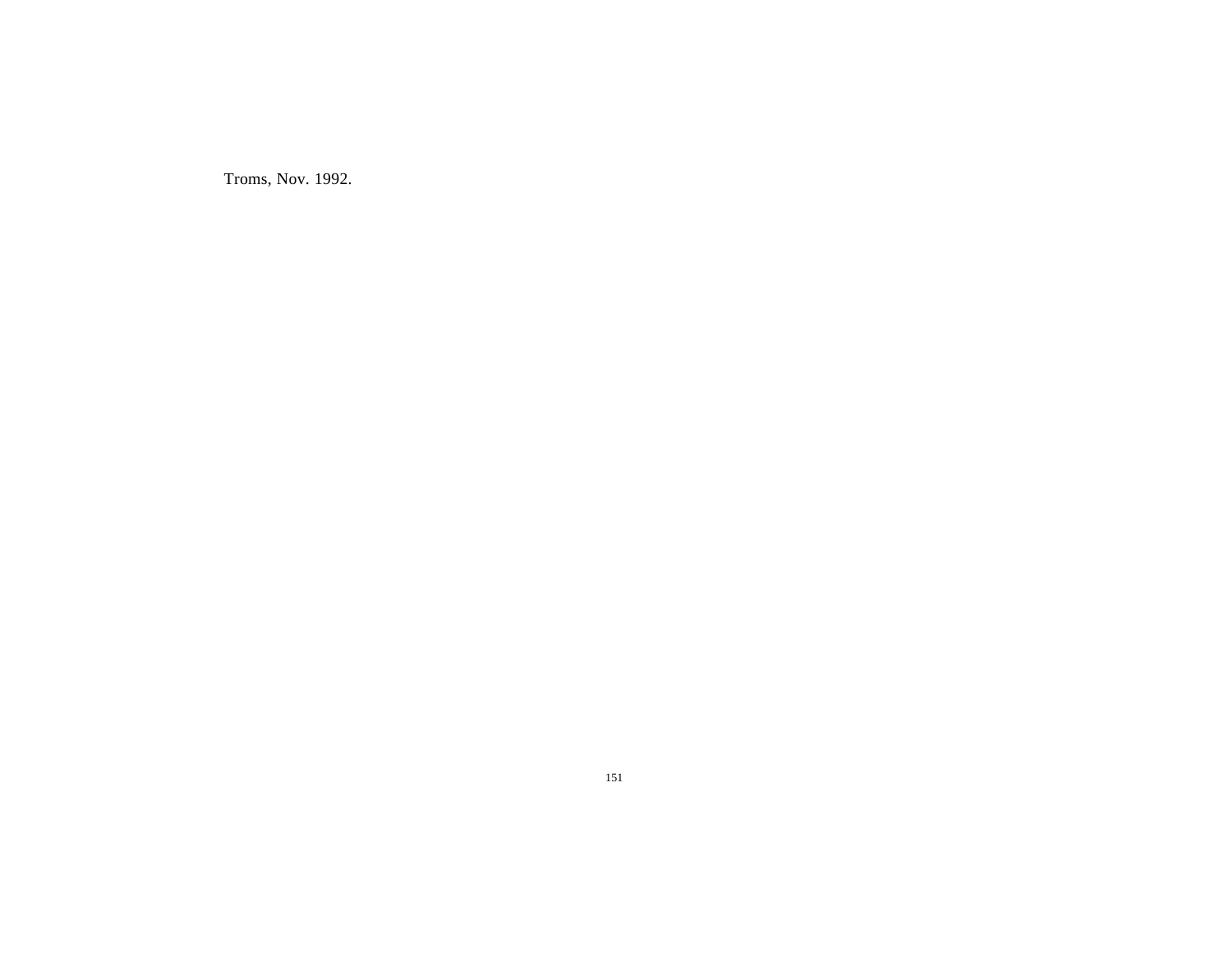1. I am indebted to Paul Postal for numerous comments, suggestions and corrections. Any errors are my responsibility.

2. For consistency I have replaced cited authors' use of *e* in examples with *t* and *pg* where their intention is clear.

3. "E83 refers to Engdahl (1983), "5:" to page 5, and "(1)" to example (1) of her paper. A similar notational scheme is used throughout for references to the literature.

4. See footnote 6 for a discussion of Bresnan's observations.

5. Current terminology calls a noun phrase 'DP', on the view that the determiner (D) is the head of the phrase. This issue is not relevant here and for accessibility I will use the more classical terminology.

6. As pointed out to me by Paul Postal (p.c.), a number of Engdahl's observations were anticipated by Bresnan (1977). Postal observes that in §3.4 ('Across-the-Board' Deletions) Bresnan discussed cases such as her (55) (see also her (56)-(58) and (81)-(84).)

(55) ...a man who Mary called \_\_ an idiot as often as June called \_\_a cretin

Bresnan took these to be analogous to ATB extractions. (This was, of course, before the early 1980s papers on P-gaps by Engdahl, Sag, Chomsky, etc. and recognition of the special properties did not yet exist.) Bresnan explicitly noted several key properties now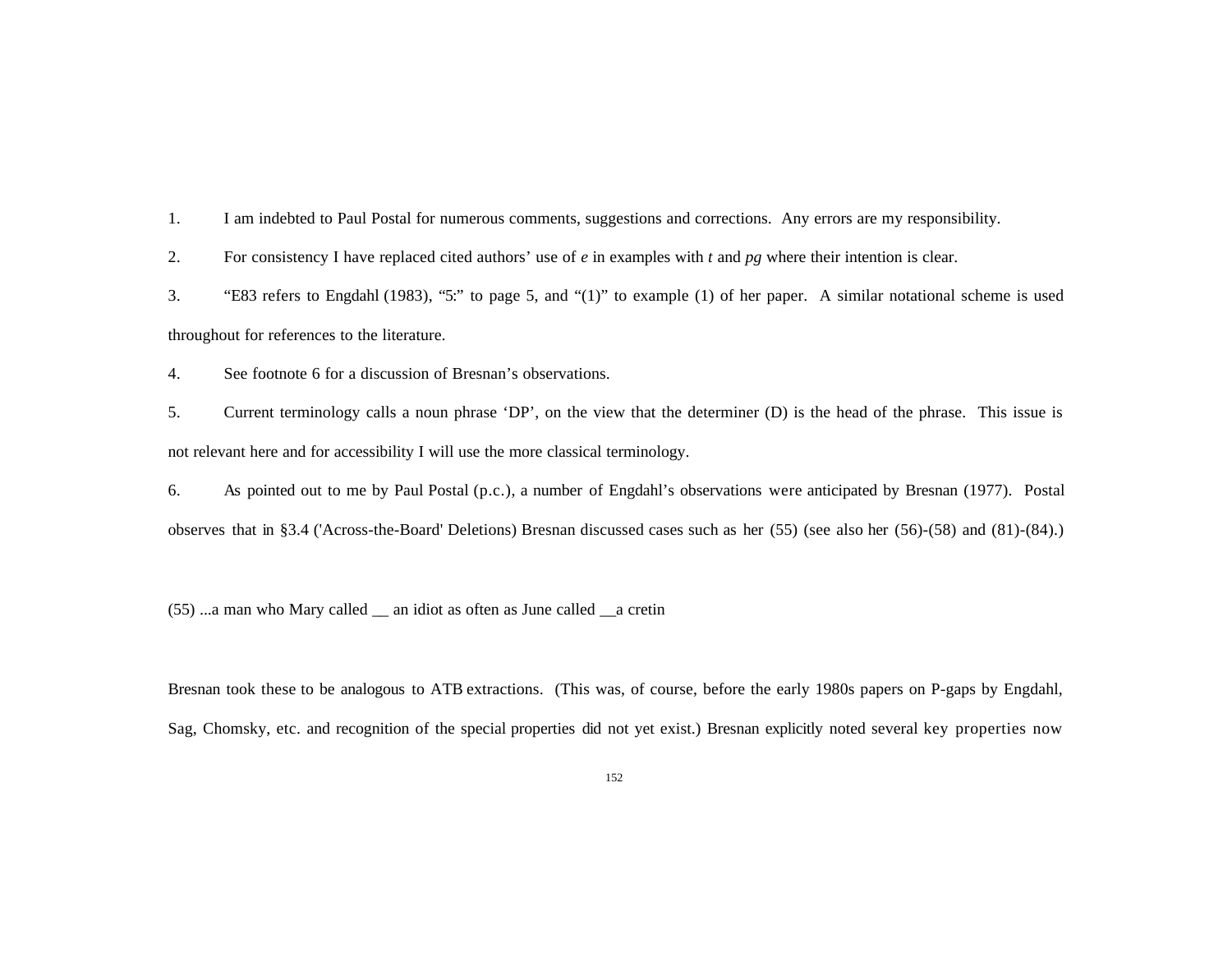taken to be standard, e.g. that the second gap depends on the first, as expressed in the following observation (p. 189): "Notice also that removal of the second object depends upon the relativization of the first object:

(84) \*The French cook one food in the same way that the Italians cook \_\_\_.

(Cf. The French cook one food in the same way that the Italians cook it.)"

and that the second "deletion" in effect permits extractions from (comparative clause) islands without violation (p. 182): "In these cases, we can extract elements from combative clauses without creating the ungrammatical effects of violations of 'island' constraints."

Strikingly, Bresnan also gave as well-formed the following:

(58a) ..someone that I believe \_\_\_hates me as much as you believe \_\_hates you

In this example, **both** the true gap and the p-gap are embedded subjects. Postal (p.c.) notes that the phenomenon is of course far from free: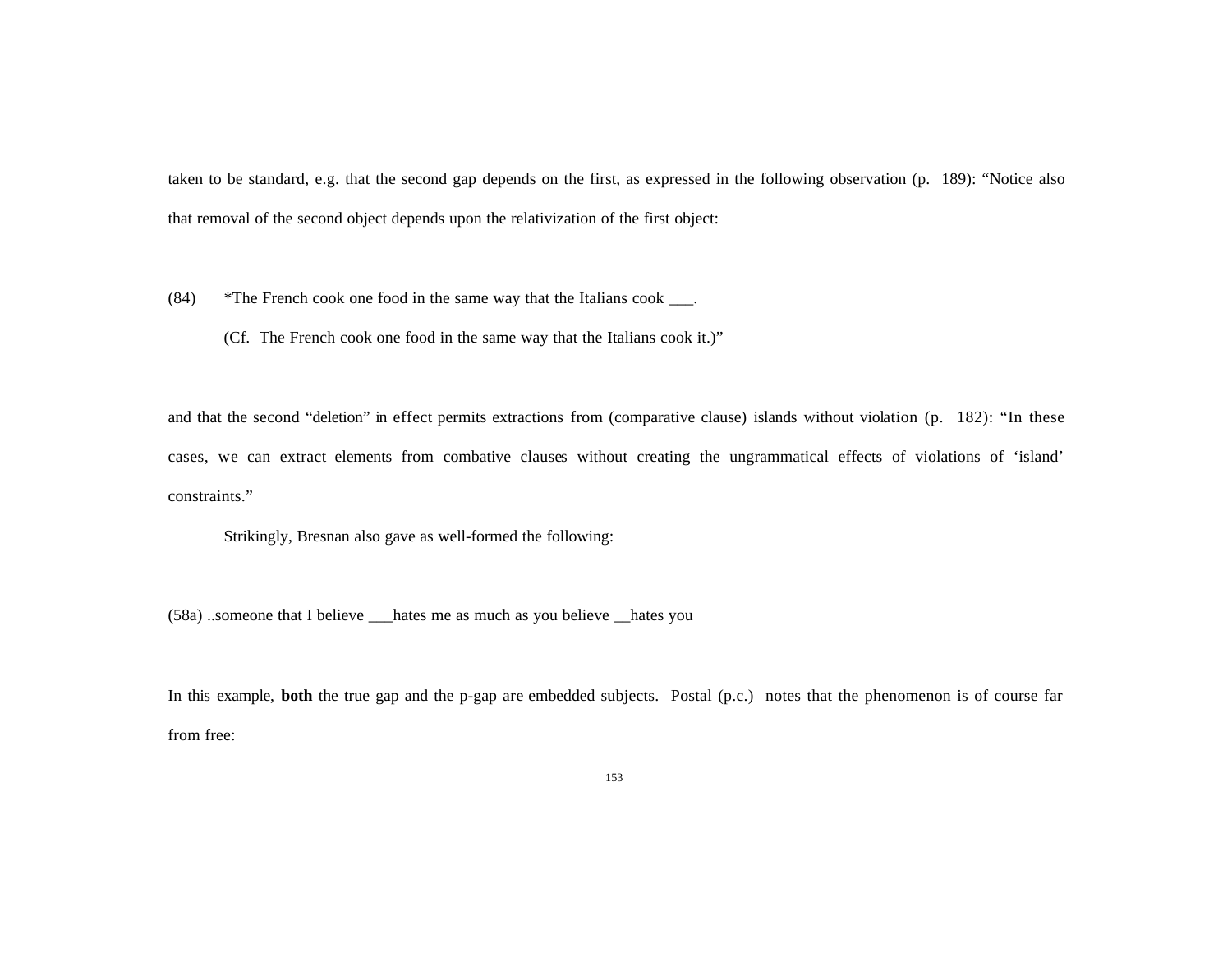## (i)  $*Who_i$  did she believe  $\Box_i$  had proved  $\Box_i$  was innocent?

This example would be ruled out by an anti-c-command condition.

 Bresnan's cases were noted by Engdahl (1983), who took them to be P-gaps. Besides that, the only discussion we know of is by Chomsky and Lasnik (1977). They claimed that the examples were hyperrmarginal, but did propose a special pronoun deletion rule to cover some of them.

7. The original proposal to account for P-gaps in terms of "connectedness", that is, the relative configuration of paths in the tree between antecedent and gap, is due to Kayne (1983). A refinement is due to Longobardi (1984; 1985a; 1985b). I summarize Kayne's proposal here and Longobardi's in §4.1.2.

8. See Sportiche (1996) for a review of the literature.

9. "...it is worth pointing out that the relevant constructions give rise to a range of diverging judgements among native speakers. While some find the contrast between *don't* and *en* quasi-inexistent [sic], others reject the *en* cases on the PG interpretation. The diacritics given below reflect my own judgments, which are situated somewhere in between" ( Tellier (1991:136)).

10. Cf..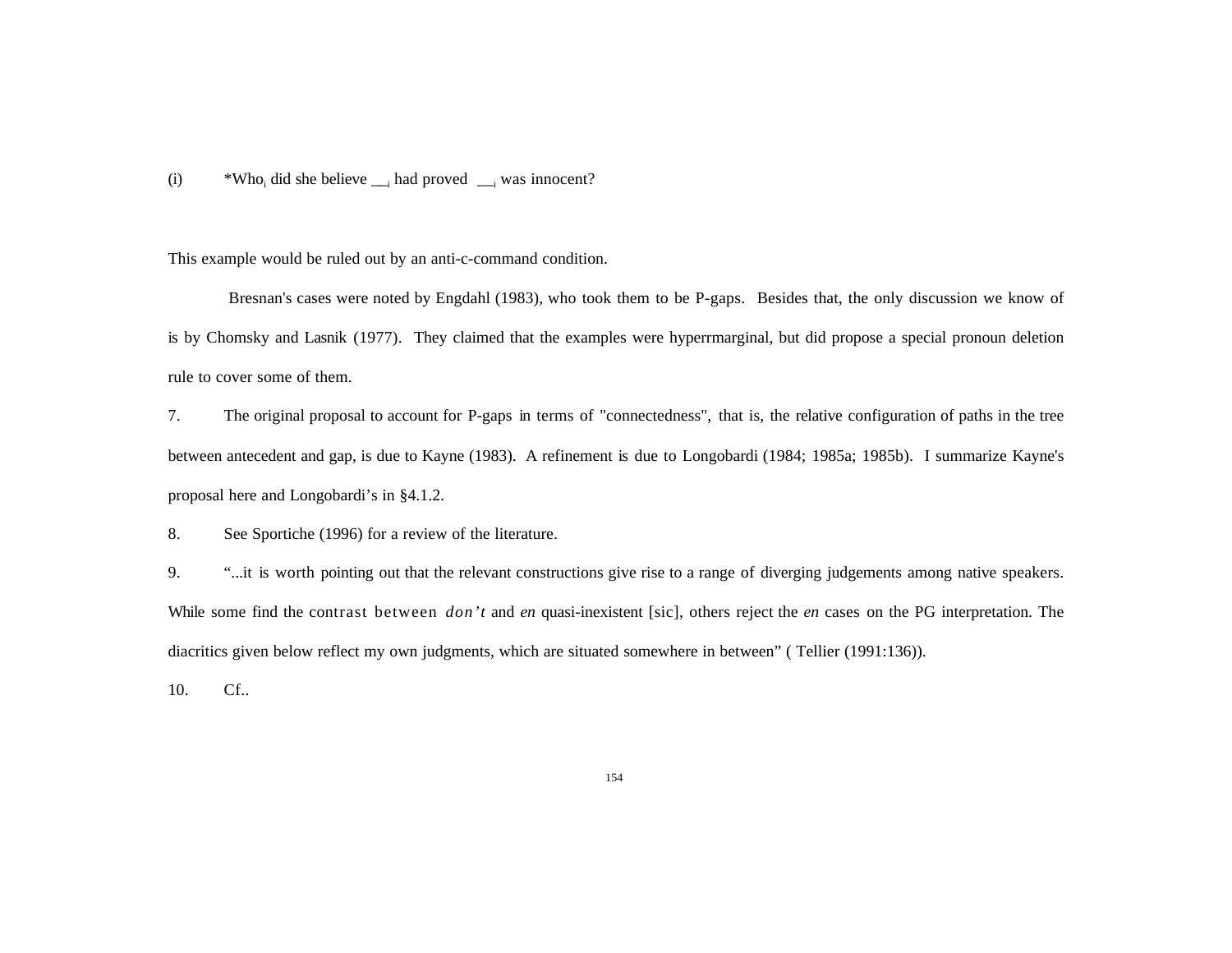(i)  $*$  Vous l'avez rangé sans avoir lu e<sub>i</sub>

you it-have put-away without to-have read

'You put it away without having read.'

 $[Te91:135,(16b)]$ 

11. "Either *en* and other clitics differ in their manner of derivation (the former undergoes movement while the latter are base-generated), or else *en* and other clitics differ with respect to their projection level (*en* is a maximal projection while other clitics are heads)." (Tellier 1991:136)

12. A similar proposal for Dutch clitics is made by Zwart (1992). See Haverkort (1993) for some problems with this approach for West Flemish.

13. Cited by Campos [Ca92:122,(14)].

14. As suggested by Tellier (1991), French *en* could be a phrasal clitic, perhaps adjoining to IP, but keep in mind that *en* adjoins to the left of infinitives like the other clitics in French.

15. Subordinate clauses headed by these elements are extraposable in German.

16. A somewhat different trace proposal is due to Mahajan (1991:93), who suggests that the P-gap is an NP trace that forms an A chain with an antecedent in [Spec,VP]. This antecedent is the trace of an null operator that ultimately moves to an A' position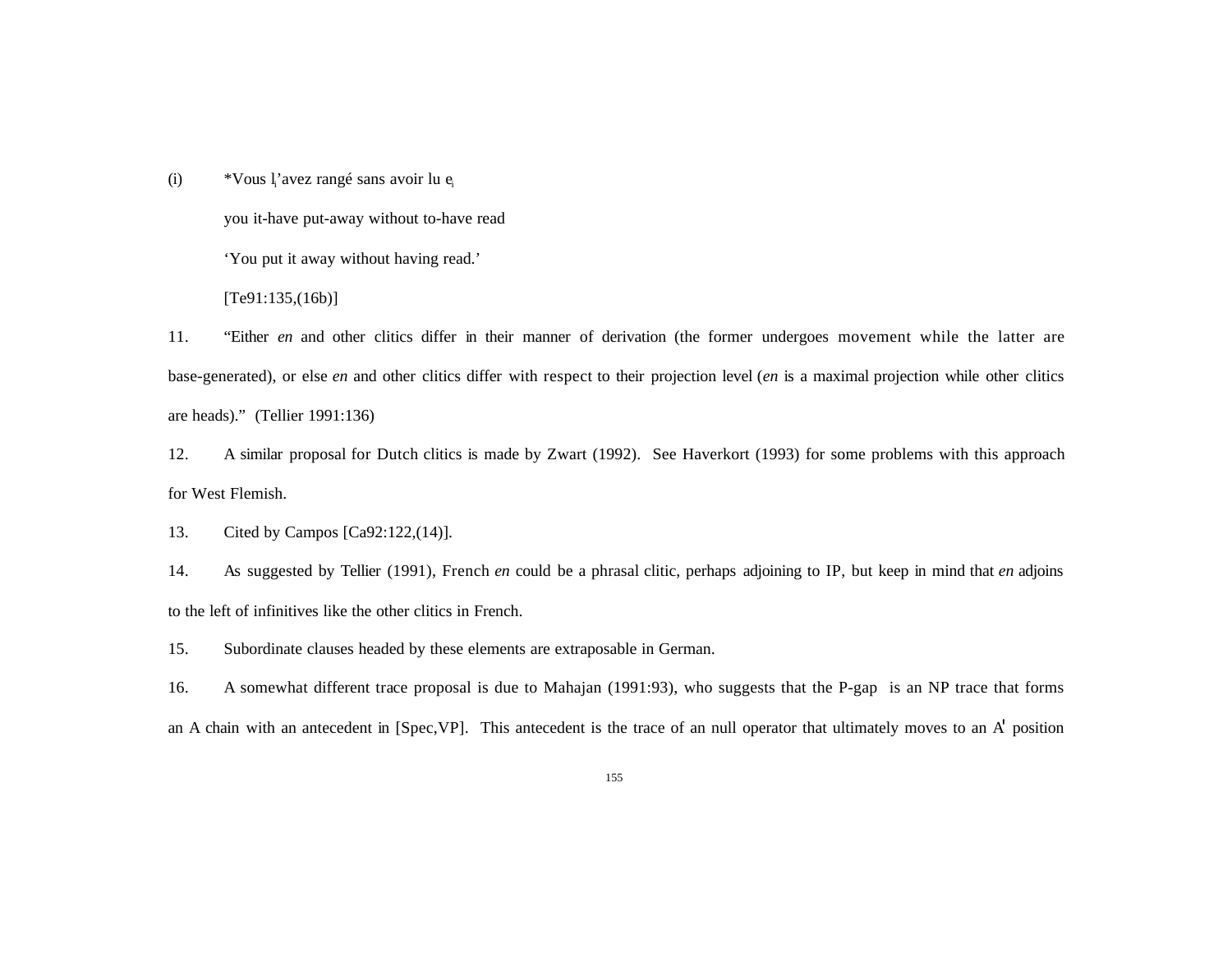in the adjunct that contains the P-gap. Hence the scrambled NP can A' bind the P-gap while its trace in A position A binds the pronoun, avoiding Webelhuth's paradox. Lee and Santorini (1994) argue against Mahajan's approach on the grounds that scrambling the constituent containing the pronoun does not produce ungrammaticality even though the P-gap is then A bound.

17. Ross (1967) appears to be the first to have suggested this possibility.

18. Similarly, where extraction out of a relative clause is marginally possible, the corresponding P-gap construction is more acceptable.

- (i) a. a book which I didn't meet [anyone [who had read t]]
	- b. which we filed  $t_i$  without meeting [anyone [who had read  $pg_i$ ]]

19. A variant of the Frampton proposal, under somewhat different formal assumptions, and particularly with a different implementation of the locality restrictions on chains, is made by Manzini (1994).

20. However, contrary to the claim of Chomsky and of Koopman and Sportiche, such examples are more acceptable than true WCO violations (cf.  $(77)$ ).

21. Strikingly, there is no true gap in this example, yet it appears to be a genuine case of a P-gap construction. Compare with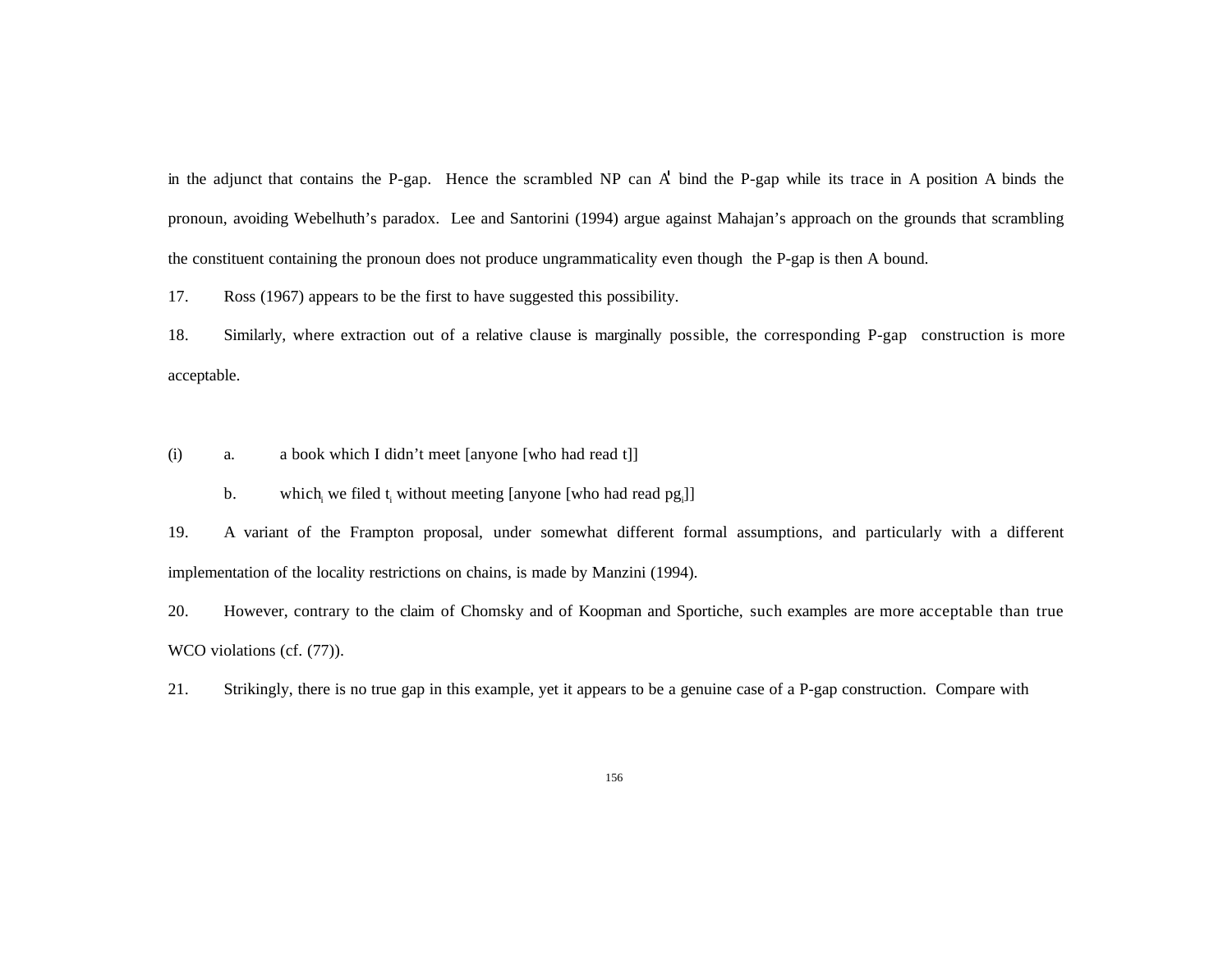- (i) a. \*a man whom everyone who meets Mary knows someone who likes e
	- b. \*a man whom everyone who meets e knows someone who likes Mary

both of which are significantly less acceptable.

- 22. The ungrammaticality of (95b) may be due to other factors, such as the presence of the subject and Tense; cf.
- (i) This is the student everyone expected t to be intelligent without believing pg to be worthy of promotion
- 23. This type of example was noted originally by Bresnan (1977); see footnote 6 for discussion.
- 24. Franks (p. 13, n.13) says that Polish lacks P-gaps, and instead uses a resumptive pronoun where the P-gap would be.
- 25. Haegeman also notes (p. 232) that this construction is attested at least as far back as Shakespeare.
- 26. However, it is open to question whether c-command is either a necessary or sufficient condition for Condition C effects; see Postal (1997).
- 27. This property is also found in some HPSG analyses, e.g. Pollard and Sag (1994).
- 28. " antecedent governs \$ if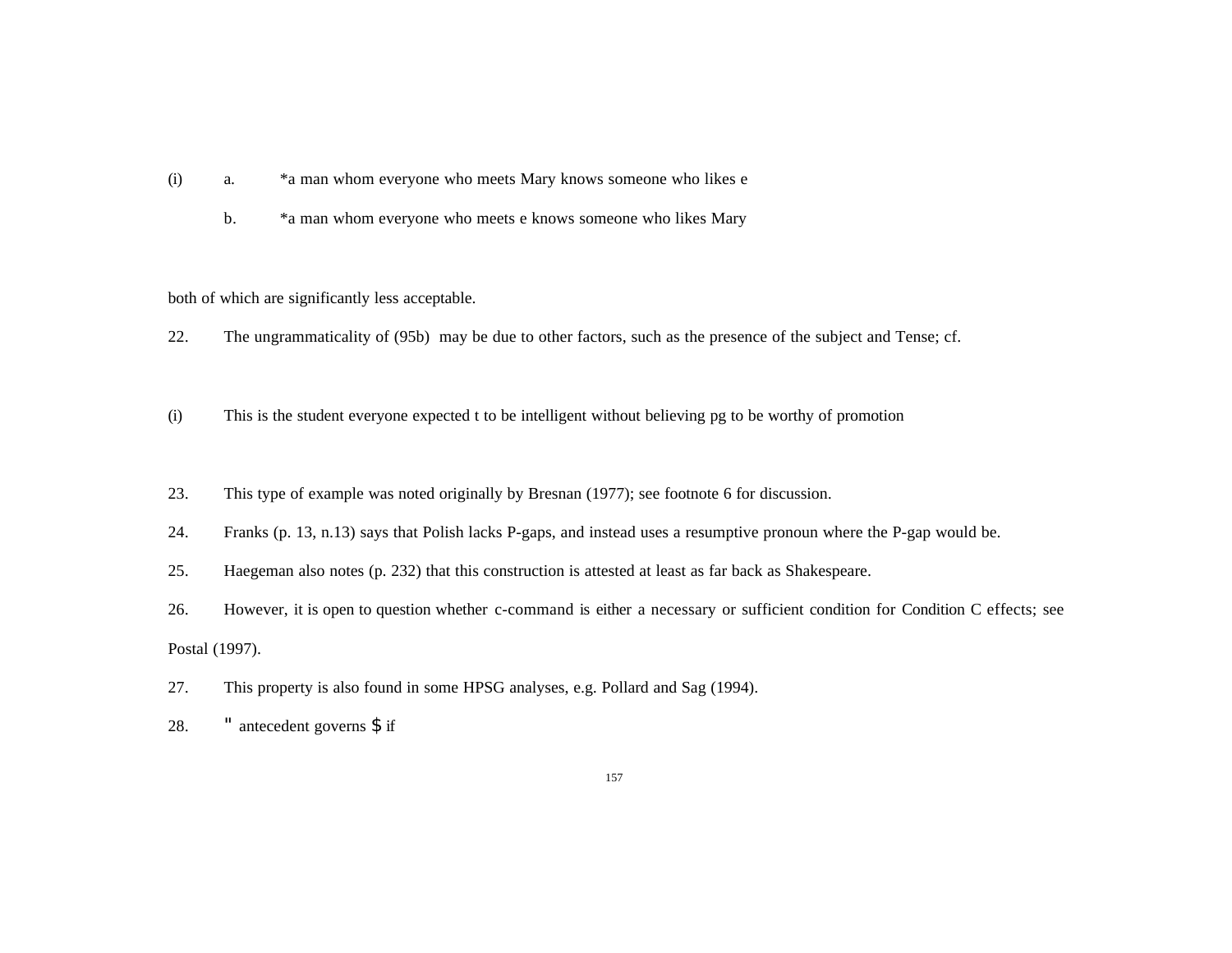- (i) " and \$ are coindexed
- (ii)  $\cdot$   $\cdot$  c-commands  $\frac{1}{2}$
- (iii) there is no  $($  ((an NP or S') such that " c-commands (and dominates \$, unless \$ is the head of ( [ Lasnik and Saito (1984)]
- 29. Hence the option that the P-gap is *pro* is ruled out on this approach, but not on others. See §3.2.
- 30. An example due to Robert Levine (p.c.).
- 31. The judgments here are delicate. Example a is clearly not as acceptable as b,c, which are themselves less than perfect.
- 32. Pointed out by Paul Postal (p.c.).

33. The assumption here, of course, is that an overt trace will behave in all respects like an empty trace with respect to islands. This is not a necessary assumption.

34. The data here is reminiscent of the cases discussed by Ross (1969). Ross showed that island violations are mitigated when the actual gap is not present in the S-structure, as in the following.

- (i) a. \*Mary met a woman who wrote a famous book, but I don't know which book Mary met a woman who wrote t.
	- b. Mary met a woman who wrote a famous book, but I don't know which book.